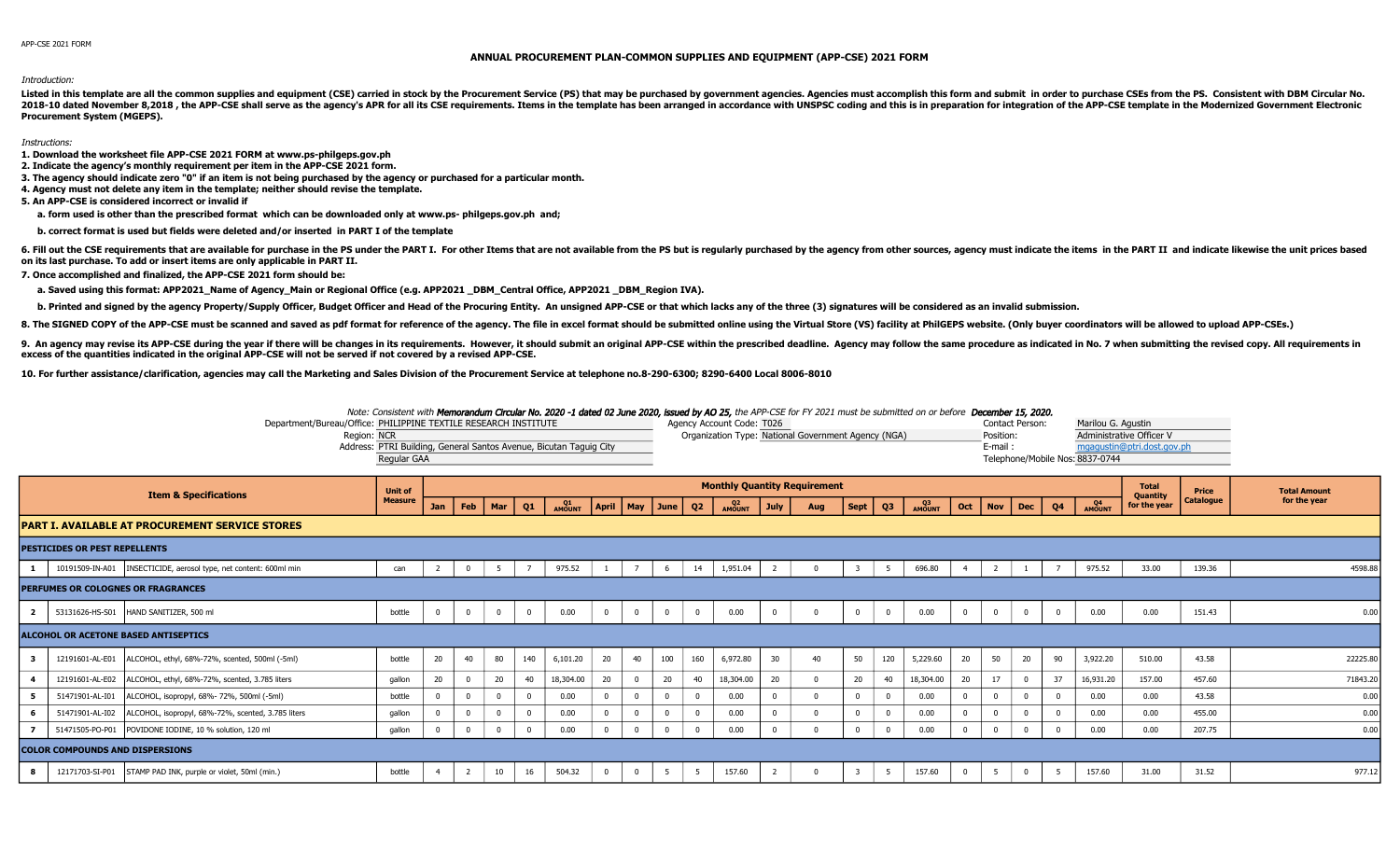| <b>FILMS</b>    |                                     |                                                                      |        |                |                         |                |                         |           |                         |                         |              |                |           |                         |                         |                         |                         |          |                |                         |                |                         |          |          |         |          |
|-----------------|-------------------------------------|----------------------------------------------------------------------|--------|----------------|-------------------------|----------------|-------------------------|-----------|-------------------------|-------------------------|--------------|----------------|-----------|-------------------------|-------------------------|-------------------------|-------------------------|----------|----------------|-------------------------|----------------|-------------------------|----------|----------|---------|----------|
| 9               |                                     | 13111203-AC-F01   ACETATE, thickness: 0.075mm min (gauge #3)         | roll   | $\overline{2}$ | $\overline{0}$          | $\mathbf{1}$   | $\overline{\mathbf{3}}$ | 2,543.46  | $\bf{0}$                | $\overline{0}$          | $\mathbf{0}$ | $\bf{0}$       | 0.00      | 0                       | $\Omega$                | $\mathbf 0$             | $\bf{0}$                | 0.00     | $\bf{0}$       | $\overline{\mathbf{0}}$ | $\overline{0}$ | $\bf{0}$                | 0.00     | 3.00     | 847.82  | 2543.46  |
| 10              | 13111201-CF-P01                     | CARBON FILM, PE, black, size 210mm x 297mm                           | box    | $^{\circ}$     | $\bf{0}$                | $\bf{0}$       | 0                       | 0.00      | $\mathbf 0$             | $\mathbf{0}$            | $\mathbf{0}$ | $^{\circ}$     | 0.00      | $^{\circ}$              | $\Omega$                | $\mathbf{0}$            | $\mathbf{0}$            | 0.00     | $\mathbf{0}$   | $\Omega$                | $\Omega$       | 0                       | 0.00     | 0.00     | 221.00  | 0.00     |
| 11              |                                     | 13111201-CF-P02 CARBON FILM, PE, black, size 216mm x 330mm           | box    |                | $\mathbf{0}$            | 10             | 11                      | 2,293.72  | $\mathbf 0$             | 0                       | $\bf{0}$     | $^{\circ}$     | 0.00      | $^{\circ}$              | $\Omega$                | $\mathbf 0$             | $\mathbf 0$             | 0.00     | $\bf{0}$       | 0                       | $\overline{0}$ | $\Omega$                | 0.00     | 11.00    | 208.52  | 2293.72  |
|                 | <b>PAPER MATERIALS AND PRODUCTS</b> |                                                                      |        |                |                         |                |                         |           |                         |                         |              |                |           |                         |                         |                         |                         |          |                |                         |                |                         |          |          |         |          |
| 12              | 14111525-CA-A01                     | CARTOLINA, assorted colors                                           | pack   | 5              | $\overline{\mathbf{0}}$ | $\overline{0}$ | -5                      | 418.60    | $\overline{0}$          | $\mathbf{0}$            | $\mathbf{0}$ | $\bf{0}$       | 0.00      | $\overline{\mathbf{3}}$ | $\Omega$                | $\mathbf 0$             | - 3                     | 251.16   | $\overline{0}$ | $\overline{\mathbf{0}}$ | $\overline{0}$ | $\mathbf 0$             | 0.00     | 8.00     | 83.72   | 669.76   |
| 13              | 14111506-CF-L11                     | CONTINUOUS FORM, 1 PLY, 280 x 241mm                                  | box    | $^{\circ}$     | $\mathbf{0}$            | $\mathbf 0$    | $^{\circ}$              | 0.00      | $^{\circ}$              | $\mathbf 0$             | $\bf{0}$     | $\Omega$       | 0.00      | $^{\circ}$              | $\Omega$                | $\mathbf 0$             | $\mathbf 0$             | 0.00     | $\overline{0}$ | $\Omega$                | $\Omega$       | $\mathbf{0}$            | 0.00     | 0.00     | 882.55  | 0.00     |
| 14              |                                     | 14111506-CF-L12 CONTINUOUS FORM, 1 PLY, 280 x 378mm                  | box    | $\mathbf{0}$   | $\bf{0}$                | $\bf{0}$       | $\bf{0}$                | 0.00      | $\mathbf{0}$            | $\overline{0}$          | $\bf{0}$     | $\mathbf{0}$   | 0.00      | $\mathbf{0}$            | $\mathbf{0}$            | $\mathbf 0$             | $\overline{0}$          | $0.00\,$ | $\overline{0}$ | - 0                     | $\Omega$       | $\bf{0}$                | 0.00     | 0.00     | 1029.60 | 0.00     |
| 15              | 14111506-CF-L22                     | CONTINUOUS FORM, 2 ply, 280 x 378mm, carbonless                      | box    | $^{\circ}$     | $\bf{0}$                | $\bf{0}$       | 0                       | 0.00      | $\mathbf 0$             | 0                       | $\bf{0}$     | $\mathbf{0}$   | 0.00      | $^{\circ}$              |                         | $\mathbf 0$             | $\bf{0}$                | 0.00     | $^{\circ}$     | 0                       | 0              | 0                       | 0.00     | 0.00     | 1528.80 | 0.00     |
| 16              | 14111506-CF-L21                     | CONTINUOUS FORM, 2 ply, 280mm x 241mm, carbonless                    | box    | $^{\circ}$     | $\bf{0}$                | $\bf{0}$       | $^{\circ}$              | 0.00      | $\mathbf 0$             | $\bf{0}$                | $\bf{0}$     | $\mathbf 0$    | 0.00      | $^{\circ}$              | $\Omega$                | $\mathbf{0}$            | $\mathbf{0}$            | $0.00\,$ | $\mathbf{0}$   | $\bf{0}$                | $\Omega$       | $\overline{0}$          | 0.00     | $0.00\,$ | 906.36  | 0.00     |
| 17              | 14111506-CF-L31                     | CONTINUOUS FORM, 3 PLY, 280 x 241mm, carbonless                      | box    | $^{\circ}$     | $\mathbf{0}$            | $\mathbf 0$    | 0                       | 0.00      | $\bf{0}$                | 0                       | $\mathbf{0}$ | $\mathbf{0}$   | 0.00      | 0                       | 0                       | $\mathbf 0$             | $\mathbf{0}$            | 0.00     | $\mathbf{0}$   | $\mathbf{0}$            | 0              | $\bf{0}$                | 0.00     | 0.00     | 884.00  | 0.00     |
| 18              |                                     | 14111506-CF-L32 CONTINUOUS FORM, 3 PLY, 280 x 378mm, carbonless      | box    | $^{\circ}$     | $\mathbf{0}$            | $\mathbf 0$    | 0                       | 0.00      | $\mathbf 0$             | $\bf{0}$                | $\bf{0}$     | $\mathbf 0$    | 0.00      | $^{\circ}$              | $\Omega$                | $^{\circ}$              | $\mathbf 0$             | 0.00     | $\mathbf 0$    | 0                       | $\overline{0}$ | $\bf{0}$                | 0.00     | 0.00     | 1508.00 | 0.00     |
| 19              | 14111609-LL-C01                     | LOOSELEAF COVER, made of chipboard, for legal                        | bundle |                | $\bf{0}$                | $\mathbf 0$    |                         | 794.96    | $\mathbf{0}$            | $\overline{0}$          | $\bf{0}$     | $^{\circ}$     | 0.00      | 0                       | $\Omega$                | $\mathbf 0$             | $\bf{0}$                | 0.00     | $\overline{0}$ | 0                       | $\Omega$       | $\bf{0}$                | 0.00     | 1.00     | 794.96  | 794.96   |
| 20              |                                     | 14111514-NP-S02   NOTE PAD, stick on, 50mm x 76mm (2" x 3") min      | pad    | 30             | 15                      | 45             | 90                      | 3,335.40  | $\overline{\mathbf{3}}$ | $\overline{0}$          | 45           | 48             | 1,778.88  | $\overline{2}$          | $\Omega$                | 25                      | 27                      | 1,000.62 | 10             | 15                      | 0              | 25                      | 926.50   | 190.00   | 37.06   | 7041.40  |
| 21              |                                     | 14111514-NP-S04   NOTE PAD, stick on, 76mm x 100mm (3" x 4") min     | pad    | 10             |                         | 20             | 30                      | 1,778.40  | 5                       | $\mathbf{0}$            | 30           | 35             | 2,074.80  | -5                      | $\Omega$                | 35                      | 40                      | 2,371.20 | 10             | 10                      | $\Omega$       | 20                      | 1,185.60 | 125.00   | 59.28   | 7410.00  |
| 22              |                                     | 14111514-NP-S03   NOTE PAD, stick on, 76mm x 76mm (3" x 3") min      | pad    | 25             | 5                       | 30             | 60                      | 2,863.80  | 10                      | $\overline{0}$          | 30           | 40             | 1,909.20  | -5                      | 13                      | 25                      | 43                      | 2,052.39 | 10             | 30                      | 15             | 55                      | 2,625.15 | 198.00   | 47.73   | 9450.54  |
| 23              |                                     | 14111514-NB-S01   NOTEBOOK, STENOGRAPHER, spiral, 40 leaves          | piece  | -5             |                         | 25             | 30                      | 361.20    | 5                       | $\mathbf{0}$            | 32           | - 37           | 445.48    | 2                       |                         | 25                      | 27                      | 325.08   | 10             | 0                       | 10             | 20                      | 240.80   | 114.00   | 12.04   | 1372.56  |
| 24              |                                     | 14111507-PP-M01   PAPER, MULTICOPY, 80gsm, size: 210mm x 297mm       | reams  | 30             | 20                      | 30             | 80                      | 13,644.80 | 20                      | -20                     | 20           | 60             | 10,233.60 | 20                      | 15                      | 15                      | 50                      | 8,528.00 | 15             | 15                      | 15             | 45                      | 7,675.20 | 235.00   | 170.56  | 40081.60 |
| 25              |                                     | 14111507-PP-M02   PAPER, MULTICOPY, 80gsm, size: 216mm x 330mm       | reams  | 15             | 15                      | 15             | 45                      | 8,163.90  | 15                      | 15                      | 15           | 45             | 8,163.90  | 15                      | 10                      | 15                      | 40                      | 7,256.80 | 15             | 15                      | 15             | 45                      | 8,163.90 | 175.00   | 181.42  | 31748.50 |
| 26              | 14111507-PP-C01                     | PAPER, Multi-Purpose (COPY) A4, 70 gsm                               | reams  | 20             | 20                      | 20             | 60                      | 7,987.20  | 15                      | 20                      | 15           | 50             | 6,656.00  | 20                      | 15                      | 15                      | 50                      | 6,656.00 | 20             | 15                      | 15             | 50                      | 6,656.00 | 210.00   | 133.12  | 27955.20 |
| 27              |                                     | 14111507-PP-C02   PAPER, Multi-Purpose (COPY) Legal, 70 gsm          | reams  | 30             | 15                      | 20             | 65                      | 9,033.05  | 15                      | 15                      | 15           | 45             | 6,253.65  | 15                      | 15                      | 10                      | 40                      | 5,558.80 | 10             | 10                      | 10             | 30                      | 4,169.10 | 180.00   | 138.97  | 25014.60 |
| 28              |                                     | 14111531-PP-R01   PAPER, PAD, ruled, size: 216mm x 330mm (? 2mm)     | pad    | $^{\circ}$     | -1                      |                | -2                      | 61.36     | $\mathbf 0$             | $\mathbf{0}$            | 5            | -5             | 153.40    | $^{\circ}$              |                         | - 5                     | - 5                     | 153.40   | $^{\circ}$     | $\Omega$                | -3             | -3                      | 92.04    | 15.00    | 30.68   | 460.20   |
| 29              |                                     | 14111503-PA-P01   PAPER, PARCHMENT, size: 210 x 297mm, multi-purpose | box    | $\mathbf 0$    | $\bf{0}$                | - 5            | -5                      | 490.25    | $\mathbf 0$             | $\overline{0}$          | $\bf{0}$     | $\mathbf{0}$   | 0.00      | $^{\circ}$              | $\Omega$                | $\overline{\mathbf{3}}$ | $\overline{\mathbf{3}}$ | 294.15   | $\mathbf{0}$   | $\Omega$                | $\Omega$       | $\overline{0}$          | 0.00     | 8.00     | 98.05   | 784.40   |
| 30              |                                     | 14111818-TH-P02   PAPER, THERMAL, 55gsm, size: 216mm?1mm x 30m-0.3m  | roll   | $^{\circ}$     | -1                      | $\overline{0}$ |                         | 55.64     | $\bf{0}$                | -1                      | $\bf{0}$     |                | 55.64     | $^{\circ}$              | 2                       | $\mathbf 0$             | 2                       | 111.28   | $\mathbf{0}$   | $\overline{2}$          | $\mathbf{0}$   | 2                       | 111.28   | 6.00     | 55.64   | 333.84   |
| 31              | 14111531-RE-B01                     | RECORD BOOK, 300 PAGES, size: 214mm x 278mm min                      | book   | 8              | 10                      | 15             | 33                      | 2,333.76  | $\mathbf 0$             | $\bf{0}$                | 15           | 15             | 1,060.80  | 10                      | $\Omega$                | 12                      | 22                      | 1,555.84 | $\mathbf{0}$   | $\bf{0}$                | -8             | 8                       | 565.76   | 78.00    | 70.72   | 5516.16  |
| 32              |                                     | 14111531-RE-B02   RECORD BOOK, 500 PAGES, size: 214mm x 278mm min    | book   | 20             | $\overline{0}$          | 25             | 45                      | 4,586.40  | 5                       | $\overline{0}$          | 15           | 20             | 2,038.40  | 10                      | $\Omega$                | 10                      | 20                      | 2,038.40 | $\overline{2}$ | $\overline{\mathbf{0}}$ | $\overline{4}$ | - 6                     | 611.52   | 91.00    | 101.92  | 9274.72  |
| 33              | 14111704-TT-P02                     | TOILET TISSUE PAPER, 2-ply, 100% recycled                            | pack   | 15             | 15                      | 15             | 45                      | 3,933.00  | 15                      | 17                      | 10           | 42             | 3,670.80  | 15                      | 15                      | 30                      | 60                      | 5,244.00 | 15             | - 5                     | 15             | 35                      | 3,059.00 | 182.00   | 87.40   | 15906.80 |
| 34              | 14111704-IFPT01                     | TISSUE, interfolded paper towel                                      | pack   | $^{\circ}$     | 20                      | 42             | 62                      | 2,160.08  | $\bf{0}$                | 20                      | 12           | 32             | 1,114.88  | $\mathbf 0$             | 20                      | 12                      | 32                      | 1,114.88 |                | 20                      | 11             | 31                      | 1,080.04 | 157.00   | 34.84   | 5469.88  |
|                 |                                     | <b>BATTERIES AND CELLS AND ACCESSORIES</b>                           |        |                |                         |                |                         |           |                         |                         |              |                |           |                         |                         |                         |                         |          |                |                         |                |                         |          |          |         |          |
| 35 <sub>1</sub> |                                     | 26111702-BT-A02 BATTERY, dry cell, AA, 2 pieces per blister pack     | pack   | 15             | $\mathbf 0$             | 45             | 60                      | 2,178.00  | 5                       |                         | 40           | 50             | 1,815.00  | 5                       |                         | $20\,$                  | 25                      | 907.50   | 5              | $10\,$                  | 15             | $30\,$                  | 1,089.00 | 165.00   | 36.30   | 5989.50  |
| 36              |                                     | 26111702-BT-A01   BATTERY, dry cell, AAA, 2 pieces per blister pack  | pack   | 10             | $\bf{0}$                | 30             | 40                      | 789.20    | 6                       | 8                       | 35           | 49             | 966.77    | 2                       | $\mathbf 0$             | 14                      | 16                      | 315.68   | 5              | $\mathbf 0$             | 8              | 13                      | 256.49   | 118.00   | 19.73   | 2328.14  |
| 37              |                                     | 26111702-BT-A03   BATTERY, dry cell, D, 1.5 volts, alkaline          | pack   | $\overline{0}$ | $5\overline{5}$         | $\bf{0}$       | 5                       | 481.00    | $\overline{2}$          | $\bf{0}$                | 6            | 8              | 769.60    | $\overline{2}$          | $\Omega$                | $\mathbf 0$             | $\overline{2}$          | 192.40   | $\overline{2}$ | $\mathbf{0}$            |                | $\overline{2}$          | 192.40   | 17.00    | 96.20   | 1635.40  |
|                 |                                     | <b>MANUFACTURING COMPONENTS AND SUPPLIES</b>                         |        |                |                         |                |                         |           |                         |                         |              |                |           |                         |                         |                         |                         |          |                |                         |                |                         |          |          |         |          |
| 38              |                                     | 31201610-GL-J01 GLUE, all purpose, gross weight: 200 grams min       | jar    | $\overline{2}$ | $5\overline{5}$         | 20             | 27                      | 1,676.70  | $\bf{0}$                | $\overline{\mathbf{3}}$ | 1            | $\overline{4}$ | 248.40    | $\bf{0}$                | 1                       | $\overline{\mathbf{3}}$ | $\overline{4}$          | 248.40   | $\mathbf{0}$   | 1                       | $\overline{2}$ | $\overline{\mathbf{3}}$ | 186.30   | 38.00    | 62.10   | 2359.80  |
| 39              |                                     | 31151804-SW-H01 STAPLE WIRE, for heavy duty staplers, (23/13)        | box    | 5              | $\overline{2}$          | $\mathbf{1}$   | 8                       | 158.08    | $\overline{0}$          | $5\overline{5}$         | <sup>1</sup> | 6              | 118.56    | $\overline{4}$          | $\overline{\mathbf{3}}$ | $\bf{0}$                | 7                       | 138.32   | $\bf{0}$       | 1                       | $\overline{2}$ | $\overline{\mathbf{3}}$ | 59.28    | 24.00    | 19.76   | 474.24   |
|                 |                                     |                                                                      |        |                |                         |                |                         |           |                         |                         |              |                |           |                         |                         |                         |                         |          |                |                         |                |                         |          |          |         |          |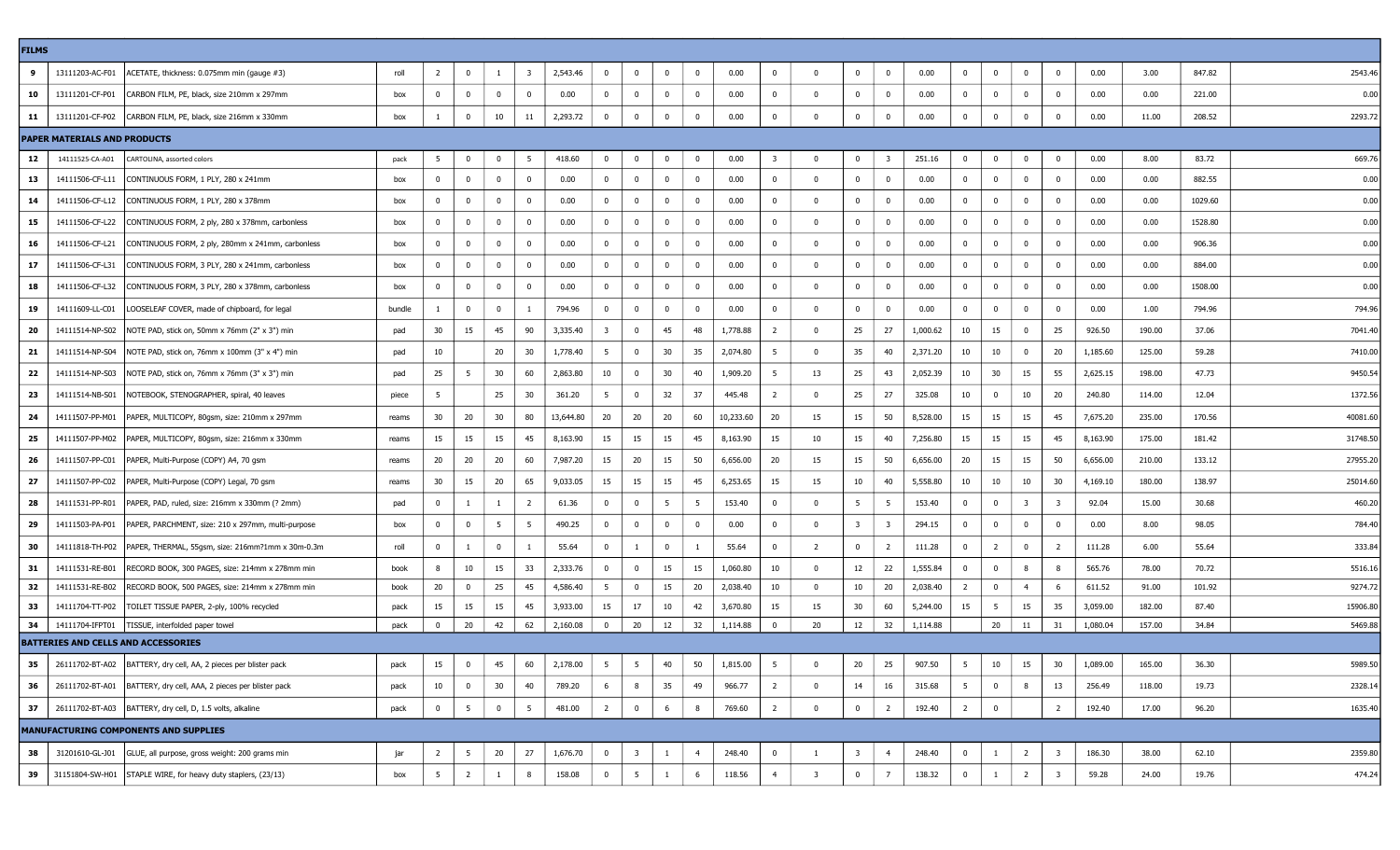| 40 | 31151804-SW-S01                        | STAPLE WIRE, STANDARD, (26/6)                                       | box    | 15                      | 15             | 10                      | 40           | 843.60   | 10                      | 15                      | 12             | 37                      | 780.33   | 12                      | 15                      | 5 <sup>5</sup>          | 32                      | 674.88   | $\overline{7}$          | 5              | $5\overline{5}$ | 17                      | 358.53   | 126.00 | 21.09   | 2657.34  |
|----|----------------------------------------|---------------------------------------------------------------------|--------|-------------------------|----------------|-------------------------|--------------|----------|-------------------------|-------------------------|----------------|-------------------------|----------|-------------------------|-------------------------|-------------------------|-------------------------|----------|-------------------------|----------------|-----------------|-------------------------|----------|--------|---------|----------|
| 41 | 31201502-TA-E01                        | TAPE, ELECTRICAL, 18mm x 16M min                                    | roll   | 10                      | 5              | 24                      | 39           | 728.13   | $\bf{0}$                | 5 <sup>5</sup>          | 0              | 5                       | 93.35    | $5\overline{5}$         | 5                       | $\overline{2}$          | 12                      | 224.04   | $\bf{0}$                | 2              | $\overline{0}$  | $\overline{2}$          | 37.34    | 58.00  | 18.67   | 1082.86  |
| 42 | 31201503-TA-M01                        | TAPE, MASKING, width: 24mm (±1mm)                                   | roll   | 20                      | 20             | 50                      | 90           | 4,914.00 | 5                       | 20                      | 21             | 46                      | 2,511.60 | 10                      | $\overline{2}$          | 5                       | 17                      | 928.20   | 8                       | $\overline{2}$ | $\mathbf{1}$    | 11                      | 600.60   | 164.00 | 54.60   | 8954.40  |
| 43 |                                        | 31201503-TA-M02   TAPE, MASKING, width: 48mm (±1mm)                 | roll   | 5                       | 5              | 8                       | 18           | 1,918.80 | $\overline{2}$          | 5                       | 10             | 17                      | 1,812.20 | $\overline{2}$          | 5                       | 1                       | 8                       | 852.80   | $\overline{2}$          | 5              | 1               | 8                       | 852.80   | 51.00  | 106.60  | 5436.60  |
| 44 | 31201517-TA-P01                        | TAPE, PACKAGING, width: 48mm (±1mm)                                 | roll   | 10                      | $\overline{2}$ | 25                      | 37           | 738.89   | $5\overline{5}$         | 20                      | 10             | 35                      | 698.95   | $5^{\circ}$             | - 5                     | 15                      | 25                      | 499.25   | $5\overline{5}$         | $\overline{2}$ | $\overline{2}$  | 9                       | 179.73   | 106.00 | 19.97   | 2116.82  |
| 45 | 31201512-TA-T01                        | TAPE, TRANSPARENT, width: 24mm (±1mm)                               | roll   | 10                      | 25             | 40                      | 75           | 756.75   | 5                       | 20                      | 10             | 35                      | 353.15   | 9                       | $\overline{2}$          |                         | 11                      | 110.99   | 5                       | $\overline{2}$ | 5               | 12                      | 121.08   | 133.00 | 10.09   | 1341.9   |
| 46 |                                        | 31201512-TA-T02   TAPE, TRANSPARENT, width: 48mm (±1mm)             | roll   | 15                      | 10             | -5                      | 30           | 599.10   | 5 <sup>5</sup>          | 5                       | 10             | 20                      | 399.40   | 5                       | - 5                     | $\overline{2}$          | 12                      | 239.64   | 5 <sup>5</sup>          | - 5            | 5               | 15                      | 299.55   | 77.00  | 19.97   | 1537.69  |
| 47 |                                        | 31151507-TW-P01   TWINE, plastic, one (1) kilo per roll             | roll   | 7                       | $\overline{2}$ | 5                       | 14           | 815.36   | $\overline{2}$          | -1                      | 2              | 5                       | 291.20   | $\overline{2}$          | 1                       |                         | $\overline{\mathbf{3}}$ | 174.72   | $\overline{2}$          | 2              | $\mathbf 0$     | $\overline{4}$          | 232.96   | 26.00  | 58.24   | 1514.24  |
|    |                                        | <b>HEATING AND VENTILATION AND AIR CIRCULATION</b>                  |        |                         |                |                         |              |          |                         |                         |                |                         |          |                         |                         |                         |                         |          |                         |                |                 |                         |          |        |         |          |
| 48 | 40101604-EF-G01                        | ELECTRIC FAN, INDUSTRIAL, ground type, metal blade                  | unit   | 0                       | $\bf{0}$       | $\bf{0}$                | $\mathbf{0}$ | 0.00     | $\overline{0}$          | $\overline{0}$          | 0              | $\mathbf 0$             | 0.00     | $\mathbf 0$             | $\overline{\mathbf{0}}$ | $\overline{0}$          | $\overline{\mathbf{0}}$ | 0.00     | $\mathbf 0$             | $^{\circ}$     | $\bf{0}$        | $\mathbf{0}$            | 0.00     | 0.00   | 1109.68 | 0.00     |
| 49 | 40101604-EF-C01                        | ELECTRIC FAN, ORBIT type, ceiling, metal blade                      | unit   | 0                       | $\bf{0}$       | $\overline{0}$          | $\mathbf 0$  | 0.00     | $\bf{0}$                | $\bf{0}$                | $^{\circ}$     | $\mathbf 0$             | 0.00     | $\bf{0}$                | $\overline{\mathbf{0}}$ | $\overline{0}$          | $\overline{0}$          | 0.00     | $\bf{0}$                | $\overline{0}$ | $\bf{0}$        | $\mathbf{0}$            | 0.00     | 0.00   | 1369.68 | 0.00     |
| 50 | 40101604-EF-S01                        | ELECTRIC FAN, STAND type, plastic blade                             | unit   | $\overline{2}$          | $\bf{0}$       | $\mathbf 0$             | 2            | 1,713.72 | $\bf{0}$                | $\overline{0}$          | 0              | $\bf{0}$                | 0.00     | $\overline{2}$          | $\overline{\mathbf{0}}$ | $\overline{0}$          | $\overline{2}$          | 1,713.72 | $\overline{0}$          | $^{\circ}$     | $\bf{0}$        | $\overline{0}$          | 0.00     | 4.00   | 856.86  | 3427.44  |
| 51 |                                        | 40101604-EF-W01   ELECTRIC FAN, WALL type, plastic blade            | unit   | 0                       | $\bf{0}$       | $\mathbf 0$             | $^{\circ}$   | 0.00     | $\overline{0}$          | $\bf{0}$                | 0              | $\bf{0}$                | 0.00     | $\mathbf 0$             | $\overline{\mathbf{0}}$ | $\overline{0}$          | $\overline{0}$          | 0.00     | $\bf{0}$                | $\overline{0}$ | $\overline{0}$  | $\overline{0}$          | 0.00     | 0.00   | 674.96  | 0.00     |
|    |                                        | MEDICAL THERMOMETERS AND ACCESSORIES                                |        |                         |                |                         |              |          |                         |                         |                |                         |          |                         |                         |                         |                         |          |                         |                |                 |                         |          |        |         |          |
| 52 | 41112224-TG-T01  THERMOGUN             |                                                                     | piece  | $\bf{0}$                | $\bf{0}$       | $\mathbf 0$             | $\mathbf 0$  | 0.00     | $\bf{0}$                | $\overline{2}$          | $\overline{0}$ | $\overline{2}$          | 6,136.00 | $\bf{0}$                | $\overline{0}$          | $\overline{2}$          | $\overline{2}$          | 6,136.00 | $\bf{0}$                | $\mathbf{0}$   | $\bf{0}$        | $\mathbf{0}$            | 0.00     | 4.00   | 3068.00 | 12272.00 |
|    |                                        | <b>LIGHTING AND FIXTURES AND ACCESSORIES</b>                        |        |                         |                |                         |              |          |                         |                         |                |                         |          |                         |                         |                         |                         |          |                         |                |                 |                         |          |        |         |          |
| 53 | 39101628-LT-L01                        | LED LINEAR TUBE, 18 WATTS FRO SERIES                                | piece  | - 5                     | $\bf{0}$       | 32                      | 37           | 7,615.34 | $5\overline{5}$         | $\bf{0}$                | 12             | 17                      | 3,498.94 | $5\overline{5}$         | $\overline{\mathbf{0}}$ | 5 <sub>5</sub>          | 10                      | 2,058.20 | 5                       | $\overline{0}$ | $\bf{0}$        | -5                      | 1,029.10 | 69.00  | 205.82  | 14201.58 |
| 54 | 39101628-LB-L01                        | LIGHT BULB, Light Emitting Diode (LED), 6W                          | piece  | $\overline{2}$          | $\bf{0}$       | 35                      | 37           | 3,039.92 | $\overline{\mathbf{3}}$ | $\overline{0}$          | 35             | 38                      | 3,122.08 | $\overline{2}$          | $\overline{\mathbf{0}}$ | 5 <sup>5</sup>          | 7                       | 575.12   | $5\overline{5}$         | $\overline{0}$ | $\mathbf 0$     | 5                       | 410.80   | 87.00  | 82.16   | 7147.92  |
|    |                                        | <b>MEASURING AND OBSERVING AND TESTING EQUIPMENT</b>                |        |                         |                |                         |              |          |                         |                         |                |                         |          |                         |                         |                         |                         |          |                         |                |                 |                         |          |        |         |          |
| 55 |                                        | 41111604-RU-P02   RULER, plastic, 450mm (18"), width: 38mm min      | piece  | 6                       | $\bf{0}$       | 5 <sup>5</sup>          | 11           | 194.48   | $\overline{2}$          | 8                       | $\overline{2}$ | 12                      | 212.16   | $\overline{\mathbf{3}}$ | $\overline{\mathbf{0}}$ | $\overline{0}$          | $\overline{\mathbf{3}}$ | 53.04    | $\overline{2}$          | $\mathbf 0$    | $\bf{0}$        | $\overline{2}$          | 35.36    | 28.00  | 17.68   | 495.04   |
|    | <b>CLEANING EQUIPMENT AND SUPPLIES</b> |                                                                     |        |                         |                |                         |              |          |                         |                         |                |                         |          |                         |                         |                         |                         |          |                         |                |                 |                         |          |        |         |          |
| 56 | 47131812-AF-A01                        | AIR FRESHENER, aerosol, 280ml/150g min                              | can    | 5                       | 5              | 5                       | 15           | 1,353.30 | $5^{\circ}$             | $5\overline{5}$         | 5              | 15                      | 1,353.30 | $5\overline{5}$         | - 5                     | 5 <sup>5</sup>          | 15                      | 1,353.30 | $5\overline{5}$         | $\overline{2}$ | $\overline{2}$  | 9                       | 811.98   | 54.00  | 90.22   | 4871.88  |
| 57 | 47131604-BR-S01                        | BROOM, soft (tambo)                                                 | piece  | 10                      | $\bf{0}$       | $5\overline{5}$         | 15           | 2,043.60 | $5^{\circ}$             | $\overline{2}$          | $\overline{0}$ | 7                       | 953.68   | $5\overline{5}$         | $\overline{\mathbf{0}}$ | $\overline{\mathbf{3}}$ | 8                       | 1,089.92 | $5\overline{)}$         | 5              | $\bf{0}$        | 10                      | 1,362.40 | 40.00  | 136.24  | 5449.60  |
| 58 | 47131604-BR-T01                        | BROOM, STICK (TING-TING), usable length: 760mm min                  | piece  | 8                       | $\bf{0}$       | $\overline{4}$          | 12           | 218.40   | $5^{\circ}$             | $\overline{0}$          | $\overline{0}$ | $5^{\circ}$             | 91.00    | $\overline{7}$          | $\overline{\mathbf{0}}$ | 1                       | 8                       | 145.60   | $5^{\circ}$             | $\overline{0}$ | $\bf{0}$        | 5                       | 91.00    | 30.00  | 18.20   | 546.00   |
| 59 | 47131829-TB-C01                        | CLEANER, TOILET BOWL AND URINAL, 900ml-1000ml cap                   | bottle | $\overline{2}$          | $\overline{2}$ | 5                       | 9            | 374.40   | $\mathbf{1}$            | $\overline{\mathbf{3}}$ | 1              | $5^{\circ}$             | 208.00   | $\overline{2}$          | - 1                     | $\overline{2}$          | 5                       | 208.00   | $\overline{0}$          | $\mathbf 0$    | $\bf{0}$        | $\overline{0}$          | 0.00     | 19.00  | 41.60   | 790.40   |
| 60 | 47131805-CL-P01                        | CLEANSER, SCOURING POWDER, 350g min./can                            | can    | $\overline{\mathbf{3}}$ | $\mathbf 0$    | $\overline{\mathbf{3}}$ | 6            | 143.52   | $\overline{2}$          | $\overline{0}$          | $^{\circ}$     | $\overline{2}$          | 47.84    | $\overline{\mathbf{3}}$ | $\overline{0}$          | $\overline{2}$          | 5                       | 119.60   | $\overline{\mathbf{3}}$ | $\Omega$       | $\mathbf{0}$    | $\overline{\mathbf{3}}$ | 71.76    | 16.00  | 23.92   | 382.72   |
| 61 | 47131811-DE-B02                        | DETERGENT BAR, 140 grams as packed                                  | piece  | 0                       | $\bf{0}$       | 5                       | - 5          | 45.15    | $\bf{0}$                | $\overline{0}$          | 25             | 25                      | 225.75   | $\bf{0}$                | $\overline{\mathbf{0}}$ | $\overline{0}$          | 0                       | 0.00     | $\bf{0}$                | $\mathbf{0}$   | $\bf{0}$        | $\overline{0}$          | 0.00     | 30.00  | 9.03    | 270.90   |
| 62 |                                        | 47131811-DE-P02   DETERGENT POWDER, all purpose, 1kg                | pack   | $\overline{2}$          | $\overline{2}$ | 12                      | 16           | 598.88   | $\overline{2}$          | 50                      | 12             | 64                      | 2,395.52 | $\overline{2}$          | -5                      | $\mathbf{1}$            | 8                       | 299.44   | 1                       | -1             | 1               | 3                       | 112.29   | 91.00  | 37.43   | 3406.13  |
| 63 |                                        | 47131803-DS-A01   DISINFECTANT SPRAY, aerosol type, 400-550 grams   | can    | -3                      | $\mathbf 0$    | 15                      | 18           | 2,321.28 | $\overline{2}$          | - 5                     | 15             | 22                      | 2,837.12 | $\overline{\mathbf{3}}$ | - 0                     | 12                      | 15                      | 1,934.40 | 2                       | $\mathbf{0}$   | 3               | $\overline{5}$          | 644.80   | 60.00  | 128.96  | 7737.60  |
| 64 |                                        | 47131601-DU-P01   DUST PAN, non-rigid plastic, w/ detachable handle | piece  | 6                       | $\bf{0}$       | 5 <sup>5</sup>          | 11           | 273.13   | $\overline{0}$          | $\overline{0}$          | $\overline{2}$ | $\overline{2}$          | 49.66    | 6                       | $\overline{\mathbf{0}}$ | 1                       | $\overline{7}$          | 173.81   | $\overline{0}$          | $\overline{0}$ | $\overline{0}$  | $\overline{0}$          | 0.00     | 20.00  | 24.83   | 496.60   |
| 65 |                                        | 51241552-SH-S01 SODIUM HYPOCHLORITE, 3.785 liters                   | gallon | $\overline{0}$          | $\bf{0}$       | $\bf{0}$                | $\mathbf{0}$ | 0.00     | $\bf{0}$                | $\bf{0}$                | $^{\circ}$     | $\overline{0}$          | 0.00     | $\bf{0}$                | $\overline{0}$          | $\overline{0}$          | $\mathbf 0$             | 0.00     | $\overline{0}$          | $\overline{0}$ | $\bf{0}$        | $\overline{0}$          | 0.00     | 0.00   | 131.25  | 0.00     |
| 66 |                                        | 73101612-HS-L01   HAND SOAP, Liquid, 500ml                          | bottle | $\mathbf{1}$            | 10             | $\bf{0}$                | 11           | 1,132.56 | $\overline{0}$          | $\bf{0}$                | $\overline{0}$ | $\bf{0}$                | 0.00     | $\overline{1}$          | $\overline{\mathbf{0}}$ | $\overline{0}$          | 1                       | 102.96   | $\mathbf{1}$            | $\overline{0}$ | $\bf{0}$        | $\mathbf{1}$            | 102.96   | 13.00  | 102.96  | 1338.48  |
| 67 |                                        | 47131802-FW-P02   FLOOR WAX, PASTE, RED                             | can    | 0                       | -1             | $\bf{0}$                |              | 309.76   | $\bf{0}$                | $\mathbf{1}$            | $\overline{0}$ | 1                       | 309.76   | $\bf{0}$                | -1                      | $\overline{0}$          | 1                       | 309.76   | $\bf{0}$                | $\overline{0}$ | $\bf{0}$        | $\mathbf{0}$            | 0.00     | 3.00   | 309.76  | 929.28   |
| 68 |                                        | 47131830-FC-A01 FURNITURE CLEANER, aerosol type, 300ml min per can  | can    | 5                       | $\overline{2}$ | $\overline{\mathbf{3}}$ | 10           | 1,155.30 | 1                       | $\mathbf{1}$            | -1             | $\overline{\mathbf{3}}$ | 346.59   | $\mathbf{1}$            | <sup>1</sup>            | $\mathbf{1}$            | $\overline{\mathbf{3}}$ | 346.59   | $\bf{0}$                | $\mathbf 0$    | $\mathbf 0$     | $\mathbf{0}$            | 0.00     | 16.00  | 115.53  | 1848.48  |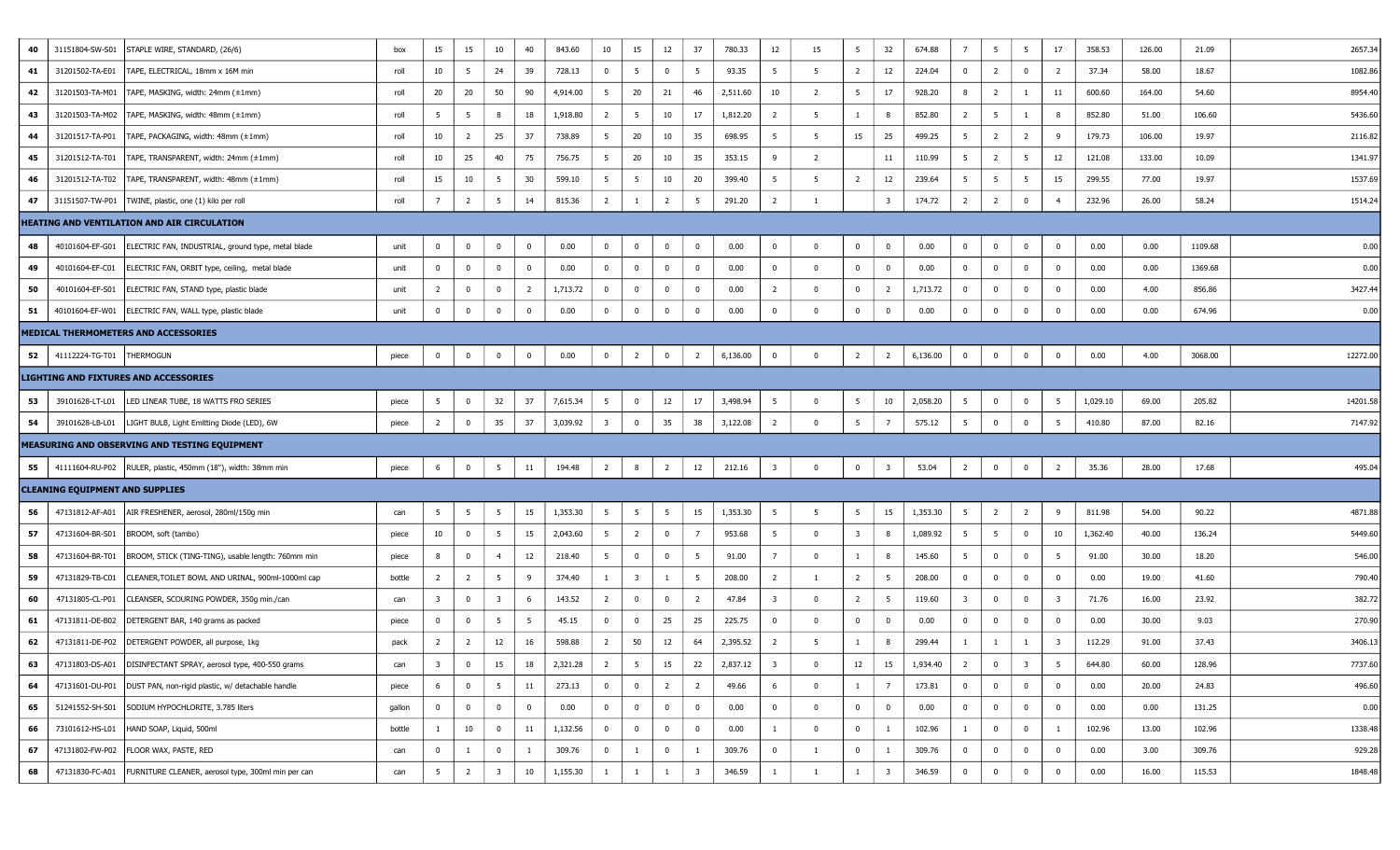| 69 | 47121804-MP-B01                  | MOP BUCKET, heavy duty, hard plastic                                                 | unit   | $\overline{2}$          | $\mathbf{0}$    | $\overline{0}$          | $\overline{2}$ | 4,576.00  | $\bf{0}$                | $\bf{0}$                | $\Omega$                | $\bf{0}$                | 0.00     | $\mathbf 0$    | $^{\circ}$   | $\mathbf{0}$   | $\overline{0}$          | 0.00     | $\bf{0}$       | $\mathbf 0$    | $\overline{0}$ | $^{\circ}$   | 0.00     | 2.00     | 2288.00   | 4576.00  |
|----|----------------------------------|--------------------------------------------------------------------------------------|--------|-------------------------|-----------------|-------------------------|----------------|-----------|-------------------------|-------------------------|-------------------------|-------------------------|----------|----------------|--------------|----------------|-------------------------|----------|----------------|----------------|----------------|--------------|----------|----------|-----------|----------|
| 70 |                                  | 47131613-MP-H02   MOPHANDLE, heavy duty, aluminum, screw type                        | piece  | 1                       | $\overline{0}$  |                         | $\overline{2}$ | 291.20    | $\overline{0}$          | $\overline{\mathbf{0}}$ | $\mathbf{0}$            | $\mathbf{0}$            | 0.00     | 0              | $\mathbf 0$  | $\mathbf{0}$   | $\overline{\mathbf{0}}$ | 0.00     | $\bf{0}$       | $\mathbf 0$    | $\bf{0}$       | 0            | 0.00     | 2.00     | 145.60    | 291.20   |
| 71 | 47131619-MP-R01                  | MOPHEAD, made of rayon, weight: 400 grams min                                        | piece  | 1                       | $\mathbf 0$     | $5\overline{)}$         | 6              | 742.56    | $\overline{0}$          | $\overline{0}$          | $\mathbf{0}$            | $\overline{0}$          | 0.00     | $\mathbf 0$    | $\mathbf 0$  | $\overline{0}$ | $\overline{\mathbf{0}}$ | 0.00     | $\bf{0}$       | $\mathbf{0}$   | $\overline{0}$ | 0            | 0.00     | 6.00     | 123.76    | 742.56   |
| 72 | 47131501-RG-C01                  | RAGS, all cotton, 32 pieces per kilogram min                                         | bundle | 5                       | $5\overline{5}$ | 20                      | 30             | 1,614.60  | $\overline{\mathbf{3}}$ | $\overline{2}$          | 15                      | 20                      | 1,076.40 | 5              | 3            | $\overline{2}$ | 10                      | 538.20   | 5 <sup>5</sup> | $\overline{2}$ | $\overline{2}$ | 9            | 484.38   | 69.00    | 53.82     | 3713.58  |
| 73 | 47131602-SC-N01                  | SCOURING PAD, 5 pieces per pack                                                      | pack   | $\mathbf{1}$            | 0               | $\overline{4}$          | 5              | 535.60    | $\mathbf{1}$            | $\overline{\mathbf{0}}$ | $\mathbf{0}$            | $\mathbf{1}$            | 107.12   | -1             | $\mathbf{0}$ | $^{\circ}$     | -1                      | 107.12   | $\mathbf 0$    | $\mathbf 0$    | $\overline{0}$ | $\Omega$     | 0.00     | 7.00     | 107.12    | 749.84   |
| 74 | 47121701-TB-P04                  | TRASHBAG, GPP specs, black, 940mmx1016mm                                             | pack   | $\overline{2}$          | $\overline{2}$  | 12                      | 16             | 2,154.88  | $\overline{2}$          | $5\overline{5}$         | 10                      | 17                      | 2,289.56 | $\overline{2}$ | -5           | 7              | 14                      | 1,885.52 | $\overline{2}$ |                | $\overline{2}$ | -5           | 673.40   | 52.00    | 134.68    | 7003.36  |
| 75 |                                  | 47121702-WB-P01   WASTEBASKET, non-rigid plastic                                     | piece  | 5                       | $\mathbf 0$     | -3                      | 8              | 223.68    | $\overline{2}$          | $\pmb{0}$               | 2                       | $\overline{4}$          | 111.84   | $\overline{2}$ | 0            | 3              | - 5                     | 139.80   | $\overline{2}$ | $\mathbf 0$    |                | 3            | 83.88    | 20.00    | 27.96     | 559.20   |
|    | PERSONAL PROTECTIVE EQUIPMENT    |                                                                                      |        |                         |                 |                         |                |           |                         |                         |                         |                         |          |                |              |                |                         |          |                |                |                |              |          |          |           |          |
| 76 | 46181503-CA-C01                  | COVERALL, non-sterile, protective, medical grade                                     | piece  | $\overline{0}$          | $\mathbf{0}$    | $\mathbf{0}$            | $\overline{0}$ | 0.00      | $\overline{0}$          | $\bf{0}$                | $\Omega$                | $\bf{0}$                | 0.00     | $\mathbf 0$    | $\mathbf 0$  | $\overline{0}$ | $\overline{\mathbf{0}}$ | 0.00     | $\overline{0}$ | $\mathbf 0$    | $\overline{0}$ | $^{\circ}$   | 0.00     | 0.00     | 1144.00   | 0.00     |
| 77 | 46181702-FSH01                   | FACE SHIELD, direct splash protection                                                | piece  | $\mathbf{0}$            | $\overline{0}$  | $\mathbf{0}$            | $\bf{0}$       | 0.00      | $\overline{0}$          | $\overline{\mathbf{0}}$ | $\mathbf{0}$            | $\mathbf 0$             | 0.00     | $\bf{0}$       | $\mathbf 0$  | $\overline{0}$ | $\overline{\mathbf{0}}$ | 0.00     | $\bf{0}$       | $\bf{0}$       | $\bf{0}$       | 0            | 0.00     | 0.00     | 124.80    | 0.00     |
| 78 | 46181804-GG-G01                  | <b>PROTECTIVE SAFETY GOGGLES</b>                                                     | piece  | $\mathbf{0}$            | 0               | $\bf{0}$                | $\bf{0}$       | 0.00      | $\mathbf{0}$            | $\overline{\mathbf{0}}$ | $\mathbf{0}$            | $\overline{0}$          | 0.00     | $\mathbf 0$    | $\mathbf 0$  | $\bf{0}$       | $\overline{\mathbf{0}}$ | 0.00     | $\bf{0}$       | $\bf{0}$       | $\overline{0}$ | 0            | 0.00     | 0.00     | 156.00    | 0.00     |
| 79 | 42131601-PA-A01                  | Polyethylene Apron (50g)                                                             | piece  | $\overline{0}$          | $\bf{0}$        | $\mathbf{0}$            | $\bf{0}$       | 0.00      | $\overline{0}$          | $\overline{0}$          | $\overline{0}$          | $\bf{0}$                | 0.00     | $\overline{0}$ | $\mathbf 0$  | $\overline{0}$ | $\overline{\mathbf{0}}$ | 0.00     | $\bf{0}$       | $\mathbf 0$    | $\bf{0}$       | $^{\circ}$   | 0.00     | 0.00     | 15.08     | 0.00     |
| 80 | 42131702-SG-01                   | SURGICAL GOWN                                                                        | piece  | $\mathbf{0}$            | $\bf{0}$        | $\mathbf 0$             | $\mathbf{0}$   | 0.00      | $\mathbf{0}$            | $\overline{0}$          | $\mathbf{0}$            | $\mathbf 0$             | 0.00     | $\mathbf 0$    | $\mathbf 0$  | $\mathbf{0}$   | $\overline{\mathbf{0}}$ | 0.00     | $\bf{0}$       | $\mathbf{0}$   | $\bf{0}$       | $^{\circ}$   | 0.00     | 0.00     | 299.52    | 0.00     |
| 81 | 42131711-HC-H01                  | HEAD COVER, disposable                                                               | piece  | $\mathbf{0}$            | $\mathbf{0}$    | $\mathbf 0$             | $\bf{0}$       | 0.00      | $\mathbf{0}$            | $\overline{\mathbf{0}}$ | $\Omega$                | $\mathbf{0}$            | 0.00     | $\mathbf 0$    | $\mathbf 0$  | $\bf{0}$       | $\overline{\mathbf{0}}$ | 0.00     | $\bf{0}$       | $\mathbf 0$    | $\bf{0}$       | 0            | 0.00     | 0.00     | 2.60      | 0.00     |
| 82 | 42131609-SC-S01                  | SHOE COVER, disposable                                                               | pair   | $\mathbf{0}$            | $\mathbf 0$     | $\mathbf{0}$            | $\mathbf{0}$   | 0.00      | $\overline{0}$          | $\overline{\mathbf{0}}$ | 0                       | $\mathbf{0}$            | 0.00     | $\bf{0}$       | $\mathbf 0$  | 0              | $\overline{\mathbf{0}}$ | 0.00     | $\bf{0}$       | $\bf{0}$       | $\bf{0}$       | 0            | 0.00     | 0.00     | 8.32      | 0.00     |
| 83 | 42132203-MG-G01 NITRILE GLOVES   |                                                                                      | piece  | $\mathbf{0}$            | $\mathbf{0}$    | $\bf{0}$                | $\mathbf{0}$   | 0.00      | $\mathbf{0}$            | $\overline{0}$          | $\mathbf{0}$            | $\mathbf{0}$            | 0.00     | $^{\circ}$     | $\mathbf 0$  | $\bf{0}$       | $\overline{\mathbf{0}}$ | 0.00     | $\bf{0}$       | $\bf{0}$       | $\overline{0}$ | 0            | 0.00     | 0.00     | 3.07      | 0.00     |
| 84 |                                  | 42132203-MG-G02   PREMIUM LATEX GLOVES                                               | piece  | $\mathbf{0}$            | 250             | $\mathbf 0$             | 250            | 1,255.00  | $\bf{0}$                | $\overline{\mathbf{0}}$ | $\mathbf{0}$            | $\mathbf{0}$            | 0.00     | $\mathbf 0$    | 250          | $\overline{0}$ | 250                     | 1,255.00 | $\mathbf 0$    | $\mathbf 0$    | $\overline{0}$ | $^{\circ}$   | 0.00     | 500.00   | 5.02      | 2510.00  |
| 85 |                                  | 42131713-SM-M01   SURGICAL MASK, 3-ply                                               | piece  | $\bf{0}$                | 200             | 200                     | 400            | 5,616.00  | $\overline{0}$          | 150                     | 200                     | 350                     | 4,914.00 | 0              | 150          | 100            | 250                     | 3,510.00 | $\mathbf{0}$   | 100            | $\bf{0}$       | 100          | 1,404.00 | 1,100.00 | 14.04     | 15444.00 |
| 86 | 46182008-KN-M01   KN95 FACE MASK |                                                                                      | piece  | $\overline{0}$          | 0               | $\bf{0}$                | $\overline{0}$ | 0.00      | $\bf{0}$                | $\overline{\mathbf{0}}$ | $\mathbf{0}$            | $\bf{0}$                | 0.00     | $\mathbf 0$    | $\Omega$     | $\overline{0}$ | $\overline{\mathbf{0}}$ | 0.00     | $\bf{0}$       | $\mathbf{0}$   | $\overline{0}$ | 0            | 0.00     | 0.00     | 104.00    | 0.00     |
|    |                                  | INFORMATION AND COMMUNICATION TECHNOLOGY (ICT) EQUIPMENT AND DEVICES AND ACCESSORIES |        |                         |                 |                         |                |           |                         |                         |                         |                         |          |                |              |                |                         |          |                |                |                |              |          |          |           |          |
| 87 | 43211507-DSK001                  | MITHI DESKTOP, basic                                                                 | unit   | $\overline{0}$          | 0               | $\bf{0}$                | $\overline{0}$ | 0.00      | $\overline{0}$          | $\overline{\mathbf{0}}$ | $\mathbf{0}$            | $\overline{0}$          | 0.00     | $\mathbf 0$    | $\mathbf{0}$ | 0              | $\overline{\mathbf{0}}$ | 0.00     | $\bf{0}$       | $\mathbf{0}$   | $\bf{0}$       | $\mathbf 0$  | 0.00     | 0.00     | 24,793.60 | 0.00     |
| 88 | 43211507-DSK002                  | MITHI DESKTOP, mid-range                                                             | unit   | $\mathbf{0}$            | 0               | $\overline{0}$          | $\bf{0}$       | 0.00      | $\overline{0}$          | $\bf{0}$                | $\bf{0}$                | $\overline{0}$          | 0.00     | $\mathbf 0$    | $\mathbf 0$  | $\bf{0}$       | $\overline{\mathbf{0}}$ | 0.00     | $\bf{0}$       | $\bf{0}$       | $\bf{0}$       | 0            | 0.00     | 0.00     | 42,390.40 | 0.00     |
| 89 | 43211503-LAP001                  | MITHI LAPTOP, mid-range                                                              | unit   | $\overline{0}$          | $\mathbf{0}$    | $\mathbf{0}$            | $\mathbf 0$    | 0.00      | $\overline{0}$          | $\overline{\mathbf{0}}$ | $\Omega$                | $\mathbf 0$             | 0.00     | $\mathbf 0$    | $\Omega$     | $\mathbf{0}$   | $\overline{\mathbf{0}}$ | 0.00     | $\mathbf 0$    | $^{\circ}$     | $\overline{0}$ | $^{\circ}$   | 0.00     | 0.00     | 41,392.00 | 0.00     |
| 90 |                                  | 43201827-HD-X02   EXTERNAL HARD DRIVE, 1TB, 2.5"HDD, USB 3.0                         | piece  | $\overline{\mathbf{3}}$ | 1               | $\overline{2}$          | 6              | 15,904.98 | $\overline{0}$          | $\bf{0}$                | $\overline{\mathbf{3}}$ | $\overline{\mathbf{3}}$ | 7,952.49 | $\overline{0}$ | $\mathbf 0$  | $\overline{0}$ | $\overline{\mathbf{0}}$ | 0.00     | $\overline{0}$ | $\mathbf 0$    | $\overline{0}$ | $^{\circ}$   | 0.00     | 9.00     | 2650.83   | 23857.47 |
| 91 | 43202010-FD-U01                  | FLASH DRIVE, 16 GB capacity                                                          | piece  | $\bf{0}$                | $\mathbf{0}$    | 5 <sup>5</sup>          | - 5            | 837.20    | $\overline{0}$          | $\overline{\mathbf{0}}$ | - 5                     | - 5                     | 837.20   | 0              | $\mathbf 0$  | 5 <sup>5</sup> | 5                       | 837.20   | $\mathbf 0$    | $\bf{0}$       | $\mathbf 0$    | 0            | 0.00     | 15.00    | 167.44    | 2511.60  |
| 92 | 43211708-MO-O01                  | MOUSE, OPTICAL, USB CONNECTION TYPE, 1 unit in ind                                   | unit   | $\overline{2}$          | 0               | $\overline{\mathbf{3}}$ | 5              | 556.50    | $\overline{0}$          | $\overline{0}$          | $\mathbf{0}$            | $\mathbf{0}$            | 0.00     | $\overline{2}$ | $\mathbf 0$  | $\mathbf{1}$   | $\overline{\mathbf{3}}$ | 333.90   | $\bf{0}$       | $\mathbf{0}$   | $\overline{0}$ | 0            | 0.00     | 8.00     | 111.30    | 890.40   |
| 93 |                                  | 43211708-MO-O02  MOUSE, WIRELESS, USB                                                | unit   | $\mathbf{0}$            | $\mathbf{0}$    | $\mathbf{0}$            | $\mathbf{0}$   | 0.00      | $\mathbf{0}$            | $\overline{\mathbf{0}}$ | $\Omega$                | $\overline{0}$          | 0.00     | $\mathbf 0$    | $\mathbf 0$  | $\bf{0}$       | $\overline{\mathbf{0}}$ | 0.00     | $\mathbf 0$    | $\bf{0}$       | $\bf{0}$       | 0            | 0.00     | 0.00     | 154.00    | 0.00     |
| 94 |                                  | 43212102-PR-D02   PRINTER, IMPACT DOT MATRIX, 24 pins, 136 column                    | unit   | $\mathbf{0}$            | $\mathbf{0}$    | $\mathbf{0}$            | $\mathbf{0}$   | 0.00      | $\mathbf 0$             | $\overline{0}$          | $\Omega$                | $\mathbf{0}$            | 0.00     | $\mathbf 0$    | 0            | $^{\circ}$     | - 0                     | 0.00     | $^{\circ}$     | $\mathbf{0}$   | $\bf{0}$       | 0            | 0.00     | 0.00     | 38100.97  | 0.00     |
| 95 |                                  | 43212102-PR-D01 PRINTER, IMPACT DOT MATRIX, 9 pins, 80 columns                       | unit   |                         | $\Omega$        | $\Omega$                | $\Omega$       | 0.00      | 0                       | $\Omega$                | $\Omega$                | $\mathbf 0$             | 0.00     |                |              |                | $\Omega$                | 0.00     | $\Omega$       | $\Omega$       |                |              | 0.00     | 0.00     | 9191.52   | 0.00     |
| 96 |                                  | 43212105-PR-L01   PRINTER, laser, monochrome                                         | unit   | $\overline{0}$          | $\mathbf 0$     | $\mathbf 0$             | $\overline{0}$ | 0.00      | $\overline{0}$          | $\overline{0}$          | $\mathbf 0$             | $\bf{0}$                | 0.00     | $\bf{0}$       | $\mathbf 0$  | $\overline{0}$ | $\overline{\mathbf{0}}$ | 0.00     | $\overline{0}$ | $\mathbf{0}$   | $\mathbf{0}$   | $\mathbf{0}$ | 0.00     | 0.00     | 724.88    | 0.00     |
| 97 |                                  | 43212105-PR-L02   PRINTER, laser, colored                                            | unit   | $\overline{0}$          | $\overline{0}$  | $\overline{0}$          | $\overline{0}$ | 0.00      | $\overline{0}$          | $\overline{0}$          | $\overline{0}$          | $\overline{0}$          | 0.00     | $\bf{0}$       | $\mathbf 0$  | $\overline{0}$ | $\overline{0}$          | 0.00     | $\overline{0}$ | $\bf{0}$       | $\overline{0}$ | $\mathbf{0}$ | 0.00     | 0.00     | 7899.00   | 0.00     |
|    |                                  | OFFICE EQUIPMENT AND ACCESSORIES AND SUPPLIES                                        |        |                         |                 |                         |                |           |                         |                         |                         |                         |          |                |              |                |                         |          |                |                |                |              |          |          |           |          |
|    |                                  |                                                                                      |        |                         |                 |                         |                |           |                         |                         |                         |                         |          |                |              |                |                         |          |                |                |                |              |          |          |           |          |
| 98 |                                  | 44121710-CH-W01 CHALK, molded, white, dustless, length: 78mm min                     | box    | $\overline{0}$          | $\overline{0}$  | $\bf{0}$                | $\overline{0}$ | 0.00      | $\overline{0}$          | $\overline{0}$          | $\mathbf{0}$            | $\overline{0}$          | 0.00     | $\bf{0}$       | $\mathbf 0$  | $\mathbf{0}$   | $\overline{\mathbf{0}}$ | 0.00     | $\overline{0}$ | $\bf{0}$       | $\mathbf{0}$   | $\mathbf{0}$ | 0.00     | 0.00     | 29.64     | 0.00     |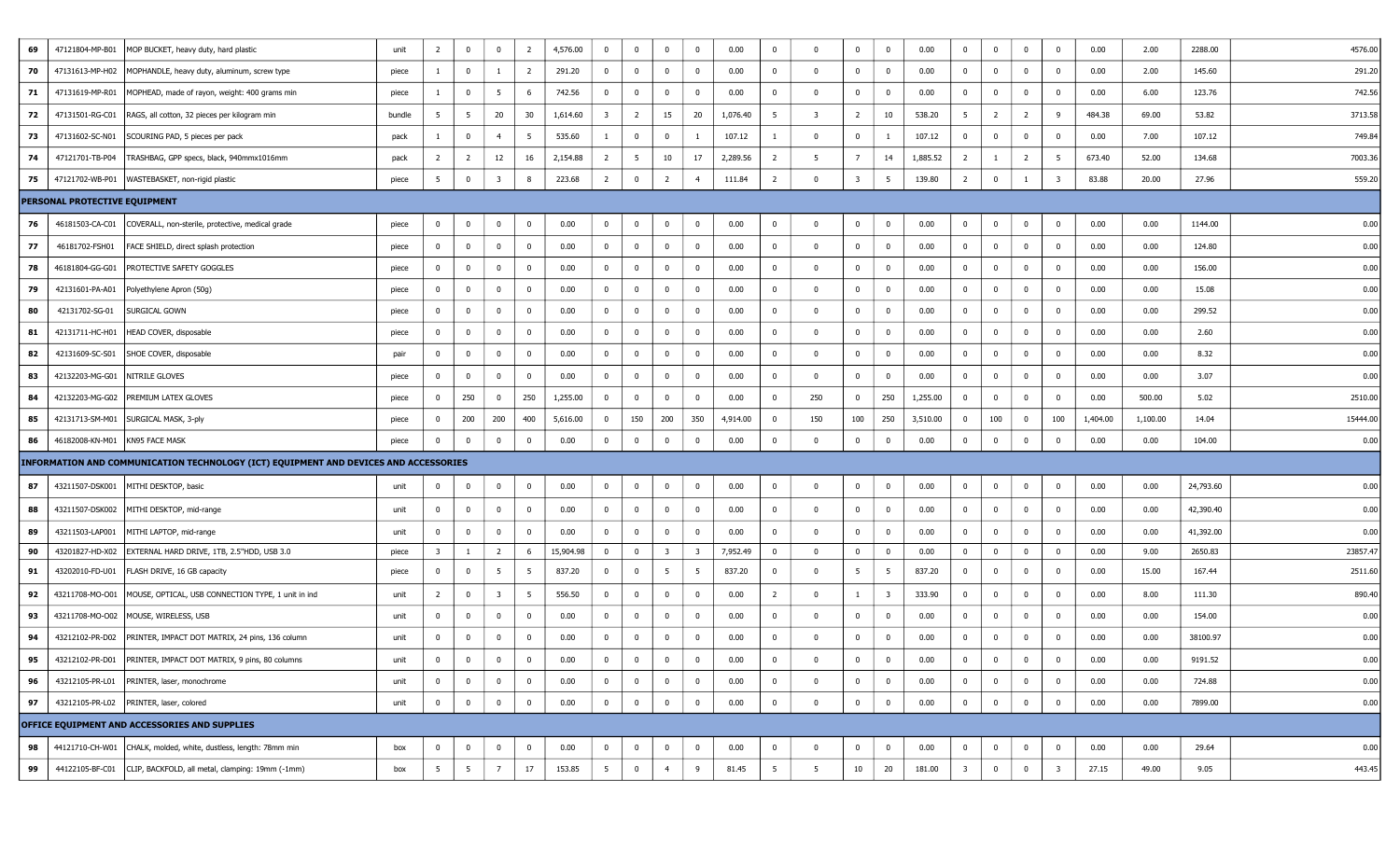| 100 | 44122105-BF-C02 | CLIP, BACKFOLD, all metal, clamping: 25mm (-1mm)                   | box    | -6             | -1                      | 15                      | 22             | 335.94   | 5                       | $\mathbf 0$             | $\overline{0}$          | 5                       | 76.35    | 8              | $\Omega$       | 1                       | 9              | 137.43   | 5               | $\overline{0}$          | $\bf{0}$       | 5               | 76.35    | 41.00  | 15.27  | 626.07   |
|-----|-----------------|--------------------------------------------------------------------|--------|----------------|-------------------------|-------------------------|----------------|----------|-------------------------|-------------------------|-------------------------|-------------------------|----------|----------------|----------------|-------------------------|----------------|----------|-----------------|-------------------------|----------------|-----------------|----------|--------|--------|----------|
| 101 | 44122105-BF-C03 | CLIP, BACKFOLD, all metal, clamping: 32mm (-1mm)                   | box    | 20             | 5                       | $\overline{\mathbf{3}}$ | 28             | 582.40   | $\overline{\mathbf{3}}$ | $\mathbf 0$             | 5                       | 8                       | 166.40   | 7              | 2              | $\overline{2}$          | 11             | 228.80   | 5               | $\overline{0}$          | $\overline{0}$ | $5\overline{5}$ | 104.00   | 52.00  | 20.80  | 1081.60  |
| 102 | 44122105-BF-C04 | CLIP, BACKFOLD, all metal, clamping: 50mm (-1mm)                   | box    | 10             | $\overline{2}$          | 15                      | 27             | 1,291.68 | $\overline{2}$          | $\overline{\mathbf{0}}$ | $\overline{\mathbf{3}}$ | 5                       | 239.20   | -5             | $\overline{2}$ | $\mathbf{1}$            | 8              | 382.72   | $\overline{2}$  | $\overline{0}$          | $\overline{0}$ | $\overline{2}$  | 95.68    | 42.00  | 47.84  | 2009.28  |
| 103 | 44121801-CT-R01 | CORRECTION TAPE, film base type, UL 6m min                         | piece  | 12             | $\overline{0}$          | 6                       | 18             | 252.36   | $\overline{\mathbf{3}}$ | $\mathbf 0$             | - 5                     | 8                       | 112.16   | $\overline{7}$ | $\Omega$       | $\mathbf{0}$            | 7              | 98.14    | 5               | $\overline{0}$          | $\mathbf{0}$   | 5               | 70.10    | 38.00  | 14.02  | 532.76   |
| 104 | 44111515-DF-B01 | DATA FILE BOX, made of chipboard, with closed ends                 | piece  | 35             | $\overline{\mathbf{0}}$ | 5                       | 40             | 3,088.00 | 5                       | $\overline{4}$          |                         | 9                       | 694.80   | $\overline{7}$ | $\Omega$       | $\mathbf{0}$            | $\overline{7}$ | 540.40   | $\overline{2}$  | $\mathbf{0}$            | $\bf{0}$       | $\overline{2}$  | 154.40   | 58.00  | 77.20  | 4477.60  |
| 105 | 44122011-DF-F01 | DATA FOLDER, made of chipboard, taglia lock                        | piece  | 12             | $\overline{\mathbf{0}}$ | 50                      | 62             | 4,255.68 | $\mathbf 0$             | $\mathbf{0}$            | 12                      | 12                      | 823.68   | $^{\circ}$     | $\mathbf 0$    | $\bf{0}$                | $\bf{0}$       | 0.00     |                 | $\mathbf 0$             | $\mathbf{0}$   | $\bf{0}$        | 0.00     | 74.00  | 68.64  | 5079.36  |
| 106 | 44121506-EN-D01 | ENVELOPE, DOCUMENTARY, for A4 size document                        | box    | 3              | 5                       | $\overline{2}$          | 10             | 6,730.90 | $\mathbf{0}$            | $\overline{2}$          | $\mathbf{1}$            | $\overline{\mathbf{3}}$ | 2,019.27 | $^{\circ}$     | 2              | $\mathbf{0}$            | $\overline{2}$ | 1,346.18 | $\overline{2}$  | $\mathbf{0}$            | $\bf{0}$       | $\overline{2}$  | 1,346.18 | 17.00  | 673.09 | 11442.53 |
| 107 | 44121506-EN-D02 | ENVELOPE, DOCUMENTARY, for legal size document                     | box    | 5              | $\overline{2}$          | $\overline{2}$          | 9              | 8,344.44 | $\mathbf{0}$            | $\overline{\mathbf{0}}$ | $\overline{2}$          | $\overline{2}$          | 1,854.32 | $\overline{2}$ | $\Omega$       | $\mathbf{0}$            | $\overline{2}$ | 1,854.32 | $\overline{2}$  | $\overline{0}$          | $\bf{0}$       | $\overline{2}$  | 1,854.32 | 15.00  | 927.16 | 13907.40 |
| 108 | 44121506-EN-X01 | ENVELOPE, EXPANDING, KRAFTBOARD, for legal size doc                | box    | $\overline{2}$ | 2                       | $\overline{2}$          | - 6            | 4,430.40 | $\mathbf 0$             | 0                       | - 5                     | -5                      | 3,692.00 | $\Omega$       | $\Omega$       | $\overline{2}$          | $\overline{2}$ | 1,476.80 | $\mathbf{0}$    | 0                       | $\mathbf{0}$   | $\mathbf 0$     | 0.00     | 13.00  | 738.40 | 9599.20  |
| 109 | 44121506-EN-X02 | ENVELOPE, EXPANDING, PLASTIC, 0.50mm thickness min                 | piece  | 30             |                         | $5\overline{5}$         | 36             | 1,097.64 | $\overline{0}$          | 0                       | 30                      | 30                      | 914.70   | $^{\circ}$     | $\Omega$       | 20                      | 20             | 609.80   | $\bf{0}$        | $\bf{0}$                | $\overline{0}$ | $\bf{0}$        | 0.00     | 86.00  | 30.49  | 2622.14  |
| 110 |                 | 44121506-EN-M02   ENVELOPE, mailing, white, 70gsm                  | box    | 5              | $\overline{\mathbf{0}}$ | $\overline{\mathbf{3}}$ | 8              | 3,025.60 | $\overline{0}$          | $\mathbf 0$             | $\overline{0}$          | $\mathbf 0$             | 0.00     | $\mathbf 0$    | $\Omega$       | 5                       | 5              | 1,891.00 | $\overline{0}$  | $\overline{0}$          | $\Omega$       | $\mathbf 0$     | 0.00     | 13.00  | 378.20 | 4916.60  |
| 111 | 44121504-EN-W02 | ENVELOPE, mailing, white, with window                              | box    |                | $\overline{\mathbf{0}}$ | $5\overline{5}$         | -6             | 2,602.08 | $\overline{0}$          | $\mathbf 0$             | $\overline{0}$          | $\mathbf 0$             | 0.00     | $\mathbf 0$    | $\Omega$       | 5                       | - 5            | 2,168.40 | $\overline{0}$  | $\bf{0}$                | $\overline{0}$ | $\bf{0}$        | 0.00     | 11.00  | 433.68 | 4770.48  |
| 112 | 44111912-ER-B01 | ERASER, FELT, for blackboard/whiteboard                            | piece  | 5              | $\overline{0}$          | $\overline{2}$          | $\overline{7}$ | 72.10    | $\mathbf{0}$            | $\overline{0}$          | $\overline{2}$          | $\overline{2}$          | 20.60    | $^{\circ}$     | $\Omega$       | $\overline{2}$          | $\overline{2}$ | 20.60    | $\bf{0}$        | $\mathbf 0$             | $\overline{0}$ | $\mathbf 0$     | 0.00     | 11.00  | 10.30  | 113.30   |
| 113 | 44122118-FA-P01 | FASTENER, METAL, 70mm between prongs                               | box    | 10             | $\overline{\mathbf{0}}$ | 10                      | 20             | 1,668.20 | $\mathbf{0}$            | $\overline{0}$          | 15                      | 15                      | 1,251.15 | $^{\circ}$     | 10             |                         | 10             | 834.10   | $\bf{0}$        | $5\overline{5}$         | $\bf{0}$       | 5               | 417.05   | 50.00  | 83.41  | 4170.50  |
| 114 | 44111515-FO-X01 | FILE ORGANIZER, expanding, plastic, 12 pockets                     | piece  | 10             | $\overline{\mathbf{0}}$ | 20                      | 30             | 2,581.20 | $\mathbf{0}$            | $\mathbf 0$             | 5                       | $5\overline{5}$         | 430.20   | $\bf{0}$       | $\Omega$       | 5                       | 5              | 430.20   | 5               | $\mathbf 0$             | $\bf{0}$       | $5\overline{5}$ | 430.20   | 45.00  | 86.04  | 3871.80  |
| 115 | 44122018-FT-D01 | FILE TAB DIVIDER, bristol board, for A4                            | set    | 15             | $\overline{\mathbf{0}}$ | $\bf{0}$                | 15             | 166.95   | $\overline{0}$          | 0                       | $\overline{0}$          | $\mathbf 0$             | 0.00     | $\mathbf{0}$   | $\Omega$       | $\mathbf 0$             | $\mathbf{0}$   | 0.00     | $\bf{0}$        | $\overline{0}$          | $\Omega$       | $\mathbf 0$     | 0.00     | 15.00  | 11.13  | 166.95   |
| 116 | 44122018-FT-D02 | FILE TAB DIVIDER, bristol board, for legal                         | set    | $\mathbf{0}$   | $\overline{\mathbf{0}}$ | $\overline{0}$          | $^{\circ}$     | 0.00     | $\overline{0}$          | $\mathbf 0$             | $\overline{0}$          | $\mathbf 0$             | 0.00     | $\bf{0}$       | $\Omega$       | $\overline{0}$          | $\mathbf{0}$   | 0.00     | $\overline{0}$  | $\mathbf{0}$            | $\bf{0}$       | $\mathbf 0$     | 0.00     | 0.00   | 14.23  | 0.00     |
| 117 | 44122011-FO-F01 | FOLDER, FANCY, for A4 size documents                               | bundle | 5              | $\overline{\mathbf{0}}$ | $\bf{0}$                | 5              | 1,352.00 | 5                       | $\mathbf{0}$            | $\overline{0}$          | 5                       | 1,352.00 | -5             | $\Omega$       | $\mathbf 0$             | 5              | 1,352.00 | 5 <sup>5</sup>  | $\overline{\mathbf{0}}$ | $\Omega$       | 5               | 1,352.00 | 20.00  | 270.40 | 5408.00  |
| 118 | 44122011-FO-F02 | FOLDER, FANCY, for legal size documents                            | bundle | 5              | $\overline{\mathbf{0}}$ | $\bf{0}$                | - 5            | 1,559.40 | 5                       | $\mathbf 0$             | $\overline{2}$          | $\overline{7}$          | 2,183.16 | -5             | $\Omega$       | $\mathbf 0$             | 5              | 1,559.40 | 5 <sub>1</sub>  | $\mathbf 0$             | $\bf{0}$       | 5               | 1,559.40 | 22.00  | 311.88 | 6861.36  |
| 119 | 44122011-FO-L01 | FOLDER, L-TYPE, PLASTIC, for A4 size documents                     | pack   | $\mathbf 0$    | $\overline{0}$          | $\bf{0}$                | $\mathbf 0$    | 0.00     | $\overline{0}$          | - 5                     | -1                      | 6                       | 1,028.58 | $^{\circ}$     | $\Omega$       | $\overline{0}$          | $\mathbf{0}$   | 0.00     | $\bf{0}$        | $\mathbf{0}$            | $\overline{0}$ | $\bf{0}$        | 0.00     | 6.00   | 171.43 | 1028.58  |
| 120 | 44122011-FO-L02 | FOLDER, L-TYPE, PLASTIC, for legal size documents                  | pack   | $^{\circ}$     | $\overline{\mathbf{0}}$ | $\bf{0}$                | $^{\circ}$     | 0.00     | $\overline{0}$          | 0                       | 5                       | 5                       | 1,216.20 | $\mathbf{0}$   | $\Omega$       | $\mathbf 0$             | $\mathbf{0}$   | 0.00     | $\bf{0}$        | $\overline{0}$          | $\overline{0}$ | $\mathbf 0$     | 0.00     | 5.00   | 243.24 | 1216.20  |
| 121 | 44122027-FO-P01 | FOLDER, PRESSBOARD, size: 240mm x 370mm (-5mm)                     | box    | $^{\circ}$     | $\overline{0}$          | $\bf{0}$                | $^{\circ}$     | 0.00     | $\overline{0}$          | 0                       | $\overline{0}$          | $\mathbf 0$             | 0.00     | $^{\circ}$     | $\Omega$       | $\overline{0}$          | $\mathbf 0$    | 0.00     | $\mathbf 0$     | $\overline{0}$          | $\overline{0}$ | $\mathbf 0$     | 0.00     | 0.00   | 952.64 | 0.00     |
| 122 | 44122011-FO-T03 | FOLDER, TAGBOARD, for A4 size documents                            | pack   | 5              | $\overline{\mathbf{0}}$ | $\overline{7}$          | 12             | 3,348.00 | 5                       | $\mathbf 0$             | $\overline{7}$          | 12                      | 3,348.00 | 3              | $\Omega$       | 6                       | 9              | 2,511.00 | $\overline{0}$  | $\overline{\mathbf{0}}$ | $\Omega$       | $\mathbf 0$     | 0.00     | 33.00  | 279.00 | 9207.00  |
| 123 | 44122011-FO-T04 | FOLDER, TAGBOARD, for legal size documents                         | pack   | 11             | $\overline{\mathbf{0}}$ | 8                       | 19             | 6,105.84 | $\overline{\mathbf{3}}$ | $\bf{0}$                | $\overline{7}$          | 10                      | 3,213.60 | 5              | $\Omega$       | $\overline{\mathbf{3}}$ | 8              | 2,570.88 | 10              | $\overline{0}$          | $\bf{0}$       | 10              | 3,213.60 | 47.00  | 321.36 | 15103.92 |
| 124 | 44122008-IT-T01 | INDEX TAB, self-adhesive, transparent                              | box    | $^{\circ}$     | $\overline{\mathbf{0}}$ | $\bf{0}$                | $\Omega$       | 0.00     | $\overline{0}$          | $\mathbf{0}$            | $\overline{0}$          | $^{\circ}$              | 0.00     | $^{\circ}$     | $\Omega$       | $\mathbf 0$             | $\overline{0}$ | 0.00     | $\mathbf 0$     | $\mathbf 0$             | $\Omega$       | $\mathbf 0$     | 0.00     | 0.00   | 56.68  | 0.00     |
| 125 | 44111515-MF-B02 | MAGAZINE FILE BOX, LARGE size, made of chipboard                   | piece  | 12             | $\overline{\mathbf{0}}$ | $\bf{0}$                | 12             | 499.20   | $\overline{0}$          | $\mathbf{0}$            | $\overline{0}$          | $\mathbf 0$             | 0.00     | $^{\circ}$     | $\Omega$       | $\mathbf 0$             | $\bf{0}$       | 0.00     | $\bf{0}$        | $\overline{0}$          | $\overline{0}$ | $\mathbf 0$     | 0.00     | 12.00  | 41.60  | 499.20   |
| 126 | 44121716-MA-F01 | MARKER, FLUORESCENT, 3 assorted colors per set                     | set    | 3              | 5                       | $\bf{0}$                | 8              | 373.44   | $\overline{0}$          | $5\overline{5}$         | - 5                     | 10                      | 466.80   | -5             | $\Omega$       | $\mathbf 0$             | - 5            | 233.40   | $\overline{0}$  | $\bf{0}$                | $\overline{0}$ | $\mathbf 0$     | 0.00     | 23.00  | 46.68  | 1073.64  |
| 127 |                 | 44121708-MW-B01   MARKER, whiteboard, black, felt tip, bullet type | piece  | 25             | 5                       | 25                      | 55             | 735.90   | $\overline{0}$          | $\mathbf{0}$            | 30                      | 30                      | 401.40   | -5             | $\Omega$       | $\mathbf 0$             | 5              | 66.90    | 10              | $5\overline{5}$         | $\overline{0}$ | 15              | 200.70   | 105.00 | 13.38  | 1404.90  |
| 128 |                 | 44121708-MW-B02   MARKER, whiteboard, blue, felt tip, bullet type  | piece  | 20             | 5                       | 28                      | 53             | 709.14   | $\mathbf 0$             | $\mathbf{0}$            | 15                      | 15                      | 200.70   | $^{\circ}$     |                | $\mathbf 0$             | $\overline{0}$ | 0.00     | $\bf{0}$        | $\mathbf{0}$            | $\overline{0}$ | $\mathbf 0$     | 0.00     | 68.00  | 13.38  | 909.84   |
| 129 |                 | 44121708-MW-B03  MARKER, whiteboard, red, felt tip, bullet type    | piece  |                | $5^{\circ}$             | 20                      | 25             | 334.50   | $\bf{0}$                | $\bf{0}$                | 10                      | 10                      | 133.80   | $\bf{0}$       | $\Omega$       | $\mathbf{0}$            | $\overline{0}$ | 0.00     | $\overline{0}$  | $\overline{0}$          | $\bf{0}$       | $\mathbf 0$     | 0.00     | 35.00  | 13.38  | 468.30   |
| 130 |                 | 44121708-MP-B01   MARKER, PERMANENT, bullet type, black            | piece  | 30             | $5\overline{5}$         | 40                      | 75             | 673.50   | 5                       | 15                      | 30                      | 50                      | 449.00   | -5             | 5              | 20                      | 30             | 269.40   | 6               | $\bf{0}$                | $\bf{0}$       | 6               | 53.88    | 161.00 | 8.98   | 1445.78  |
| 131 |                 | 44121708-MP-B02   MARKER, PERMANENT, bullet type, blue             | piece  | 25             | $\overline{2}$          | 40                      | 67             | 601.66   | 5                       | 10                      | 30                      | 45                      | 404.10   | 5 <sup>5</sup> | $\mathbf 0$    | 15                      | 20             | 179.60   | $5\overline{5}$ | $\overline{0}$          | $\bf{0}$       | 5               | 44.90    | 137.00 | 8.98   | 1230.26  |
| 132 |                 | 44121708-MP-B03  MARKER, PERMANENT, bullet type, red               | piece  |                | $5\overline{5}$         | 25                      | 30             | 269.40   | $\bf{0}$                | $\mathbf 0$             | 30                      | 30                      | 269.40   | $\bf{0}$       | $\mathbf 0$    | 15                      | 15             | 134.70   | $\bf{0}$        | $\bf{0}$                | $\overline{0}$ | $\bf{0}$        | 0.00     | 75.00  | 8.98   | 673.50   |
| 133 |                 | 44122104-PC-G01   PAPER CLIP, vinyl/plastic coat, length: 32mm min | box    | 30             | $5\overline{5}$         | 35                      | 70             | 543.20   | $\overline{0}$          | 15                      | $\overline{0}$          | 15                      | 116.40   | 5              | $\Omega$       | 15                      | 20             | 155.20   | $\overline{0}$  | 10                      | $\bf{0}$       | 10              | 77.60    | 115.00 | 7.76   | 892.40   |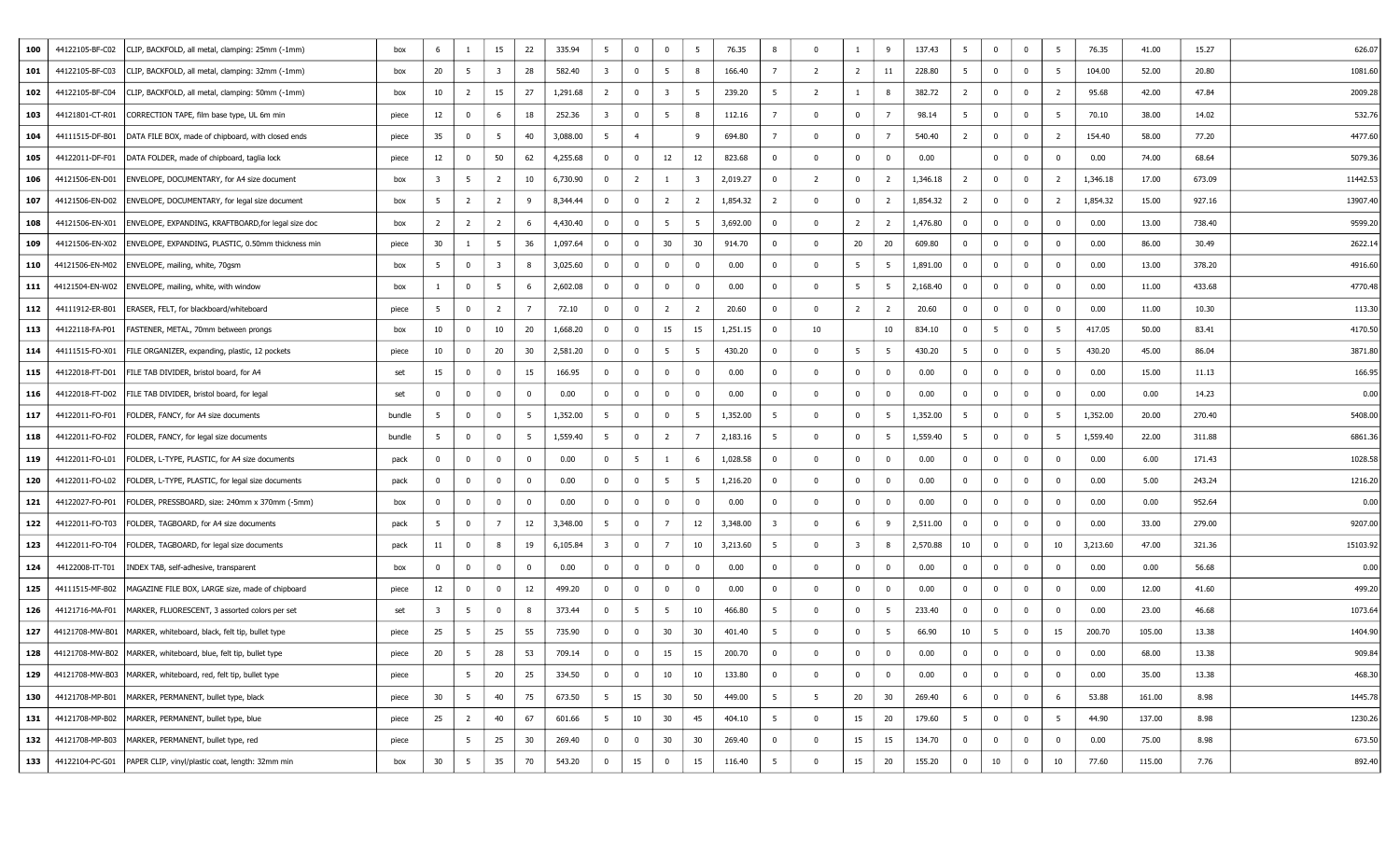| 134 | 44122104-PC-J02 | PAPER CLIP, vinyl/plastic coat, length: 50mm min                       | box    | 25             | - 5                     | 35              | 65             | 1,114.10 | 5              | $\bf{0}$       | $\mathbf 0$    | 5              | 85.70    | 15             | $\Omega$   | 10             | 25             | 428.50   | $\mathbf 0$    | $\overline{0}$          | $\bf{0}$       | $\mathbf 0$  | 0.00   | 95.00  | 17.14   | 1628.30 |
|-----|-----------------|------------------------------------------------------------------------|--------|----------------|-------------------------|-----------------|----------------|----------|----------------|----------------|----------------|----------------|----------|----------------|------------|----------------|----------------|----------|----------------|-------------------------|----------------|--------------|--------|--------|---------|---------|
| 135 | 44121706-PE-L01 | PENCIL, lead, w/ eraser, wood cased, hardness: HB                      | box    | 5              | 5                       | $5\overline{5}$ | 15             | 311.85   | 5              | $\overline{0}$ | $\mathbf 0$    | 5              | 103.95   | 5              | $\Omega$   | $\mathbf 0$    | 5              | 103.95   | $\bf{0}$       | $\mathbf{0}$            | $\overline{0}$ | $\mathbf 0$  | 0.00   | 25.00  | 20.79   | 519.75  |
| 136 |                 | 44122037-RB-P10   RING BINDER, plastic, 32mm, 84 rings                 | bundle | $\overline{2}$ | $\overline{\mathbf{3}}$ | 5               | 10             | 2,397.90 | $\bf{0}$       | $\bf{0}$       | $\mathbf 0$    | $\bf{0}$       | 0.00     | 5              | $\Omega$   | $\mathbf 0$    | 5              | 1,198.95 | $\mathbf{0}$   | $\mathbf{0}$            | $\mathbf 0$    | $\mathbf{0}$ | 0.00   | 15.00  | 239.79  | 3596.85 |
| 137 | 44122101-RU-B01 | RUBBER BAND, 70mm min lay flat length (#18)                            | box    | 5              | $\overline{2}$          | - 5             | 12             | 1,314.00 | $\mathbf{0}$   | $^{\circ}$     | $\mathbf{0}$   | $\overline{0}$ | 0.00     | $\mathbf{0}$   | $\Omega$   | $\mathbf 0$    | $\mathbf 0$    | 0.00     | $\bf{0}$       | 0                       | $\overline{0}$ | $\mathbf 0$  | 0.00   | 12.00  | 109.50  | 1314.00 |
| 138 | 44121905-SP-F01 | STAMP PAD, FELT, bed dimension: 60mm x 100mm min                       | piece  | 5              | 5                       | -3              | 13             | 454.35   | $\mathbf{0}$   | $\mathbf 0$    | $\mathbf{0}$   | $\overline{0}$ | 0.00     | $\bf{0}$       |            | $\overline{0}$ | $^{\circ}$     | 0.00     | $\bf{0}$       | $\overline{0}$          | $\overline{0}$ | $\mathbf 0$  | 0.00   | 13.00  | 34.95   | 454.35  |
| 139 | 44121612-BL-H01 | CUTTER BLADE, for heavy duty cutter                                    | piece  | 10             | 15                      | $\overline{7}$  | 32             | 474.24   | $\bf{0}$       | 10             | 60             | 70             | 1,037.40 | $\bf{0}$       | 15         | 10             | 25             | 370.50   | $\overline{0}$ | 15                      | 10             | 25           | 370.50 | 152.00 | 14.82   | 2252.64 |
| 140 | 44121612-CU-H01 | CUTTER KNIFE, for general purpose                                      | piece  | 5              | 5                       | 10              | 20             | 668.60   | $\mathbf{0}$   | $\mathbf 0$    | 20             | 20             | 668.60   | - 5            | - 0        | 3              | 8              | 267.44   | $\bf{0}$       | $\mathbf{0}$            | $\overline{0}$ | $\mathbf 0$  | 0.00   | 48.00  | 33.43   | 1604.64 |
| 141 | 44103202-DS-M01 | DATING AND STAMPING MACHINE, heavy duty                                | piece  | 5              | $\overline{2}$          | $\mathbf 0$     | 7              | 3,177.72 | $\mathbf{0}$   | $\mathbf 0$    | $\Omega$       | $\bf{0}$       | 0.00     | $\bf{0}$       |            | $\mathbf 0$    | $\mathbf 0$    | 0.00     | $\bf{0}$       | $\mathbf 0$             | $\overline{0}$ | $\mathbf 0$  | 0.00   | 7.00   | 453.96  | 3177.72 |
| 142 | 44121619-PS-M01 | PENCIL SHARPENER, manual, single cutter head                           | piece  | 10             | - 5                     | $\mathbf{0}$    | 15             | 3,042.00 | $\mathbf 0$    | 0              | $\mathbf{0}$   | $\overline{0}$ | 0.00     | $\mathbf{0}$   |            | $\mathbf 0$    | $\mathbf 0$    | 0.00     | $\bf{0}$       | $\mathbf{0}$            | $\overline{0}$ | $\mathbf 0$  | 0.00   | 15.00  | 202.80  | 3042.00 |
| 143 | 44101602-PU-P01 | PUNCHER, paper, heavy duty, with two hole guide                        | piece  | $\bf{0}$       | 5                       | $5\overline{)}$ | 10             | 1,319.60 | $\mathbf{0}$   | $\overline{0}$ | $\mathbf 0$    | $\overline{0}$ | 0.00     | $\bf{0}$       | $\Omega$   | $\overline{0}$ | $\mathbf 0$    | 0.00     | $\overline{0}$ | $\mathbf{0}$            | $\mathbf 0$    | $\mathbf{0}$ | 0.00   | 10.00  | 131.96  | 1319.60 |
| 144 | 44121618-SS-S01 | SCISSORS, symmetrical, blade length: 65mm min                          | pair   | 5              | 5                       | 10              | 20             | 811.20   | 8              | 6              | 10             | 24             | 973.44   | 5              |            | $\mathbf 0$    | 5              | 202.80   | $\overline{0}$ | $\overline{0}$          | $\Omega$       | $\mathbf 0$  | 0.00   | 49.00  | 40.56   | 1987.44 |
| 145 | 44121615-ST-S01 | STAPLER, STANDARD TYPE, load cap: 200 staples min                      | piece  | 5              | 10                      | $\overline{2}$  | 17             | 3,005.60 | $\mathbf{0}$   | 0              | 5              | 5              | 884.00   | $\mathbf 0$    |            | 5              | 5              | 884.00   | $\bf{0}$       | $\overline{0}$          | $\overline{0}$ | $\mathbf 0$  | 0.00   | 27.00  | 176.80  | 4773.60 |
| 146 | 44121615-ST-B01 | STAPLER, BINDER TYPE, heavy duty, desktop                              | unit   | $\overline{0}$ | 5                       | $\bf{0}$        | - 5            | 4,570.80 | $\mathbf{0}$   | $\bf{0}$       | $\overline{0}$ | $\overline{0}$ | 0.00     | $\bf{0}$       | $\Omega$   | $\mathbf 0$    | $\overline{0}$ | 0.00     | $\bf{0}$       | $\mathbf{0}$            | $\overline{0}$ | $\mathbf{0}$ | 0.00   | 5.00   | 914.16  | 4570.80 |
| 147 | 44121613-SR-P01 | STAPLE REMOVER, PLIER-TYPE                                             | piece  | 5              | $\overline{0}$          | 5               | 10             | 249.00   | $\bf{0}$       | $\overline{0}$ | 5              | 5              | 124.50   | $\mathbf 0$    | $\Omega$   | $\mathbf 0$    | $\bf{0}$       | 0.00     | $\bf{0}$       | $\overline{0}$          | $\overline{0}$ | $\mathbf 0$  | 0.00   | 15.00  | 24.90   | 373.50  |
| 148 | 44121605-TD-T01 | TAPE DISPENSER, TABLE TOP, for 24mm width tape                         | piece  | $\bf{0}$       | $\overline{4}$          | 5               | 9              | 577.80   | $\mathbf{0}$   | $\overline{0}$ | 5              | 5              | 321.00   | $\bf{0}$       | $\Omega$   | $\overline{0}$ | $\mathbf 0$    | 0.00     | $\bf{0}$       | $\overline{0}$          | $\mathbf 0$    | $\mathbf 0$  | 0.00   | 14.00  | 64.20   | 898.80  |
| 149 | 44101602-PB-M01 | BINDING AND PUNCHING MACHINE, binding cap: 50mm                        | unit   | $\overline{0}$ | $\overline{0}$          | $\mathbf{0}$    | $\overline{0}$ | 0.00     | $\mathbf{0}$   | $\overline{0}$ | $\overline{0}$ | $\bf{0}$       | 0.00     | $\bf{0}$       | $\Omega$   | $\mathbf 0$    | $\mathbf{0}$   | 0.00     | $\overline{0}$ | $\mathbf 0$             | $\Omega$       | $\bf{0}$     | 0.00   | 0.00   | 9534.72 | 0.00    |
| 150 | 44101807-CA-C01 | CALCULATOR, compact, 12 digits                                         | unit   | 5              | $\overline{0}$          | $\mathbf{0}$    | 5              | 1,734.25 | $\overline{0}$ | $\bf{0}$       | 5              | 5              | 1,734.25 | $\mathbf 0$    | $\Omega$   | $\bf{0}$       | $\bf{0}$       | 0.00     | $\overline{0}$ | $\mathbf{0}$            | $\bf{0}$       | $\mathbf 0$  | 0.00   | 10.00  | 346.85  | 3468.50 |
| 151 | 44101714-FX-M01 | FACSIMILE MACHINE, uses thermal paper                                  | unit   | $\mathbf{0}$   | $\overline{0}$          | $\mathbf{0}$    | $\mathbf{0}$   | 0.00     | $\bf{0}$       | $\mathbf 0$    | $\Omega$       | $\bf{0}$       | 0.00     | $\bf{0}$       | $\Omega$   | $\mathbf 0$    | $\mathbf{0}$   | 0.00     | $\bf{0}$       | $\mathbf 0$             | $\overline{0}$ | $\mathbf 0$  | 0.00   | 0.00   | 5642.00 | 0.00    |
| 152 | 44101601-PT-M01 | PAPER TRIMMER/CUTTING MACHINE, max paper size: B4                      | unit   | $\bf{0}$       | -1                      | $\mathbf{0}$    |                | 9,297.60 | $\mathbf{0}$   | $\mathbf 0$    | $\mathbf{0}$   | $\overline{0}$ | 0.00     | $\mathbf 0$    |            | $\overline{0}$ | $\mathbf 0$    | 0.00     | $\bf{0}$       | $\overline{0}$          | $\overline{0}$ | $\mathbf 0$  | 0.00   | 1.00   | 9297.60 | 9297.60 |
| 153 |                 | 44101603-PS-M01   PAPER SHREDDER, cutting width: 3mm-4mm (Entry Level) | unit   | $\mathbf{1}$   | $\mathbf 0$             | $\mathbf 0$     | 1              | 5,699.20 | $\bf{0}$       | $\overline{0}$ | $\mathbf 0$    | $\bf{0}$       | 0.00     | $\bf{0}$       | $\Omega$   | $\mathbf 0$    | $\mathbf{0}$   | 0.00     | $\overline{0}$ | $\mathbf{0}$            | $\bf{0}$       | $\mathbf 0$  | 0.00   | 1.00   | 5699.20 | 5699.20 |
|     |                 | PRINTER OR FACSIMILE OR PHOTOCOPIER SUPPLIES                           |        |                |                         |                 |                |          |                |                |                |                |          |                |            |                |                |          |                |                         |                |              |        |        |         |         |
| 154 | 44103109-BR-D05 | DRUM CART, BROTHER DR-3455                                             | Cart   | $\bf{0}$       | $\mathbf 0$             | $\mathbf{0}$    | $\bf{0}$       | 0.00     | $\mathbf{0}$   | $\mathbf 0$    | $\mathbf 0$    | $\bf{0}$       | 0.00     | $\bf{0}$       | - 0        | $\mathbf 0$    | $\bf{0}$       | 0.00     | $\bf{0}$       | $\overline{\mathbf{0}}$ | $\overline{0}$ | $\mathbf{0}$ | 0.00   | 0.00   | 6947.20 | 0.00    |
| 155 |                 | 44103105-BR-B04   INK CART, BROTHER LC67B, Black                       | Cart   | $\mathbf{0}$   | 0                       | $\mathbf 0$     | $\bf{0}$       | 0.00     | $\overline{0}$ | $\bf{0}$       | $\mathbf 0$    | $\overline{0}$ | 0.00     | $\bf{0}$       | $^{\circ}$ | $\overline{0}$ | $\mathbf{0}$   | 0.00     | $\overline{0}$ | $\mathbf{0}$            | $\bf{0}$       | $\mathbf{0}$ | 0.00   | 0.00   | 910.00  | 0.00    |
| 156 |                 | 44103105-BR-B05   INK CART, BROTHER LC67HYBK, Black                    | Cart   | $\overline{0}$ | 0                       | $\mathbf{0}$    | $\overline{0}$ | 0.00     | $\mathbf{0}$   | $\mathbf 0$    | $\mathbf 0$    | $\overline{0}$ | 0.00     | $\bf{0}$       | $\Omega$   | $\overline{0}$ | $\bf{0}$       | 0.00     | $\overline{0}$ | $\overline{\mathbf{0}}$ | $\Omega$       | $\bf{0}$     | 0.00   | 0.00   | 1601.60 | 0.00    |
| 157 | 44103109-BR-D06 | TONER CART, BROTHER DR-451CL, high yield 3000 pag                      | Cart   | $\mathbf{0}$   | $\overline{0}$          | $\mathbf{0}$    | 0              | 0.00     | $\mathbf 0$    | 0              | $\mathbf 0$    | $\mathbf 0$    | 0.00     | $\mathbf 0$    | $\Omega$   | $\mathbf 0$    | $\bf{0}$       | 0.00     | $\mathbf 0$    | $\mathbf 0$             | $\overline{0}$ | $\mathbf 0$  | 0.00   | 0.00   | 6760.00 | 0.00    |
| 158 | 44103103-BR-B16 | TONER CART, BROTHER TN-456 BLACK, high yield 6500                      | Cart   | $\mathbf 0$    | $\overline{0}$          | $\Omega$        | $^{\circ}$     | 0.00     | $\mathbf{0}$   | $\mathbf 0$    | $\Omega$       | $\bf{0}$       | 0.00     | $\mathbf 0$    |            | $\overline{0}$ | $\mathbf 0$    | 0.00     | $\bf{0}$       | $\mathbf 0$             | $\Omega$       | $\mathbf 0$  | 0.00   | 0.00   | 5080.40 | 0.00    |
| 159 | 44103103-BR-C03 | TONER CART, BROTHER TN-456 CYAN, high yield 6500                       | Cart   | $\mathbf{0}$   | $\mathbf 0$             | $\mathbf{0}$    | $\mathbf{0}$   | 0.00     | $\mathbf 0$    | $\mathbf 0$    | $\mathbf{0}$   | $\bf{0}$       | 0.00     | $\mathbf 0$    | - 0        | $\overline{0}$ | $\mathbf 0$    | 0.00     | $\bf{0}$       | $\overline{0}$          | $\overline{0}$ | $\mathbf 0$  | 0.00   | 0.00   | 8569.60 | 0.00    |
| 160 |                 | 44103103-BR-M03   TONER CART, BROTHER TN-456 MAGENTA, high yield 65    | Cart   | $\mathbf{0}$   | $\mathbf 0$             | $\mathbf{0}$    | $\bf{0}$       | 0.00     | $\mathbf{0}$   | $\mathbf 0$    | $\mathbf{0}$   | $\bf{0}$       | 0.00     | $\mathbf 0$    |            | $^{\circ}$     | $\mathbf{0}$   | 0.00     | $\bf{0}$       | $\overline{0}$          | $\mathbf{0}$   | $\mathbf 0$  | 0.00   | 0.00   | 8569.60 | 0.00    |
| 161 |                 | 44103103-BR-Y03   TONER CART, BROTHER TN-456 YELLOW, high yield 650    | Cart   | $^{\circ}$     | $\Omega$                | $\Omega$        | $^{\circ}$     | 0.00     | $\overline{0}$ | $\mathbf 0$    | $\Omega$       | $\overline{0}$ | 0.00     | $\overline{0}$ |            | $\Omega$       | $\mathbf{0}$   | 0.00     | $\overline{0}$ | $\Omega$                | $\Omega$       | $\Omega$     | 0.00   | 0.00   | 8569.60 | 0.00    |
| 162 | 44103103-SA-B03 | TONER CART, SAMSUNG ML-D2850B, Black                                   | Cart   | $\overline{0}$ | $\overline{\mathbf{0}}$ | $\bf{0}$        | $\overline{0}$ | 0.00     | $\bf{0}$       | $\bf{0}$       | $\bf{0}$       | $\bf{0}$       | 0.00     | $\bf{0}$       | $\Omega$   | $\bf{0}$       | $\bf{0}$       | 0.00     | $\overline{0}$ | $\overline{0}$          | $\bf{0}$       | $\mathbf 0$  | 0.00   | 0.00   | 5116.80 | 0.00    |
| 163 |                 | 44103105-CA-C04   INK CART, CANON CL-741, Col.                         | cart   | $\overline{0}$ | $\bf{0}$                | $\overline{0}$  | $\mathbf{0}$   | 0.00     | $\overline{0}$ | $\overline{0}$ | $\mathbf 0$    | $\bf{0}$       | 0.00     | $\bf{0}$       | $\Omega$   | $\bf{0}$       | $\overline{0}$ | 0.00     | $\overline{0}$ | $\overline{0}$          | $\bf{0}$       | $\bf{0}$     | 0.00   | 0.00   | 989.04  | 0.00    |
| 164 |                 | 44103105-CA-C02   INK CART, CANON CL-811, Colored                      | cart   | $\overline{0}$ | $\mathbf 0$             | $\overline{0}$  | $\overline{0}$ | 0.00     | $\bf{0}$       | $\bf{0}$       | $\overline{0}$ | $\bf{0}$       | 0.00     | $\bf{0}$       | $^{\circ}$ | $\bf{0}$       | $\mathbf{0}$   | 0.00     | $\overline{0}$ | $\bf{0}$                | $\overline{0}$ | $\bf{0}$     | 0.00   | 0.00   | 1029.60 | 0.00    |
| 165 |                 | 44103105-CA-B04   INK CART, CANON PG-740, Black                        | cart   | $\overline{0}$ | $\mathbf 0$             | $\bf{0}$        | $\overline{0}$ | 0.00     | $\mathbf{0}$   | $\bf{0}$       | $\mathbf 0$    | $\bf{0}$       | 0.00     | $\bf{0}$       | $^{\circ}$ | $\overline{0}$ | $\mathbf{0}$   | 0.00     | $\overline{0}$ | $\bf{0}$                | $\overline{0}$ | $\bf{0}$     | 0.00   | 0.00   | 754.00  | 0.00    |
| 166 |                 | 44103105-CA-B02   INK CART, CANON PG-810, Black                        | cart   | $\overline{0}$ | $\mathbf 0$             | $\bf{0}$        | $\mathbf{0}$   | 0.00     | $\bf{0}$       | $\overline{0}$ | $\overline{0}$ | $\bf{0}$       | 0.00     | $\bf{0}$       | $\Omega$   | $\bf{0}$       | $\bf{0}$       | 0.00     | $\bf{0}$       | $\bf{0}$                | $\bf{0}$       | $\bf{0}$     | 0.00   | 0.00   | 780.00  | 0.00    |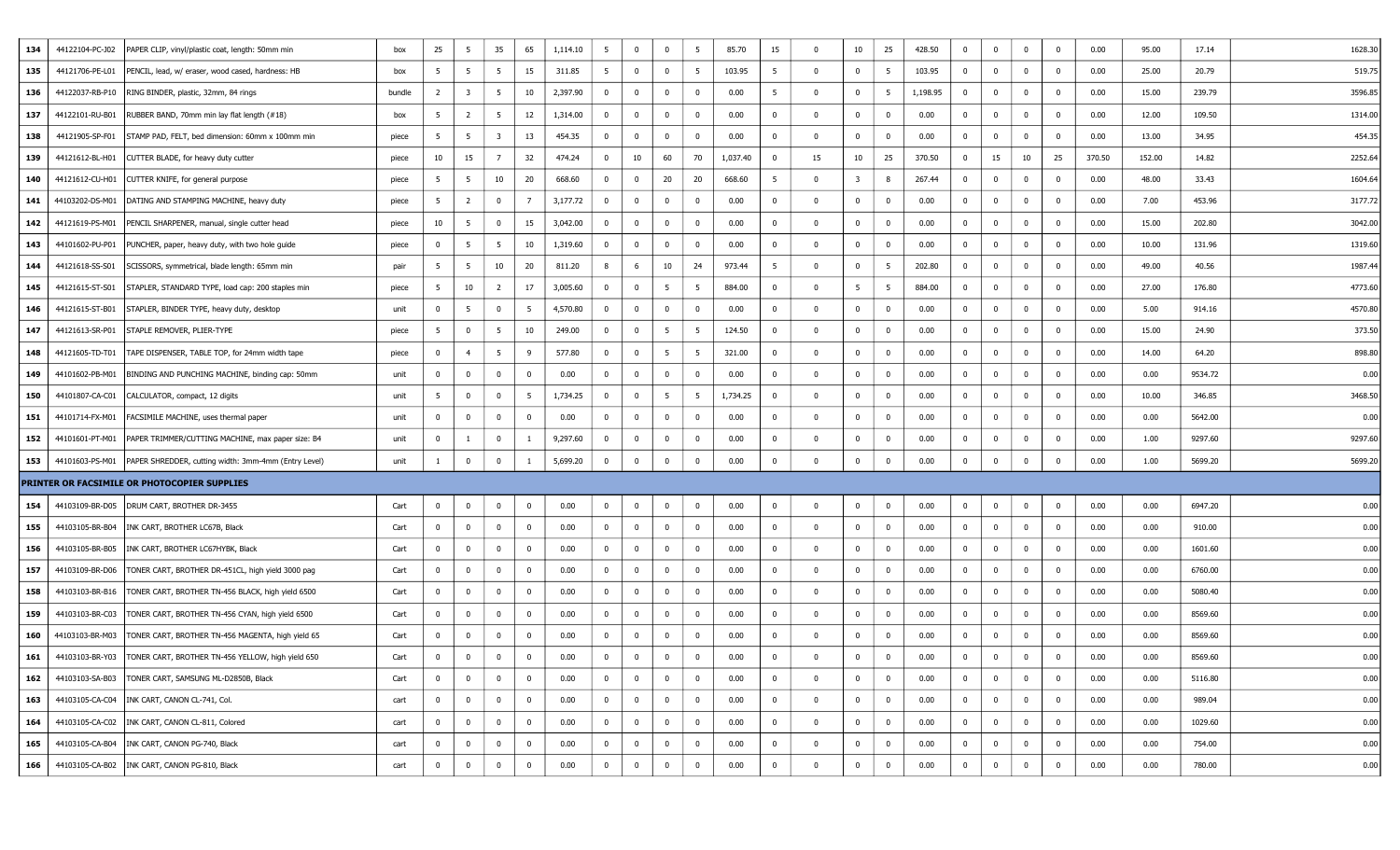| 167 | 44103105-EP-B17 | INK CART, EPSON C13T664100 (T6641), Black                           | cart | $^{\circ}$     | $\overline{\mathbf{0}}$ | 5              | -5             | 1,248.00 | $\bf{0}$       | $\mathbf{0}$   | $\mathbf 0$  | $\bf{0}$       | 0.00 | $\bf{0}$       | $\Omega$     | $\mathbf{0}$   | $\overline{\mathbf{0}}$ | 0.00 | $\mathbf 0$    | $\overline{0}$          | $\mathbf{0}$   | $\Omega$       | 0.00 | 5.00 | 249.60  | 1248.00 |
|-----|-----------------|---------------------------------------------------------------------|------|----------------|-------------------------|----------------|----------------|----------|----------------|----------------|--------------|----------------|------|----------------|--------------|----------------|-------------------------|------|----------------|-------------------------|----------------|----------------|------|------|---------|---------|
| 168 | 44103105-EP-C17 | INK CART, EPSON C13T664200 (T6642), Cyan                            | cart | $^{\circ}$     | 0                       | $\overline{0}$ | $^{\circ}$     | 0.00     | $\bf{0}$       | $\overline{0}$ | $\bf{0}$     | $\overline{0}$ | 0.00 | $\bf{0}$       | $^{\circ}$   | $\overline{0}$ | $\overline{0}$          | 0.00 | $\mathbf 0$    | $\overline{0}$          | $\mathbf 0$    | $^{\circ}$     | 0.00 | 0.00 | 249.60  | 0.00    |
| 169 |                 | 44103105-EP-M17   INK CART, EPSON C13T664300 (T6643), Magenta       | cart | $^{\circ}$     | $\mathbf 0$             | $\overline{0}$ | $^{\circ}$     | 0.00     | $\bf{0}$       | $\bf{0}$       | $\bf{0}$     | $\overline{0}$ | 0.00 | $\bf{0}$       | $^{\circ}$   | $\bf{0}$       | $\overline{\mathbf{0}}$ | 0.00 | $\bf{0}$       | $\overline{0}$          | $\overline{0}$ | $^{\circ}$     | 0.00 | 0.00 | 249.60  | 0.00    |
| 170 | 44103105-EP-Y17 | INK CART, EPSON C13T664400 (T6644), Yellow                          | cart | 0              | $\overline{\mathbf{0}}$ | $\mathbf 0$    | $\bf{0}$       | 0.00     | $\bf{0}$       | $\bf{0}$       | $\bf{0}$     | $\overline{0}$ | 0.00 | $\bf{0}$       | $\Omega$     | $\overline{0}$ | $\overline{\mathbf{0}}$ | 0.00 | $\mathbf 0$    | $\overline{0}$          | $\mathbf{0}$   | $^{\circ}$     | 0.00 | 0.00 | 249.60  | 0.00    |
| 171 |                 | 44103105-HP-B40   INK CART, HP C2P04AA (HP62) Black                 | cart | $\mathbf 0$    | $\overline{\mathbf{0}}$ | $\overline{0}$ | $^{\circ}$     | 0.00     | $\bf{0}$       | $\bf{0}$       | $\mathbf{0}$ | $\overline{0}$ | 0.00 | $\bf{0}$       | - 0          | $\overline{0}$ | $\overline{\mathbf{0}}$ | 0.00 | $\mathbf 0$    | $\overline{0}$          | $\mathbf{0}$   | $^{\circ}$     | 0.00 | 0.00 | 773.76  | 0.00    |
| 172 |                 | 44103105-HP-T40   INK CART, HP C2P06AA (HP62) Tri-color             | cart | $^{\circ}$     | $\overline{\mathbf{0}}$ | $\mathbf 0$    | $^{\circ}$     | 0.00     | $\mathbf 0$    | $\mathbf{0}$   | $\bf{0}$     | $\mathbf 0$    | 0.00 | $\bf{0}$       | $\Omega$     | $\mathbf{0}$   | $\overline{\mathbf{0}}$ | 0.00 | $^{\circ}$     | $\overline{0}$          | $\mathbf{0}$   | $\Omega$       | 0.00 | 0.00 | 950.56  | 0.00    |
| 173 |                 | 44103105-HP-B09   INK CART, HP C9351AA, (HP21), Black               | cart | $\mathbf 0$    | $\overline{\mathbf{0}}$ | $\overline{0}$ | $\mathbf 0$    | 0.00     | $\bf{0}$       | $\bf{0}$       | $\bf{0}$     | $\overline{0}$ | 0.00 | $\bf{0}$       | $^{\circ}$   | $\overline{0}$ | $\overline{0}$          | 0.00 | $\mathbf 0$    | $\overline{0}$          | $\mathbf{0}$   | $^{\circ}$     | 0.00 | 0.00 | 795.60  | 0.00    |
| 174 |                 | 44103105-HP-T10   INK CART, HP C9352AA, (HP22), Tri-color           | cart | $^{\circ}$     | $\overline{\mathbf{0}}$ | $\overline{0}$ | $\mathbf{0}$   | 0.00     | $\bf{0}$       | $\mathbf{0}$   | $\mathbf 0$  | $\bf{0}$       | 0.00 | $\bf{0}$       | - 0          | $\mathbf{0}$   | $\overline{0}$          | 0.00 | $\mathbf 0$    | $\overline{0}$          | $\mathbf{0}$   | $\Omega$       | 0.00 | 0.00 | 920.40  | 0.00    |
| 175 |                 | 44103105-HP-P48   Ink Cartridge, HP C9397A (HP72) 69ml Photo Black  | cart | 0              | $\overline{\mathbf{0}}$ | $\mathbf 0$    | $^{\circ}$     | 0.00     | $\bf{0}$       | $\overline{0}$ | $\bf{0}$     | $\bf{0}$       | 0.00 | $\bf{0}$       | $\Omega$     | $\overline{0}$ | 0                       | 0.00 | $\mathbf 0$    | $\overline{0}$          | $\mathbf{0}$   | $^{\circ}$     | 0.00 | 0.00 | 1996.80 | 0.00    |
| 176 |                 | 44103105-HP-C48   Ink Cartridge, HP C9398A (HP72) 69ml Cyan         | cart | $\mathbf 0$    | $\overline{\mathbf{0}}$ | $\overline{0}$ | 0              | 0.00     | $\bf{0}$       | $\overline{0}$ | $\mathbf{0}$ | $\overline{0}$ | 0.00 | $\bf{0}$       | $\mathbf{0}$ | $\overline{0}$ | $\overline{\mathbf{0}}$ | 0.00 | $\mathbf 0$    | $\overline{0}$          | $\mathbf{0}$   | $^{\circ}$     | 0.00 | 0.00 | 1996.80 | 0.00    |
| 177 |                 | 44103105-HP-M48   Ink Cartridge, HP C9399A (HP72) 69ml Magenta      | cart | $^{\circ}$     | $\overline{\mathbf{0}}$ | $\overline{0}$ | $^{\circ}$     | 0.00     | $\overline{0}$ | $\overline{0}$ | $\mathbf 0$  | $\bf{0}$       | 0.00 | $\bf{0}$       | $\Omega$     | $\mathbf{0}$   | $\overline{0}$          | 0.00 | $\mathbf 0$    | $\overline{0}$          | $\mathbf{0}$   | $\Omega$       | 0.00 | 0.00 | 1996.80 | 0.00    |
| 178 |                 | 44103105-HP-Y48   Ink Cartridge, HP C9400A (HP72) 69ml Yellow       | cart | 0              | $\overline{\mathbf{0}}$ | $\mathbf 0$    | $^{\circ}$     | 0.00     | $\bf{0}$       | 0              | $\bf{0}$     | $\overline{0}$ | 0.00 | $\bf{0}$       | $\Omega$     | $\overline{0}$ | 0                       | 0.00 | $\mathbf 0$    | $\overline{0}$          | $\mathbf 0$    | $\Omega$       | 0.00 | 0.00 | 1996.80 | 0.00    |
| 179 |                 | 44103105-HP-G48   Ink Cartridge, HP C9401A (HP72) 69ml Gray         | cart | $^{\circ}$     | $\overline{\mathbf{0}}$ | $\overline{0}$ | $^{\circ}$     | 0.00     | $\bf{0}$       | $\overline{0}$ | $\mathbf 0$  | $\bf{0}$       | 0.00 | $\bf{0}$       | $\Omega$     | $\mathbf 0$    | $\overline{0}$          | 0.00 | $\bf{0}$       | $\overline{0}$          | $\mathbf{0}$   | $^{\circ}$     | 0.00 | 0.00 | 1996.80 | 0.00    |
| 180 |                 | 44103105-HP-B48   Ink Cartridge, HP C9403A (HP72) 130ml Matte Black | cart | $^{\circ}$     | $\overline{\mathbf{0}}$ | $\overline{0}$ | $^{\circ}$     | 0.00     | $\bf{0}$       | $\mathbf{0}$   | $\bf{0}$     | $\overline{0}$ | 0.00 | $\bf{0}$       | $\mathbf{0}$ | $\mathbf 0$    | 0                       | 0.00 | $\mathbf 0$    | $\overline{0}$          | $\mathbf{0}$   | $^{\circ}$     | 0.00 | 0.00 | 3016.00 | 0.00    |
| 181 |                 | 44103105-HP-B17   INK CART, HP CC640WA, (HP60), Black               | cart | 0              | $\overline{\mathbf{0}}$ | $\overline{0}$ | 0              | 0.00     | $\bf{0}$       | $\overline{0}$ | $\mathbf{0}$ | $\overline{0}$ | 0.00 | $\bf{0}$       | 0            | $\overline{0}$ | $\overline{\mathbf{0}}$ | 0.00 | $\mathbf 0$    | $\overline{0}$          | $\mathbf{0}$   | $^{\circ}$     | 0.00 | 0.00 | 769.60  | 0.00    |
| 182 |                 | 44103105-HP-T17   INK CART, HP CC643WA, (HP60), Tri-color           | cart | $\mathbf{0}$   | $\overline{\mathbf{0}}$ | $\overline{0}$ | $^{\circ}$     | 0.00     | $\bf{0}$       | $\mathbf{0}$   | $\mathbf 0$  | $\bf{0}$       | 0.00 | $\bf{0}$       | $\Omega$     | $\mathbf{0}$   | $\overline{\mathbf{0}}$ | 0.00 | $\mathbf 0$    | $\overline{0}$          | $\mathbf 0$    | $^{\circ}$     | 0.00 | 0.00 | 915.20  | 0.00    |
| 183 |                 | 44103105-HP-B35  INK CART, HP CD887AA, (HP703), Black               | cart | $\mathbf 0$    | $\overline{\mathbf{0}}$ | $\mathbf 0$    | $^{\circ}$     | 0.00     | $\bf{0}$       | 0              | $\bf{0}$     | $\overline{0}$ | 0.00 | $\bf{0}$       | $\Omega$     | $\overline{0}$ | $\overline{0}$          | 0.00 | $\mathbf 0$    | $\overline{0}$          | $\mathbf{0}$   | $^{\circ}$     | 0.00 | 0.00 | 366.08  | 0.00    |
| 184 |                 | 44103105-HP-T35   INK CART, HP CD888AA, (HP703), Tri-color          | cart | $^{\circ}$     | $\overline{\mathbf{0}}$ | $\overline{0}$ | $^{\circ}$     | 0.00     | $\bf{0}$       | $\mathbf{0}$   | $^{\circ}$   | $\bf{0}$       | 0.00 | $\bf{0}$       | - 0          | $\mathbf 0$    | $\overline{\mathbf{0}}$ | 0.00 | $^{\circ}$     | $\overline{0}$          | $\mathbf{0}$   | $^{\circ}$     | 0.00 | 0.00 | 366.08  | 0.00    |
| 185 |                 | 44103105-HX-C40   INK CART, HP CD972AA, (HP 920XL), Cyan            | cart | $^{\circ}$     | $\overline{\mathbf{0}}$ | $\overline{0}$ | $^{\circ}$     | 0.00     | $\mathbf 0$    | $\overline{0}$ | $\bf{0}$     | $\bf{0}$       | 0.00 | $\bf{0}$       | 0            | $\mathbf{0}$   | 0                       | 0.00 | $\bf{0}$       | $\overline{0}$          | $\mathbf{0}$   | $^{\circ}$     | 0.00 | 0.00 | 641.68  | 0.00    |
| 186 |                 | 44103105-HX-M40   INK CART, HP CD973AA, (HP 920XL), Magenta         | cart | 0              | $\bf{0}$                | $\overline{0}$ | $\bf{0}$       | 0.00     | $\overline{0}$ | $\overline{0}$ | $\mathbf{0}$ | $\overline{0}$ | 0.00 | $\bf{0}$       | $\mathbf{0}$ | $\overline{0}$ | $\overline{0}$          | 0.00 | $\overline{0}$ | $\overline{0}$          | $\overline{0}$ | $^{\circ}$     | 0.00 | 0.00 | 641.68  | 0.00    |
| 187 |                 | 44103105-HX-Y40   INK CART, HP CD974AA, (HP 920XL), Yellow          | cart | $^{\circ}$     | $\overline{\mathbf{0}}$ | $\overline{0}$ | $^{\circ}$     | 0.00     | $\bf{0}$       | $\mathbf{0}$   | $\mathbf 0$  | $\bf{0}$       | 0.00 | $\bf{0}$       | $\Omega$     | $\mathbf{0}$   | $\overline{0}$          | 0.00 | $\mathbf 0$    | $\overline{0}$          | $\mathbf{0}$   | $^{\circ}$     | 0.00 | 0.00 | 641.68  | 0.00    |
| 188 |                 | 44103105-HX-B40   INK CART, HP CD975AA, (HP 920XL), Black           | cart | $^{\circ}$     | $\overline{\mathbf{0}}$ | $\mathbf 0$    | $^{\circ}$     | 0.00     | $\bf{0}$       | $\mathbf{0}$   | $\bf{0}$     | $\bf{0}$       | 0.00 | $\bf{0}$       | $\Omega$     | $\overline{0}$ | $\overline{0}$          | 0.00 | $\mathbf 0$    | $\overline{0}$          | $\bf{0}$       | $^{\circ}$     | 0.00 | 0.00 | 1269.84 | 0.00    |
| 189 |                 | 44103105-HP-B20   INK CART, HP CH561WA, (HP61), Black               | cart | 0              | $\mathbf 0$             | $\overline{0}$ | 0              | 0.00     | $\bf{0}$       | $\overline{0}$ | $\mathbf 0$  | $\overline{0}$ | 0.00 | $\bf{0}$       | $\Omega$     | $\overline{0}$ | $\overline{0}$          | 0.00 | $\mathbf 0$    | $\overline{0}$          | $\mathbf{0}$   | $^{\circ}$     | 0.00 | 0.00 | 656.24  | 0.00    |
| 190 |                 | 44103105-HP-T20   INK CART, HP CH562WA, (HP61), Tricolor            | cart | $^{\circ}$     | $\overline{\mathbf{0}}$ | $\overline{0}$ | $^{\circ}$     | 0.00     | $\bf{0}$       | $\mathbf{0}$   | $\bf{0}$     | $\bf{0}$       | 0.00 | $\bf{0}$       | $\mathbf{0}$ | $\mathbf 0$    | $\mathbf 0$             | 0.00 | $\bf{0}$       | $\overline{0}$          | $\mathbf{0}$   | $^{\circ}$     | 0.00 | 0.00 | 821.60  | 0.00    |
| 191 |                 | 44103105-HP-B49   INK CART, HP CH565A (HP82) Black                  | cart | 0              | $\overline{\mathbf{0}}$ | $\overline{0}$ | 0              | 0.00     | $\bf{0}$       | $\overline{0}$ | $\mathbf 0$  | $\overline{0}$ | 0.00 | $\bf{0}$       | $\Omega$     | $\overline{0}$ | 0                       | 0.00 | $\mathbf 0$    | $\overline{0}$          | $\mathbf{0}$   | $^{\circ}$     | 0.00 | 0.00 | 1944.80 | 0.00    |
| 192 |                 | 44103105-HP-C49   INK CART, HP CH566A (HP82) Cyan                   | cart | $^{\circ}$     | $\overline{\mathbf{0}}$ | $\overline{0}$ | $^{\circ}$     | 0.00     | $\bf{0}$       | $\mathbf{0}$   | $\mathbf 0$  | $\bf{0}$       | 0.00 | $\bf{0}$       | - 0          | $\mathbf{0}$   | $\overline{0}$          | 0.00 | $\mathbf 0$    | $\overline{0}$          | $\mathbf 0$    | $^{\circ}$     | 0.00 | 0.00 | 1539.20 | 0.00    |
| 193 |                 | 44103105-HP-M49   INK CART, HP CH567A (HP82) Magenta                | cart | $^{\circ}$     | $\overline{\mathbf{0}}$ | $\mathbf 0$    | $^{\circ}$     | 0.00     | $\bf{0}$       | $\bf{0}$       | $\bf{0}$     | $\mathbf 0$    | 0.00 | $\bf{0}$       | $\Omega$     | $\mathbf 0$    | $\overline{\mathbf{0}}$ | 0.00 | $\mathbf 0$    | $\overline{0}$          | $\mathbf 0$    | $\Omega$       | 0.00 | 0.00 | 1539.20 | 0.00    |
| 194 |                 | 44103105-HP-Y49   INK CART, HP CH568A (HP82) Yellow                 | cart | $\mathbf 0$    | $\mathbf{0}$            | $\overline{0}$ | $\mathbf 0$    | 0.00     | $\bf{0}$       | $\mathbf 0$    | $\mathbf 0$  | $\overline{0}$ | 0.00 | $\bf{0}$       |              | $\mathbf 0$    | 0                       | 0.00 | $\mathbf 0$    | $\overline{0}$          | $\mathbf{0}$   | $^{\circ}$     | 0.00 | 0.00 | 1539.20 | 0.00    |
| 195 |                 | 44103105-HX-B43   INK CART, HP CN045AA, (HP950XL), Black            | cart | $^{\circ}$     | $\mathbf{0}$            | $\overline{0}$ | $^{\circ}$     | 0.00     | $\mathbf 0$    | $\mathbf 0$    | $\mathbf 0$  | $\bf{0}$       | 0.00 | $\mathbf 0$    |              | $\mathbf{0}$   | $\bf{0}$                | 0.00 | $\mathbf 0$    | $\overline{0}$          | $\mathbf{0}$   | $\Omega$       | 0.00 | 0.00 | 1570.40 | 0.00    |
| 196 |                 | 44103105-HX-C43  INK CART, HP CN046AA, (HP951XL), Cyan              | cart | $\overline{0}$ | $\mathbf 0$             | $\bf{0}$       | $\overline{0}$ | 0.00     | $\bf{0}$       | $\bf{0}$       | $\bf{0}$     | $\mathbf 0$    | 0.00 | $\bf{0}$       | $\mathbf 0$  | $\mathbf{0}$   | $\mathbf 0$             | 0.00 | $\mathbf 0$    | $\overline{\mathbf{0}}$ | $\bf{0}$       | $\overline{0}$ | 0.00 | 0.00 | 1165.84 | 0.00    |
| 197 |                 | 44103105-HX-M43   INK CART, HP CN047AA, (HP951XL), Magenta          | cart | $\overline{0}$ | $\overline{0}$          | $\bf{0}$       | $\bf{0}$       | 0.00     | $\overline{0}$ | $\overline{0}$ | $\mathbf 0$  | $\bf{0}$       | 0.00 | $\overline{0}$ | $^{\circ}$   | $\overline{0}$ | $\overline{0}$          | 0.00 | $\bf{0}$       | $\overline{0}$          | $\mathbf{0}$   | $\mathbf{0}$   | 0.00 | 0.00 | 1165.84 | 0.00    |
| 198 |                 | 44103105-HX-Y43   INK CART, HP CN048AA, (HP951XL). Yellow           | cart | $\overline{0}$ | $\bf{0}$                | $\mathbf 0$    | $\overline{0}$ | 0.00     | $\overline{0}$ | $\bf{0}$       | $\bf{0}$     | $\bf{0}$       | 0.00 | $\bf{0}$       | $\mathbf 0$  | $\mathbf 0$    | $\bf{0}$                | 0.00 | $\bf{0}$       | $\mathbf 0$             | $\bf{0}$       | $\mathbf 0$    | 0.00 | 0.00 | 1165.84 | 0.00    |
| 199 |                 | 44103105-HP-B36   INK CART, HP CN692AA, (HP704), Black              | cart | $\overline{0}$ | $\overline{0}$          | $\bf{0}$       | $\overline{0}$ | 0.00     | $\overline{0}$ | $\overline{0}$ | $\mathbf{0}$ | $\bf{0}$       | 0.00 | $\mathbf 0$    | $\mathbf 0$  | $\mathbf{0}$   | $\overline{0}$          | 0.00 | $\bf{0}$       | $\overline{0}$          | $\bf{0}$       | $\overline{0}$ | 0.00 | 0.00 | 366.08  | 0.00    |
| 200 |                 | 44103105-HP-T36   INK CART, HP CN693AA, (HP704), Tri-color          | cart | 0              | $\mathbf 0$             | $\mathbf 0$    | 0              | 0.00     | $\bf{0}$       | $\overline{0}$ | $\bf{0}$     | $\bf{0}$       | 0.00 | $\bf{0}$       | $\mathbf{0}$ | $\mathbf{0}$   | $\bf{0}$                | 0.00 | $\mathbf 0$    | $\overline{0}$          | $\bf{0}$       | $\mathbf{0}$   | 0.00 | 0.00 | 366.08  | 0.00    |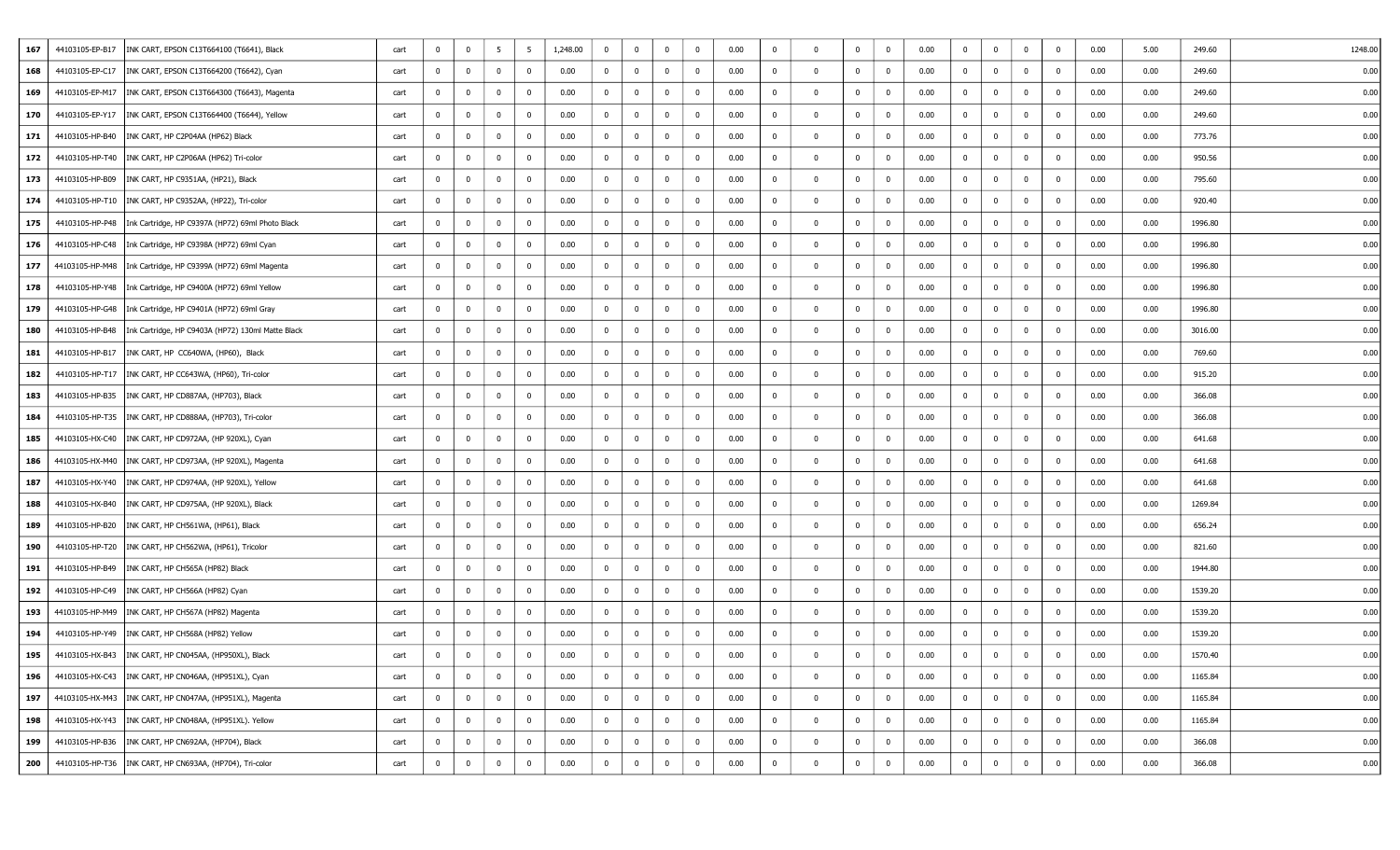| 201 | 44103105-HP-B33 | INK CART, HP CZ107AA, (HP678), Black                                 | cart | $^{\circ}$     | $\overline{0}$          | 15              | 15             | 5,491.20  | $\bf{0}$       | $\overline{0}$ | 15              | 15             | 5,491.20 | $\mathbf{0}$   | $\Omega$     | 15             | 15             | 5,491.20  | 5              | 10                      | $\overline{0}$ | 15             | 5,491.20 | 60.00 | 366.08  | 21964.80 |
|-----|-----------------|----------------------------------------------------------------------|------|----------------|-------------------------|-----------------|----------------|-----------|----------------|----------------|-----------------|----------------|----------|----------------|--------------|----------------|----------------|-----------|----------------|-------------------------|----------------|----------------|----------|-------|---------|----------|
| 202 |                 | 44103105-HP-T33   INK CART, HP CZ108AA, (HP678), Tricolor            | cart | $\mathbf 0$    | $\overline{\mathbf{0}}$ | 15              | 15             | 5,491.20  | $\overline{0}$ | $\bf{0}$       | 15              | 15             | 5,491.20 | 0              |              | 10             | 10             | 3,660.80  | 5              | 5                       | $\mathbf{0}$   | 10             | 3,660.80 | 50.00 | 366.08  | 18304.00 |
| 203 | 44103105-HP-B42 | INK CART, HP CZ121A (HP685A), Black                                  | cart | $^{\circ}$     | $\overline{\mathbf{0}}$ | $\overline{0}$  | 0              | 0.00      | $\bf{0}$       | $\bf{0}$       | $\bf{0}$        | $^{\circ}$     | 0.00     | 0              | $\Omega$     | $\mathbf 0$    | $\bf{0}$       | 0.00      | $\bf{0}$       | $\mathbf 0$             | $\overline{0}$ | 0              | 0.00     | 0.00  | 366.08  | 0.00     |
| 204 |                 | 44103105-HP-C33   INK CART, HP CZ122A (HP685A), Cyan                 | cart | 0              | $\overline{\mathbf{0}}$ | $\mathbf 0$     | $^{\circ}$     | 0.00      | $\overline{0}$ | $\mathbf{0}$   | $^{\circ}$      | $\Omega$       | 0.00     | 0              | $\Omega$     | $\mathbf 0$    | $\mathbf 0$    | 0.00      | $\bf{0}$       | $\mathbf{0}$            | $\Omega$       | $\overline{0}$ | 0.00     | 0.00  | 249.60  | 0.00     |
| 205 |                 | 44103105-HP-M33   INK CART, HP CZ123A (HP685A), Magenta              | cart | 0              | $\overline{\mathbf{0}}$ | $\overline{0}$  | 0              | 0.00      | 0              | $\bf{0}$       | $\mathbf{0}$    | $^{\circ}$     | 0.00     | 0              | $\Omega$     | $\overline{0}$ | $\mathbf 0$    | 0.00      | $\bf{0}$       | $\overline{0}$          | $\overline{0}$ | $\mathbf 0$    | 0.00     | 0.00  | 249.60  | 0.00     |
| 206 |                 | 44103105-HP-Y33   INK CART, HP CZ124A (HP685A), Yellow               | cart | $^{\circ}$     | $\overline{0}$          | $\mathbf 0$     | $^{\circ}$     | 0.00      | $\mathbf 0$    | $\mathbf{0}$   | $\bf{0}$        | $^{\circ}$     | 0.00     | $\mathbf{0}$   | $\Omega$     | $\mathbf 0$    | $\bf{0}$       | 0.00      | $\mathbf 0$    | 0                       | $\overline{0}$ | $\mathbf 0$    | 0.00     | 0.00  | 249.60  | 0.00     |
| 207 |                 | 44103105-HP-T43   Ink Cartridge, HP F6V26AA (HP680) Tri-color        | cart | $\mathbf 0$    | $\overline{\mathbf{0}}$ | $5\overline{5}$ | -5             | 2,028.00  | $\overline{0}$ | $\mathbf 0$    | 5               | 5              | 2,028.00 | 0              | 0            | 6              | -6             | 2,433.60  | $\bf{0}$       | - 5                     | $\mathbf 0$    | 5              | 2,028.00 | 21.00 | 405.60  | 8517.60  |
| 208 | 44103105-HP-B43 | Ink Cartridge, HP F6V27AA (HP680) Black                              | cart | $^{\circ}$     | $\overline{\mathbf{0}}$ | 6               |                | 2,433.60  | $\overline{0}$ | $\overline{0}$ | $5\overline{5}$ | -5             | 2,028.00 | 0              | $\Omega$     | 6              | 6              | 2,433.60  | $\bf{0}$       | $5\overline{5}$         | $\overline{0}$ | - 5            | 2,028.00 | 22.00 | 405.60  | 8923.20  |
| 209 | 44103105-HP-C50 | Ink Cartridge, HP L0S51AA (HP955) Cyan Original                      | cart | 0              | $\overline{\mathbf{0}}$ | $\mathbf 0$     | $^{\circ}$     | 0.00      | $\overline{0}$ | $\mathbf{0}$   | $\bf{0}$        | $^{\circ}$     | 0.00     | 0              | $\Omega$     | $\mathbf 0$    | $\bf{0}$       | 0.00      | $\bf{0}$       | 0                       | $\overline{0}$ | $\mathbf 0$    | 0.00     | 0.00  | 995.75  | 0.00     |
| 210 |                 | 44103105-HP-M50   Ink Cartridge, HP L0S54AA (HP955) Magenta Original | cart | 0              | $\overline{\mathbf{0}}$ | $\overline{0}$  | 0              | 0.00      | $\overline{0}$ | $\bf{0}$       | $\mathbf{0}$    | 0              | 0.00     | $\overline{0}$ | $\Omega$     | $\overline{0}$ | $\mathbf 0$    | 0.00      | $\overline{0}$ | $\overline{\mathbf{0}}$ | $\overline{0}$ | $\mathbf 0$    | 0.00     | 0.00  | 995.75  | 0.00     |
| 211 |                 | 44103105-HP-Y50   Ink Cartridge, HP L0S57AA (HP955) Yellow Original  | cart | $^{\circ}$     | $\overline{\mathbf{0}}$ | $\overline{0}$  | $^{\circ}$     | 0.00      | $\mathbf{0}$   | $\mathbf{0}$   | $\mathbf 0$     | $^{\circ}$     | 0.00     | $\mathbf{0}$   | $\Omega$     | $\mathbf 0$    | $\bf{0}$       | 0.00      | $\bf{0}$       | $\overline{0}$          | $\overline{0}$ | $\mathbf 0$    | 0.00     | 0.00  | 995.75  | 0.00     |
| 212 | 44103105-HP-B50 | Ink Cartridge, HP L0S60AA (HP955) Black Original                     | cart | 0              | $\overline{\mathbf{0}}$ | $\mathbf 0$     | 0              | 0.00      | $\overline{0}$ | 0              | $\mathbf{0}$    | $^{\circ}$     | 0.00     | $^{\circ}$     | $\Omega$     | $\mathbf 0$    | $\mathbf 0$    | 0.00      | $\bf{0}$       | $\mathbf 0$             | $\mathbf{0}$   | $\mathbf 0$    | 0.00     | 0.00  | 4956.60 | 0.00     |
| 213 | 44103105-HX-C48 | Ink Cartridge, HP L0S63AA (HP955XL) Cyan Original                    | cart | $^{\circ}$     | $\overline{\mathbf{0}}$ | $\overline{0}$  | 0              | 0.00      | 0              | $\mathbf{0}$   | $\mathbf 0$     | $^{\circ}$     | 0.00     | $^{\circ}$     | $\Omega$     | $\mathbf 0$    | $\mathbf{0}$   | 0.00      | $\bf{0}$       | $\overline{0}$          | $\mathbf{0}$   | $\mathbf 0$    | 0.00     | 0.00  | 1212.64 | 0.00     |
| 214 |                 | 44103105-HX-M48   Ink Cartridge, HP L0S66AA (HP955XL) Magenta Origin | cart | $^{\circ}$     | $\overline{\mathbf{0}}$ | $\overline{0}$  | $^{\circ}$     | 0.00      | $\overline{0}$ | $\mathbf{0}$   | $\mathbf 0$     | $^{\circ}$     | 0.00     | $^{\circ}$     | $\Omega$     | $\mathbf 0$    | $\mathbf 0$    | 0.00      | $\overline{0}$ | $\mathbf{0}$            | $\mathbf{0}$   | $\mathbf 0$    | 0.00     | 0.00  | 1212.64 | 0.00     |
| 215 |                 | 44103105-HX-Y48   Ink Cartridge, HP L0S69AA (HP955XL) Yellow Origina | cart | 0              | $\overline{\mathbf{0}}$ | $\overline{0}$  | 0              | 0.00      | 0              | $\mathbf 0$    | $\mathbf{0}$    | 0              | 0.00     | 0              | $\Omega$     | $\overline{0}$ | $\mathbf 0$    | 0.00      | $\overline{0}$ | $\overline{\mathbf{0}}$ | $\overline{0}$ | $\mathbf 0$    | 0.00     | 0.00  | 1212.64 | 0.00     |
| 216 |                 | 44103105-HX-B48   Ink Cartridge, HP L0S72AA (HP955XL) Black Original | cart | $\mathbf{0}$   | $\overline{\mathbf{0}}$ | $\overline{0}$  | $^{\circ}$     | 0.00      | $\overline{0}$ | $\mathbf{0}$   | $\mathbf 0$     | $^{\circ}$     | 0.00     | $\mathbf{0}$   | $\Omega$     | $\mathbf 0$    | $\bf{0}$       | 0.00      | $\overline{0}$ | $\overline{0}$          | $\Omega$       | $\mathbf 0$    | 0.00     | 0.00  | 1644.24 | 0.00     |
| 217 | 44103105-HP-C51 | Ink Cartridge, HP T6L89AA (HP905) Cyan Original                      | cart | $\mathbf 0$    | 0                       | $\overline{0}$  | 0              | 0.00      | $\bf{0}$       | 0              | $\mathbf{0}$    | $^{\circ}$     | 0.00     | $^{\circ}$     | $\Omega$     | $\mathbf 0$    | $\bf{0}$       | 0.00      | $\bf{0}$       | $\overline{\mathbf{0}}$ | $\overline{0}$ | $\mathbf 0$    | 0.00     | 0.00  | 453.62  | 0.00     |
| 218 | 44103105-HP-M51 | Ink Cartridge, HP T6L93AA (HP905) Magenta Original                   | cart | $^{\circ}$     | $\overline{\mathbf{0}}$ | $\overline{0}$  | 0              | 0.00      | 0              | $\mathbf{0}$   | $\mathbf 0$     | $^{\circ}$     | 0.00     | 0              | $\Omega$     | $\mathbf 0$    | $\mathbf{0}$   | 0.00      | $\bf{0}$       | $\overline{0}$          | $\overline{0}$ | $\mathbf 0$    | 0.00     | 0.00  | 453.62  | 0.00     |
| 219 |                 | 44103105-HP-Y51   Ink Cartridge, HP T6L97AA (HP905) Yellow Original  | cart | $^{\circ}$     | $\overline{\mathbf{0}}$ | $\overline{0}$  | $^{\circ}$     | 0.00      | $\overline{0}$ | $\mathbf{0}$   | $\mathbf 0$     | $^{\circ}$     | 0.00     | $^{\circ}$     | $\Omega$     | $\mathbf 0$    | $\mathbf 0$    | 0.00      | $\bf{0}$       | $\mathbf{0}$            | $\overline{0}$ | $\mathbf 0$    | 0.00     | 0.00  | 453.62  | 0.00     |
| 220 | 44103105-HP-B51 | Ink Cartridge, HP T6M01AA (HP905) Black Original                     | cart | $\bf{0}$       | $\overline{\mathbf{0}}$ | $\overline{0}$  | 0              | 0.00      | $\mathbf{0}$   | $\bf{0}$       | $\mathbf{0}$    | $\overline{0}$ | 0.00     | $\overline{0}$ | $^{\circ}$   | $\overline{0}$ | $\mathbf{0}$   | 0.00      | $\overline{0}$ | $\mathbf{0}$            | $\overline{0}$ | $\mathbf 0$    | 0.00     | 0.00  | 741.28  | 0.00     |
| 221 |                 | 44103112-EP-R05   RIBBON CART, EPSON C13S015516 (#8750), Black       | cart | $^{\circ}$     | $\overline{\mathbf{0}}$ | $\overline{0}$  | $^{\circ}$     | 0.00      | 0              | $\mathbf{0}$   | $\mathbf 0$     | $^{\circ}$     | 0.00     | 0              | $\Omega$     | $\mathbf 0$    | $\bf{0}$       | 0.00      | $\bf{0}$       | $\overline{0}$          | $\Omega$       | $\mathbf 0$    | 0.00     | 0.00  | 77.43   | 0.00     |
| 222 | 44103112-EP-R07 | RIBBON CART, EPSON C13S015531 (S015086), Black                       | cart | 0              | $\overline{\mathbf{0}}$ | $\mathbf 0$     | 0              | 0.00      | $\bf{0}$       | $\bf{0}$       | $\bf{0}$        | $^{\circ}$     | 0.00     | $^{\circ}$     | $\Omega$     | $\mathbf 0$    | $\bf{0}$       | 0.00      | $\bf{0}$       | $\overline{\mathbf{0}}$ | $\overline{0}$ | $\mathbf 0$    | 0.00     | 0.00  | 736.32  | 0.00     |
| 223 | 44103112-EP-R13 | RIBBON CART, EPSON C13S015632, Black, forLX-310                      | cart | 0              | $\overline{\mathbf{0}}$ | $\overline{0}$  | 0              | 0.00      | $\overline{0}$ | $\mathbf{0}$   | $\mathbf{0}$    | $^{\circ}$     | 0.00     | 0              | $\Omega$     | $\mathbf 0$    | $\mathbf{0}$   | 0.00      | $\bf{0}$       | $\mathbf 0$             | $\overline{0}$ | $\mathbf 0$    | 0.00     | 0.00  | 77.94   | 0.00     |
| 224 |                 | 44103103-BR-B03   TONER CART, BROTHER TN-2025, Black                 | cart | $^{\circ}$     | $\overline{\mathbf{0}}$ | $\mathbf 0$     | $^{\circ}$     | 0.00      | $\overline{0}$ | $\mathbf{0}$   | $\mathbf{0}$    | $^{\circ}$     | 0.00     | $^{\circ}$     | $\Omega$     | $\mathbf 0$    | $\mathbf 0$    | 0.00      | $\bf{0}$       | $\mathbf{0}$            | $\mathbf{0}$   | $\mathbf 0$    | 0.00     | 0.00  | 2685.28 | 0.00     |
| 225 | 44103103-BR-B04 | TONER CART, BROTHER TN-2130, Black                                   | cart | 0              | $\overline{\mathbf{0}}$ | $\overline{0}$  | $^{\circ}$     | 0.00      | $\overline{0}$ | $\bf{0}$       | $\mathbf{0}$    | $\mathbf 0$    | 0.00     | 0              | $\Omega$     | $\overline{0}$ | $\mathbf 0$    | 0.00      | $\bf{0}$       | $\overline{\mathbf{0}}$ | $\overline{0}$ | $\mathbf 0$    | 0.00     | 0.00  | 1892.80 | 0.00     |
| 226 | 44103103-BR-B05 | TONER CART, BROTHER TN-2150, Black                                   | cart | $^{\circ}$     | $\overline{\mathbf{0}}$ | $\overline{0}$  | $^{\circ}$     | 0.00      | 0              | $\mathbf{0}$   | $\mathbf 0$     | $^{\circ}$     | 0.00     | 0              | $\Omega$     | $\bf{0}$       | $\bf{0}$       | 0.00      | $\overline{0}$ | $\overline{0}$          | $\Omega$       | $\mathbf 0$    | 0.00     | 0.00  | 2685.28 | 0.00     |
| 227 | 44103103-BR-B09 | TONER CART, BROTHER TN-3320, Black                                   | cart | $\overline{4}$ | $\overline{\mathbf{0}}$ | -1              | -5             | 17,836.00 | $\bf{0}$       | 0              | $\mathbf{0}$    | $^{\circ}$     | 0.00     | $\mathbf{0}$   |              | $\overline{4}$ | $\overline{4}$ | 14,268.80 | $\overline{0}$ | $\overline{\mathbf{0}}$ | $\overline{0}$ | $\mathbf 0$    | 0.00     | 9.00  | 3567.20 | 32104.80 |
| 228 | 44103103-BR-B11 | TONER CART, BROTHER TN-3350, Black, for HL5450DN                     | cart | 0              | $\overline{4}$          |                 | -5             | 25,012.00 | $\overline{0}$ | 0              | $\mathbf 0$     | $^{\circ}$     | 0.00     | 0              |              | $\mathbf 0$    | $\mathbf 0$    | 0.00      | $\bf{0}$       | $\mathbf{0}$            | $\overline{0}$ | $\mathbf 0$    | 0.00     | 5.00  | 5002.40 | 25012.00 |
| 229 |                 | 44103103-HP-B12   TONER CART, HP CB435A, Black                       | cart | $^{\circ}$     | $\mathbf{0}$            | $\overline{0}$  | $^{\circ}$     | 0.00      | $\mathbf 0$    | $\mathbf 0$    | $\mathbf 0$     | $^{\circ}$     | 0.00     | $\mathbf{0}$   |              | $\Omega$       | $\mathbf 0$    | 0.00      | $\mathbf 0$    | $\mathbf{0}$            | $\overline{0}$ | $\Omega$       | 0.00     | 0.00  | 3380.00 | 0.00     |
| 230 |                 | 44103103-HP-B14   TONER CART, HP CB540A, Black                       | cart | $\overline{0}$ | $\bf{0}$                | $\bf{0}$        | $\overline{0}$ | 0.00      | $\bf{0}$       | $\bf{0}$       | $\bf{0}$        | $\bf{0}$       | 0.00     | $\overline{0}$ | $\mathbf{0}$ | $\bf{0}$       | $\bf{0}$       | 0.00      | $\bf{0}$       | $\mathbf 0$             | $\bf{0}$       | $\mathbf 0$    | 0.00     | 0.00  | 3337.36 | 0.00     |
| 231 |                 | 44103103-HP-B18   TONER CART, HP CE255A, Black                       | cart | $\overline{0}$ | $\bf{0}$                | $\bf{0}$        | $\overline{0}$ | 0.00      | $\mathbf{0}$   | $\mathbf{0}$   | $\bf{0}$        | $\overline{0}$ | 0.00     | $\overline{0}$ | $^{\circ}$   | $\bf{0}$       | $\overline{0}$ | 0.00      | $\overline{0}$ | $\overline{0}$          | $\bf{0}$       | $\bf{0}$       | 0.00     | 0.00  | 7332.00 | 0.00     |
| 232 | 44103103-HP-B21 | TONER CART, HP CE278A, Black                                         | cart | $\overline{0}$ | $\bf{0}$                | $\bf{0}$        | $\mathbf 0$    | 0.00      | $\mathbf{0}$   | $\overline{0}$ | $\mathbf 0$     | $\overline{0}$ | 0.00     | $\overline{0}$ | $^{\circ}$   | $\bf{0}$       | $\overline{0}$ | 0.00      | $\bf{0}$       | $\overline{0}$          | $\bf{0}$       | $\bf{0}$       | 0.00     | 0.00  | 3952.00 | 0.00     |
| 233 |                 | 44103103-HP-B22   TONER CART, HP CE285A (HP85A), Black               | cart | $\overline{0}$ | $\bf{0}$                | $\bf{0}$        | $\overline{0}$ | 0.00      | $\overline{0}$ | $\bf{0}$       | $\bf{0}$        | $\bf{0}$       | 0.00     | $\bf{0}$       | $^{\circ}$   | $\bf{0}$       | $\overline{0}$ | 0.00      | $\bf{0}$       | $\overline{0}$          | $\overline{0}$ | $\bf{0}$       | 0.00     | 0.00  | 3432.00 | 0.00     |
| 234 |                 | 44103103-HP-B23   TONER CART, HP CE310A, Black                       | cart | 0              | $\overline{\mathbf{0}}$ | $\mathbf 0$     | $^{\circ}$     | 0.00      | $\bf{0}$       | $\bf{0}$       | $\bf{0}$        | $\mathbf 0$    | 0.00     | 0              | $\Omega$     | $\mathbf 0$    | $\mathbf{0}$   | 0.00      | $\bf{0}$       | $\mathbf 0$             | $\mathbf 0$    | $\mathbf 0$    | 0.00     | 0.00  | 2360.80 | 0.00     |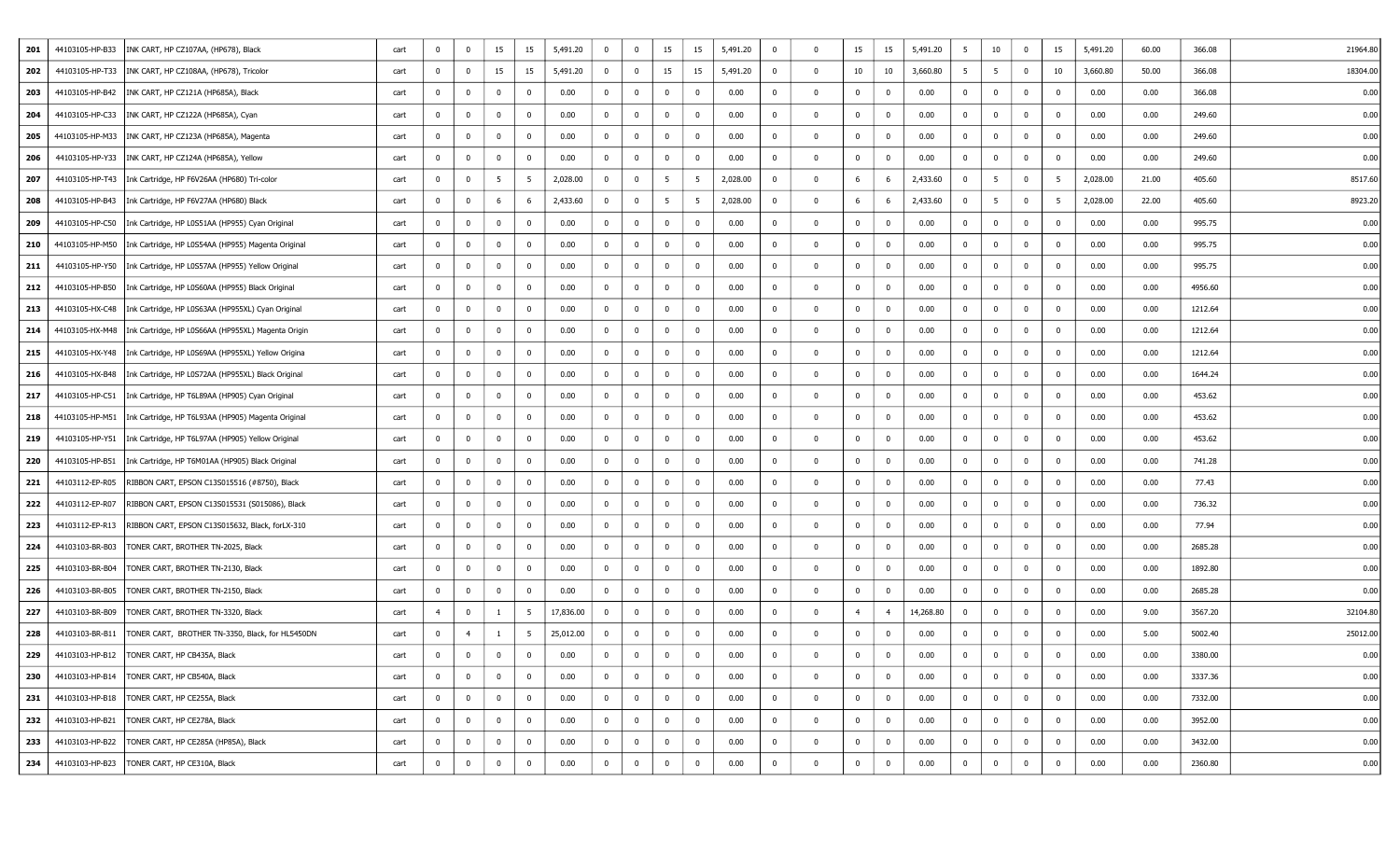| 235 | 44103103-HP-C23 | TONER CART, HP CE311A, Cyan                                          | cart | $\mathbf 0$    | $\overline{0}$          | $\bf{0}$                | $\mathbf 0$             | 0.00      | $^{\circ}$     | $\mathbf{0}$   | $\mathbf 0$  | $^{\circ}$     | 0.00 | $\mathbf{0}$   | $\Omega$     | $\mathbf 0$    | $\overline{0}$ | 0.00      | $\mathbf{0}$   | $\overline{0}$          | $\overline{0}$ | $\mathbf 0$    | 0.00 | 0.00 | 2542.80  | 0.00     |
|-----|-----------------|----------------------------------------------------------------------|------|----------------|-------------------------|-------------------------|-------------------------|-----------|----------------|----------------|--------------|----------------|------|----------------|--------------|----------------|----------------|-----------|----------------|-------------------------|----------------|----------------|------|------|----------|----------|
| 236 |                 | 44103103-HP-Y23   TONER CART, HP CE312A, Yellow                      | cart | 0              | $\overline{\mathbf{0}}$ | $\bf{0}$                | 0                       | 0.00      | $\overline{0}$ | $\bf{0}$       | $\mathbf{0}$ | 0              | 0.00 | 0              |              | $\mathbf 0$    | $\mathbf{0}$   | 0.00      | $\bf{0}$       | $\overline{\mathbf{0}}$ | $\overline{0}$ | $\mathbf 0$    | 0.00 | 0.00 | 2542.80  | 0.00     |
| 237 |                 | 44103103-HP-M23   TONER CART, HP CE313A, Magenta                     | cart | 0              | $\mathbf 0$             | $\bf{0}$                | $^{\circ}$              | 0.00      | $\mathbf{0}$   | $\bf{0}$       | $\mathbf{0}$ | $\mathbf 0$    | 0.00 | 0              | $^{\circ}$   | $\mathbf 0$    | $\mathbf{0}$   | 0.00      | $\overline{0}$ | $\mathbf 0$             | $\overline{0}$ | $\mathbf 0$    | 0.00 | 0.00 | 2542.80  | 0.00     |
| 238 | 44103103-HP-B24 | TONER CART, HP CE320A, Black                                         | cart | 0              | $\overline{\mathbf{0}}$ | $\overline{4}$          | $\overline{4}$          | 11,664.64 | $\overline{0}$ | $\mathbf 0$    | $\mathbf 0$  | $^{\circ}$     | 0.00 | 0              | $\Omega$     | $\overline{4}$ | $\overline{4}$ | 11,664.64 | $\overline{0}$ | $\overline{0}$          | $\overline{0}$ | $\mathbf 0$    | 0.00 | 8.00 | 2916.16  | 23329.28 |
| 239 | 44103103-HP-C24 | TONER CART, HP CE321A, Cyan                                          | cart | 0              | $\overline{\mathbf{0}}$ | $\overline{\mathbf{3}}$ | 3                       | 9,216.48  | $\overline{0}$ | $\bf{0}$       | $\mathbf{0}$ | $^{\circ}$     | 0.00 | $\overline{0}$ | $\Omega$     | $\overline{2}$ | $\overline{2}$ | 6,144.32  | $\overline{0}$ | $\overline{0}$          | $\overline{0}$ | $\mathbf 0$    | 0.00 | 5.00 | 3072.16  | 15360.80 |
| 240 | 44103103-HP-Y24 | TONER CART, HP CE322A, Yellow                                        | cart | $^{\circ}$     | $\overline{\mathbf{0}}$ | $\overline{\mathbf{3}}$ | 3                       | 9,216.48  | $\bf{0}$       | $\mathbf 0$    | $\mathbf 0$  | $^{\circ}$     | 0.00 | $\mathbf{0}$   | $\Omega$     | $\overline{2}$ | $\overline{2}$ | 6,144.32  | $\overline{0}$ | $\mathbf 0$             | $\overline{0}$ | $\mathbf 0$    | 0.00 | 5.00 | 3072.16  | 15360.80 |
| 241 |                 | 44103103-HP-M24   TONER CART, HP CE323A, Magenta                     | cart | 0              | $\overline{\mathbf{0}}$ | $\overline{\mathbf{3}}$ | $\overline{\mathbf{3}}$ | 9,216.48  | $\overline{0}$ | $\bf{0}$       | $\mathbf{0}$ | $\overline{0}$ | 0.00 | 0              | $^{\circ}$   | $\overline{2}$ | $\overline{2}$ | 6,144.32  | $\bf{0}$       | $\overline{\mathbf{0}}$ | $\mathbf 0$    | $\mathbf 0$    | 0.00 | 5.00 | 3072.16  | 15360.80 |
| 242 | 44103103-HP-B25 | TONER CART, HP CE390A, Black                                         | cart | 0              | $\overline{\mathbf{0}}$ | $\bf{0}$                | 0                       | 0.00      | $\overline{0}$ | $\mathbf 0$    | $\mathbf 0$  | $\mathbf 0$    | 0.00 | 0              | $\Omega$     | $\mathbf 0$    | $\mathbf{0}$   | 0.00      | $\bf{0}$       | $\overline{0}$          | $\overline{0}$ | $\mathbf 0$    | 0.00 | 0.00 | 7856.16  | 0.00     |
| 243 | 44103103-HP-B26 | TONER CART, HP CE400A, Black                                         | cart | $\overline{0}$ | $\overline{\mathbf{0}}$ | $\mathbf 0$             | $^{\circ}$              | 0.00      | $\overline{0}$ | $\overline{0}$ | $\mathbf 0$  | $\mathbf 0$    | 0.00 | 0              | $\Omega$     | $\mathbf 0$    | $\mathbf 0$    | 0.00      | $\overline{0}$ | $\overline{0}$          | $\overline{0}$ | $\mathbf 0$    | 0.00 | 0.00 | 6900.40  | 0.00     |
| 244 |                 | 44103103-HP-C26   TONER CART, HP CE401A, Cyan                        | cart | 0              | $\overline{\mathbf{0}}$ | $\bf{0}$                | 0                       | 0.00      | $\mathbf{0}$   | $\bf{0}$       | $\mathbf{0}$ | $\overline{0}$ | 0.00 | $\overline{0}$ | $^{\circ}$   | $\overline{0}$ | $\mathbf{0}$   | 0.00      | $\overline{0}$ | $\bf{0}$                | $\overline{0}$ | $\mathbf 0$    | 0.00 | 0.00 | 10193.04 | 0.00     |
| 245 |                 | 44103103-HP-Y26   TONER CART, HP CE402A, Yellow                      | cart | $^{\circ}$     | $\overline{\mathbf{0}}$ | $\bf{0}$                | $\mathbf 0$             | 0.00      | $\mathbf{0}$   | $\overline{0}$ | $\mathbf{0}$ | $\mathbf 0$    | 0.00 | $\mathbf{0}$   | $\Omega$     | $\mathbf 0$    | $\overline{0}$ | 0.00      | $\bf{0}$       | $\mathbf 0$             | $\overline{0}$ | $\mathbf 0$    | 0.00 | 0.00 | 10193.04 | 0.00     |
| 246 | 44103103-HP-M26 | TONER CART, HP CE403A, Magenta                                       | cart | 0              | $\overline{\mathbf{0}}$ | $\overline{0}$          | $^{\circ}$              | 0.00      | $\mathbf{0}$   | $\mathbf 0$    | $\mathbf{0}$ | $\mathbf 0$    | 0.00 | 0              | $\Omega$     | $\mathbf 0$    | $\mathbf 0$    | 0.00      | $\bf{0}$       | $\overline{\mathbf{0}}$ | $\overline{0}$ | $\mathbf 0$    | 0.00 | 0.00 | 10193.04 | 0.00     |
| 247 | 44103103-HP-B27 | TONER CART, HP CE410A, (HP305), Black                                | cart | 0              | $\overline{\mathbf{0}}$ | $\bf{0}$                | $^{\circ}$              | 0.00      | $\overline{0}$ | $\overline{0}$ | $\mathbf 0$  | $\mathbf 0$    | 0.00 | 0              | $\Omega$     | $\mathbf 0$    | $\mathbf{0}$   | 0.00      | $\overline{0}$ | $\mathbf 0$             | $\overline{0}$ | $\mathbf 0$    | 0.00 | 0.00 | 4201.60  | 0.00     |
| 248 | 44103103-HP-C27 | TONER CART, HP CE411A, (HP305), Cyan                                 | cart | $^{\circ}$     | $\overline{\mathbf{0}}$ | $\overline{0}$          | $^{\circ}$              | 0.00      | $\overline{0}$ | $\mathbf 0$    | $\mathbf 0$  | $\mathbf 0$    | 0.00 | $^{\circ}$     | $\Omega$     | $\bf{0}$       | $\mathbf 0$    | 0.00      | $\bf{0}$       | $\overline{0}$          | $\overline{0}$ | $\mathbf 0$    | 0.00 | 0.00 | 6011.20  | 0.00     |
| 249 |                 | 44103103-HP-Y27   TONER CART, HP CE412A, (HP305), Yellow             | cart | $\overline{0}$ | $\overline{\mathbf{0}}$ | $\bf{0}$                | 0                       | 0.00      | $\mathbf{0}$   | $\bf{0}$       | $\bf{0}$     | 0              | 0.00 | $\overline{0}$ | $\Omega$     | $\overline{0}$ | $\mathbf{0}$   | 0.00      | $\overline{0}$ | $\overline{\mathbf{0}}$ | $\overline{0}$ | $\mathbf 0$    | 0.00 | 0.00 | 6011.20  | 0.00     |
| 250 | 44103103-HP-M27 | TONER CART, HP CE413A, (HP305), Magenta                              | cart | $\overline{0}$ | $\overline{\mathbf{0}}$ | $\overline{0}$          | $\mathbf 0$             | 0.00      | $\mathbf{0}$   | $\overline{0}$ | $\mathbf{0}$ | $^{\circ}$     | 0.00 | $\overline{0}$ | $\Omega$     | $\mathbf 0$    | $\overline{0}$ | 0.00      | $\bf{0}$       | $\overline{0}$          | $\overline{0}$ | $\mathbf 0$    | 0.00 | 0.00 | 6011.20  | 0.00     |
| 251 | 44103103-HP-B28 | TONER CART, HP CE505A, Black                                         | cart | 0              | $\overline{\mathbf{0}}$ | $\bf{0}$                | $^{\circ}$              | 0.00      | $\mathbf{0}$   | $\mathbf 0$    | $\mathbf{0}$ | $\overline{0}$ | 0.00 | 0              | $\Omega$     | $\mathbf 0$    | $\mathbf{0}$   | 0.00      | $\bf{0}$       | $\overline{\mathbf{0}}$ | $\overline{0}$ | $\mathbf 0$    | 0.00 | 0.00 | 4466.80  | 0.00     |
| 252 |                 | 44103103-HX-B28   TONER CART, HP CE505X, Black, high cap             | cart | 0              | $\mathbf 0$             | $\overline{0}$          | $^{\circ}$              | 0.00      | $\overline{0}$ | $\mathbf{0}$   | $\mathbf 0$  | $\bf{0}$       | 0.00 | 0              | $\Omega$     | $\mathbf 0$    | $\mathbf{0}$   | 0.00      | $\overline{0}$ | $\overline{0}$          | $\overline{0}$ | $\mathbf 0$    | 0.00 | 0.00 | 7332.00  | 0.00     |
| 253 | 44103103-HP-B52 | Toner Cartridge, HP CF217A (HP17A) Black LaserJet                    | cart | $^{\circ}$     | $\overline{\mathbf{0}}$ | $\bf{0}$                | $^{\circ}$              | 0.00      | $\overline{0}$ | $\overline{0}$ | $\mathbf 0$  | $\mathbf 0$    | 0.00 | $\mathbf{0}$   | $\Omega$     | $\bf{0}$       | $\mathbf 0$    | 0.00      | $\overline{0}$ | $\overline{0}$          | $\overline{0}$ | $\mathbf 0$    | 0.00 | 0.00 | 3044.01  | 0.00     |
| 254 |                 | 44103103-HP-B53   Toner Cartridge, HP CF226A (HP26A) Black LaserJet  | cart | $\mathbf{0}$   | $\bf{0}$                | $\overline{0}$          | $\bf{0}$                | 0.00      | $\mathbf{0}$   | $\bf{0}$       | $\mathbf{0}$ | $\overline{0}$ | 0.00 | $\overline{0}$ | $^{\circ}$   | $\overline{0}$ | $\overline{0}$ | 0.00      | $\overline{0}$ | $\mathbf{0}$            | $\overline{0}$ | $\mathbf{0}$   | 0.00 | 0.00 | 5787.60  | 0.00     |
| 255 |                 | 44103103-HP-B55   Toner Cartridge, HP CF280A, LaserJet Pro M401/M425 | cart | 0              | $\overline{\mathbf{0}}$ | $\bf{0}$                | $\mathbf 0$             | 0.00      | $\mathbf{0}$   | $\mathbf 0$    | $\mathbf{0}$ | $\mathbf 0$    | 0.00 | 0              | $\Omega$     | $\mathbf 0$    | $\overline{0}$ | 0.00      | $\bf{0}$       | $\overline{0}$          | $\overline{0}$ | $\mathbf 0$    | 0.00 | 0.00 | 5200.00  | 0.00     |
| 256 | 44103103-HP-B51 | HP Toner CF280XC                                                     | cart | 0              | $\overline{\mathbf{0}}$ | $\mathbf 0$             | $^{\circ}$              | 0.00      | $\mathbf{0}$   | $\bf{0}$       | $\mathbf 0$  | $\bf{0}$       | 0.00 | $\mathbf{0}$   | $\Omega$     | $\mathbf 0$    | $\mathbf{0}$   | 0.00      | $\bf{0}$       | $\mathbf 0$             | $\bf{0}$       | $\mathbf 0$    | 0.00 | 0.00 | 7112.56  | 0.00     |
| 257 |                 | 44103103-HP-B56   Toner Cartridge, HP CF281A (HP81A) Black LaserJet  | cart | 0              | $\bf{0}$                | $\overline{0}$          | 0                       | 0.00      | $\mathbf{0}$   | $\mathbf 0$    | $\mathbf{0}$ | $\mathbf 0$    | 0.00 | 0              | $\Omega$     | $\mathbf 0$    | $\overline{0}$ | 0.00      | $\bf{0}$       | $\mathbf 0$             | $\overline{0}$ | $\mathbf 0$    | 0.00 | 0.00 | 8606.00  | 0.00     |
| 258 | 44103103-HP-B57 | Toner Cartridge, HP CF283A (HP83A) LaserJet Black                    | cart | $^{\circ}$     | $\overline{\mathbf{0}}$ | $\bf{0}$                | $^{\circ}$              | 0.00      | $\overline{0}$ | $\mathbf 0$    | $\mathbf{0}$ | $^{\circ}$     | 0.00 | $^{\circ}$     | $\Omega$     | $\mathbf 0$    | $\mathbf 0$    | 0.00      | $\overline{0}$ | $\overline{0}$          | $\mathbf{0}$   | $\mathbf 0$    | 0.00 | 0.00 | 3241.70  | 0.00     |
| 259 | 44103103-HX-B51 | Toner Cartridge, HP CF283XC (HP83X) Blk Contract L                   | cart | 0              | $\overline{\mathbf{0}}$ | $\overline{0}$          | $^{\circ}$              | 0.00      | $\overline{0}$ | $\bf{0}$       | $\mathbf{0}$ | $\overline{0}$ | 0.00 | $\overline{0}$ | $\Omega$     | $\overline{0}$ | $\mathbf 0$    | 0.00      | $\overline{0}$ | $\overline{\mathbf{0}}$ | $\overline{0}$ | $\mathbf 0$    | 0.00 | 0.00 | 4056.00  | 0.00     |
| 260 | 44103103-HP-B58 | Toner Cartridge, HP CF287A (HP87) black                              | cart | $\overline{0}$ | $\overline{\mathbf{0}}$ | $\overline{0}$          | $\mathbf 0$             | 0.00      | $\overline{0}$ | $\bf{0}$       | $\mathbf{0}$ | $^{\circ}$     | 0.00 | 0              | $\Omega$     | $\mathbf 0$    | $\mathbf{0}$   | 0.00      | $\bf{0}$       | $\mathbf 0$             | $\overline{0}$ | $\mathbf 0$    | 0.00 | 0.00 | 10051.00 | 0.00     |
| 261 |                 | 44103103-HX-B52   Toner Cartridge, HP CF325XC (HP25X) Black LaserJet | cart | $^{\circ}$     | $\overline{\mathbf{0}}$ | $\bf{0}$                | $^{\circ}$              | 0.00      | $\mathbf{0}$   | $\bf{0}$       | $\mathbf{0}$ | $\bf{0}$       | 0.00 | $\mathbf{0}$   | $\Omega$     | $\mathbf 0$    | $\bf{0}$       | 0.00      | $\overline{0}$ | $\mathbf{0}$            | $\overline{0}$ | $\mathbf 0$    | 0.00 | 0.00 | 13156.00 | 0.00     |
| 262 | 44103103-HP-B60 | Toner Cartridge, HP CF350A Black LJ                                  | cart | 0              | $\overline{\mathbf{0}}$ | $\overline{0}$          | 0                       | 0.00      | 0              | $\mathbf 0$    | $\mathbf{0}$ | $^{\circ}$     | 0.00 | 0              |              | $\mathbf 0$    | $\mathbf{0}$   | 0.00      | $\bf{0}$       | $\overline{0}$          | $\overline{0}$ | $\mathbf 0$    | 0.00 | 0.00 | 2901.60  | 0.00     |
| 263 |                 | 44103103-HP-C60   Toner Cartridge, HP CF351A Cyan LJ                 | cart | $\mathbf 0$    | $\mathbf 0$             | $\overline{0}$          | $^{\circ}$              | 0.00      | $^{\circ}$     | $\mathbf 0$    | $\mathbf 0$  | $^{\circ}$     | 0.00 | $\mathbf{0}$   |              | $\Omega$       | $\mathbf 0$    | 0.00      | $\mathbf 0$    | $\mathbf 0$             | $\bf{0}$       | $\overline{0}$ | 0.00 | 0.00 | 2953.60  | 0.00     |
| 264 |                 | 44103103-HP-Y60   Toner Cartridge, HP CF352A Yellow LJ               | cart | $\overline{0}$ | $\mathbf 0$             | $\bf{0}$                | $\overline{0}$          | 0.00      | $\bf{0}$       | $\bf{0}$       | $\mathbf 0$  | $\mathbf 0$    | 0.00 | $\bf{0}$       | $\mathbf{0}$ | $\bf{0}$       | $\overline{0}$ | 0.00      | $\bf{0}$       | $\mathbf 0$             | $\bf{0}$       | $\mathbf 0$    | 0.00 | 0.00 | 2953.60  | 0.00     |
| 265 |                 | 44103103-HP-M60   Toner Cartridge, HP CF353A Magenta LJ              | cart | $\overline{0}$ | $\bf{0}$                | $\bf{0}$                | $\overline{0}$          | 0.00      | $\bf{0}$       | $\bf{0}$       | $\bf{0}$     | $\mathbf 0$    | 0.00 | $\overline{0}$ | $^{\circ}$   | $\bf{0}$       | $\bf{0}$       | 0.00      | $\bf{0}$       | $\overline{0}$          | $\overline{0}$ | $\bf{0}$       | 0.00 | 0.00 | 2953.60  | 0.00     |
| 266 | 44103103-HP-B61 | Toner Cartridge, HP CF360A (HP508A) Black LaserJet                   | cart | $\overline{0}$ | $\mathbf 0$             | $\mathbf 0$             | 0                       | 0.00      | $\bf{0}$       | $\bf{0}$       | $\mathbf 0$  | $\bf{0}$       | 0.00 | $\overline{0}$ | $\mathbf{0}$ | $\mathbf 0$    | $\bf{0}$       | 0.00      | $\bf{0}$       | $\bf{0}$                | $\bf{0}$       | $\mathbf 0$    | 0.00 | 0.00 | 7056.40  | 0.00     |
| 267 |                 | 44103103-HP-C61   Toner Cartridge, HP CF361A (HP508A) Cyan LaserJet  | cart | $\overline{0}$ | $\overline{\mathbf{0}}$ | $\bf{0}$                | $\overline{0}$          | 0.00      | $\bf{0}$       | $\bf{0}$       | $\bf{0}$     | $\bf{0}$       | 0.00 | $\bf{0}$       | $\mathbf{0}$ | $\bf{0}$       | $\bf{0}$       | 0.00      | $\bf{0}$       | $\bf{0}$                | $\overline{0}$ | $\bf{0}$       | 0.00 | 0.00 | 8846.24  | 0.00     |
| 268 |                 | 44103103-HP-Y61   Toner Cartridge, HP CF362A (HP508A) Yellow LaserJe | cart | $\mathbf 0$    | $\mathbf 0$             | $\mathbf 0$             | $^{\circ}$              | 0.00      | $\bf{0}$       | $\mathbf 0$    | $\bf{0}$     | $\mathbf 0$    | 0.00 | 0              | $\Omega$     | $\bf{0}$       | $\bf{0}$       | 0.00      | $\bf{0}$       | $\mathbf 0$             | $\overline{0}$ | $\overline{0}$ | 0.00 | 0.00 | 8846.24  | 0.00     |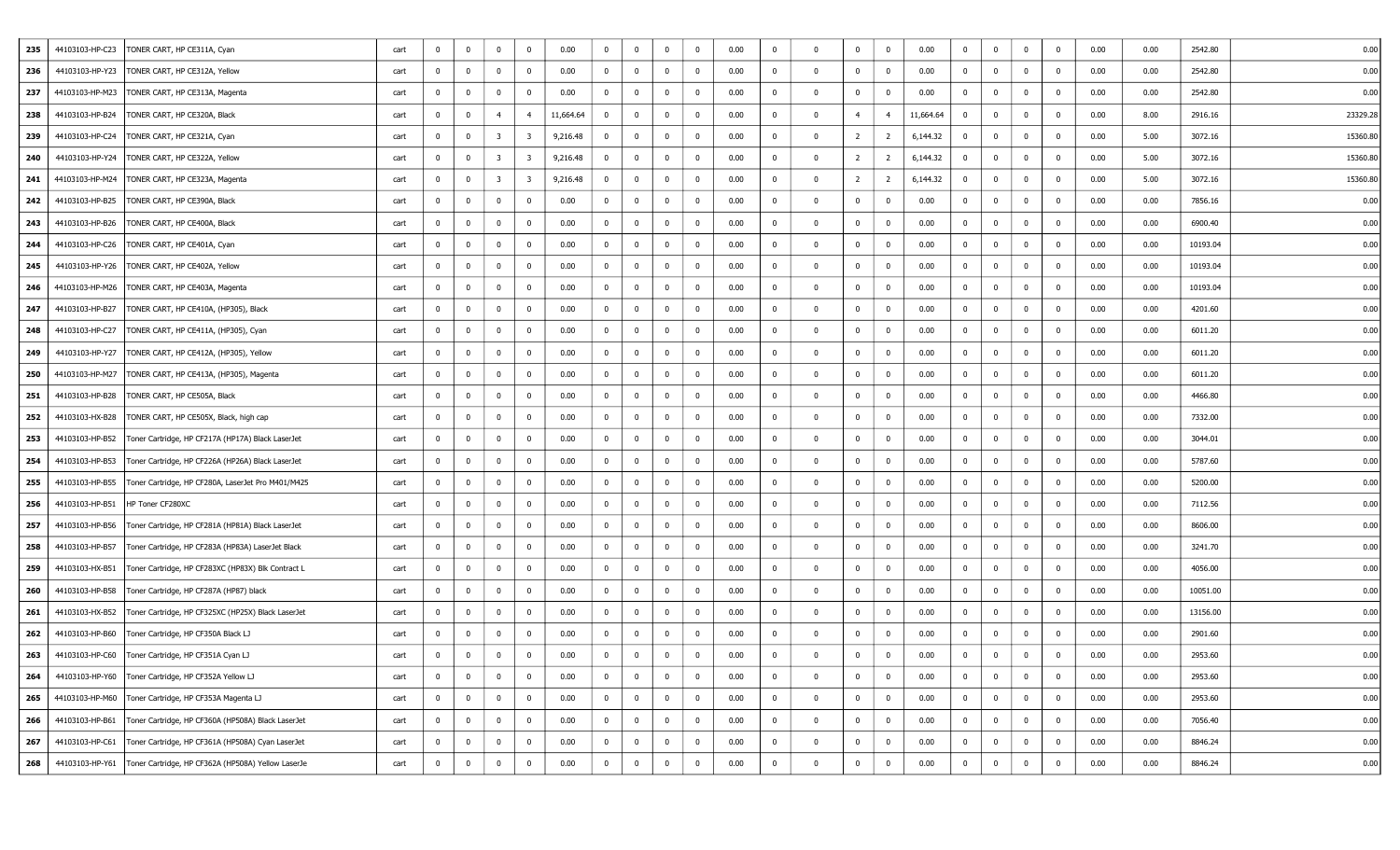| 269 | 44103103-HP-M61             | Toner Cartridge, HP CF363A (HP508A) Magenta LaserJ                  | cart  | $\mathbf{0}$   | $\mathbf 0$    | $\bf{0}$       | $\overline{0}$ | 0.00      | $\overline{0}$          | $\bf{0}$       | $^{\circ}$     | $\overline{0}$          | 0.00      | $\overline{0}$           | $\Omega$     | $\overline{0}$ | $\overline{0}$          | 0.00 | $\mathbf{0}$   | $\mathbf 0$  | $\overline{0}$ | 0            | 0.00 | 0.00 | 8846.24  | 0.00     |
|-----|-----------------------------|---------------------------------------------------------------------|-------|----------------|----------------|----------------|----------------|-----------|-------------------------|----------------|----------------|-------------------------|-----------|--------------------------|--------------|----------------|-------------------------|------|----------------|--------------|----------------|--------------|------|------|----------|----------|
| 270 | 44103103-HP-B62             | Toner Cartridge, HP CF400A (HP201A) Black LaserJet                  | cart  | 0              | $\mathbf 0$    | $\overline{4}$ | $\overline{4}$ | 13,719.12 | $\overline{0}$          | $\overline{0}$ | $\overline{4}$ | $\overline{4}$          | 13,719.12 | $\overline{\phantom{0}}$ | $^{\circ}$   | $\overline{0}$ | $\overline{0}$          | 0.00 | $\overline{0}$ | $\bf{0}$     | $\overline{0}$ | 0            | 0.00 | 8.00 | 3429.78  | 27438.24 |
| 271 |                             | 44103103-HP-C62   Toner Cartridge, HP CF401A (HP201A) Cyan LaserJet | cart  | 0              | $\bf{0}$       | $\overline{2}$ | $\overline{2}$ | 8,087.66  | $\overline{0}$          | $\overline{0}$ | $\overline{4}$ | $\overline{4}$          | 16,175.32 | $\overline{\mathbf{0}}$  | $\mathbf{0}$ | $\mathbf 0$    | $\overline{\mathbf{0}}$ | 0.00 | $\mathbf{0}$   | $\bf{0}$     | $\overline{0}$ | 0            | 0.00 | 6.00 | 4043.83  | 24262.98 |
| 272 | 44103103-HP-Y62             | Toner Cartridge, HP CF402A (HP201A) Yellow LaserJe                  | cart  | $\mathbf{0}$   | $\bf{0}$       | $\overline{2}$ | $\overline{2}$ | 8,087.66  | $\overline{0}$          | $\overline{0}$ | $\overline{4}$ | $\overline{4}$          | 16,175.32 | $\overline{0}$           | $^{\circ}$   | $\overline{0}$ | $\overline{\mathbf{0}}$ | 0.00 | $\overline{0}$ | $\bf{0}$     | $\overline{0}$ | $\mathbf{0}$ | 0.00 | 6.00 | 4043.83  | 24262.98 |
| 273 | 44103103-HP-M62             | Toner Cartridge, HP CF403A (HP201A) Magenta LaserJ                  | cart  | 0              | $\bf{0}$       | $\overline{2}$ | 2              | 8,087.66  | $\overline{0}$          | $\bf{0}$       | $\overline{4}$ | $\overline{4}$          | 16,175.32 | $\overline{\mathbf{0}}$  | 0            | 0              | $\overline{\mathbf{0}}$ | 0.00 | $\bf{0}$       | $\bf{0}$     | $\bf{0}$       | $\Omega$     | 0.00 | 6.00 | 4043.83  | 24262.98 |
| 274 | 44103103-HP-B63             | Toner Cartridge, HP CF410A (HP410A) black                           | cart  | 0              | $\mathbf 0$    | $\bf{0}$       | $\bf{0}$       | 0.00      | $\overline{0}$          | $\bf{0}$       | $^{\circ}$     | $\overline{\mathbf{0}}$ | 0.00      | $\overline{0}$           | $\mathbf{0}$ | $\mathbf{0}$   | $\overline{\mathbf{0}}$ | 0.00 | $\mathbf{0}$   | $\bf{0}$     | $\overline{0}$ | $^{\circ}$   | 0.00 | 0.00 | 4440.80  | 0.00     |
| 275 | 44103103-HX-B54             | Toner Cartridge, HP CF410XC (HP410XC) black                         | cart  | 0              | $\mathbf 0$    | $^{\circ}$     | $\mathbf{0}$   | 0.00      | $\mathbf{0}$            | $\bf{0}$       | $\mathbf{0}$   | $\overline{0}$          | 0.00      | 0                        | $^{\circ}$   | $\bf{0}$       | $\overline{\mathbf{0}}$ | 0.00 | $\bf{0}$       | $\bf{0}$     | $\overline{0}$ | 0            | 0.00 | 0.00 | 7441.20  | 0.00     |
| 276 | 44103103-HP-C63             | Toner Cartridge, HP CF411A (HP410A) cyan                            | cart  | 0              | $\bf{0}$       | $\bf{0}$       | $\mathbf{0}$   | 0.00      | $\mathbf{0}$            | $\bf{0}$       | $^{\circ}$     | $\overline{\mathbf{0}}$ | 0.00      | $\mathbf 0$              | $\mathbf{0}$ | $\bf{0}$       | $\overline{\mathbf{0}}$ | 0.00 | $\bf{0}$       | $\bf{0}$     | $\overline{0}$ | 0            | 0.00 | 0.00 | 5616.00  | 0.00     |
| 277 | 44103103-HX-C54             | Toner Cartridge, HP CF411XC (HP410XC) cyan                          | cart  | 0              | $\bf{0}$       | $\mathbf 0$    | 0              | 0.00      | $\bf{0}$                | $\bf{0}$       | $^{\circ}$     | $\overline{\mathbf{0}}$ | 0.00      | $\mathbf 0$              | $\Omega$     | $\overline{0}$ | $\overline{\mathbf{0}}$ | 0.00 | $\mathbf{0}$   | $\mathbf 0$  | $\overline{0}$ | $^{\circ}$   | 0.00 | 0.00 | 7472.40  | 0.00     |
| 278 | 44103103-HP-Y63             | Toner Cartridge, HP CF412A (HP410A) yellow                          | cart  | 0              | $\bf{0}$       | $\bf{0}$       | $\mathbf{0}$   | 0.00      | $\overline{0}$          | $\overline{0}$ | $^{\circ}$     | $\overline{\mathbf{0}}$ | 0.00      | $\overline{0}$           | $^{\circ}$   | $\overline{0}$ | $\overline{\mathbf{0}}$ | 0.00 | $\mathbf{0}$   | $\mathbf{0}$ | $\overline{0}$ | 0            | 0.00 | 0.00 | 5616.00  | 0.00     |
| 279 | 44103103-HX-Y54             | Toner Cartridge, HP CF412XC (HP410XC) yellow                        | cart  | 0              | $\mathbf 0$    | $^{\circ}$     | $\overline{0}$ | 0.00      | $\bf{0}$                | $\bf{0}$       | $\Omega$       | $\overline{\mathbf{0}}$ | 0.00      | $\overline{0}$           | $\Omega$     | 0              | $\overline{\mathbf{0}}$ | 0.00 | 0              | $^{\circ}$   | $\overline{0}$ | $^{\circ}$   | 0.00 | 0.00 | 7472.40  | 0.00     |
| 280 |                             | 44103103-HP-M63   Toner Cartridge, HP CF413A (HP410A) magenta       | cart  | 0              | $\bf{0}$       | $\bf{0}$       | 0              | 0.00      | $\bf{0}$                | $\bf{0}$       | $\mathbf{0}$   | $\overline{0}$          | 0.00      | $\overline{\mathbf{0}}$  | $^{\circ}$   | $\overline{0}$ | $\overline{\mathbf{0}}$ | 0.00 | 0              | $\bf{0}$     | $\overline{0}$ | 0            | 0.00 | 0.00 | 5616.00  | 0.00     |
| 281 |                             | 44103103-HX-M54   Toner Cartridge, HP CF413XC (HP410XC) magenta     | cart  | 0              | $\bf{0}$       | $\bf{0}$       | 0              | 0.00      | $\mathbf{0}$            | $\overline{0}$ | $^{\circ}$     | $\overline{0}$          | 0.00      | 0                        | $\mathbf{0}$ | $\bf{0}$       | $\overline{\mathbf{0}}$ | 0.00 | $\mathbf{0}$   | $\mathbf{0}$ | $\overline{0}$ | 0            | 0.00 | 0.00 | 7472.40  | 0.00     |
| 282 | 44103103-HP-B34             | TONER CART, HP Q2612A, Black                                        | cart  | 0              | $\mathbf 0$    | $\mathbf 0$    | $\mathbf{0}$   | 0.00      | $\overline{0}$          | $\bf{0}$       | $^{\circ}$     | $\overline{0}$          | 0.00      | $\mathbf 0$              | $\Omega$     | $\overline{0}$ | $\overline{\mathbf{0}}$ | 0.00 | $\mathbf{0}$   | $\bf{0}$     | $\bf{0}$       | $^{\circ}$   | 0.00 | 0.00 | 3900.00  | 0.00     |
| 283 | 44103103-HP-B48             | TONER CART, HP Q7553A, Black                                        | cart  | 0              | $\bf{0}$       | $\bf{0}$       | 0              | 0.00      | $\overline{0}$          | $\bf{0}$       | $^{\circ}$     | $\overline{\mathbf{0}}$ | 0.00      | $\overline{0}$           | $\mathbf{0}$ | $\overline{0}$ | $\overline{\mathbf{0}}$ | 0.00 | 0              | $\mathbf{0}$ | $\overline{0}$ | $^{\circ}$   | 0.00 | 0.00 | 4399.20  | 0.00     |
| 284 | 44103103-SA-B06             | TONER CART, SAMSUNG MLT-D101S, Black                                | cart  | $\mathbf{0}$   | $\mathbf 0$    | $^{\circ}$     | $\mathbf{0}$   | 0.00      | $\mathbf{0}$            | $\bf{0}$       | $^{\circ}$     | $\overline{\mathbf{0}}$ | 0.00      | $\overline{0}$           | $\mathbf{0}$ | $\mathbf{0}$   | $\overline{\mathbf{0}}$ | 0.00 | $\mathbf{0}$   | $\bf{0}$     | $\mathbf 0$    | $^{\circ}$   | 0.00 | 0.00 | 3406.00  | 0.00     |
| 285 | 44103103-SA-B07             | TONER CART, SAMSUNG MLT-D103S, Black                                | cart  | 0              | $\bf{0}$       | $\mathbf 0$    | 0              | 0.00      | $\bf{0}$                | $\bf{0}$       | $\mathbf{0}$   | $\mathbf 0$             | 0.00      | $\mathbf 0$              | $\mathbf{0}$ | $\overline{0}$ | $\overline{\mathbf{0}}$ | 0.00 | 0              | $\mathbf{0}$ | $\overline{0}$ | 0            | 0.00 | 0.00 | 2350.40  | 0.00     |
| 286 | 44103103-SA-B08             | TONER CART, SAMSUNG MLT-D104S, Black                                | cart  | 0              | $\bf{0}$       | $\bf{0}$       | $\mathbf{0}$   | 0.00      | $\mathbf{0}$            | $\bf{0}$       | $^{\circ}$     | $\overline{0}$          | 0.00      | $\bf{0}$                 | 0            | 0              | $\overline{\mathbf{0}}$ | 0.00 | $\mathbf{0}$   | $\bf{0}$     | $\overline{0}$ | $^{\circ}$   | 0.00 | 0.00 | 2454.40  | 0.00     |
| 287 | 44103103-SA-B09             | TONER CART, SAMSUNG MLT-D105L, Black                                | cart  | 0              | $\bf{0}$       | $\mathbf 0$    | 0              | 0.00      | $\overline{0}$          | $\bf{0}$       | $^{\circ}$     | $\overline{0}$          | 0.00      | $\mathbf 0$              | $\mathbf 0$  | $\overline{0}$ | $\overline{\mathbf{0}}$ | 0.00 | $\overline{0}$ | $\bf{0}$     | $\overline{0}$ | $\mathbf 0$  | 0.00 | 0.00 | 3380.00  | 0.00     |
| 288 | 44103103-SA-B14             | TONER CART, SAMSUNG MLT-D108S, Black                                | cart  | $\bf{0}$       | $\bf{0}$       | $\bf{0}$       | $\mathbf{0}$   | 0.00      | $\overline{0}$          | $\overline{0}$ | $^{\circ}$     | $\overline{\mathbf{0}}$ | 0.00      | $\overline{0}$           | $\mathbf{0}$ | $\overline{0}$ | $\overline{\mathbf{0}}$ | 0.00 | $\mathbf{0}$   | $\mathbf{0}$ | $\overline{0}$ | $^{\circ}$   | 0.00 | 0.00 | 2875.58  | 0.00     |
| 289 | 44103103-SA-B21             | TONER CART, SAMSUNG MLT-D203E, Black                                | cart  | $\mathbf{0}$   | $\mathbf 0$    | $^{\circ}$     | $\overline{0}$ | 0.00      | $\bf{0}$                | $\bf{0}$       | $^{\circ}$     | $\overline{\mathbf{0}}$ | 0.00      | $\overline{0}$           | $\mathbf 0$  | $\overline{0}$ | $\overline{0}$          | 0.00 | 0              | $\mathbf 0$  | $\bf{0}$       | $\mathbf 0$  | 0.00 | 0.00 | 7259.20  | 0.00     |
| 290 | 44103103-SA-B18             | TONER CART, SAMSUNG MLT-D203L, Black                                | cart  | $\overline{0}$ | $\bf{0}$       | $\overline{0}$ | $\mathbf{0}$   | 0.00      | $\overline{\mathbf{0}}$ | $\bf{0}$       | $\mathbf 0$    | $\overline{0}$          | 0.00      | $\overline{0}$           | $^{\circ}$   | $\overline{0}$ | $\overline{\mathbf{0}}$ | 0.00 | 0              | $\bf{0}$     | $\overline{0}$ | 0            | 0.00 | 0.00 | 3458.00  | 0.00     |
| 291 | 44103103-SA-B20             | TONER CART, SAMSUNG MLT-D203U, black                                | cart  | 0              | $\bf{0}$       | $\bf{0}$       | $\mathbf{0}$   | 0.00      | $\overline{0}$          | $\bf{0}$       | $^{\circ}$     | $\overline{\mathbf{0}}$ | 0.00      | $\mathbf 0$              | $\mathbf 0$  | $\mathbf{0}$   | $\overline{\mathbf{0}}$ | 0.00 | $\overline{0}$ | $\mathbf 0$  | $\overline{0}$ | 0            | 0.00 | 0.00 | 6442.80  | 0.00     |
| 292 | 44103103-SA-B12             | TONER CART, SAMSUNG MLT-D205E, Black                                | cart  | $\mathbf 0$    | $\mathbf 0$    | $\mathbf 0$    | $\mathbf{0}$   | 0.00      | $\bf{0}$                | $\bf{0}$       | $^{\circ}$     | $\overline{0}$          | 0.00      | $\overline{0}$           | $\mathbf 0$  | $\overline{0}$ | $\overline{\mathbf{0}}$ | 0.00 | $\overline{0}$ | $\bf{0}$     | $\overline{0}$ | $^{\circ}$   | 0.00 | 0.00 | 7321.14  | 0.00     |
| 293 | 44103103-SA-B05             | TONER CART, SAMSUNG MLT-D205L, Black                                | cart  | $\mathbf{0}$   | $\bf{0}$       | $\bf{0}$       | $\mathbf{0}$   | 0.00      | $\overline{0}$          | $\overline{0}$ | $\bf{0}$       | $\overline{\mathbf{0}}$ | 0.00      | $\overline{0}$           | $\mathbf 0$  | $\overline{0}$ | $\overline{\mathbf{0}}$ | 0.00 | $\mathbf{0}$   | $\mathbf{0}$ | $\overline{0}$ | 0            | 0.00 | 0.00 | 3962.24  | 0.00     |
| 294 | 44103103-SA-B10             | TONER CART, SAMSUNG SCX-D6555A, Black                               | cart  | $\mathbf{0}$   | $\mathbf 0$    | $\bf{0}$       | $\mathbf{0}$   | 0.00      | $\mathbf{0}$            | $\mathbf{0}$   | $^{\circ}$     | $\bf{0}$                | $0.00\,$  | $\overline{0}$           | $\mathbf{0}$ | $\mathbf{0}$   | $\overline{0}$          | 0.00 | $\mathbf{0}$   | $\mathbf 0$  | $\mathbf 0$    | $^{\circ}$   | 0.00 | 0.00 | 4066.40  | 0.00     |
| 295 | 44103103-BR-B15             | TONER CART, BROTHER TN-3478 Black                                   | cart  | 0              | $\bf{0}$       | $\bf{0}$       | 0              | 0.00      | $\mathbf{0}$            | $\bf{0}$       | $\mathbf{0}$   | $\mathbf 0$             | 0.00      | $\mathbf 0$              | $\mathbf{0}$ | 0              | $\overline{\mathbf{0}}$ | 0.00 | $\bf{0}$       | $\bf{0}$     | $\overline{0}$ | 0            | 0.00 | 0.00 | 6370.00  | 0.00     |
| 296 |                             | 44103103-CA-B00   TONER CART, CANON CRG 324 II                      | cart  | $\overline{0}$ | $\bf{0}$       | $\overline{0}$ | $\mathbf 0$    | 0.00      | $\bf{0}$                | $\bf{0}$       | $\overline{0}$ | $\overline{0}$          | 0.00      | $\bf{0}$                 | $\mathbf{0}$ | $\overline{0}$ | $\overline{\mathbf{0}}$ | 0.00 | $\mathbf{0}$   | $\mathbf{0}$ | $\bf{0}$       | $^{\circ}$   | 0.00 | 0.00 | 13399.36 | 0.00     |
|     |                             | AUDIO AND VISUAL EQUIPMENT AND SUPPLIES                             |       |                |                |                |                |           |                         |                |                |                         |           |                          |              |                |                         |      |                |              |                |              |      |      |          |          |
| 297 |                             | 45121517-DO-C02  DOCUMENT CAMERA                                    | unit  | 0              | $\bf{0}$       | $\bf{0}$       | $\mathbf 0$    | 0.00      | $\mathbf{0}$            | $\bf{0}$       | $\bf{0}$       | $\mathbf 0$             | 0.00      | $\mathbf 0$              | $\mathbf 0$  | $\overline{0}$ | $\bf{0}$                | 0.00 | 0              | $\bf{0}$     | $\bf{0}$       | 0            | 0.00 | 0.00 | 23623.60 | 0.00     |
| 298 |                             | 45111609-MM-P01 MULTIMEDIA PROJECTOR, 4000 min ANSI Lumens          | unit  | $\overline{0}$ | $\mathbf 0$    | $\bf{0}$       | $\overline{0}$ | 0.00      | $\overline{0}$          | $\bf{0}$       | $\mathbf{0}$   | $\overline{0}$          | 0.00      | $\mathbf 0$              | $\mathbf 0$  | $\overline{0}$ | $\overline{0}$          | 0.00 | $\overline{0}$ | $\bf{0}$     | $\mathbf 0$    | 0            | 0.00 | 0.00 | 17472.00 | 0.00     |
|     | <b>FLAG OR ACCESSORIES</b>  |                                                                     |       |                |                |                |                |           |                         |                |                |                         |           |                          |              |                |                         |      |                |              |                |              |      |      |          |          |
| 299 |                             | 55121905-PH-F01 PHILIPPINE NATIONAL FLAG, 100% polyester            | piece | $\overline{2}$ | $\overline{0}$ | $\bf{0}$       | $\overline{2}$ | 569.68    | $\overline{2}$          | $\overline{0}$ | $\bf{0}$       | $\overline{2}$          | 569.68    | $\bf{0}$                 | $\bf{0}$     | $\bf{0}$       | $\bf{0}$                | 0.00 | $\overline{0}$ | $\bf{0}$     | $\bf{0}$       | $\mathbf{0}$ | 0.00 | 4.00 | 284.84   | 1139.36  |
|     | <b>PRINTED PUBLICATIONS</b> |                                                                     |       |                |                |                |                |           |                         |                |                |                         |           |                          |              |                |                         |      |                |              |                |              |      |      |          |          |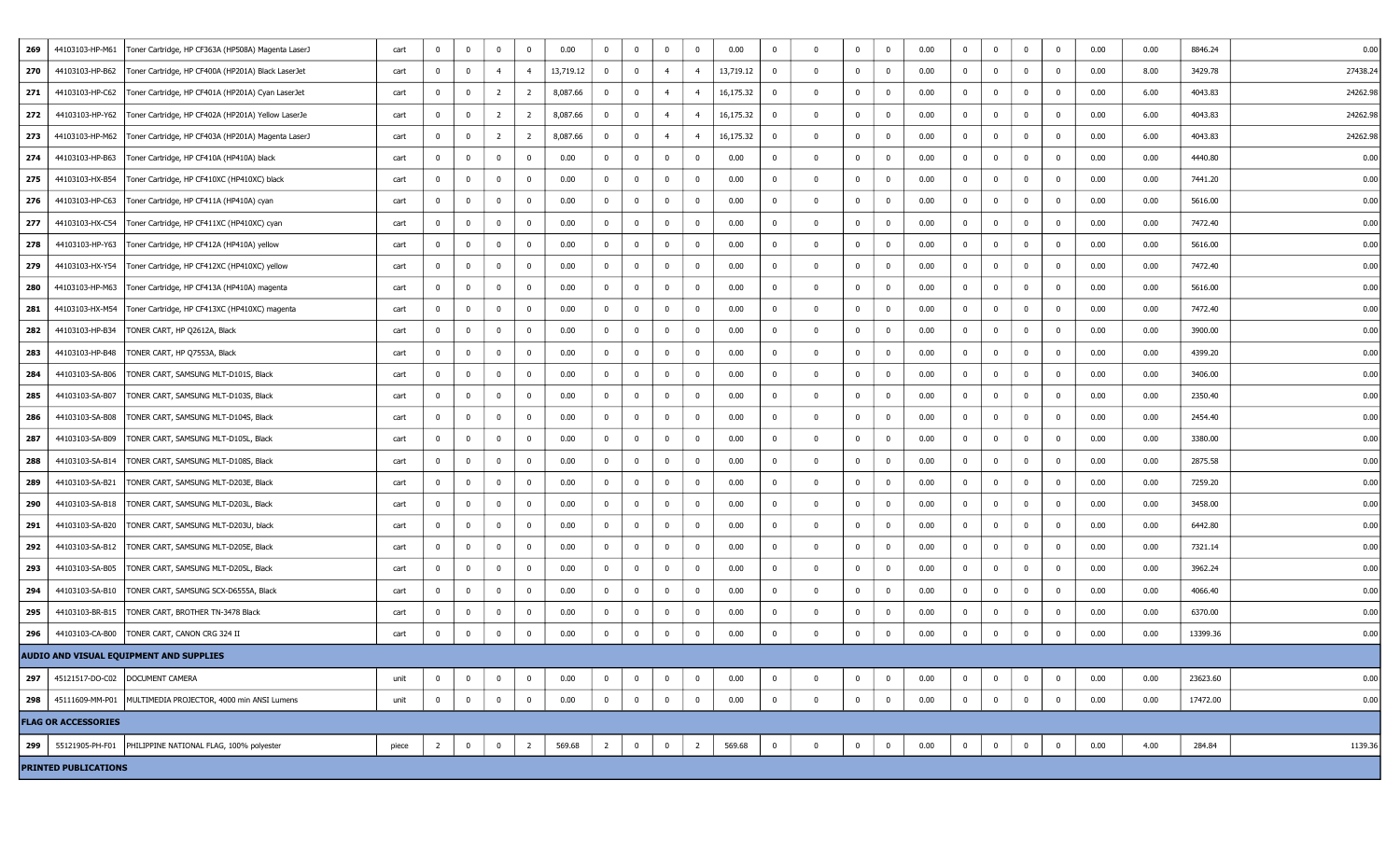| 300             | 55101524-RA-H01                  | HANDBOOK (RA 9184), 7th Edition                                                       | book    | 0              | $\bf{0}$                | 5              | 5              | 186.05    | $\overline{0}$          | $\mathbf 0$     | $^{\circ}$   | $\overline{0}$          | 0.00     | $\mathbf 0$             | $\Omega$       | $\overline{0}$          | $\overline{\mathbf{0}}$ | 0.00     | 0              | $\mathbf{0}$            | $\overline{0}$ | $\mathbf 0$             | 0.00   | 5.00   | 37.21   | 186.05   |
|-----------------|----------------------------------|---------------------------------------------------------------------------------------|---------|----------------|-------------------------|----------------|----------------|-----------|-------------------------|-----------------|--------------|-------------------------|----------|-------------------------|----------------|-------------------------|-------------------------|----------|----------------|-------------------------|----------------|-------------------------|--------|--------|---------|----------|
|                 | <b>FIRE FIGHTING EQUIPMENT</b>   |                                                                                       |         |                |                         |                |                |           |                         |                 |              |                         |          |                         |                |                         |                         |          |                |                         |                |                         |        |        |         |          |
| 301             | 46191601-FE-M01                  | FIRE EXTINGUISHER, DRY CHEMICAL, 4.5kgs                                               | unit    | 0              |                         | -4             | - 5            | 5,720.00  | $\overline{\mathbf{0}}$ | $\bf{0}$        | $\bf{0}$     | 0                       | 0.00     | $\mathbf 0$             | $\mathbf 0$    | $\overline{0}$          | $\overline{\mathbf{0}}$ | 0.00     | 0              | $\mathbf{0}$            | $\bf{0}$       | 0                       | 0.00   | 5.00   | 1144.00 | 5720.00  |
| 302             | 46191601-FE-H01                  | FIRE EXTINGUISHER, PURE HCFC 123, 4.5kgs                                              | unit    | -1             | $\overline{\mathbf{3}}$ | $\bf{0}$       | $\overline{4}$ | 22,453.00 | $\overline{0}$          | $\bf{0}$        | $\bf{0}$     | $\mathbf 0$             | 0.00     | $\bf{0}$                | $\mathbf 0$    | $\overline{0}$          | $\overline{\mathbf{0}}$ | 0.00     | $\bf{0}$       | $\mathbf{0}$            | $\overline{0}$ | 0                       | 0.00   | 4.00   | 5613.25 | 22453.00 |
|                 | <b>CONSUMER ELECTRONICS</b>      |                                                                                       |         |                |                         |                |                |           |                         |                 |              |                         |          |                         |                |                         |                         |          |                |                         |                |                         |        |        |         |          |
| 303             |                                  | 52161535-DV-R01   DIGITAL VOICE RECORDER, memory: 4GB (expandable)                    | unit    | 1              | $\mathbf 0$             | $\bf{0}$       | -1             | 6,415.64  | $\bf{0}$                | $\bf{0}$        | $\mathbf 0$  | $\overline{\mathbf{0}}$ | 0.00     | $\bf{0}$                | $\mathbf{0}$   | $\bf{0}$                | $\bf{0}$                | 0.00     | $\bf{0}$       | $\bf{0}$                | $\bf{0}$       | 0                       | 0.00   | 1.00   | 6415.64 | 6415.64  |
|                 | <b>FURNITURE AND FURNISHINGS</b> |                                                                                       |         |                |                         |                |                |           |                         |                 |              |                         |          |                         |                |                         |                         |          |                |                         |                |                         |        |        |         |          |
| 304             | 56101504-CM-B01                  | CHAIR, monobloc, beige, with backrest, w/o armrest                                    | piece   | 0              | $\bf{0}$                | $\mathbf 0$    | $\mathbf 0$    | 0.00      | $\overline{0}$          | $\bf{0}$        | $^{\circ}$   | $\overline{\mathbf{0}}$ | 0.00     | $\overline{0}$          | $\mathbf 0$    | $\overline{0}$          | $\overline{\mathbf{0}}$ | 0.00     | $\bf{0}$       | $\mathbf{0}$            | $\bf{0}$       | 0                       | 0.00   | 0.00   | 303.68  | 0.00     |
| 305             | 56101504-CM-W01                  | CHAIR, monobloc, white, with backrest, w/o armrest                                    | piece   | $\bf{0}$       | 20                      | $\bf{0}$       | 20             | 6,032.00  | $\overline{0}$          | $\bf{0}$        | $^{\circ}$   | $\bf{0}$                | 0.00     | $\overline{\mathbf{0}}$ | $\mathbf{0}$   | $\overline{0}$          | $\overline{0}$          | 0.00     | $\overline{0}$ | $\mathbf 0$             | $\overline{0}$ | $\bf{0}$                | 0.00   | 20.00  | 301.60  | 6032.00  |
| 306             | 56101519-TM-S01                  | TABLE, MONOBLOC, WHITE, 889 x 889mm (35" x 35")min                                    | unit    | 0              | $\bf{0}$                | $\bf{0}$       | $\mathbf{0}$   | 0.00      | $\overline{0}$          | $\bf{0}$        | $\mathbf 0$  | $\mathbf 0$             | 0.00     | $\overline{0}$          | $^{\circ}$     | $\bf{0}$                | $\overline{\mathbf{0}}$ | 0.00     | $\bf{0}$       | $\bf{0}$                | $\overline{0}$ | $\mathbf 0$             | 0.00   | 0.00   | 1336.40 | 0.00     |
| 307             |                                  | 56101519-TM-S02   TABLE, MONOBLOC, BEIGE, 889 x 889mm (35" x 35") min                 | unit    | 0              | $\bf{0}$                | $\mathbf 0$    | $\mathbf 0$    | 0.00      | $\bf{0}$                | $\bf{0}$        | $^{\circ}$   | $\overline{0}$          | 0.00     | $\mathbf 0$             | $\mathbf 0$    | $\overline{0}$          | $\overline{\mathbf{0}}$ | 0.00     | $\mathbf{0}$   | $\mathbf 0$             | $\bf{0}$       | $^{\circ}$              | 0.00   | 0.00   | 1315.60 | 0.00     |
|                 |                                  | ARTS AND CRAFTS EQUIPMENT AND ACCESSORIES AND SUPPLIES                                |         |                |                         |                |                |           |                         |                 |              |                         |          |                         |                |                         |                         |          |                |                         |                |                         |        |        |         |          |
| 308             | 60121413-CB-P01                  | CLEARBOOK, 20 transparent pockets, for A4 size                                        | piece   | 40             | 5                       | 5              | 50             | 1,989.00  | $\bf{0}$                | $\bf{0}$        | 45           | 45                      | 1,790.10 | $\mathbf 0$             | 5              | $\overline{4}$          | 9                       | 358.02   | $\bf{0}$       | 10                      | 5              | 15                      | 596.70 | 119.00 | 39.78   | 4733.82  |
| 309             | 60121413-CB-P02                  | CLEARBOOK, 20 transparent pockets, for LEGAL size                                     | piece   | 5              | 5                       | 5 <sup>5</sup> | 15             | 635.70    | $\overline{0}$          | $\overline{0}$  | 10           | 10                      | 423.80   | $\overline{\mathbf{0}}$ | $\overline{4}$ | $\overline{2}$          | 6                       | 254.28   | $\bf{0}$       | $\overline{\mathbf{3}}$ | $\overline{2}$ | 5                       | 211.90 | 36.00  | 42.38   | 1525.68  |
| 310             | 60121534-ER-P01                  | ERASER, PLASTIC/RUBBER, for pencil draft/writing                                      | piece   | $\bf{0}$       | $\overline{2}$          | 8              | 10             | 44.20     | $\overline{0}$          | $\overline{0}$  | $^{\circ}$   | $\overline{\mathbf{0}}$ | 0.00     | $\overline{0}$          | 3              | 5 <sup>5</sup>          | 8                       | 35.36    | $\overline{0}$ | $\mathbf{0}$            | $\overline{0}$ | $\bf{0}$                | 0.00   | 18.00  | 4.42    | 79.56    |
| 311             | 60121524-SP-G01                  | SIGN PEN, BLACK, liquid/gel ink, 0.5mm needle tip                                     | piece   | $\overline{2}$ | $\overline{\mathbf{3}}$ | 20             | 25             | 865.25    | $\overline{0}$          | 5               | 15           | 20                      | 692.20   | $\overline{0}$          | - 5            | $7\overline{ }$         | 12                      | 415.32   | $\overline{0}$ | $5\overline{5}$         | $\overline{0}$ | 5                       | 173.05 | 62.00  | 34.61   | 2145.82  |
| 312             | 60121524-SP-G02                  | SIGN PEN, BLUE, liquid/gel ink, 0.5mm needle tip                                      | piece   | 35             | 5                       | 110            | 150            | 5,191.50  | $\bf{0}$                | $5\overline{5}$ | 40           | 45                      | 1,557.45 | 25                      | - 5            | 14                      | 44                      | 1,522.84 | $\mathbf{0}$   | $\overline{\mathbf{3}}$ | 5              | 8                       | 276.88 | 247.00 | 34.61   | 8548.67  |
| 313             | 60121524-SP-G03                  | SIGN PEN, RED, liquid/gel ink, 0.5mm needle tip                                       | piece   | $\bf{0}$       | 5                       | 5              | 10             | 346.10    | $\overline{0}$          | $5\overline{5}$ | $\mathbf 0$  | $5\overline{5}$         | 173.05   | $\overline{\mathbf{0}}$ | -5             | $\overline{\mathbf{3}}$ | 8                       | 276.88   | 0              | $\overline{\mathbf{3}}$ | $\overline{0}$ | $\overline{\mathbf{3}}$ | 103.83 | 26.00  | 34.61   | 899.86   |
| 314             |                                  | 60121124-WR-P01   WRAPPING PAPER, kraft, 65gsm (-5%)                                  | pack    | $\overline{0}$ | $\bf{0}$                | $\overline{0}$ | $\mathbf 0$    | 0.00      | $\bf{0}$                | $\bf{0}$        | $^{\circ}$   | $\mathbf{0}$            | 0.00     | $\mathbf 0$             | 0              | $\overline{0}$          | $\overline{\mathbf{0}}$ | 0.00     | $\mathbf{0}$   | $\mathbf 0$             | $\bf{0}$       | $^{\circ}$              | 0.00   | 0.00   | 154.84  | 0.00     |
| <b>SOFTWARE</b> |                                  |                                                                                       |         |                |                         |                |                |           |                         |                 |              |                         |          |                         |                |                         |                         |          |                |                         |                |                         |        |        |         |          |
|                 |                                  | 43231513-SFT-001   Business function specific software                                | license | 0              | $\bf{0}$                | $\bf{0}$       | $\mathbf 0$    | 0.00      | $\overline{0}$          | $\bf{0}$        | $\mathbf 0$  | $\mathbf 0$             | 0.00     | $\mathbf 0$             | $\mathbf{0}$   | $\bf{0}$                | $\overline{\mathbf{0}}$ | 0.00     | 0              | $\mathbf{0}$            | $\bf{0}$       | $\bf{0}$                | 0.00   | 0.00   | 0.00    | 0.00     |
|                 |                                  | 2 43231602-SFT-002   Finance accounting and enterprise resource planning ERP software | license | $\bf{0}$       | $\bf{0}$                | $\bf{0}$       | $\overline{0}$ | 0.00      | $\mathbf{0}$            | $\overline{0}$  | $^{\circ}$   | $\overline{\mathbf{0}}$ | 0.00     | $\overline{\mathbf{0}}$ | $\mathbf 0$    | $\overline{0}$          | $\overline{\mathbf{0}}$ | 0.00     | $\mathbf{0}$   | $\mathbf 0$             | $\overline{0}$ | $\bf{0}$                | 0.00   | 0.00   | 0.00    | 0.00     |
|                 |                                  | 43232004-SFT-003 Computer game or entertainment software                              | license | $\overline{0}$ | $\bf{0}$                | $\mathbf 0$    | 0              | 0.00      | $\overline{0}$          | $\bf{0}$        | $^{\circ}$   | $\mathbf 0$             | 0.00     | $\mathbf 0$             | $\mathbf 0$    | $\overline{0}$          | $\overline{\mathbf{0}}$ | 0.00     | $\overline{0}$ | $\mathbf 0$             | $\overline{0}$ | 0                       | 0.00   | 0.00   | 0.00    | 0.00     |
|                 |                                  | 43232107-SFT-004 Content authoring and editing software                               | license | $\mathbf{0}$   | $\bf{0}$                | $\overline{0}$ | $\mathbf{0}$   | 0.00      | $\mathbf{0}$            | $\overline{0}$  | $\mathbf 0$  | $\overline{\mathbf{0}}$ | 0.00     | $\overline{0}$          | $\mathbf 0$    | $\overline{0}$          | $\overline{\mathbf{0}}$ | 0.00     | $\overline{0}$ | $\mathbf{0}$            | $\overline{0}$ | $^{\circ}$              | 0.00   | 0.00   | 0.00    | 0.00     |
|                 |                                  | 43232202-SFT-005 Content management software                                          | license | $\mathbf 0$    | $\bf{0}$                | $\mathbf 0$    | $\overline{0}$ | 0.00      | $\mathbf{0}$            | $\bf{0}$        | $^{\circ}$   | $\overline{0}$          | 0.00     | $\overline{0}$          | $\mathbf 0$    | $\overline{0}$          | $\overline{\mathbf{0}}$ | 0.00     | 0              | $\mathbf 0$             | $\overline{0}$ | $\mathbf 0$             | 0.00   | 0.00   | 0.00    | 0.00     |
|                 |                                  | 43232304-SFT-006   Data management and query software                                 | license | $\overline{0}$ | $\bf{0}$                | $\overline{0}$ | $\mathbf 0$    | 0.00      | $\mathbf{0}$            | $\bf{0}$        | $\mathbf 0$  | $\mathbf 0$             | 0.00     | $\overline{0}$          | $\mathbf{0}$   | $\overline{0}$          | $\overline{\mathbf{0}}$ | 0.00     | 0              | $\mathbf{0}$            | $\overline{0}$ | $\mathbf 0$             | 0.00   | 0.00   | 0.00    | 0.00     |
|                 |                                  | 43232402-SFT-007   Development software                                               | license | $\mathbf{0}$   | $\bf{0}$                | $\overline{0}$ | 0              | 0.00      | $\bf{0}$                | $\bf{0}$        | $^{\circ}$   | $\overline{0}$          | 0.00     | $\mathbf 0$             | $\mathbf 0$    | $\overline{0}$          | $\overline{\mathbf{0}}$ | 0.00     | 0              | $\mathbf 0$             | $\overline{0}$ | 0                       | 0.00   | 0.00   | 0.00    | 0.00     |
|                 |                                  | 8 43232505-SFT-008 Educational or reference software                                  | license | $\mathbf 0$    | $\mathbf 0$             | $^{\circ}$     | $\mathbf{0}$   | 0.00      | $\overline{0}$          | $\bf{0}$        | $^{\circ}$   | $\Omega$                | 0.00     | $\mathbf 0$             | $\Omega$       | $^{\circ}$              | $\overline{\mathbf{0}}$ | 0.00     | $\mathbf{0}$   | $\bf{0}$                | $\bf{0}$       | $\Omega$                | 0.00   | 0.00   | 0.00    | 0.00     |
|                 |                                  | 9 43232603-SFT-009   Industry specific software                                       | license | $\overline{0}$ | $\bf{0}$                | $\overline{0}$ | $\mathbf 0$    | 0.00      | $\overline{\mathbf{0}}$ | $\bf{0}$        | $\mathbf 0$  | $\mathbf 0$             | 0.00     | $\bf{0}$                | $\mathbf 0$    | $\overline{0}$          | $\overline{\mathbf{0}}$ | 0.00     | $\bf{0}$       | $\mathbf{0}$            | $\overline{0}$ | $\mathbf{0}$            | 0.00   | 0.00   | 0.00    | 0.00     |
|                 |                                  | 10 43232701-SFT-010 Network applications software                                     | license | $\mathbf{0}$   | $\overline{0}$          | $\bf{0}$       | $\overline{0}$ | 0.00      | $\overline{0}$          | $\overline{0}$  | $\mathbf 0$  | $\overline{0}$          | 0.00     | $\overline{0}$          | $\mathbf{0}$   | $\overline{0}$          | $\overline{\mathbf{0}}$ | 0.00     | $\overline{0}$ | $\mathbf 0$             | $\overline{0}$ | $\mathbf{0}$            | 0.00   | 0.00   | 0.00    | 0.00     |
|                 |                                  | 11 43232802-SFT-011 Network management software                                       | license | $\mathbf{0}$   | $\bf{0}$                | $\bf{0}$       | $\mathbf{0}$   | 0.00      | $\mathbf{0}$            | $\bf{0}$        | $\bf{0}$     | $\bf{0}$                | 0.00     | $\overline{0}$          | $\mathbf{0}$   | $\overline{0}$          | $\overline{\mathbf{0}}$ | 0.00     | $\bf{0}$       | $\mathbf{0}$            | $\bf{0}$       | 0                       | 0.00   | 0.00   | 0.00    | 0.00     |
|                 |                                  | 12 43232905-SFT-012 Networking software                                               | license | $\mathbf{0}$   | $\bf{0}$                | $\bf{0}$       | $\mathbf{0}$   | 0.00      | $\mathbf{0}$            | $\bf{0}$        | $\mathbf 0$  | $\mathbf 0$             | 0.00     | $\overline{0}$          | $\mathbf 0$    | $\overline{0}$          | $\overline{0}$          | 0.00     | $\overline{0}$ | $\mathbf 0$             | $\bf{0}$       | $\bf{0}$                | 0.00   | 0.00   | 0.00    | 0.00     |
|                 |                                  | 13 43233004-SFT-013 Operating environment software                                    | license | $\mathbf{0}$   | $\bf{0}$                | $\bf{0}$       | $\overline{0}$ | 0.00      | $\overline{0}$          | $\bf{0}$        | $\bf{0}$     | $\bf{0}$                | 0.00     | $\bf{0}$                | $\mathbf{0}$   | $\overline{0}$          | $\overline{\mathbf{0}}$ | 0.00     | $\bf{0}$       | $\mathbf{0}$            | $\bf{0}$       | $\bf{0}$                | 0.00   | 0.00   | 0.00    | 0.00     |
|                 |                                  | 14 43233205-SFT-014 Security and protection software                                  | license | $\mathbf{0}$   | $\bf{0}$                | $\bf{0}$       | $\bf{0}$       | 0.00      | $\overline{0}$          | $\overline{0}$  | $\mathbf{0}$ | $\overline{0}$          | 0.00     | $\bf{0}$                | $\mathbf 0$    | $\overline{0}$          | $\bf{0}$                | 0.00     | $\bf{0}$       | $\bf{0}$                | $\bf{0}$       | $\mathbf{0}$            | 0.00   | 0.00   | 0.00    | 0.00     |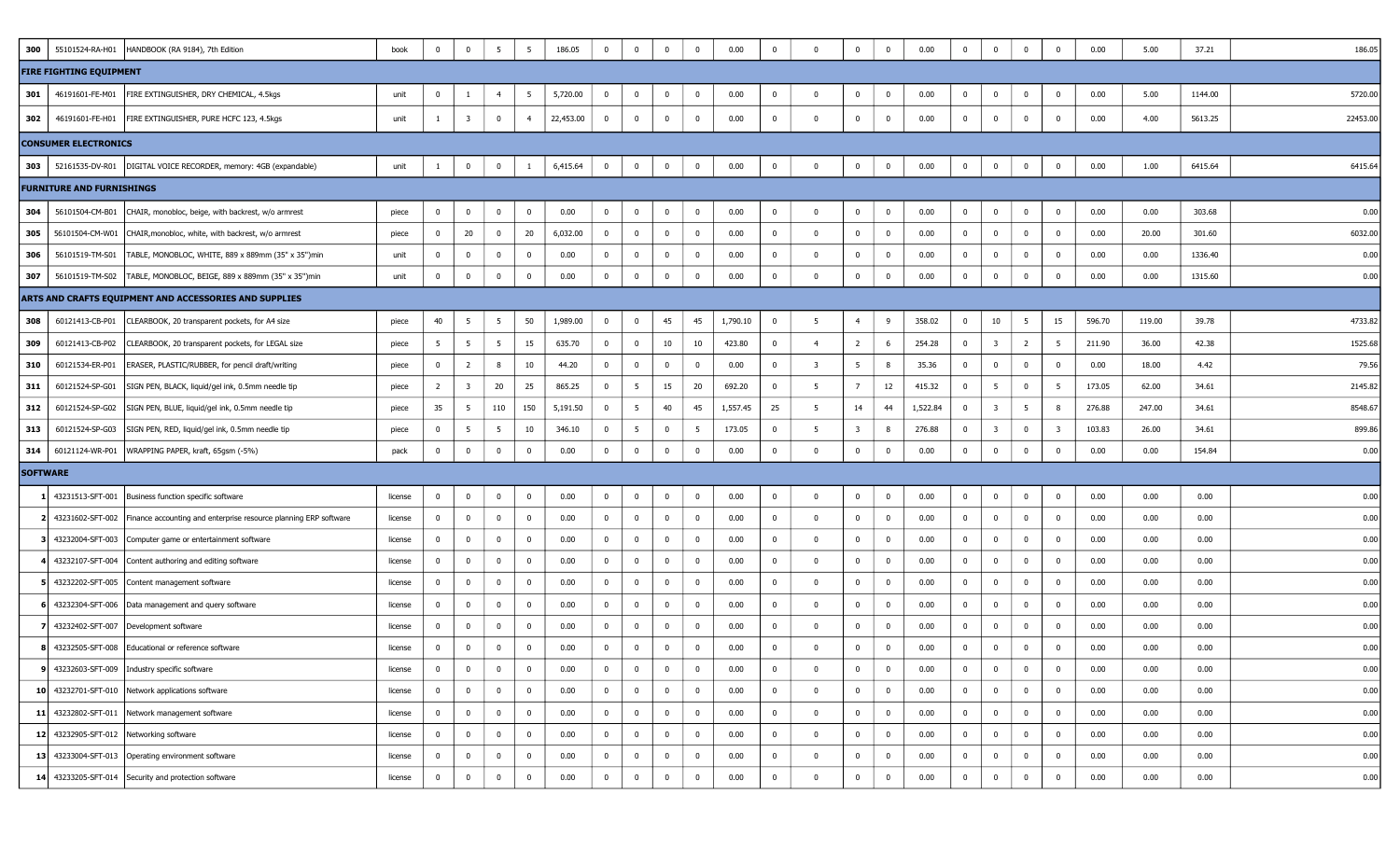|                                        | 15 43233405-SFT-015 Utility and device driver software                                                                    | $\bf{0}$<br>license       | $\overline{0}$ | $\overline{\mathbf{0}}$          | $\bf{0}$       | 0.00 | $\bf{0}$       | $\overline{0}$ | $\mathbf 0$    | $\overline{0}$ | 0.00 | $\bf{0}$       | $\mathbf{0}$   | $\overline{\mathbf{0}}$<br>$\bf{0}$       | 0.00 | $\bf{0}$       | $\bf{0}$       | $\overline{\mathbf{0}}$ | $\overline{\mathbf{0}}$ | 0.00 | 0.00 | 0.00 | 0.00 |
|----------------------------------------|---------------------------------------------------------------------------------------------------------------------------|---------------------------|----------------|----------------------------------|----------------|------|----------------|----------------|----------------|----------------|------|----------------|----------------|-------------------------------------------|------|----------------|----------------|-------------------------|-------------------------|------|------|------|------|
|                                        | 16 43233501-SFT-016   Information exchange software                                                                       | $\overline{0}$<br>license |                | $\bf{0}$<br>$\overline{0}$       | $\mathbf 0$    | 0.00 | $\overline{0}$ | $\overline{0}$ | $\mathbf 0$    | $\bf{0}$       | 0.00 | $\overline{0}$ | $\mathbf 0$    | $\overline{0}$<br>$\overline{0}$          | 0.00 | $\overline{0}$ | $\bf{0}$       | $\overline{0}$          | $\overline{0}$          | 0.00 | 0.00 | 0.00 | 0.00 |
|                                        | PART II. OTHER ITEMS NOT AVALABLE AT PS BUT REGULARLY PURCHASED FROM OTHER SOURCES (Note: Please indicate price of items) |                           |                |                                  |                |      |                |                |                |                |      |                |                |                                           |      |                |                |                         |                         |      |      |      |      |
| <b>Common Electrical Supplies</b>      |                                                                                                                           |                           |                |                                  |                |      |                |                |                |                |      |                |                |                                           |      |                |                |                         |                         |      |      |      |      |
|                                        | 1 40101701-AC-W01 Air Conditioning Unit, Window Inverter Type                                                             | $\bf{0}$                  |                | $\overline{0}$<br>$\bf{0}$       | $\bf{0}$       | 0.00 | $\overline{0}$ | $\overline{0}$ | $\overline{0}$ | $\overline{0}$ | 0.00 | $\bf{0}$       | $\overline{0}$ | $\bf{0}$<br>$\overline{\mathbf{0}}$       | 0.00 | $\overline{0}$ | $\bf{0}$       | $\overline{0}$          | $\bf{0}$                | 0.00 | 0.00 | 0.00 | 0.00 |
| 2 <sup>1</sup>                         | 40101701-AC-S01   Air Conditioning Unit, Split Type                                                                       | $\overline{0}$            |                | $\overline{0}$<br>$\overline{0}$ | $\overline{0}$ | 0.00 | $\overline{0}$ | $\overline{0}$ | $\overline{0}$ | $\bf{0}$       | 0.00 | $\overline{0}$ | $\bf{0}$       | $\overline{0}$<br>$\overline{0}$          | 0.00 | $\overline{0}$ | $\overline{0}$ | $\bf{0}$                | $\overline{\mathbf{0}}$ | 0.00 | 0.00 | 0.00 | 0.00 |
|                                        |                                                                                                                           |                           |                |                                  | $\mathbf{0}$   | 0.00 |                |                |                | $\overline{0}$ | 0.00 |                |                | $\overline{\mathbf{0}}$                   | 0.00 |                |                |                         | $\overline{0}$          | 0.00 | 0.00 | 0.00 | 0.00 |
|                                        |                                                                                                                           |                           |                |                                  | $\mathbf 0$    | 0.00 |                |                |                | $\overline{0}$ | 0.00 |                |                | $\overline{0}$                            | 0.00 |                |                |                         | $\overline{0}$          | 0.00 | 0.00 | 0.00 | 0.00 |
|                                        |                                                                                                                           |                           |                |                                  | $\mathbf{0}$   | 0.00 |                |                |                | $\overline{0}$ | 0.00 |                |                | $\overline{0}$                            | 0.00 |                |                |                         | $\overline{0}$          | 0.00 | 0.00 | 0.00 | 0.00 |
|                                        |                                                                                                                           |                           |                |                                  | $\mathbf{0}$   | 0.00 |                |                |                | $\overline{0}$ | 0.00 |                |                | $\overline{0}$                            | 0.00 |                |                |                         | $\overline{0}$          | 0.00 | 0.00 | 0.00 | 0.00 |
|                                        |                                                                                                                           |                           |                |                                  | $\mathbf{0}$   | 0.00 |                |                |                | $\mathbf 0$    | 0.00 |                |                | $\overline{0}$                            | 0.00 |                |                |                         | $\overline{0}$          | 0.00 | 0.00 | 0.00 | 0.00 |
|                                        |                                                                                                                           |                           |                |                                  | $\overline{0}$ | 0.00 |                |                |                | $\mathbf 0$    | 0.00 |                |                | $\overline{0}$                            | 0.00 |                |                |                         | $\overline{0}$          | 0.00 | 0.00 | 0.00 | 0.00 |
|                                        |                                                                                                                           |                           |                |                                  | $\mathbf 0$    | 0.00 |                |                |                | $\overline{0}$ | 0.00 |                |                | $\overline{0}$                            | 0.00 |                |                |                         | $\overline{0}$          | 0.00 | 0.00 | 0.00 | 0.00 |
| 10 <sup>1</sup>                        |                                                                                                                           |                           |                |                                  | $\overline{0}$ | 0.00 |                |                |                | $\overline{0}$ | 0.00 |                |                | $\overline{0}$                            | 0.00 |                |                |                         | $\overline{0}$          | 0.00 | 0.00 | 0.00 | 0.00 |
| 11                                     |                                                                                                                           |                           |                |                                  | $\overline{0}$ | 0.00 |                |                |                | $\overline{0}$ | 0.00 |                |                | $\overline{\mathbf{0}}$                   | 0.00 |                |                |                         | $\overline{\mathbf{0}}$ | 0.00 | 0.00 | 0.00 | 0.00 |
| 12                                     |                                                                                                                           |                           |                |                                  | $\bf{0}$       | 0.00 |                |                |                | $\overline{0}$ | 0.00 |                |                | $\overline{0}$                            | 0.00 |                |                |                         | $\overline{\mathbf{0}}$ | 0.00 | 0.00 | 0.00 | 0.00 |
| 13                                     |                                                                                                                           |                           |                |                                  | $\bf{0}$       | 0.00 |                |                |                | $\overline{0}$ | 0.00 |                |                | $\overline{0}$                            | 0.00 |                |                |                         | $\overline{0}$          | 0.00 | 0.00 | 0.00 | 0.00 |
| 14                                     |                                                                                                                           |                           |                |                                  | $\bf{0}$       | 0.00 |                |                |                | $\overline{0}$ | 0.00 |                |                | $\overline{\mathbf{0}}$                   | 0.00 |                |                |                         | $\overline{0}$          | 0.00 | 0.00 | 0.00 | 0.00 |
| 15                                     |                                                                                                                           |                           |                |                                  | $\bf{0}$       | 0.00 |                |                |                | $\bf{0}$       | 0.00 |                |                | $\overline{0}$                            | 0.00 |                |                |                         | $\bf{0}$                | 0.00 | 0.00 | 0.00 | 0.00 |
| <b>Common Office Equipment</b>         |                                                                                                                           |                           |                |                                  |                |      |                |                |                |                |      |                |                |                                           |      |                |                |                         |                         |      |      |      |      |
| 1 44111905-WB-N01 White Board          |                                                                                                                           | $\overline{0}$            | $\mathbf 0$    | $\overline{0}$                   | $\bf{0}$       | 0.00 | $\bf{0}$       | $\overline{0}$ | $\bf{0}$       | $\overline{0}$ | 0.00 | $\bf{0}$       | $\bf{0}$       | $\overline{\mathbf{0}}$<br>$\bf{0}$       | 0.00 | $\bf{0}$       | $\bf{0}$       | $\bf{0}$                | $\bf{0}$                | 0.00 | 0.00 | 0.00 | 0.00 |
| 2 44111911-WB-D01 White Board, Digital |                                                                                                                           | $\overline{0}$            |                | $\mathbf 0$<br>$\overline{0}$    | $\overline{0}$ | 0.00 | $\overline{0}$ | $\overline{0}$ | $\overline{0}$ | $\overline{0}$ | 0.00 | $\mathbf 0$    | $\mathbf{0}$   | $\overline{\mathbf{0}}$<br>$\overline{0}$ | 0.00 | $\bf{0}$       | $\overline{0}$ | $\overline{0}$          | $\overline{0}$          | 0.00 | 0.00 | 0.00 | 0.00 |
|                                        |                                                                                                                           |                           |                |                                  | $\mathbf{0}$   | 0.00 |                |                |                | $\mathbf 0$    | 0.00 |                |                | $\overline{\mathbf{0}}$                   | 0.00 |                |                |                         | $\mathbf 0$             | 0.00 | 0.00 | 0.00 | 0.00 |
|                                        |                                                                                                                           |                           |                |                                  | $\mathbf{0}$   | 0.00 |                |                |                | $\mathbf 0$    | 0.00 |                |                | $\overline{0}$                            | 0.00 |                |                |                         | $\bf{0}$                | 0.00 | 0.00 | 0.00 | 0.00 |
|                                        |                                                                                                                           |                           |                |                                  | $\mathbf{0}$   | 0.00 |                |                |                | $\mathbf 0$    | 0.00 |                |                | $\overline{0}$                            | 0.00 |                |                |                         | $\overline{0}$          | 0.00 | 0.00 | 0.00 | 0.00 |
|                                        |                                                                                                                           |                           |                |                                  | $\bf{0}$       | 0.00 |                |                |                | $\bf{0}$       | 0.00 |                |                | $\overline{0}$                            | 0.00 |                |                |                         | $\mathbf 0$             | 0.00 | 0.00 | 0.00 | 0.00 |
|                                        |                                                                                                                           |                           |                |                                  | $\mathbf{0}$   | 0.00 |                |                |                | $\overline{0}$ | 0.00 |                |                | $\overline{0}$                            | 0.00 |                |                |                         | $\bf{0}$                | 0.00 | 0.00 | 0.00 | 0.00 |
|                                        |                                                                                                                           |                           |                |                                  | $\mathbf{0}$   | 0.00 |                |                |                | $\overline{0}$ | 0.00 |                |                | $\overline{0}$                            | 0.00 |                |                |                         | $\overline{\mathbf{0}}$ | 0.00 | 0.00 | 0.00 | 0.00 |
|                                        |                                                                                                                           |                           |                |                                  | $\mathbf{0}$   | 0.00 |                |                |                | $\bf{0}$       | 0.00 |                |                | $\overline{\mathbf{0}}$                   | 0.00 |                |                |                         | $\bf{0}$                | 0.00 | 0.00 | 0.00 | 0.00 |
| 10                                     |                                                                                                                           |                           |                |                                  | $\overline{0}$ | 0.00 |                |                |                | $\overline{0}$ | 0.00 |                |                | $\overline{0}$                            | 0.00 |                |                |                         | $\overline{\mathbf{0}}$ | 0.00 | 0.00 | 0.00 | 0.00 |
| 11                                     |                                                                                                                           |                           |                |                                  | $\bf{0}$       | 0.00 |                |                |                | $\overline{0}$ | 0.00 |                |                | $\overline{0}$                            | 0.00 |                |                |                         | $\bf{0}$                | 0.00 | 0.00 | 0.00 | 0.00 |
| 12                                     |                                                                                                                           |                           |                |                                  | $\overline{0}$ | 0.00 |                |                |                | $\overline{0}$ | 0.00 |                |                | $\overline{0}$                            | 0.00 |                |                |                         | $\bf{0}$                | 0.00 | 0.00 | 0.00 | 0.00 |
| 13                                     |                                                                                                                           |                           |                |                                  | $\overline{0}$ | 0.00 |                |                |                | $\overline{0}$ | 0.00 |                |                | $\overline{0}$                            | 0.00 |                |                |                         | $\overline{0}$          | 0.00 | 0.00 | 0.00 | 0.00 |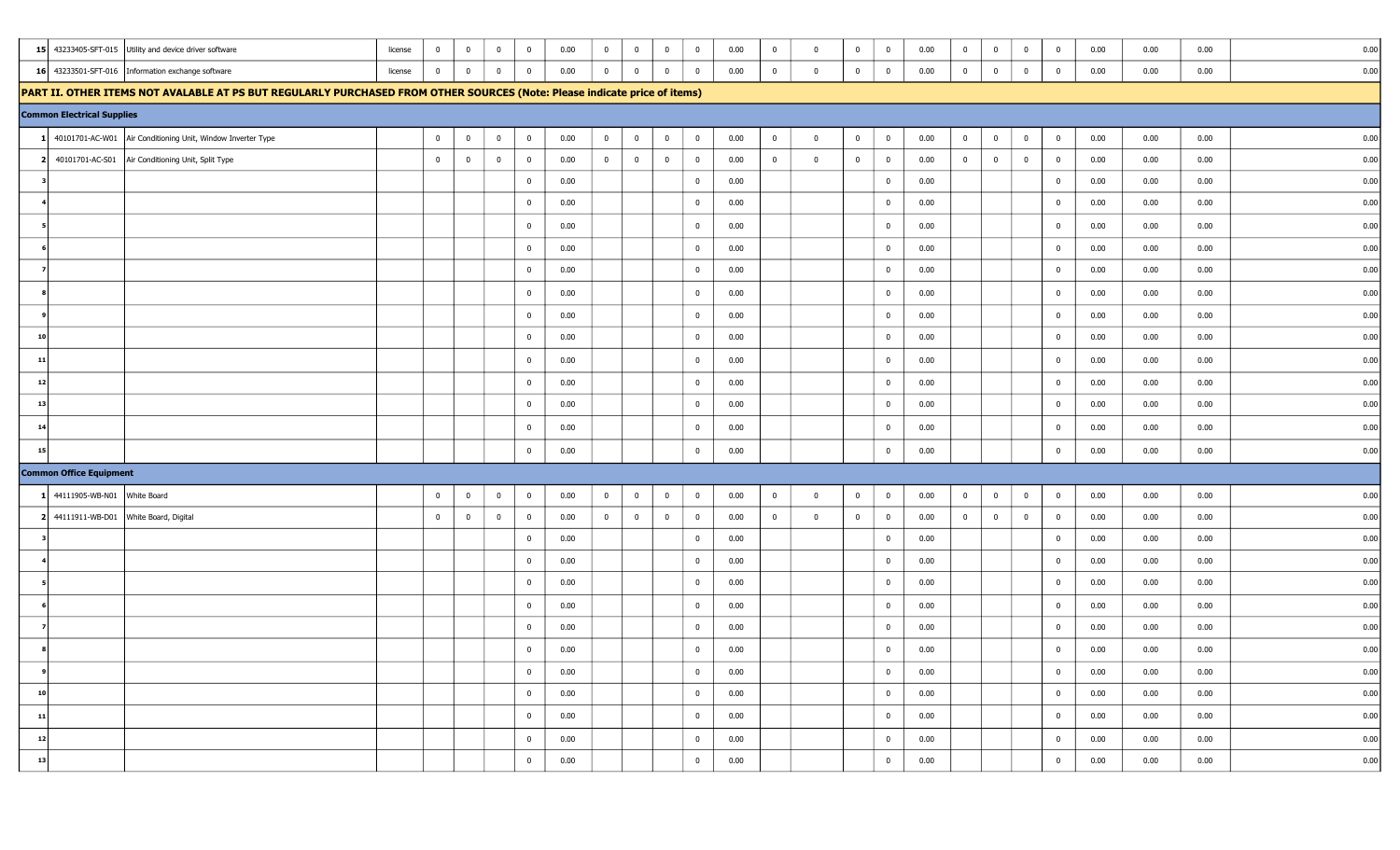| 1 <sup>4</sup> |                                   |                                              |        |                |                         |                         | $\overline{0}$ | 0.00     |                |                         |                | $\bf{0}$                | 0.00      |                |                         |                | $\overline{\mathbf{0}}$ | 0.00     |                |                         |                | $^{\circ}$              | 0.00      | 0.00   | 0.00    | 0.00     |
|----------------|-----------------------------------|----------------------------------------------|--------|----------------|-------------------------|-------------------------|----------------|----------|----------------|-------------------------|----------------|-------------------------|-----------|----------------|-------------------------|----------------|-------------------------|----------|----------------|-------------------------|----------------|-------------------------|-----------|--------|---------|----------|
| 15             |                                   |                                              |        |                |                         |                         | $\overline{0}$ | 0.00     |                |                         |                | $\bf{0}$                | 0.00      |                |                         |                | $\overline{\mathbf{0}}$ | 0.00     |                |                         |                | $\mathbf 0$             | 0.00      | 0.00   | 0.00    | 0.00     |
|                | Common Office Supplies            |                                              |        |                |                         |                         |                |          |                |                         |                |                         |           |                |                         |                |                         |          |                |                         |                |                         |           |        |         |          |
|                |                                   | Office Supplies thru CA                      | lot    | $\mathbf{1}$   | $\bf{0}$                | $\bf{0}$                | -1             | 5,000.00 | $\mathbf{1}$   | $\bf{0}$                | $\overline{0}$ | $\mathbf{1}$            | 5,000.00  | -1             | $\mathbf{0}$            | $\overline{0}$ | <sup>1</sup>            | 5,000.00 | $\mathbf{1}$   | $\bf{0}$                | $\mathbf{1}$   | $\overline{2}$          | 10,000.00 | 5.00   | 5000.00 | 25000.00 |
|                |                                   | Ultra-fine markers, 0.3 fine point, black    | pc     | $\overline{0}$ | $\overline{0}$          | 6                       | 6              | 480.00   | $\overline{0}$ | $\overline{0}$          | $\overline{0}$ | $\bf{0}$                | 0.00      | 10             | $\mathbf 0$             | $\overline{0}$ | 10                      | 800.00   | $\mathbf{0}$   | $\bf{0}$                | $\overline{0}$ | $\mathbf{0}$            | 0.00      | 16.00  | 80.00   | 1280.00  |
|                |                                   | Ultra-fine markers, 0.3 fine point, blue     | pc     | $\overline{0}$ | 0                       | $\overline{4}$          | $\overline{4}$ | 320.00   | $\overline{0}$ | $\overline{\mathbf{0}}$ | $\mathbf 0$    | $\bf{0}$                | 0.00      | $\overline{4}$ | $\mathbf 0$             | $\overline{0}$ | $\overline{4}$          | 320.00   | $\overline{0}$ | $\mathbf{0}$            | $\bf{0}$       | 0                       | 0.00      | 8.00   | 80.00   | 640.00   |
|                |                                   | Ultra-fine markers, 0.3 fine point, red      | pc     | $\overline{0}$ | $\bf{0}$                | $\overline{4}$          | $\overline{4}$ | 320.00   | $\overline{0}$ | $\bf{0}$                | $\mathbf 0$    | $\bf{0}$                | 0.00      | $\overline{4}$ | $\mathbf 0$             | $\overline{0}$ | $\overline{4}$          | 320.00   | $\overline{0}$ | $\mathbf{0}$            | $\overline{0}$ | 0                       | 0.00      | 8.00   | 80.00   | 640.00   |
|                |                                   | DTR, Form 48, 100/pack                       | pack   | $\overline{0}$ | 10                      | $\overline{0}$          | 10             | 250.00   | $\overline{0}$ | 10                      | $\overline{0}$ | 10                      | 250.00    | $\overline{0}$ | 10                      | $\overline{0}$ | 10                      | 250.00   | $\overline{0}$ | 10                      | $\overline{0}$ | 10                      | 250.00    | 40.00  | 25.00   | 1000.00  |
|                |                                   | Bond Paper, A4 substance 20                  | pack   | $\overline{0}$ | $\overline{2}$          | $\overline{0}$          | $\overline{2}$ | 320.00   | $\bf{0}$       | $\overline{2}$          | $\overline{0}$ | $\overline{2}$          | 320.00    | $\overline{0}$ | $\overline{2}$          | $\overline{0}$ | $\overline{2}$          | 320.00   | $\overline{0}$ | $\overline{2}$          | $\mathbf{0}$   | $\overline{2}$          | 320.00    | 8.00   | 160.00  | 1280.00  |
|                |                                   | Bond Paper, A4, pink color                   | pack   | $\overline{0}$ | $\overline{2}$          | $\overline{0}$          | $\overline{2}$ | 360.00   | $\bf{0}$       | $\overline{2}$          | 68             | 70                      | 12,600.00 | $\bf{0}$       | $\overline{2}$          | $\overline{0}$ | $\overline{2}$          | 360.00   | $\mathbf{0}$   | $\overline{2}$          | $\mathbf{0}$   | $\overline{2}$          | 360.00    | 76.00  | 180.00  | 13680.00 |
|                |                                   | Bond Paper, A4, yellow color                 | pack   | $\overline{0}$ | $\overline{\mathbf{3}}$ | $\bf{0}$                | $\overline{3}$ | 540.00   | $\overline{0}$ | $\overline{\mathbf{3}}$ | $\mathbf{0}$   | $\overline{\mathbf{3}}$ | 540.00    | $\overline{0}$ | $\overline{\mathbf{3}}$ | $\mathbf{0}$   | $\overline{\mathbf{3}}$ | 540.00   | $\overline{0}$ | $\overline{\mathbf{3}}$ | $\bf{0}$       | $\overline{\mathbf{3}}$ | 540.00    | 12.00  | 180.00  | 2160.00  |
|                |                                   | Bundy clock time card                        | pack   | $\overline{2}$ | $\bf{0}$                | 15                      | 17             | 3,400.00 | $\overline{2}$ | $\bf{0}$                | $\overline{0}$ | $\overline{2}$          | 400.00    | $\overline{2}$ | $\mathbf 0$             | $\overline{0}$ | $\overline{2}$          | 400.00   | $\overline{2}$ | $\mathbf{0}$            | $\bf{0}$       | $\overline{2}$          | 400.00    | 23.00  | 200.00  | 4600.00  |
| 10             |                                   | Paper fastener, plastic colored, 50/box      | pack   | $\overline{2}$ | $\overline{\mathbf{0}}$ | $\mathbf{0}$            | $\overline{2}$ | 100.00   | $\overline{2}$ | $\bf{0}$                | $\overline{0}$ | $\overline{2}$          | 100.00    | $\overline{2}$ | $\mathbf 0$             | $\overline{0}$ | $\overline{2}$          | 100.00   | $\overline{2}$ | $\mathbf{0}$            | $\overline{0}$ | $\overline{2}$          | 100.00    | 8.00   | 50.00   | 400.00   |
| 11             |                                   | Tape, double-sided                           | roll   | $\overline{0}$ | 5                       | $\bf{0}$                | 5              | 325.00   | $\overline{0}$ | $\bf{0}$                | $\mathbf{0}$   | $\bf{0}$                | 0.00      | $\mathbf 0$    | $\mathbf 0$             | $\overline{0}$ | $\overline{\mathbf{0}}$ | 0.00     | $\overline{0}$ | $\mathbf 0$             | $\bf{0}$       | $^{\circ}$              | 0.00      | 5.00   | 65.00   | 325.00   |
| 12             |                                   | Folder, long, non-glossy, brown, cheap board | pc     | $\overline{0}$ | 200                     | $\overline{0}$          | 200            | 800.00   | $\overline{0}$ | 200                     | $\mathbf{0}$   | 200                     | 800.00    | $\bf{0}$       | 200                     | $\overline{0}$ | 200                     | 800.00   | $\overline{0}$ | 200                     | $\bf{0}$       | 200                     | 800.00    | 800.00 | 4.00    | 3200.00  |
| 13             |                                   | Ballpen, green                               | pc     | $\overline{0}$ | 1                       | $\bf{0}$                | 1              | 20.00    | $\overline{0}$ | -1                      | $\mathbf 0$    | 1                       | 20.00     | $\bf{0}$       | 1                       | $\overline{0}$ | - 1                     | 20.00    | $\overline{0}$ |                         | $\overline{0}$ | -1                      | 20.00     | 4.00   | 20.00   | 80.00    |
| 14             |                                   | Ballpen, blue                                | pc     | 20             | 15                      | $\overline{0}$          | 35             | 525.00   | $\overline{0}$ | 15                      | 24             | 39                      | 585.00    | $\overline{0}$ | 15                      | $\mathbf{0}$   | 15                      | 225.00   | $\overline{0}$ | 15                      | $\mathbf{0}$   | 15                      | 225.00    | 104.00 | 15.00   | 1560.00  |
| 15             |                                   | Ballpen, black                               | pc     | $\overline{0}$ | 10                      | $\overline{0}$          | 10             | 150.00   | $\bf{0}$       | $\bf{0}$                | 15             | 15                      | 225.00    | $\bf{0}$       | 10                      | $\overline{0}$ | 10                      | 150.00   | $\overline{0}$ | $\bf{0}$                | $\bf{0}$       | 0                       | 0.00      | 35.00  | 15.00   | 525.00   |
| 16             |                                   | Highlighter Pen                              | pc     | $\mathbf{0}$   | 10                      | $\bf{0}$                | 10             | 450.00   | $\overline{0}$ | $\bf{0}$                | $\mathbf{0}$   | $\bf{0}$                | 0.00      | $\mathbf 0$    | 10                      | $\overline{0}$ | 10                      | 450.00   | $\overline{0}$ | $\mathbf{0}$            | $\bf{0}$       | $\bf{0}$                | 0.00      | 20.00  | 45.00   | 900.00   |
| 17             |                                   | Folder, white                                | pc     | $\overline{0}$ | 0                       | 100                     | 100            | 2,000.00 | $\overline{0}$ | $\bf{0}$                | $\overline{0}$ | $\mathbf 0$             | 0.00      | $\mathbf 0$    | $\mathbf{0}$            | $\overline{0}$ | $\overline{\mathbf{0}}$ | 0.00     | $\overline{0}$ | $\mathbf{0}$            | $\bf{0}$       | $\bf{0}$                | 0.00      | 100.00 | 20.00   | 2000.00  |
| 18             |                                   | Manila Paper                                 | pc     | $\overline{0}$ | $\bf{0}$                | 100                     | 100            | 2,000.00 | $\overline{0}$ | $\bf{0}$                | 20             | 20                      | 400.00    | $\bf{0}$       | $\mathbf 0$             | $\overline{0}$ | $\overline{\mathbf{0}}$ | 0.00     | $\mathbf{0}$   | $\bf{0}$                | $\bf{0}$       | $\mathbf{0}$            | 0.00      | 120.00 | 20.00   | 2400.00  |
| 19             |                                   | Pink Paper, legal                            | ream   | $\overline{0}$ | $\bf{0}$                | $\overline{\mathbf{3}}$ | 3              | 1,200.00 | $\overline{0}$ | $\bf{0}$                | $\mathbf 0$    | $\bf{0}$                | 0.00      | $\bf{0}$       | $\mathbf 0$             | $\overline{0}$ | $\overline{\mathbf{0}}$ | 0.00     | $\overline{0}$ | $\bf{0}$                | $\bf{0}$       | $^{\circ}$              | 0.00      | 3.00   | 400.00  | 1200.00  |
| 20             |                                   | Index card                                   | pack   | $\overline{0}$ | $\overline{0}$          | 20                      | 20             | 600.00   | $\bf{0}$       | $\bf{0}$                | $\mathbf 0$    | $\bf{0}$                | 0.00      | $\bf{0}$       | $\mathbf 0$             | $\overline{0}$ | $\overline{\mathbf{0}}$ | 0.00     | $\overline{0}$ | $\mathbf{0}$            | $\overline{0}$ | $\bf{0}$                | 0.00      | 20.00  | 30.00   | 600.00   |
| 21             |                                   | Paraffin/Wax Paper                           | ream   | $\overline{0}$ | $\mathbf 0$             | $\mathbf 0$             | $\overline{0}$ | 0.00     | $\overline{0}$ | $\bf{0}$                | -1             | $\mathbf{1}$            | 1,200.00  | $\overline{0}$ | $\mathbf 0$             | $\overline{0}$ | $\overline{\mathbf{0}}$ | 0.00     | $\overline{0}$ | $\bf{0}$                | $\bf{0}$       | $^{\circ}$              | 0.00      | 1.00   | 1200.00 | 1200.00  |
| 22             |                                   |                                              |        |                |                         |                         | $\overline{0}$ | 0.00     |                |                         |                | $\bf{0}$                | 0.00      | $\bf{0}$       | $\mathbf 0$             | $\overline{0}$ | $\overline{\mathbf{0}}$ | 0.00     | $\overline{0}$ | $\mathbf{0}$            | $\bf{0}$       | $\bf{0}$                | 0.00      | 0.00   | 0.00    | 0.00     |
| 23             |                                   |                                              |        |                |                         |                         | $\overline{0}$ | 0.00     |                |                         |                | $\mathbf 0$             | 0.00      | $\bf{0}$       | $\mathbf 0$             | $\overline{0}$ | $\overline{\mathbf{0}}$ | 0.00     | $\overline{0}$ | $\mathbf{0}$            | $\bf{0}$       | 0                       | 0.00      | 0.00   | 0.00    | 0.00     |
| 24             |                                   |                                              |        |                |                         |                         | $\overline{0}$ | 0.00     |                |                         |                | $\bf{0}$                | 0.00      | $\mathbf 0$    | $\mathbf 0$             | $\overline{0}$ | $\overline{\mathbf{0}}$ | 0.00     | $\overline{0}$ | $\bf{0}$                | $\mathbf{0}$   | $\mathbf 0$             | 0.00      | 0.00   | 0.00    | 0.00     |
| 25             |                                   |                                              |        |                |                         |                         | $\overline{0}$ | 0.00     |                |                         |                | $\bf{0}$                | 0.00      | $\mathbf 0$    | $\Omega$                | $\overline{0}$ | $\overline{\mathbf{0}}$ | 0.00     | $\bf{0}$       | $\mathbf{0}$            | $\overline{0}$ | $^{\circ}$              | 0.00      | 0.00   | 0.00    | 0.00     |
| 26             |                                   |                                              |        |                |                         |                         | $\bf{0}$       | 0.00     |                |                         |                | $\overline{0}$          | 0.00      | $\bf{0}$       | $\bf{0}$                | $\bf{0}$       | $\mathbf 0$             | 0.00     | $\bf{0}$       | $\bf{0}$                |                | $\bf{0}$                | 0.00      | 0.00   | 0.00    | 0.00     |
| 27             |                                   |                                              |        |                |                         |                         | $\overline{0}$ | 0.00     |                |                         |                | $\overline{0}$          | 0.00      |                |                         |                | $\overline{0}$          | 0.00     |                |                         |                | $\mathbf{0}$            | 0.00      | 0.00   | 0.00    | 0.00     |
| 28             |                                   |                                              |        |                |                         |                         | $\overline{0}$ | 0.00     |                |                         |                | $\overline{0}$          | 0.00      |                |                         |                | $\overline{0}$          | 0.00     |                |                         |                | $\bf{0}$                | 0.00      | 0.00   | 0.00    | 0.00     |
|                | <b>Common Janitorial Supplies</b> |                                              |        |                |                         |                         |                |          |                |                         |                |                         |           |                |                         |                |                         |          |                |                         |                |                         |           |        |         |          |
|                |                                   | Dishwashing liquid                           | bottle | 15             | $\overline{0}$          | $\bf{0}$                | 15             | 2,550.00 | $\overline{0}$ | $\overline{0}$          | $\overline{0}$ | $\bf{0}$                | 0.00      | $\bf{0}$       | 15                      | $\overline{0}$ | 15                      | 2,550.00 | $\bf{0}$       | 5 <sup>5</sup>          | $\bf{0}$       | 5                       | 850.00    | 35.00  | 170.00  | 5950.00  |
|                |                                   |                                              |        |                |                         |                         | $\overline{0}$ | 0.00     |                |                         |                | $\overline{0}$          | 0.00      |                |                         |                | $\overline{0}$          | 0.00     |                |                         |                | $\bf{0}$                | 0.00      | 0.00   | 0.00    | 0.00     |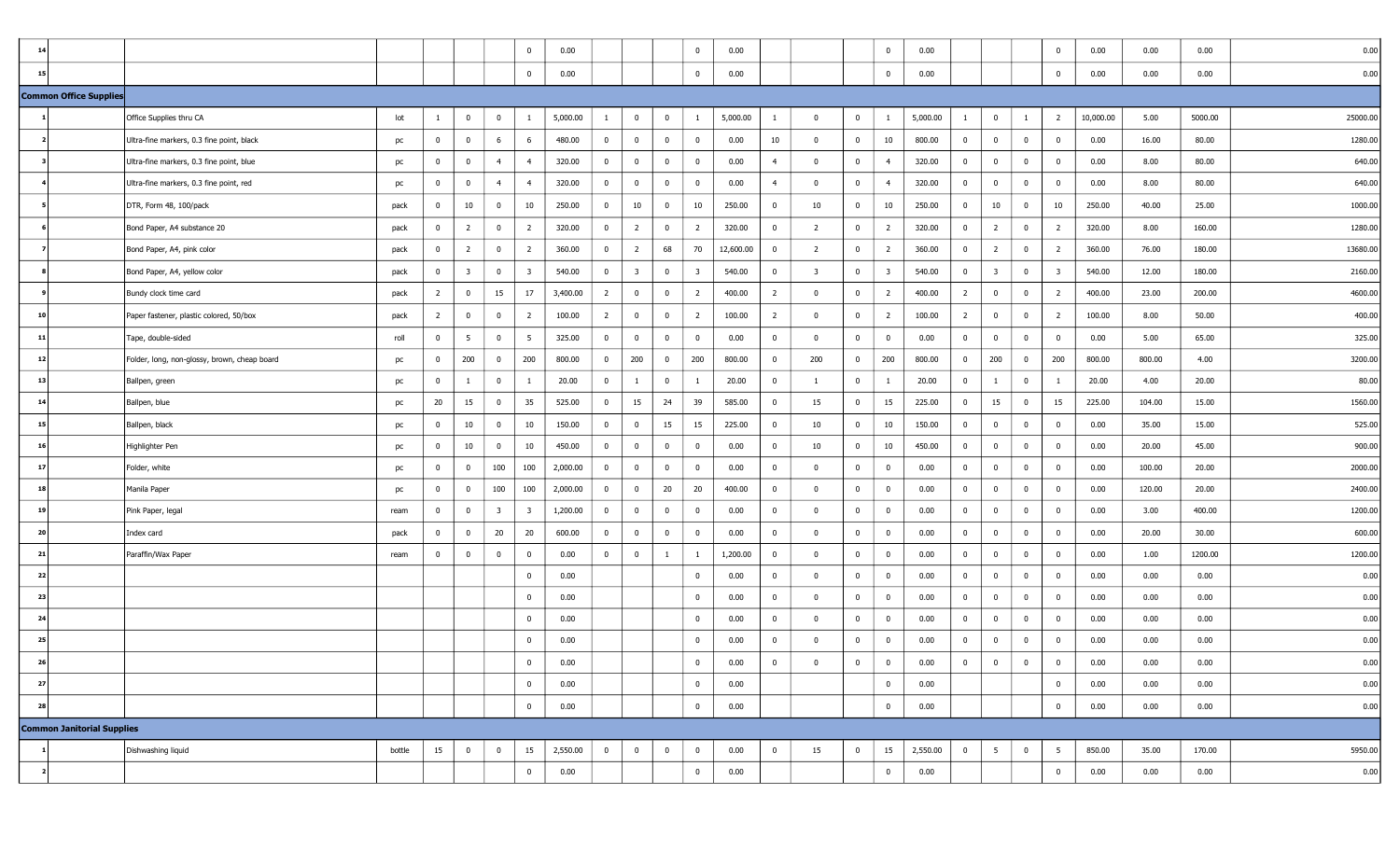|                |                                         |                                           |      |                |                         |                | $\overline{0}$ | 0.00      |                |                |                | $\bf{0}$        | 0.00      |                |                |                | $\overline{0}$  | 0.00      |                |                         |                | $\overline{0}$          | 0.00      | 0.00  | 0.00     | 0.00     |
|----------------|-----------------------------------------|-------------------------------------------|------|----------------|-------------------------|----------------|----------------|-----------|----------------|----------------|----------------|-----------------|-----------|----------------|----------------|----------------|-----------------|-----------|----------------|-------------------------|----------------|-------------------------|-----------|-------|----------|----------|
|                |                                         |                                           |      |                |                         |                | $\overline{0}$ | 0.00      |                |                |                | $\bf{0}$        | 0.00      |                |                |                | $\bf{0}$        | 0.00      |                |                         |                | $\mathbf 0$             | 0.00      | 0.00  | 0.00     | 0.00     |
|                |                                         |                                           |      |                |                         |                | $\mathbf{0}$   | 0.00      |                |                |                | $\mathbf 0$     | 0.00      |                |                |                | $\overline{0}$  | 0.00      |                |                         |                | $\overline{0}$          | 0.00      | 0.00  | 0.00     | 0.00     |
|                |                                         |                                           |      |                |                         |                | $\overline{0}$ | 0.00      |                |                |                | $\mathbf 0$     | 0.00      |                |                |                | $\overline{0}$  | 0.00      |                |                         |                | $\overline{0}$          | 0.00      | 0.00  | 0.00     | 0.00     |
|                |                                         |                                           |      |                |                         |                | $\overline{0}$ | 0.00      |                |                |                | $\bf{0}$        | 0.00      |                |                |                | $\bf{0}$        | 0.00      |                |                         |                | $\overline{\mathbf{0}}$ | 0.00      | 0.00  | 0.00     | 0.00     |
|                |                                         |                                           |      |                |                         |                | $\mathbf{0}$   | 0.00      |                |                |                | $\bf{0}$        | 0.00      |                |                |                | $\overline{0}$  | 0.00      |                |                         |                | $\overline{\mathbf{0}}$ | 0.00      | 0.00  | 0.00     | 0.00     |
|                |                                         |                                           |      |                |                         |                | $\overline{0}$ | 0.00      |                |                |                | $\overline{0}$  | 0.00      |                |                |                | $\bf{0}$        | 0.00      |                |                         |                | $\overline{0}$          | 0.00      | 0.00  | 0.00     | 0.00     |
| 10             |                                         |                                           |      |                |                         |                | $\bf{0}$       | 0.00      |                |                |                | $\mathbf 0$     | 0.00      |                |                |                | $\bf{0}$        | 0.00      |                |                         |                | $\overline{0}$          | 0.00      | 0.00  | 0.00     | 0.00     |
| $\overline{1}$ |                                         |                                           |      |                |                         |                | $\overline{0}$ | 0.00      |                |                |                | $\overline{0}$  | 0.00      |                |                |                | $\overline{0}$  | 0.00      |                |                         |                | $\overline{0}$          | 0.00      | 0.00  | 0.00     | 0.00     |
| 12             |                                         |                                           |      |                |                         |                | $\overline{0}$ | 0.00      |                |                |                | $\overline{0}$  | 0.00      |                |                |                | $\bf{0}$        | 0.00      |                |                         |                | $\overline{0}$          | 0.00      | 0.00  | 0.00     | 0.00     |
| 13             |                                         |                                           |      |                |                         |                | $\overline{0}$ | 0.00      |                |                |                | $\overline{0}$  | 0.00      |                |                |                | $\overline{0}$  | 0.00      |                |                         |                | $\overline{\mathbf{0}}$ | 0.00      | 0.00  | 0.00     | 0.00     |
| 14             |                                         |                                           |      |                |                         |                | $\overline{0}$ | 0.00      |                |                |                | $\mathbf 0$     | 0.00      |                |                |                | $\bf{0}$        | 0.00      |                |                         |                | $\overline{0}$          | 0.00      | 0.00  | 0.00     | 0.00     |
| 15             |                                         |                                           |      |                |                         |                | $\overline{0}$ | 0.00      |                |                |                | $\overline{0}$  | 0.00      |                |                |                | $\bf{0}$        | 0.00      |                |                         |                | $\overline{0}$          | 0.00      | 0.00  | 0.00     | 0.00     |
|                | <b>Office Equipment and Accessories</b> |                                           |      |                |                         |                |                |           |                |                |                |                 |           |                |                |                |                 |           |                |                         |                |                         |           |       |          |          |
|                |                                         | Repair and Maintenance - Office Equipment | lot  | $\mathbf{1}$   | $\overline{0}$          | $\overline{0}$ | $\mathbf{1}$   | 12,500.00 | 1              | $\overline{0}$ | $\overline{0}$ | $\mathbf{1}$    | 12,500.00 | -1             | $\overline{0}$ | $\mathbf 0$    | <sup>1</sup>    | 12,500.00 | $\mathbf{1}$   | $\overline{0}$          | $\overline{0}$ | -1                      | 12,500.00 | 4.00  | 12500.00 | 50000.00 |
|                |                                         |                                           |      |                |                         |                | $\mathbf{0}$   | 0.00      |                |                |                | $\overline{0}$  | 0.00      |                |                |                | $\bf{0}$        | 0.00      |                |                         |                | $\mathbf 0$             | 0.00      | 0.00  | 0.00     | 0.00     |
|                |                                         |                                           |      |                |                         |                | $\mathbf{0}$   | 0.00      |                |                |                | $\overline{0}$  | 0.00      |                |                |                | $\bf{0}$        | 0.00      |                |                         |                | $\overline{\mathbf{0}}$ | 0.00      | 0.00  | 0.00     | 0.00     |
|                |                                         |                                           |      |                |                         |                | $\overline{0}$ | 0.00      |                |                |                | $\bf{0}$        | 0.00      |                |                |                | $\bf{0}$        | 0.00      |                |                         |                | $\mathbf 0$             | 0.00      | 0.00  | 0.00     | 0.00     |
|                |                                         |                                           |      |                |                         |                | $\bf{0}$       | 0.00      |                |                |                | $\bf{0}$        | 0.00      |                |                |                | $\bf{0}$        | 0.00      |                |                         |                | $\mathbf 0$             | 0.00      | 0.00  | 0.00     | 0.00     |
|                |                                         |                                           |      |                |                         |                | $\overline{0}$ | 0.00      |                |                |                | $\mathbf 0$     | 0.00      |                |                |                | $\overline{0}$  | 0.00      |                |                         |                | $\overline{0}$          | 0.00      | 0.00  | 0.00     | 0.00     |
|                |                                         |                                           |      |                |                         |                | $\overline{0}$ | 0.00      |                |                |                | $\overline{0}$  | 0.00      |                |                |                | $\bf{0}$        | 0.00      |                |                         |                | $\overline{\mathbf{0}}$ | 0.00      | 0.00  | 0.00     | 0.00     |
|                |                                         |                                           |      |                |                         |                | $\overline{0}$ | 0.00      |                |                |                | $\overline{0}$  | 0.00      |                |                |                | $\overline{0}$  | 0.00      |                |                         |                | $\overline{\mathbf{0}}$ | 0.00      | 0.00  | 0.00     | 0.00     |
|                |                                         |                                           |      |                |                         |                | $\overline{0}$ | 0.00      |                |                |                | $\mathbf 0$     | 0.00      |                |                |                | $\overline{0}$  | 0.00      |                |                         |                | $\overline{0}$          | 0.00      | 0.00  | 0.00     | 0.00     |
| 10             |                                         |                                           |      |                |                         |                | $\overline{0}$ | 0.00      |                |                |                | $\overline{0}$  | 0.00      |                |                |                | $\bf{0}$        | 0.00      |                |                         |                | $\overline{0}$          | 0.00      | 0.00  | 0.00     | 0.00     |
| 11             |                                         |                                           |      |                |                         |                | $\overline{0}$ | 0.00      |                |                |                | $\bf{0}$        | 0.00      |                |                |                | $\overline{0}$  | 0.00      |                |                         |                | $\overline{\mathbf{0}}$ | 0.00      | 0.00  | 0.00     | 0.00     |
| 12             |                                         |                                           |      |                |                         |                | $\overline{0}$ | 0.00      |                |                |                | $\mathbf 0$     | 0.00      |                |                |                | $\bf{0}$        | 0.00      |                |                         |                | $\overline{0}$          | 0.00      | 0.00  | 0.00     | 0.00     |
| 13             |                                         |                                           |      |                |                         |                | $\mathbf{0}$   | 0.00      |                |                |                | $\mathbf 0$     | 0.00      |                |                |                | $\bf{0}$        | 0.00      |                |                         |                | $\mathbf 0$             | 0.00      | 0.00  | 0.00     | 0.00     |
| 1 <sup>4</sup> |                                         |                                           |      |                |                         |                | $\overline{0}$ | 0.00      |                |                |                | $\bf{0}$        | 0.00      |                |                |                | $\bf{0}$        | 0.00      |                |                         |                | $\mathbf 0$             | 0.00      | 0.00  | 0.00     | 0.00     |
| 15             |                                         |                                           |      |                |                         |                | $\bf{0}$       | 0.00      |                |                |                | $\bf{0}$        | 0.00      |                |                |                | $\bf{0}$        | 0.00      |                |                         |                | $\bf{0}$                | $0.00\,$  | 0.00  | 0.00     | 0.00     |
|                | Office Supplies                         |                                           |      |                |                         |                |                |           |                |                |                |                 |           |                |                |                |                 |           |                |                         |                |                         |           |       |          |          |
|                |                                         | Other Office Supplies                     | lot  | $\overline{0}$ | $\overline{0}$          | $\mathbf{1}$   | $\mathbf{1}$   | 9,900.00  | $\overline{0}$ | $\overline{0}$ | $\bf{0}$       | $\overline{0}$  | 0.00      | $\overline{0}$ | $\bf{0}$       | $\overline{0}$ | $\overline{0}$  | 0.00      | $\overline{0}$ | $\overline{0}$          | $\bf{0}$       | $\overline{0}$          | 0.00      | 1.00  | 9900.00  | 9900.00  |
|                |                                         | Tarpaulin                                 | pc   | $\overline{0}$ | $\overline{0}$          | $\overline{2}$ | $\overline{2}$ | 1,000.00  | $\overline{0}$ | $\overline{0}$ | $\overline{0}$ | $\overline{0}$  | 0.00      | $\overline{0}$ | $\bf{0}$       | $\overline{0}$ | $\overline{0}$  | 0.00      | $\overline{0}$ | $\overline{0}$          | $\bf{0}$       | $\overline{0}$          | 0.00      | 2.00  | 500.00   | 1000.00  |
| - 3            |                                         | Battery 9V                                | pack | $\bf{0}$       | $\overline{\mathbf{0}}$ | $\overline{4}$ | 4              | 1,000.00  | $\overline{0}$ | $\overline{0}$ | $\bf{0}$       | $\overline{0}$  | 0.00      | $\bf{0}$       | $\bf{0}$       | $\overline{0}$ | $\overline{0}$  | 0.00      | $\overline{0}$ | $\overline{\mathbf{0}}$ | $\bf{0}$       | $\overline{0}$          | 0.00      | 4.00  | 250.00   | 1000.00  |
|                |                                         | Sticker Paper (A4)                        | pack | $\overline{2}$ | $\overline{\mathbf{0}}$ | $\bf{0}$       | $\overline{2}$ | 300.00    | 5              | $\overline{0}$ | $\overline{2}$ | $7\overline{ }$ | 1,050.00  | $\overline{0}$ | $\bf{0}$       | 5 <sup>5</sup> | $5\overline{5}$ | 750.00    | $\overline{0}$ | $\overline{0}$          | $\overline{0}$ | $\overline{0}$          | 0.00      | 14.00 | 150.00   | 2100.00  |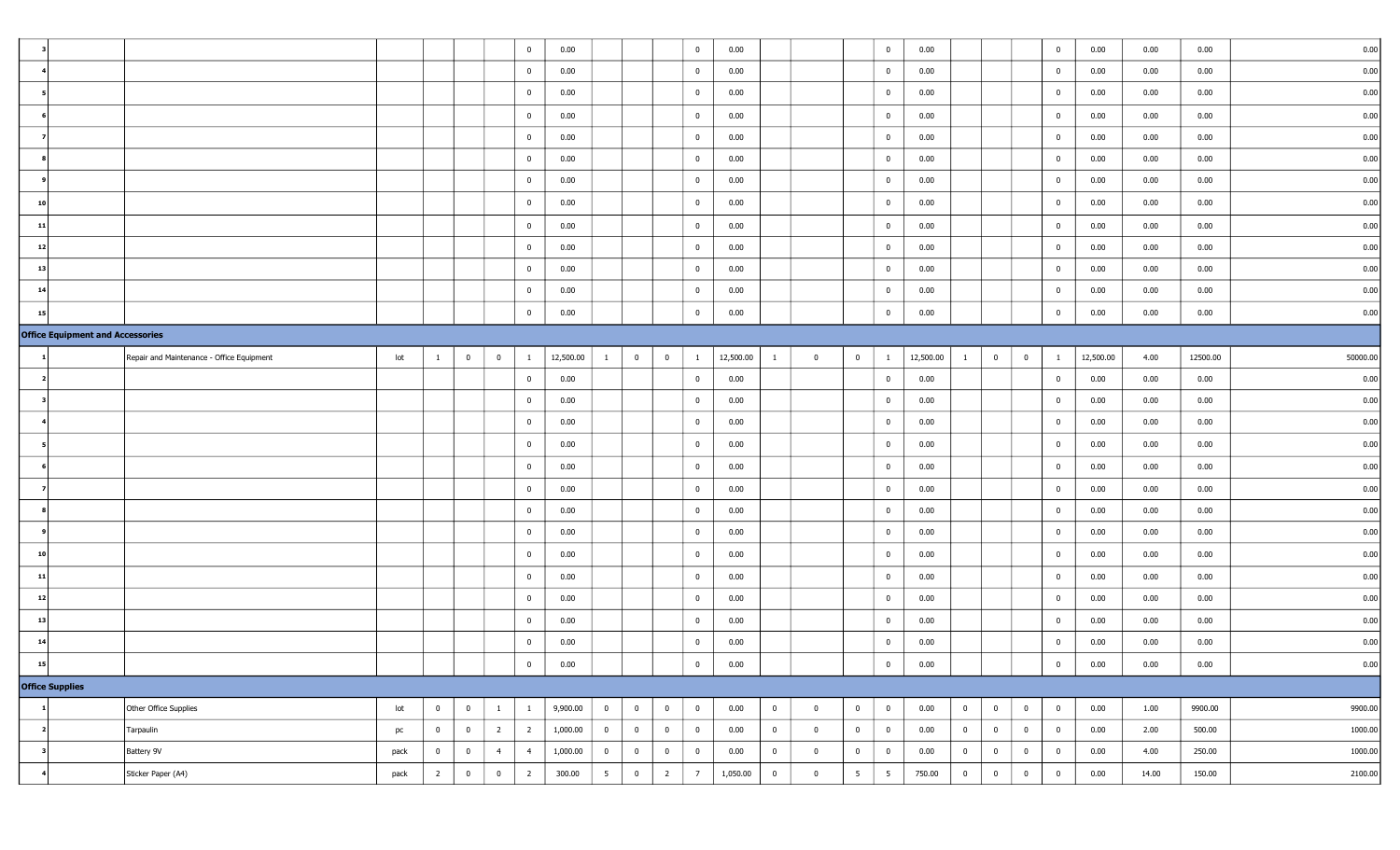|    |                                  | Glacine Paper                                         | pc   | 200            | $\overline{\mathbf{0}}$ | $\bf{0}$                | 200            | 400.00   | 200                     | $\overline{0}$ | $\overline{0}$          | 200                     | 400.00   | 200            | $\overline{0}$          | $\bf{0}$       | 200                     | 400.00   | 200             | $\overline{\mathbf{0}}$ | $\bf{0}$                | 200             | 400.00   | 800.00 | 2.00    | 1600.00 |
|----|----------------------------------|-------------------------------------------------------|------|----------------|-------------------------|-------------------------|----------------|----------|-------------------------|----------------|-------------------------|-------------------------|----------|----------------|-------------------------|----------------|-------------------------|----------|-----------------|-------------------------|-------------------------|-----------------|----------|--------|---------|---------|
|    |                                  | Flour sack                                            | pc   | $\mathbf 0$    | 50                      | $\overline{\mathbf{0}}$ | 50             | 350.00   | $\bf{0}$                | 30             | $\overline{0}$          | 30                      | 210.00   | $^{\circ}$     | 30                      | $\bf{0}$       | 30                      | 210.00   | $\overline{0}$  | 30                      | $\overline{0}$          | 30              | 210.00   | 140.00 | 7.00    | 980.00  |
|    |                                  | Old Newspaper                                         | kg   | 21             | 0                       | $\bf{0}$                | 21             | 1,365.00 | 16                      | $\bf{0}$       | $\overline{0}$          | 16                      | 1,040.00 | 21             | $\overline{0}$          | $\overline{0}$ | 21                      | 1,365.00 | 16              | $\overline{0}$          | $\overline{\mathbf{0}}$ | 16              | 1,040.00 | 74.00  | 65.00   | 4810.00 |
|    |                                  | Empty box, large                                      | pc   | 10             | 15                      | $\bf{0}$                | 25             | 1,000.00 | 10                      | 15             | $\mathbf{0}$            | 25                      | 1,000.00 | 10             | 15                      | $\overline{0}$ | 25                      | 1,000.00 | 10              | 15                      | $\overline{0}$          | 25              | 1,000.00 | 100.00 | 40.00   | 4000.00 |
|    |                                  | Sack, used                                            | pc   | 5              | 30                      | $\overline{\mathbf{0}}$ | 35             | 350.00   | $5\overline{5}$         | 30             | $\overline{0}$          | 35                      | 350.00   | - 5            | 30                      | $\bf{0}$       | 35                      | 350.00   | $5\overline{5}$ | 30                      | $\overline{0}$          | 35              | 350.00   | 140.00 | 10.00   | 1400.00 |
| 10 |                                  | Blade, large, spare                                   | tube | $\overline{0}$ | 5                       | $\bf{0}$                | 5              | 225.00   | $\bf{0}$                | 5 <sup>5</sup> | $\overline{0}$          | 5                       | 225.00   | $\bf{0}$       | 5                       | $\bf{0}$       | 5                       | 225.00   | $\overline{0}$  | $5^{\circ}$             | $\overline{0}$          | $5\overline{5}$ | 225.00   | 20.00  | 45.00   | 900.00  |
| 11 |                                  | Colander, Plastic                                     | pc   | $\mathbf{0}$   | $\bf{0}$                | 10                      | 10             | 650.00   | $\bf{0}$                | 5 <sup>5</sup> | $\overline{0}$          | 5                       | 325.00   | $\overline{0}$ | $\Omega$                | $\overline{0}$ | $\overline{0}$          | 0.00     | $\overline{0}$  | $5^{\circ}$             | $\bf{0}$                | 5 <sup>5</sup>  | 325.00   | 20.00  | 65.00   | 1300.00 |
| 12 |                                  | Cheap board                                           | pc   | $\mathbf{1}$   | $\overline{0}$          | $\overline{0}$          | $\mathbf{1}$   | 20.00    | $\overline{0}$          | $\bf{0}$       | $\overline{\mathbf{0}}$ | $\mathbf 0$             | 0.00     | $\bf{0}$       | $\overline{\mathbf{0}}$ | $\mathbf 0$    | $\bf{0}$                | 0.00     | $\overline{0}$  | $\overline{\mathbf{0}}$ | $\bf{0}$                | $\mathbf 0$     | 0.00     | 1.00   | 20.00   | 20.00   |
| 13 |                                  | Fabric Markers                                        | pc   | $\mathbf{0}$   | $\bf{0}$                | $\mathbf 0$             | $\mathbf{0}$   | 0.00     | $\bf{0}$                | $\bf{0}$       | 18                      | 18                      | 3,060.00 | $\bf{0}$       | $\Omega$                | $\overline{0}$ | $\overline{0}$          | 0.00     | $\overline{0}$  | $\overline{0}$          | $\bf{0}$                | $\mathbf 0$     | 0.00     | 18.00  | 170.00  | 3060.00 |
| 14 |                                  | Photo Paper, matte                                    | pack | $\mathbf{0}$   | $\bf{0}$                | $\bf{0}$                | $\mathbf{0}$   | 0.00     | 5 <sup>5</sup>          | $\bf{0}$       | $\mathbf{1}$            | 6                       | 1,200.00 | 0              | $\bf{0}$                | $\overline{0}$ | $\overline{0}$          | 0.00     | $\overline{0}$  | $\overline{\mathbf{0}}$ | $\bf{0}$                | $\mathbf 0$     | 0.00     | 6.00   | 200.00  | 1200.00 |
| 15 |                                  | Photo Paper, glossy                                   | pack | $\overline{0}$ | $\bf{0}$                | $\bf{0}$                | $\overline{0}$ | 0.00     | $5\overline{5}$         | $\bf{0}$       | $\overline{0}$          | $5\overline{5}$         | 1,000.00 | $\overline{0}$ | $\overline{\mathbf{0}}$ | $\bf{0}$       | $\overline{0}$          | 0.00     | $\overline{0}$  | $\overline{\mathbf{0}}$ | $\overline{0}$          | $\mathbf 0$     | 0.00     | 5.00   | 200.00  | 1000.00 |
| 16 |                                  | Transparency Film                                     | pack | $\overline{0}$ | $\bf{0}$                | $\mathbf 0$             | $\mathbf{0}$   | 0.00     | $\bf{0}$                | $\bf{0}$       | $\overline{2}$          | $\overline{2}$          | 1,000.00 | $\overline{0}$ | $\overline{0}$          | $\overline{0}$ | $\overline{0}$          | 0.00     | $\overline{0}$  | $\overline{0}$          | $\bf{0}$                | $\mathbf 0$     | 0.00     | 2.00   | 500.00  | 1000.00 |
| 17 |                                  | Ruler, metal                                          | pc   | $\mathbf{0}$   | $\bf{0}$                | $\bf{0}$                | $\mathbf{0}$   | 0.00     | $\overline{0}$          | $\bf{0}$       | $\overline{2}$          | $\overline{2}$          | 400.00   | $\bf{0}$       | $\overline{0}$          | $\mathbf 0$    | $\mathbf{0}$            | 0.00     | $\overline{0}$  | $\overline{\mathbf{0}}$ | $\bf{0}$                | $\mathbf 0$     | 0.00     | 2.00   | 200.00  | 400.00  |
| 18 |                                  | Vellum Board                                          | pack | $\mathbf{0}$   | $\overline{0}$          | $\pmb{0}$               | $\mathbf{0}$   | 0.00     | $5\overline{5}$         | $\bf{0}$       | $\overline{0}$          | $5\overline{5}$         | 125.00   | $\bf{0}$       | $\Omega$                | $\overline{0}$ | $\overline{0}$          | 0.00     | $\overline{0}$  | $\overline{\mathbf{0}}$ | $\bf{0}$                | $\mathbf 0$     | 0.00     | 5.00   | 25.00   | 125.00  |
| 19 |                                  | Double adhesive tape w/ foam, 1"                      | pack | $\mathbf{0}$   | $\bf{0}$                | $\bf{0}$                | $\mathbf{0}$   | 0.00     | 5 <sup>5</sup>          | $\bf{0}$       | $\overline{0}$          | $5\overline{5}$         | 1,000.00 | $\mathbf 0$    | $\bf{0}$                | $\bf{0}$       | $\overline{0}$          | 0.00     | $\overline{0}$  | $\overline{\mathbf{0}}$ | $\bf{0}$                | $\mathbf 0$     | 0.00     | 5.00   | 200.00  | 1000.00 |
| 20 |                                  | Double adhesive tape w/o foam                         | pack | $\mathbf{0}$   | $\mathbf 0$             | $\mathbf 0$             | $\mathbf{0}$   | 0.00     | $5\overline{5}$         | $\bf{0}$       | $\overline{\mathbf{0}}$ | $5\overline{5}$         | 500.00   | $\overline{0}$ | $\bf{0}$                | $\bf{0}$       | $\overline{0}$          | 0.00     | $\overline{0}$  | $\overline{\mathbf{0}}$ | $\overline{0}$          | $\mathbf 0$     | 0.00     | 5.00   | 100.00  | 500.00  |
| 21 |                                  | Glue stick, for glue gun big                          | pack | $\overline{0}$ | $\bf{0}$                | $\bf{0}$                | $\mathbf{0}$   | 0.00     | 5 <sup>5</sup>          | $\bf{0}$       | $\overline{0}$          | 5                       | 150.00   | $\overline{0}$ | $\bf{0}$                | $\overline{0}$ | $\overline{0}$          | 0.00     | $\overline{0}$  | $\overline{0}$          | $\bf{0}$                | $\mathbf 0$     | 0.00     | 5.00   | 30.00   | 150.00  |
| 22 |                                  | Bubble wrap                                           | roll | $\mathbf{0}$   | $\bf{0}$                | $\overline{0}$          | $\mathbf{0}$   | 0.00     | $\mathbf{1}$            | $\bf{0}$       | $\overline{\mathbf{0}}$ | $\overline{1}$          | 500.00   | $\bf{0}$       | $\overline{\mathbf{0}}$ | $\bf{0}$       | $\overline{0}$          | 0.00     | $\overline{0}$  | $\overline{\mathbf{0}}$ | $\bf{0}$                | $\mathbf 0$     | 0.00     | 1.00   | 500.00  | 500.00  |
| 23 |                                  | Streach Film                                          | roll | $\mathbf{0}$   | $\bf{0}$                | $\bf{0}$                | $\overline{0}$ | 0.00     | $\overline{\mathbf{3}}$ | $\bf{0}$       | $\overline{0}$          | $\overline{\mathbf{3}}$ | 1,590.00 | $\bf{0}$       | $\overline{0}$          | $\overline{0}$ | $\mathbf{0}$            | 0.00     | $\overline{0}$  | $\overline{0}$          | $\bf{0}$                | $\mathbf 0$     | 0.00     | 3.00   | 530.00  | 1590.00 |
| 24 |                                  | Morocco Paper, A4                                     | pack | $\bf{0}$       | $\bf{0}$                | $\mathbf 0$             | $\mathbf{0}$   | 0.00     | 10                      | $\bf{0}$       | $\overline{0}$          | 10                      | 300.00   | $\mathbf 0$    | $\bf{0}$                | $\overline{0}$ | $\overline{0}$          | 0.00     | $\overline{0}$  | $\bf{0}$                | $\bf{0}$                | $\mathbf 0$     | 0.00     | 10.00  | 30.00   | 300.00  |
| 25 |                                  | 48x96x3mm sintra pvc board                            | pack | $\mathbf{0}$   | $\overline{\mathbf{3}}$ | $\bf{0}$                | 3              | 1,620.00 | $\bf{0}$                | $\overline{0}$ | $\overline{\mathbf{0}}$ | $\mathbf 0$             | 0.00     | $\bf{0}$       | $\overline{\mathbf{3}}$ | $\overline{0}$ | $\overline{\mathbf{3}}$ | 1,620.00 | $\overline{0}$  | $\overline{\mathbf{0}}$ | $\bf{0}$                | $\mathbf 0$     | 0.00     | 6.00   | 540.00  | 3240.00 |
| 26 |                                  | 48x96x1.5mm sintra pvc board                          | pack | $\mathbf{0}$   | $\overline{\mathbf{3}}$ | $\mathbf 0$             | -3             | 1,350.00 | $\mathbf{0}$            | $\mathbf 0$    | $\overline{0}$          | $\mathbf{0}$            | 0.00     | $\overline{0}$ | -3                      | $\overline{0}$ | 3                       | 1,350.00 | $\overline{0}$  | $\mathbf 0$             | $\bf{0}$                | $\mathbf 0$     | 0.00     | 6.00   | 450.00  | 2700.00 |
| 27 |                                  |                                                       |      |                |                         |                         | $\mathbf 0$    | 0.00     |                         |                |                         | $\mathbf{0}$            | 0.00     |                |                         |                | $\overline{0}$          | 0.00     |                 |                         |                         | $\bf{0}$        | 0.00     | 0.00   | 0.00    | 0.00    |
| 28 |                                  |                                                       |      |                |                         |                         | $\mathbf 0$    | 0.00     |                         |                |                         | $\bf{0}$                | 0.00     |                |                         |                | $\bf{0}$                | 0.00     |                 |                         |                         | $\mathbf 0$     | 0.00     | 0.00   | 0.00    | 0.00    |
| 29 |                                  |                                                       |      |                |                         |                         | $\mathbf{0}$   | 0.00     |                         |                |                         | $\bf{0}$                | 0.00     |                |                         |                | $\overline{0}$          | 0.00     |                 |                         |                         | $\mathbf 0$     | 0.00     | 0.00   | 0.00    | 0.00    |
| 30 |                                  |                                                       |      |                |                         |                         | $\mathbf 0$    | 0.00     |                         |                |                         | $\bf{0}$                | 0.00     |                |                         |                | $\bf{0}$                | 0.00     |                 |                         |                         | $\overline{0}$  | 0.00     | 0.00   | 0.00    | 0.00    |
| 31 |                                  |                                                       |      |                |                         |                         | $\overline{0}$ | 0.00     |                         |                |                         | $\bf{0}$                | 0.00     |                |                         |                | $\overline{0}$          | 0.00     |                 |                         |                         | $\mathbf 0$     | 0.00     | 0.00   | 0.00    | 0.00    |
| 32 |                                  |                                                       |      |                |                         |                         | $\mathbf{0}$   | 0.00     |                         |                |                         | $\mathbf{0}$            | 0.00     |                |                         |                | $\overline{0}$          | 0.00     |                 |                         |                         | $\bf{0}$        | 0.00     | 0.00   | 0.00    | 0.00    |
| 33 |                                  |                                                       |      |                |                         |                         | $\overline{0}$ | 0.00     |                         |                |                         | $\overline{0}$          | 0.00     |                |                         |                | $\Omega$                | 0.00     |                 |                         |                         | $\overline{0}$  | 0.00     | 0.00   | 0.00    | 0.00    |
| 34 |                                  |                                                       |      |                |                         |                         | $\mathbf 0$    | 0.00     |                         |                |                         | $\mathbf 0$             | 0.00     |                |                         |                | $\overline{0}$          | 0.00     |                 |                         |                         | $\bf{0}$        | 0.00     | 0.00   | 0.00    | 0.00    |
|    |                                  | Audio and visual presentation and composing equipment |      |                |                         |                         |                |          |                         |                |                         |                         |          |                |                         |                |                         |          |                 |                         |                         |                 |          |        |         |         |
|    | 52161505-TV-S01 SMART Television |                                                       |      | $\mathbf 0$    | $\overline{0}$          | $\bf{0}$                | $\overline{0}$ | 0.00     | $\overline{0}$          | $\overline{0}$ | $\overline{0}$          | $\overline{0}$          | 0.00     | $\overline{0}$ | $\bf{0}$                | $\overline{0}$ | $\bf{0}$                | 0.00     | $\overline{0}$  | $\overline{0}$          | $\overline{0}$          | $\overline{0}$  | 0.00     | 0.00   | 0.00    | 0.00    |
|    | 52161520-MC-M01                  | Microphone                                            |      | $\mathbf{0}$   | $\mathbf 0$             | $\pmb{0}$               | $\mathbf{0}$   | 0.00     | $\bf{0}$                | $\bf{0}$       | $\mathbf 0$             | $\bf{0}$                | 0.00     | $\overline{0}$ | $\bf{0}$                | $\overline{0}$ | $\bf{0}$                | 0.00     | $\bf{0}$        | $\bf{0}$                | $\bf{0}$                | $\mathbf 0$     | 0.00     | 0.00   | 0.00    | 0.00    |
|    | 52161512-SP-K01                  | Speakers                                              | set  | $\overline{2}$ | $\overline{0}$          | $\bf{0}$                | $\overline{2}$ | 2,400.00 | $\overline{0}$          | $\overline{0}$ | $\overline{\mathbf{0}}$ | $\overline{0}$          | 0.00     | $\bf{0}$       | $\Omega$                | $\overline{0}$ | $\bf{0}$                | 0.00     | $\overline{0}$  | $\overline{0}$          | $\mathbf 0$             | $\mathbf 0$     | 0.00     | 2.00   | 1200.00 | 2400.00 |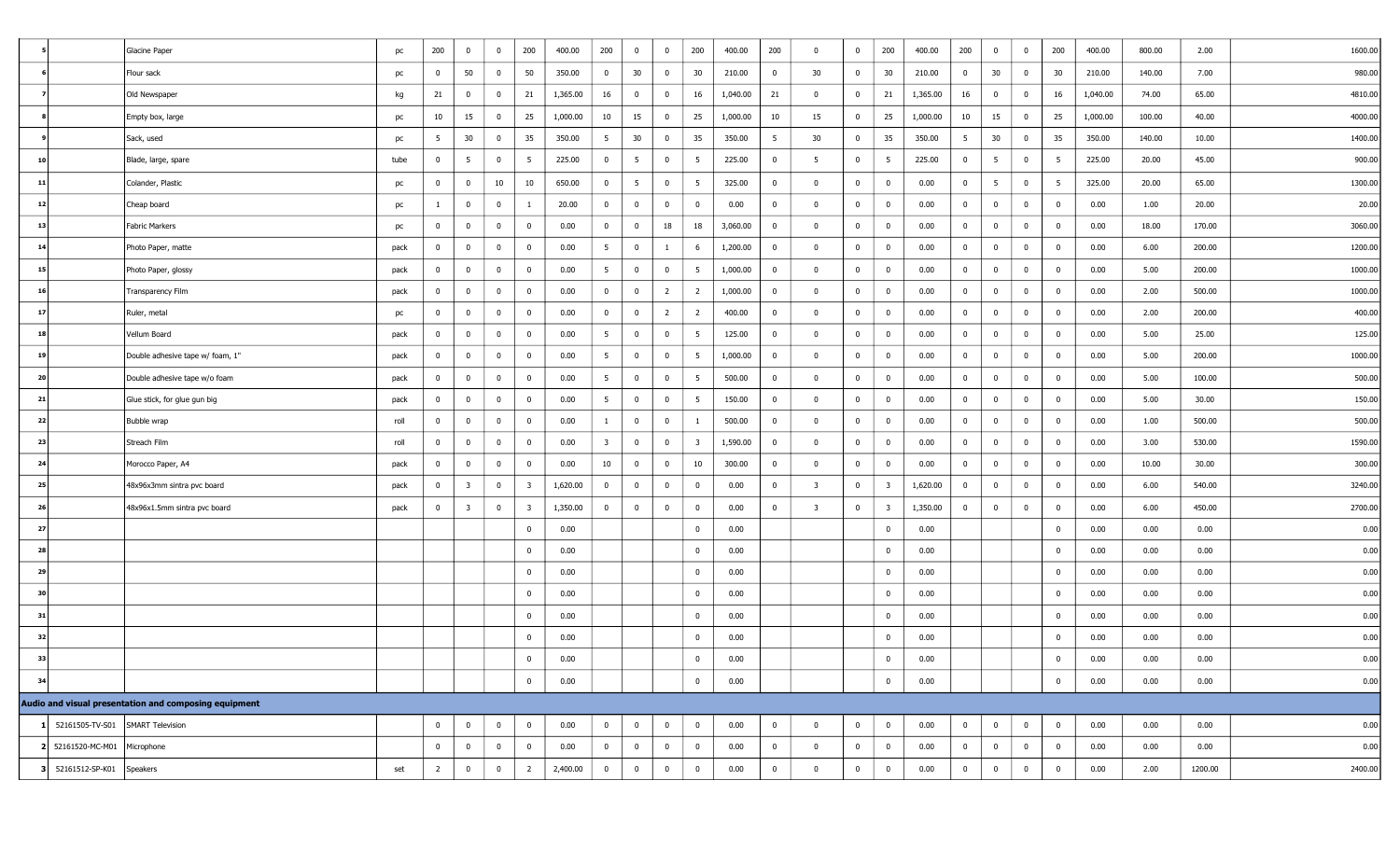|    | 32101514-AM-P01 Amplifier                            | $\overline{0}$          | $\overline{\mathbf{0}}$ | $\overline{0}$ | $\overline{0}$          | 0.00       | $\mathbf{0}$   | $\overline{0}$ | $\overline{0}$          | $\bf{0}$       | 0.00 | $\bf{0}$       | $\bf{0}$                | $\overline{0}$ | $\overline{0}$ | 0.00   | $\bf{0}$       | $\overline{\mathbf{0}}$ | $\overline{0}$ | $\overline{0}$          | 0.00 | 0.00  | 0.00      | 0.00      |
|----|------------------------------------------------------|-------------------------|-------------------------|----------------|-------------------------|------------|----------------|----------------|-------------------------|----------------|------|----------------|-------------------------|----------------|----------------|--------|----------------|-------------------------|----------------|-------------------------|------|-------|-----------|-----------|
|    | 5 52161517-EQ-E01<br>Equalizer                       | $\overline{0}$          | $\bf{0}$                | $\pmb{0}$      | $\overline{0}$          | 0.00       | $\bf{0}$       | $\bf{0}$       | $\overline{0}$          | $\bf{0}$       | 0.00 | $\bf{0}$       | $\bf{0}$                | $\overline{0}$ | $\overline{0}$ | 0.00   | $\bf{0}$       | $\overline{0}$          | $\overline{0}$ | $\overline{0}$          | 0.00 | 0.00  | 0.00      | 0.00      |
|    |                                                      |                         |                         |                | $\overline{0}$          | 0.00       |                |                |                         | $\bf{0}$       | 0.00 |                |                         |                | $\mathbf{0}$   | 0.00   |                |                         |                | $\overline{0}$          | 0.00 | 0.00  | 0.00      | 0.00      |
|    |                                                      |                         |                         |                | $\mathbf{0}$            | 0.00       |                |                |                         | $\bf{0}$       | 0.00 |                |                         |                | $\overline{0}$ | 0.00   |                |                         |                | $\overline{0}$          | 0.00 | 0.00  | 0.00      | 0.00      |
|    |                                                      |                         |                         |                | $\mathbf 0$             | 0.00       |                |                |                         | $\mathbf 0$    | 0.00 |                |                         |                | $\mathbf{0}$   | 0.00   |                |                         |                | $\overline{0}$          | 0.00 | 0.00  | 0.00      | 0.00      |
|    |                                                      |                         |                         |                | 0                       | 0.00       |                |                |                         | $\bf{0}$       | 0.00 |                |                         |                | $\bf{0}$       | 0.00   |                |                         |                | $\overline{0}$          | 0.00 | 0.00  | 0.00      | 0.00      |
| 10 |                                                      |                         |                         |                | $\overline{0}$          | 0.00       |                |                |                         | $\bf{0}$       | 0.00 |                |                         |                | $\mathbf{0}$   | 0.00   |                |                         |                | $\overline{0}$          | 0.00 | 0.00  | 0.00      | 0.00      |
| 11 |                                                      |                         |                         |                | $\overline{0}$          | 0.00       |                |                |                         | $\bf{0}$       | 0.00 |                |                         |                | $\bf{0}$       | 0.00   |                |                         |                | $\overline{0}$          | 0.00 | 0.00  | 0.00      | 0.00      |
| 12 |                                                      |                         |                         |                | $\mathbf 0$             | 0.00       |                |                |                         | $\bf{0}$       | 0.00 |                |                         |                | $\overline{0}$ | 0.00   |                |                         |                | $\overline{0}$          | 0.00 | 0.00  | 0.00      | 0.00      |
| 13 |                                                      |                         |                         |                | $\mathbf{0}$            | 0.00       |                |                |                         | $\mathbf 0$    | 0.00 |                |                         |                | $\mathbf{0}$   | 0.00   |                |                         |                | $\overline{0}$          | 0.00 | 0.00  | 0.00      | 0.00      |
| 14 |                                                      |                         |                         |                | $\mathbf 0$             | 0.00       |                |                |                         | $\bf{0}$       | 0.00 |                |                         |                | $\mathbf{0}$   | 0.00   |                |                         |                | $\overline{\mathbf{0}}$ | 0.00 | 0.00  | 0.00      | 0.00      |
| 15 |                                                      |                         |                         |                | $\overline{0}$          | 0.00       |                |                |                         | $\bf{0}$       | 0.00 |                |                         |                | $\mathbf{0}$   | 0.00   |                |                         |                | $\overline{0}$          | 0.00 | 0.00  | 0.00      | 0.00      |
|    | Photographic or filming or video equipment           |                         |                         |                |                         |            |                |                |                         |                |      |                |                         |                |                |        |                |                         |                |                         |      |       |           |           |
|    | 46171615-HD-C01<br>HD Camera                         | $\overline{0}$          | $\mathbf{0}$            | $\bf{0}$       | $\overline{0}$          | 0.00       | $\mathbf{0}$   | $\bf{0}$       | $\overline{0}$          | $\bf{0}$       | 0.00 | $\bf{0}$       | $\mathbf 0$             | $\overline{0}$ | $\bf{0}$       | 0.00   | $\bf{0}$       | $\overline{0}$          | $\overline{0}$ | $\overline{0}$          | 0.00 | 0.00  | 0.00      | 0.00      |
|    | 2 45121504-DS-C01<br><b>DSLR Camera</b>              | $\overline{0}$          | $\overline{\mathbf{0}}$ | $\bf{0}$       | $\overline{0}$          | 0.00       | $\overline{0}$ | $\overline{0}$ | $\bf{0}$                | $\overline{0}$ | 0.00 | $\bf{0}$       | $\bf{0}$                | $\overline{0}$ | $\mathbf{0}$   | 0.00   | $\bf{0}$       | $\overline{\mathbf{0}}$ | $\bf{0}$       | $\overline{0}$          | 0.00 | 0.00  | 0.00      | 0.00      |
|    | 3 45121516-VH-C01<br>HD Video Camera                 | $\bf{0}$                | $\overline{\mathbf{0}}$ | $\overline{0}$ | $\overline{0}$          | 0.00       | $\bf{0}$       | $\bf{0}$       | $\overline{0}$          | $\bf{0}$       | 0.00 | $\bf{0}$       | $\mathbf 0$             | $\overline{0}$ | $\mathbf{0}$   | 0.00   | $\bf{0}$       | $\overline{0}$          | $\bf{0}$       | $\overline{0}$          | 0.00 | 0.00  | 0.00      | 0.00      |
|    | 45121506-VC-C01<br>Video Conference Equipment<br>lot | $\mathbf{1}$            | $\overline{0}$          | $\overline{0}$ | $\mathbf{1}$            | 150,000.00 | $\overline{0}$ | $\bf{0}$       | $\overline{0}$          | $\mathbf 0$    | 0.00 | $\bf{0}$       | $\overline{\mathbf{0}}$ | $\overline{0}$ | $\overline{0}$ | 0.00   | $\overline{0}$ | $\overline{\mathbf{0}}$ | $\overline{0}$ | $\overline{0}$          | 0.00 | 1.00  | 150000.00 | 150000.00 |
|    |                                                      |                         |                         |                | $\mathbf{0}$            | 0.00       |                |                |                         | $\bf{0}$       | 0.00 |                |                         |                | $\mathbf{0}$   | 0.00   |                |                         |                | $\overline{0}$          | 0.00 | 0.00  | 0.00      | 0.00      |
|    |                                                      |                         |                         |                | $\overline{0}$          | 0.00       |                |                |                         | $\bf{0}$       | 0.00 |                |                         |                | $\mathbf{0}$   | 0.00   |                |                         |                | $\overline{0}$          | 0.00 | 0.00  | 0.00      | 0.00      |
|    |                                                      |                         |                         |                | $\mathbf 0$             | 0.00       |                |                |                         | $\bf{0}$       | 0.00 |                |                         |                | $\mathbf{0}$   | 0.00   |                |                         |                | $\overline{\mathbf{0}}$ | 0.00 | 0.00  | 0.00      | 0.00      |
|    |                                                      |                         |                         |                | $\overline{0}$          | 0.00       |                |                |                         | $\bf{0}$       | 0.00 |                |                         |                | $\mathbf{0}$   | 0.00   |                |                         |                | $\overline{0}$          | 0.00 | 0.00  | 0.00      | 0.00      |
|    |                                                      |                         |                         |                | $\mathbf 0$             | 0.00       |                |                |                         | $\bf{0}$       | 0.00 |                |                         |                | $\overline{0}$ | 0.00   |                |                         |                | $\overline{0}$          | 0.00 | 0.00  | 0.00      | 0.00      |
| 10 |                                                      |                         |                         |                | $\mathbf{0}$            | 0.00       |                |                |                         | $\bf{0}$       | 0.00 |                |                         |                | $\overline{0}$ | 0.00   |                |                         |                | $\overline{0}$          | 0.00 | 0.00  | 0.00      | 0.00      |
| 11 |                                                      |                         |                         |                | $\overline{0}$          | 0.00       |                |                |                         | $\bf{0}$       | 0.00 |                |                         |                | $\mathbf{0}$   | 0.00   |                |                         |                | $\overline{0}$          | 0.00 | 0.00  | 0.00      | 0.00      |
| 12 |                                                      |                         |                         |                | $\overline{0}$          | 0.00       |                |                |                         | $\bf{0}$       | 0.00 |                |                         |                | $\mathbf{0}$   | 0.00   |                |                         |                | $\overline{0}$          | 0.00 | 0.00  | 0.00      | 0.00      |
| 13 |                                                      |                         |                         |                | $\mathbf 0$             | 0.00       |                |                |                         | $\bf{0}$       | 0.00 |                |                         |                | $\overline{0}$ | 0.00   |                |                         |                | $\overline{0}$          | 0.00 | 0.00  | 0.00      | 0.00      |
| 14 |                                                      |                         |                         |                | $\overline{0}$          | 0.00       |                |                |                         | $\bf{0}$       | 0.00 |                |                         |                | $\mathbf{0}$   | 0.00   |                |                         |                | $\overline{0}$          | 0.00 | 0.00  | 0.00      | 0.00      |
| 15 |                                                      |                         |                         |                | $\overline{0}$          | 0.00       |                |                |                         | $\overline{0}$ | 0.00 |                |                         |                | $\bf{0}$       | 0.00   |                |                         |                | $\mathbf{0}$            | 0.00 | 0.00  | 0.00      | 0.00      |
|    | <b>Cleaning Equipment and Supplies</b>               |                         |                         |                |                         |            |                |                |                         |                |      |                |                         |                |                |        |                |                         |                |                         |      |       |           |           |
|    | Pale, 2gal, heavy duty, plastic<br>pc                | $\overline{\mathbf{3}}$ | $\bf{0}$                | $\bf{0}$       | $\overline{\mathbf{3}}$ | 600.00     | $\overline{0}$ | $\overline{0}$ | $\bf{0}$                | $\overline{0}$ | 0.00 | $\overline{0}$ | $\mathbf 0$             | $\overline{0}$ | $\overline{0}$ | 0.00   | $\overline{0}$ | $\overline{0}$          | $\bf{0}$       | $\bf{0}$                | 0.00 | 3.00  | 200.00    | 600.00    |
|    | Plastic tray, heavy duty<br>pc                       | $5\overline{5}$         | $\bf{0}$                | $\bf{0}$       | 5 <sup>5</sup>          | 275.00     | $\overline{0}$ | $\overline{0}$ | $\overline{0}$          | $\overline{0}$ | 0.00 | $\bf{0}$       | $\mathbf 0$             | $\overline{0}$ | $\bf{0}$       | 0.00   | $\overline{0}$ | $\overline{0}$          | $\bf{0}$       | $\mathbf{0}$            | 0.00 | 5.00  | 55.00     | 275.00    |
|    | Garden net, black<br>meter                           | 25                      | $\overline{0}$          | $\overline{0}$ | 25                      | 1,250.00   | $\bf{0}$       | $\overline{0}$ | $\overline{0}$          | $\overline{0}$ | 0.00 | $\bf{0}$       | $\mathbf 0$             | $\overline{0}$ | $\bf{0}$       | 0.00   | $\bf{0}$       | $\overline{0}$          | $\overline{0}$ | $\overline{0}$          | 0.00 | 25.00 | 50.00     | 1250.00   |
|    | Bleach<br>bottle                                     | $\overline{0}$          | $10\,$                  | $\overline{0}$ | $10\,$                  | 400.00     | $\overline{0}$ | $\bf{0}$       | $\overline{\mathbf{0}}$ | $\bf{0}$       | 0.00 | $\bf{0}$       | 10                      | $\overline{0}$ | 10             | 400.00 | $\overline{0}$ | $\overline{0}$          | $\overline{0}$ | $\mathbf{0}$            | 0.00 | 20.00 | 40.00     | 800.00    |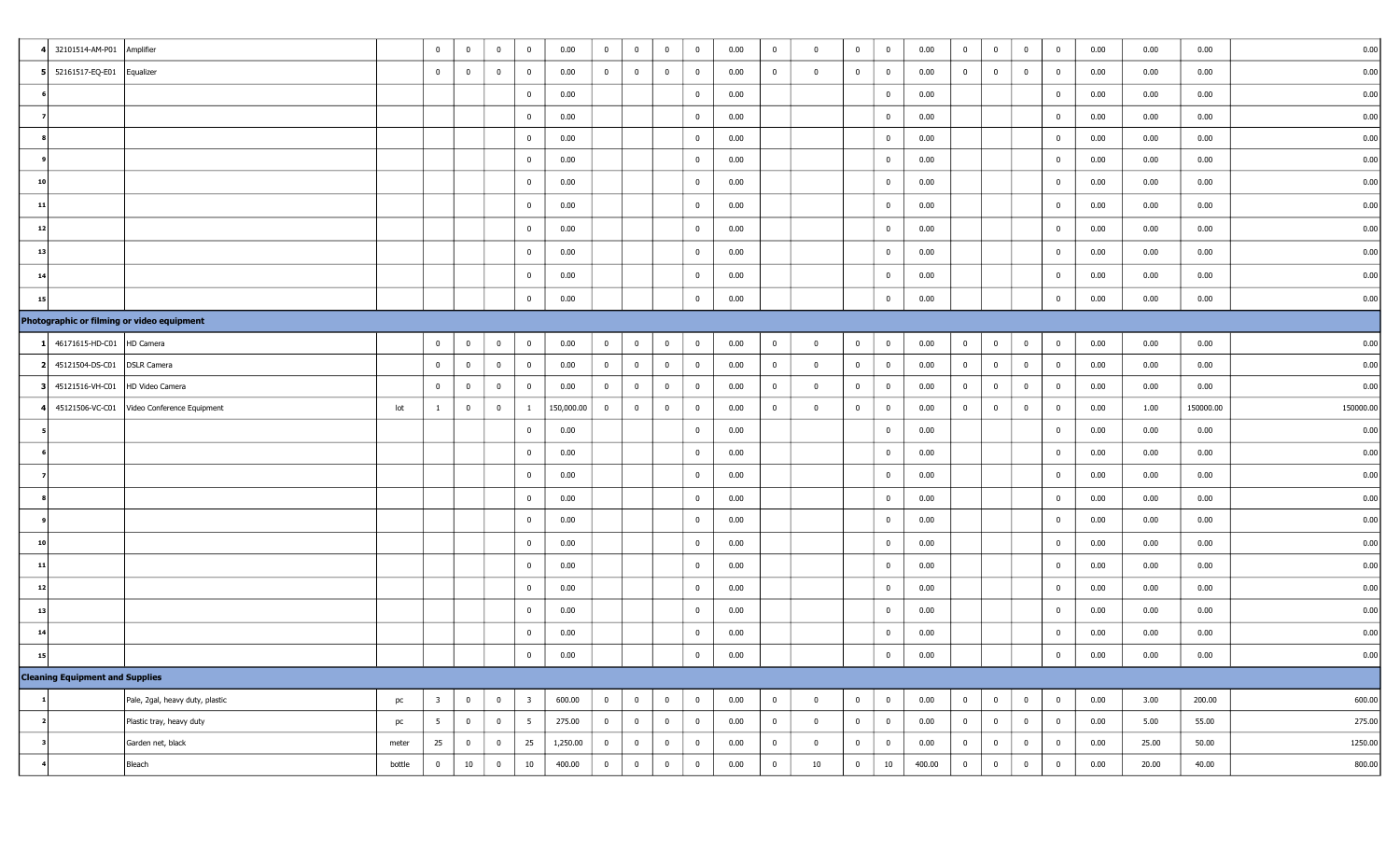|                |                                              |                    |    |                |                | $\overline{0}$                   | 0.00 |                |                         |                | $\bf{0}$       | 0.00     |                |          |                | $\overline{\mathbf{0}}$ | 0.00     |                |                         |                | $\overline{0}$          | 0.00 | 0.00  | 0.00   | 0.00     |
|----------------|----------------------------------------------|--------------------|----|----------------|----------------|----------------------------------|------|----------------|-------------------------|----------------|----------------|----------|----------------|----------|----------------|-------------------------|----------|----------------|-------------------------|----------------|-------------------------|------|-------|--------|----------|
|                |                                              |                    |    |                |                | $\overline{0}$                   | 0.00 |                |                         |                | $\bf{0}$       | 0.00     |                |          |                | $\overline{0}$          | 0.00     |                |                         |                | $\overline{0}$          | 0.00 | 0.00  | 0.00   | 0.00     |
|                |                                              |                    |    |                |                | $\overline{0}$                   | 0.00 |                |                         |                | $\bf{0}$       | 0.00     |                |          |                | $\overline{0}$          | 0.00     |                |                         |                | $\overline{0}$          | 0.00 | 0.00  | 0.00   | 0.00     |
|                |                                              |                    |    |                |                | $\overline{0}$                   | 0.00 |                |                         |                | $\bf{0}$       | 0.00     |                |          |                | $\overline{0}$          | 0.00     |                |                         |                | $\overline{0}$          | 0.00 | 0.00  | 0.00   | 0.00     |
|                |                                              |                    |    |                |                | $\mathbf{0}$                     | 0.00 |                |                         |                | $\bf{0}$       | 0.00     |                |          |                | $\bf{0}$                | 0.00     |                |                         |                | $\bf{0}$                | 0.00 | 0.00  | 0.00   | 0.00     |
| 10             |                                              |                    |    |                |                | $\mathbf 0$                      | 0.00 |                |                         |                | $\bf{0}$       | 0.00     |                |          |                | $\mathbf{0}$            | 0.00     |                |                         |                | $\overline{0}$          | 0.00 | 0.00  | 0.00   | 0.00     |
| 11             |                                              |                    |    |                |                | $\bf{0}$                         | 0.00 |                |                         |                | $\overline{0}$ | 0.00     |                |          |                | $\overline{0}$          | 0.00     |                |                         |                | $\overline{0}$          | 0.00 | 0.00  | 0.00   | 0.00     |
| 12             |                                              |                    |    |                |                | $\overline{0}$                   | 0.00 |                |                         |                | $\overline{0}$ | 0.00     |                |          |                | $\bf{0}$                | 0.00     |                |                         |                | $\overline{0}$          | 0.00 | 0.00  | 0.00   | 0.00     |
| 13             |                                              |                    |    |                |                | $\overline{0}$                   | 0.00 |                |                         |                | $\bf{0}$       | 0.00     |                |          |                | $\overline{0}$          | 0.00     |                |                         |                | $\overline{0}$          | 0.00 | 0.00  | 0.00   | 0.00     |
| 14             |                                              |                    |    |                |                | $\overline{0}$                   | 0.00 |                |                         |                | $\overline{0}$ | 0.00     |                |          |                | $\bf{0}$                | 0.00     |                |                         |                | $\overline{0}$          | 0.00 | 0.00  | 0.00   | 0.00     |
| 15             |                                              |                    |    |                |                | $\overline{0}$                   | 0.00 |                |                         |                | $\overline{0}$ | 0.00     |                |          |                | $\bf{0}$                | 0.00     |                |                         |                | $\overline{0}$          | 0.00 | 0.00  | 0.00   | 0.00     |
|                | <b>Paper Materials and Products</b>          |                    |    |                |                |                                  |      |                |                         |                |                |          |                |          |                |                         |          |                |                         |                |                         |      |       |        |          |
|                |                                              |                    |    |                |                | $\overline{0}$                   | 0.00 |                |                         |                | $\overline{0}$ | 0.00     |                |          |                | $\bf{0}$                | 0.00     |                |                         |                | $\overline{0}$          | 0.00 | 0.00  | 0.00   | 0.00     |
|                |                                              |                    |    |                |                | $\mathbf{0}$                     | 0.00 |                |                         |                | $\bf{0}$       | 0.00     |                |          |                | $\overline{0}$          | 0.00     |                |                         |                | $\overline{0}$          | 0.00 | 0.00  | 0.00   | 0.00     |
|                |                                              |                    |    |                |                | $\overline{0}$                   | 0.00 |                |                         |                | $\bf{0}$       | 0.00     |                |          |                | $\overline{0}$          | 0.00     |                |                         |                | $\overline{0}$          | 0.00 | 0.00  | 0.00   | 0.00     |
|                |                                              |                    |    |                |                | $\mathbf{0}$                     | 0.00 |                |                         |                | $\bf{0}$       | 0.00     |                |          |                | $\mathbf{0}$            | 0.00     |                |                         |                | $\mathbf{0}$            | 0.00 | 0.00  | 0.00   | 0.00     |
|                |                                              |                    |    |                |                | $\bf{0}$                         | 0.00 |                |                         |                | $\bf{0}$       | 0.00     |                |          |                | $\overline{0}$          | 0.00     |                |                         |                | $\overline{0}$          | 0.00 | 0.00  | 0.00   | 0.00     |
|                |                                              |                    |    |                |                | $\bf{0}$                         | 0.00 |                |                         |                | $\overline{0}$ | 0.00     |                |          |                | $\overline{0}$          | 0.00     |                |                         |                | $\overline{0}$          | 0.00 | 0.00  | 0.00   | 0.00     |
|                |                                              |                    |    |                |                | $\overline{0}$                   | 0.00 |                |                         |                | $\bf{0}$       | 0.00     |                |          |                | $\overline{0}$          | 0.00     |                |                         |                | $\overline{0}$          | 0.00 | 0.00  | 0.00   | 0.00     |
|                |                                              |                    |    |                |                | $\overline{0}$                   | 0.00 |                |                         |                | $\bf{0}$       | 0.00     |                |          |                | $\overline{0}$          | 0.00     |                |                         |                | $\overline{0}$          | 0.00 | 0.00  | 0.00   | 0.00     |
|                |                                              |                    |    |                |                | $\overline{0}$                   | 0.00 |                |                         |                | $\overline{0}$ | 0.00     |                |          |                | $\overline{0}$          | 0.00     |                |                         |                | $\overline{0}$          | 0.00 | 0.00  | 0.00   | 0.00     |
| 10             |                                              |                    |    |                |                | $\overline{0}$                   | 0.00 |                |                         |                | $\bf{0}$       | 0.00     |                |          |                | $\mathbf{0}$            | 0.00     |                |                         |                | $\bf{0}$                | 0.00 | 0.00  | 0.00   | 0.00     |
| 11             |                                              |                    |    |                |                | $\overline{0}$                   | 0.00 |                |                         |                | $\overline{0}$ | 0.00     |                |          |                | $\overline{0}$          | 0.00     |                |                         |                | $\bf{0}$                | 0.00 | 0.00  | 0.00   | 0.00     |
| 12             |                                              |                    |    |                |                | $\bf{0}$                         | 0.00 |                |                         |                | $\overline{0}$ | 0.00     |                |          |                | $\overline{0}$          | 0.00     |                |                         |                | $\overline{0}$          | 0.00 | 0.00  | 0.00   | 0.00     |
| 13             |                                              |                    |    |                |                | $\overline{0}$                   | 0.00 |                |                         |                | $\overline{0}$ | 0.00     |                |          |                | $\mathbf{0}$            | 0.00     |                |                         |                | $\overline{0}$          | 0.00 | 0.00  | 0.00   | 0.00     |
| 14             |                                              |                    |    |                |                | $\overline{0}$                   | 0.00 |                |                         |                | $\bf{0}$       | 0.00     |                |          |                | $\overline{0}$          | 0.00     |                |                         |                | $\overline{0}$          | 0.00 | 0.00  | 0.00   | 0.00     |
| 15             |                                              |                    |    |                |                | $\overline{0}$                   | 0.00 |                |                         |                | $\overline{0}$ | 0.00     |                |          |                | $\mathbf{0}$            | 0.00     |                |                         |                | $\overline{0}$          | 0.00 | 0.00  | 0.00   | 0.00     |
|                | <b>Lighting and fixtures and accessories</b> |                    |    |                |                |                                  |      |                |                         |                |                |          |                |          |                |                         |          |                |                         |                |                         |      |       |        |          |
|                | $1$ 39112102-LB-B01 LED bulb                 |                    |    | $\overline{0}$ | $\bf{0}$       | $\bf{0}$<br>$\overline{0}$       | 0.00 | $\bf{0}$       | $\overline{\mathbf{0}}$ | $\overline{0}$ | $\bf{0}$       | 0.00     | $\bf{0}$       | $\bf{0}$ | $\bf{0}$       | $\overline{0}$          | 0.00     | $\bf{0}$       | $\overline{\mathbf{0}}$ | $\overline{0}$ | $\overline{\mathbf{0}}$ | 0.00 | 0.00  | 0.00   | 0.00     |
| $\overline{2}$ |                                              | LED bulb, 13 watts | pc | $\overline{0}$ | $\overline{0}$ | $\overline{0}$<br>$\overline{0}$ | 0.00 | $\overline{0}$ | 20                      | $\overline{0}$ | 20             | 3,400.00 | $\overline{0}$ | 20       | $\overline{0}$ | 20                      | 3,400.00 | $\overline{0}$ | $\overline{0}$          | $\overline{0}$ | $\overline{0}$          | 0.00 | 40.00 | 170.00 | 6800.00  |
| - 3            |                                              |                    |    |                |                | $\overline{0}$                   | 0.00 |                |                         |                | $\overline{0}$ | 0.00     |                |          |                | $\overline{0}$          | 0.00     |                |                         |                | $\overline{0}$          | 0.00 | 0.00  | 0.00   | 0.00     |
|                |                                              |                    |    |                |                | $\overline{0}$                   | 0.00 |                |                         |                | $\overline{0}$ | 0.00     |                |          |                | $\overline{0}$          | 0.00     |                |                         |                | $\overline{0}$          | 0.00 | 0.00  | 0.00   | 0.00     |
| - 5            |                                              |                    |    |                |                | $\bf{0}$                         | 0.00 |                |                         |                | $\overline{0}$ | 0.00     |                |          |                | $\bf{0}$                | 0.00     |                |                         |                | $\bf{0}$                | 0.00 | 0.00  | 0.00   | $0.00\,$ |
|                |                                              |                    |    |                |                | $\overline{0}$                   | 0.00 |                |                         |                | $\bf{0}$       | 0.00     |                |          |                | $\bf{0}$                | 0.00     |                |                         |                | $\overline{0}$          | 0.00 | 0.00  | 0.00   | 0.00     |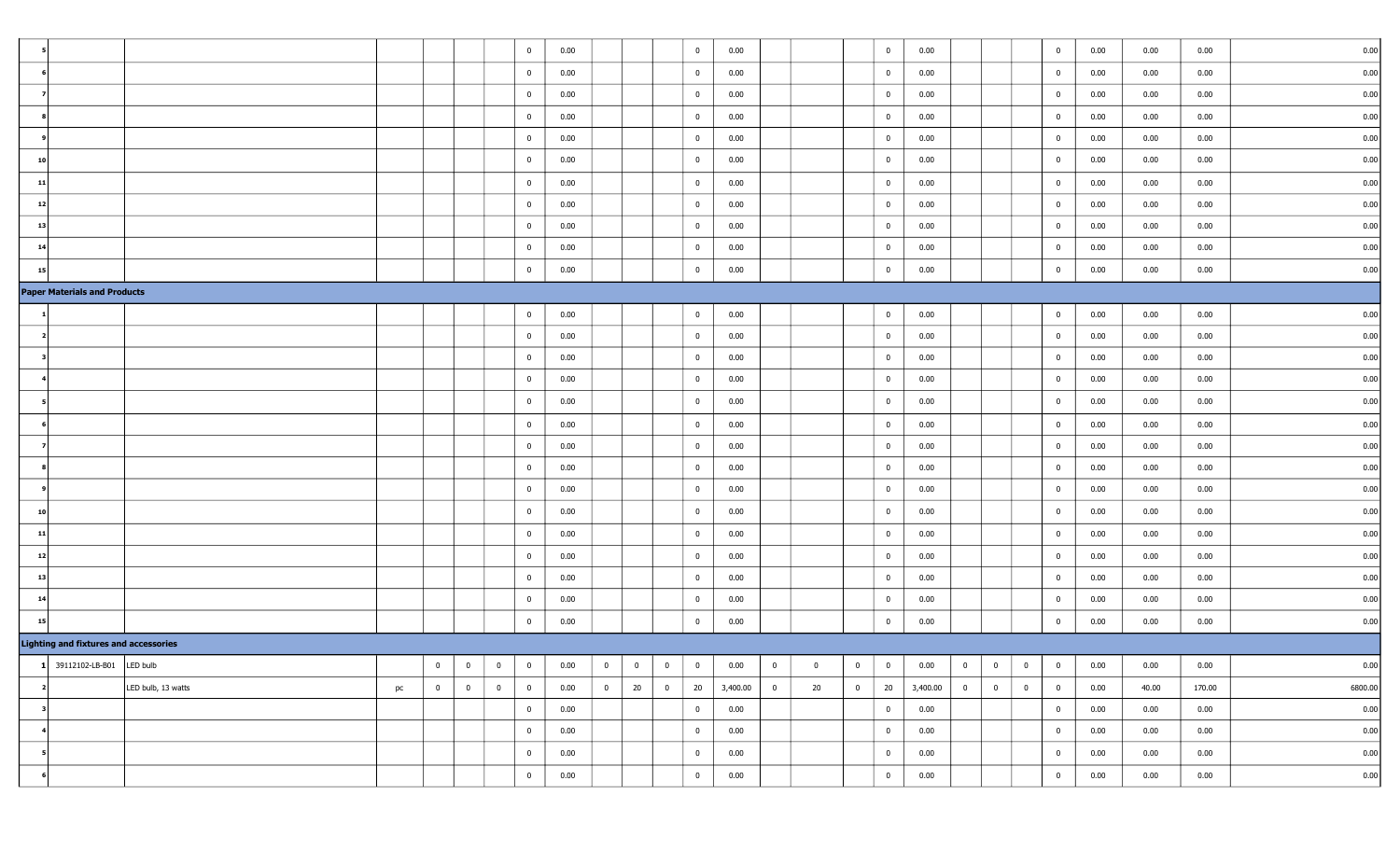|    |                          |                                                         |      |                |                         |                         | $\overline{0}$          | 0.00     |                |                         |                         | $\overline{0}$          | 0.00      |                |                |                | $\bf{0}$       | 0.00     |                |                         |                         | $\mathbf 0$             | 0.00 | 0.00  | 0.00    | 0.00     |
|----|--------------------------|---------------------------------------------------------|------|----------------|-------------------------|-------------------------|-------------------------|----------|----------------|-------------------------|-------------------------|-------------------------|-----------|----------------|----------------|----------------|----------------|----------|----------------|-------------------------|-------------------------|-------------------------|------|-------|---------|----------|
|    |                          |                                                         |      |                |                         |                         | $\overline{0}$          | 0.00     |                |                         |                         | $\overline{0}$          | 0.00      |                |                |                | $\mathbf{0}$   | 0.00     |                |                         |                         | $\mathbf 0$             | 0.00 | 0.00  | 0.00    | 0.00     |
|    |                          |                                                         |      |                |                         |                         | $\overline{0}$          | 0.00     |                |                         |                         | $\mathbf{0}$            | 0.00      |                |                |                | $\mathbf 0$    | 0.00     |                |                         |                         | $\overline{\mathbf{0}}$ | 0.00 | 0.00  | 0.00    | 0.00     |
| 10 |                          |                                                         |      |                |                         |                         | $\mathbf 0$             | 0.00     |                |                         |                         | $\overline{0}$          | 0.00      |                |                |                | $\overline{0}$ | 0.00     |                |                         |                         | $\overline{0}$          | 0.00 | 0.00  | 0.00    | 0.00     |
| 11 |                          |                                                         |      |                |                         |                         | $\mathbf 0$             | 0.00     |                |                         |                         | $\overline{0}$          | 0.00      |                |                |                | $\bf{0}$       | 0.00     |                |                         |                         | $\overline{0}$          | 0.00 | 0.00  | 0.00    | 0.00     |
|    | 12                       |                                                         |      |                |                         |                         | $\mathbf 0$             | 0.00     |                |                         |                         | $\overline{0}$          | 0.00      |                |                |                | $\mathbf{0}$   | 0.00     |                |                         |                         | $\overline{\mathbf{0}}$ | 0.00 | 0.00  | 0.00    | 0.00     |
| 13 |                          |                                                         |      |                |                         |                         | $\mathbf 0$             | 0.00     |                |                         |                         | $\overline{0}$          | 0.00      |                |                |                | $\mathbf{0}$   | 0.00     |                |                         |                         | $\mathbf 0$             | 0.00 | 0.00  | 0.00    | 0.00     |
|    |                          | <b>Electrical equipment and components and supplies</b> |      |                |                         |                         |                         |          |                |                         |                         |                         |           |                |                |                |                |          |                |                         |                         |                         |      |       |         |          |
|    |                          | Flashlight, heavy duty                                  | pc   | $\mathbf{1}$   | $\mathbf 0$             | $\overline{\mathbf{0}}$ | -1                      | 2,000.00 | $\bf{0}$       | $\bf{0}$                | $\overline{\mathbf{0}}$ | $\overline{0}$          | 0.00      | $\bf{0}$       | $\mathbf{0}$   | $\overline{0}$ | $\bf{0}$       | 0.00     | $\bf{0}$       | $\overline{\mathbf{0}}$ | $\bf{0}$                | $\overline{\mathbf{0}}$ | 0.00 | 1.00  | 2000.00 | 2000.00  |
|    |                          | THHN electrical wires                                   | m    | $\overline{0}$ | $\overline{0}$          | 50                      | 50                      | 3,000.00 | $\overline{0}$ | $\overline{0}$          | $\overline{0}$          | $\overline{0}$          | 0.00      | $\bf{0}$       | $\bf{0}$       | $\overline{0}$ | $\overline{0}$ | 0.00     | $\overline{0}$ | $\overline{\mathbf{0}}$ | $\overline{0}$          | $\overline{0}$          | 0.00 | 50.00 | 60.00   | 3000.00  |
|    |                          | Extension wire, heavy duty, 20m, 3 outlet min.          | pc   | $\mathbf{1}$   | $\bf{0}$                | $\bf{0}$                | -1                      | 2,200.00 | $\overline{0}$ | $\bf{0}$                | $\overline{0}$          | $\overline{0}$          | 0.00      | $\mathbf{1}$   | $\bf{0}$       | $\overline{0}$ | $\mathbf{1}$   | 2,200.00 | $\bf{0}$       | $\overline{0}$          | $\bf{0}$                | $\overline{0}$          | 0.00 | 2.00  | 2200.00 | 4400.00  |
|    |                          |                                                         |      |                |                         |                         | $\mathbf 0$             | 0.00     |                |                         |                         | $\overline{0}$          | 0.00      |                |                |                | $\overline{0}$ | 0.00     |                |                         |                         | $\overline{\mathbf{0}}$ | 0.00 | 0.00  | 0.00    | 0.00     |
|    |                          |                                                         |      |                |                         |                         | $\mathbf 0$             | 0.00     |                |                         |                         | $\mathbf{0}$            | 0.00      |                |                |                | $\bf{0}$       | 0.00     |                |                         |                         | $\overline{\mathbf{0}}$ | 0.00 | 0.00  | 0.00    | 0.00     |
|    |                          |                                                         |      |                |                         |                         | $\mathbf 0$             | 0.00     |                |                         |                         | $\overline{0}$          | 0.00      |                |                |                | $\mathbf{0}$   | 0.00     |                |                         |                         | $\mathbf{0}$            | 0.00 | 0.00  | 0.00    | 0.00     |
|    |                          |                                                         |      |                |                         |                         | $\overline{0}$          | 0.00     |                |                         |                         | $\overline{0}$          | 0.00      |                |                |                | $\mathbf{0}$   | 0.00     |                |                         |                         | $\overline{\mathbf{0}}$ | 0.00 | 0.00  | 0.00    | 0.00     |
|    |                          |                                                         |      |                |                         |                         | $\mathbf 0$             | 0.00     |                |                         |                         | $\overline{0}$          | 0.00      |                |                |                | $\mathbf{0}$   | 0.00     |                |                         |                         | $\overline{0}$          | 0.00 | 0.00  | 0.00    | 0.00     |
|    |                          |                                                         |      |                |                         |                         | $\overline{0}$          | 0.00     |                |                         |                         | $\overline{0}$          | 0.00      |                |                |                | $\mathbf 0$    | 0.00     |                |                         |                         | $\mathbf 0$             | 0.00 | 0.00  | 0.00    | 0.00     |
| 10 |                          |                                                         |      |                |                         |                         | $\bf{0}$                | 0.00     |                |                         |                         | $\mathbf{0}$            | 0.00      |                |                |                | $\mathbf 0$    | 0.00     |                |                         |                         | $\mathbf 0$             | 0.00 | 0.00  | 0.00    | 0.00     |
| 11 |                          |                                                         |      |                |                         |                         | $\overline{0}$          | 0.00     |                |                         |                         | $\mathbf{0}$            | 0.00      |                |                |                | $\bf{0}$       | 0.00     |                |                         |                         | $\bf{0}$                | 0.00 | 0.00  | 0.00    | 0.00     |
|    | 12                       |                                                         |      |                |                         |                         | $\mathbf 0$             | 0.00     |                |                         |                         | $\overline{0}$          | 0.00      |                |                |                | $\mathbf 0$    | 0.00     |                |                         |                         | $\mathbf{0}$            | 0.00 | 0.00  | 0.00    | 0.00     |
| 13 |                          |                                                         |      |                |                         |                         | $\mathbf 0$             | 0.00     |                |                         |                         | $\overline{0}$          | 0.00      |                |                |                | $\mathbf{0}$   | 0.00     |                |                         |                         | $\mathbf 0$             | 0.00 | 0.00  | 0.00    | 0.00     |
| 14 |                          |                                                         |      |                |                         |                         | $\overline{0}$          | 0.00     |                |                         |                         | $\mathbf{0}$            | 0.00      |                |                |                | $\bf{0}$       | 0.00     |                |                         |                         | $\mathbf{0}$            | 0.00 | 0.00  | 0.00    | 0.00     |
|    | 15                       |                                                         |      |                |                         |                         | $\bf{0}$                | 0.00     |                |                         |                         | $\overline{0}$          | 0.00      |                |                |                | $\bf{0}$       | 0.00     |                |                         |                         | $\overline{0}$          | 0.00 | 0.00  | 0.00    | 0.00     |
|    | <b>Computer Supplies</b> |                                                         |      |                |                         |                         |                         |          |                |                         |                         |                         |           |                |                |                |                |          |                |                         |                         |                         |      |       |         |          |
|    |                          | Ink Cartridge HP 131 A, black                           | cart | $\overline{0}$ | $\overline{0}$          | $\bf{0}$                | $\overline{0}$          | 0.00     | $\overline{0}$ | $\bf{0}$                | $\overline{\mathbf{3}}$ | $\overline{\mathbf{3}}$ | 15,000.00 | $\overline{0}$ | $\mathbf 0$    | $\bf{0}$       | $\overline{0}$ | 0.00     | $\overline{0}$ | $\overline{\mathbf{0}}$ | $\bf{0}$                | $\overline{0}$          | 0.00 | 3.00  | 5000.00 | 15000.00 |
|    |                          | Ink Cartridge HP 131 A, cyan                            | cart | $\overline{0}$ | $\overline{0}$          | $\bf{0}$                | $\mathbf 0$             | 0.00     | $\mathbf{0}$   | $\bf{0}$                | $\overline{\mathbf{3}}$ | $\overline{\mathbf{3}}$ | 15,000.00 | $\overline{0}$ | $\bf{0}$       | $\mathbf{0}$   | $\overline{0}$ | 0.00     | $\overline{0}$ | $\overline{0}$          | $\overline{\mathbf{0}}$ | $\overline{0}$          | 0.00 | 3.00  | 5000.00 | 15000.00 |
|    |                          | Ink Cartridge HP 131 A, magenta                         | cart | $\mathbf{0}$   | $\bf{0}$                | $\bf{0}$                | $\overline{0}$          | 0.00     | $\bf{0}$       | $\bf{0}$                | $\overline{\mathbf{3}}$ | $\overline{\mathbf{3}}$ | 15,000.00 | $\bf{0}$       | $\bf{0}$       | $\overline{0}$ | $\overline{0}$ | 0.00     | $\bf{0}$       | $\overline{0}$          | $\overline{\mathbf{0}}$ | $\overline{0}$          | 0.00 | 3.00  | 5000.00 | 15000.00 |
|    |                          | Ink Cartridge HP 131 A, yellow                          | cart | $\overline{0}$ | 0                       | $\bf{0}$                | $\mathbf 0$             | 0.00     | $\bf{0}$       | $\bf{0}$                | $\overline{\mathbf{3}}$ | -3                      | 15,000.00 | $\bf{0}$       | $\mathbf 0$    | $\bf{0}$       | $\bf{0}$       | 0.00     | $\bf{0}$       | $\overline{\mathbf{0}}$ | $\bf{0}$                | $\mathbf 0$             | 0.00 | 3.00  | 5000.00 | 15000.00 |
|    | 5 <sup>1</sup>           | Ink Cart, Canon Pixma 745 black XL for iP2870 printer   | cart | $\bf{0}$       | $\overline{0}$          | $\mathbf 0$             | $\overline{0}$          | 0.00     | $\bf{0}$       | $5^{\circ}$             | $\overline{0}$          | 5                       | 5,000.00  | $\bf{0}$       | $\bf{0}$       | $\overline{0}$ | $\bf{0}$       | 0.00     | $\bf{0}$       | $\overline{\mathbf{0}}$ | $\mathbf 0$             | $\overline{\mathbf{0}}$ | 0.00 | 5.00  | 1000.00 | 5000.00  |
|    |                          | Ink Cart, Canon Pixma 746 black XL for iP2870 printer   | cart | $\overline{0}$ | $\bf{0}$                | $\bf{0}$                | $\overline{0}$          | 0.00     | $\overline{0}$ | $\overline{\mathbf{3}}$ | $\overline{0}$          | $\overline{\mathbf{3}}$ | 3,000.00  | $\bf{0}$       | $\overline{0}$ | $\overline{0}$ | $\overline{0}$ | 0.00     | $\overline{0}$ | $\overline{0}$          | $\overline{0}$          | $\overline{0}$          | 0.00 | 3.00  | 1000.00 | 3000.00  |
|    |                          | Ink cart, HP 932XL, black                               | cart | $\overline{0}$ | $\overline{\mathbf{3}}$ | $\overline{\mathbf{0}}$ | $\overline{\mathbf{3}}$ | 5,100.00 | $\overline{0}$ | $\overline{0}$          | $\overline{0}$          | $\overline{0}$          | 0.00      | $\overline{0}$ | $\bf{0}$       | $\overline{0}$ | $\bf{0}$       | 0.00     | $\overline{0}$ | $\overline{0}$          | $\bf{0}$                | $\overline{0}$          | 0.00 | 3.00  | 1700.00 | 5100.00  |
|    |                          | Ink cart, HP 933XL, magenta                             | cart | $\overline{0}$ | $\overline{\mathbf{3}}$ | $\overline{0}$          | $\overline{\mathbf{3}}$ | 3,000.00 | $\overline{0}$ | $\overline{0}$          | $\overline{0}$          | $\overline{0}$          | 0.00      | $\bf{0}$       | $\bf{0}$       | $\bf{0}$       | $\bf{0}$       | 0.00     | $\overline{0}$ | $\overline{0}$          | $\overline{0}$          | $\mathbf{0}$            | 0.00 | 3.00  | 1000.00 | 3000.00  |
|    | 9                        | Ink cart, HP 933XL, cyan                                | cart | $\overline{0}$ | $\overline{\mathbf{3}}$ | $\overline{0}$          | $\overline{\mathbf{3}}$ | 3,000.00 | $\overline{0}$ | $\overline{0}$          | $\bf{0}$                | $\overline{0}$          | 0.00      | $\overline{0}$ | $\bf{0}$       | $\overline{0}$ | $\bf{0}$       | 0.00     | $\overline{0}$ | $\overline{0}$          | $\overline{\mathbf{0}}$ | $\mathbf{0}$            | 0.00 | 3.00  | 1000.00 | 3000.00  |
|    | 10                       | Ink cart, HP 933XL, yellow                              | cart | $\overline{0}$ | $\overline{\mathbf{3}}$ | $\bf{0}$                | $\overline{\mathbf{3}}$ | 3,000.00 | $\overline{0}$ | $\overline{0}$          | $\overline{0}$          | $\overline{0}$          | 0.00      | $\overline{0}$ | $\bf{0}$       | $\bf{0}$       | $\bf{0}$       | 0.00     | $\overline{0}$ | $\overline{0}$          | $\overline{0}$          | $\mathbf{0}$            | 0.00 | 3.00  | 1000.00 | 3000.00  |
|    |                          |                                                         |      |                |                         |                         |                         |          |                |                         |                         |                         |           |                |                |                |                |          |                |                         |                         |                         |      |       |         |          |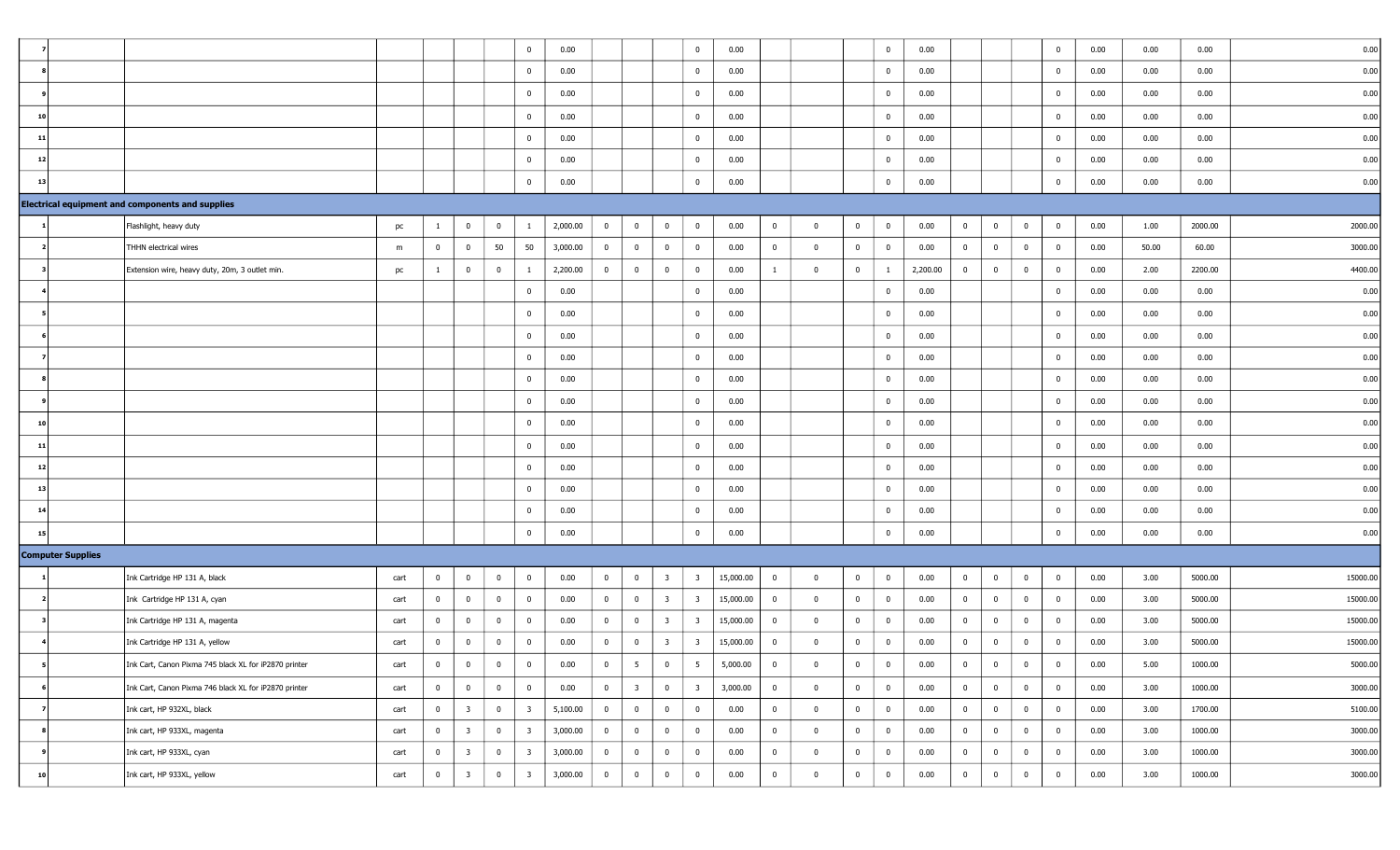| 11 |                      | Toner, Sharp copier, AR168FT                     | cart | 0                       | $\overline{0}$          | $\bf{0}$       | $\mathbf 0$             | 0.00      | $\overline{0}$ | -1                      | $\mathbf{0}$   | $\mathbf{1}$   | 4,000.00 | $\bf{0}$       | $\Omega$                | $\mathbf{0}$   | $\overline{\mathbf{0}}$ | 0.00     | $\bf{0}$       | $\overline{0}$          | $\mathbf 0$    | $\bf{0}$       | 0.00     | 1.00  | 4000.00 | 4000.00  |
|----|----------------------|--------------------------------------------------|------|-------------------------|-------------------------|----------------|-------------------------|-----------|----------------|-------------------------|----------------|----------------|----------|----------------|-------------------------|----------------|-------------------------|----------|----------------|-------------------------|----------------|----------------|----------|-------|---------|----------|
| 12 |                      | DVD Rewritable                                   | pc   | 0                       | $\bf{0}$                | 30             | 30                      | 900.00    | $\overline{0}$ | $\bf{0}$                | 30             | 30             | 900.00   | $\mathbf 0$    | $\overline{0}$          | $\overline{0}$ | $\mathbf 0$             | 0.00     | $\mathbf 0$    | $\overline{\mathbf{0}}$ | $\bf{0}$       | $\bf{0}$       | 0.00     | 60.00 | 30.00   | 1800.00  |
| 13 |                      | DVD Recordable                                   | set  | 0                       | $\bf{0}$                | $\bf{0}$       | 0                       | 0.00      | $\overline{0}$ | $\bf{0}$                | 30             | 30             | 900.00   | $\bf{0}$       | $\bf{0}$                | $\mathbf{0}$   | $\mathbf 0$             | 0.00     | $\overline{0}$ | $\overline{0}$          | $\overline{0}$ | $\mathbf 0$    | 0.00     | 30.00 | 30.00   | 900.00   |
| 14 |                      | Ink cart, HP 704, black                          | cart | 0                       | $\overline{2}$          | $\bf{0}$       | $\overline{2}$          | 1,200.00  | $\mathbf 0$    | $\bf{0}$                | $\mathbf{0}$   | $\mathbf 0$    | 0.00     | $\overline{0}$ | $\overline{2}$          | $\mathbf{0}$   | $\overline{2}$          | 1,200.00 | $\mathbf 0$    | $\overline{0}$          | $\mathbf{0}$   | $\mathbf 0$    | 0.00     | 4.00  | 600.00  | 2400.00  |
| 15 |                      | Ink cart, HP 704, tri-color                      | cart | $\overline{0}$          | $\overline{2}$          | $\bf{0}$       | $\overline{2}$          | 1,200.00  | $\overline{0}$ | $\overline{0}$          | $\bf{0}$       | $\bf{0}$       | 0.00     | $\bf{0}$       | $\overline{2}$          | $\mathbf{0}$   | $\overline{2}$          | 1,200.00 | $\bf{0}$       | $\overline{\mathbf{0}}$ | $\bf{0}$       | $\mathbf 0$    | 0.00     | 4.00  | 600.00  | 2400.00  |
| 16 |                      | Ink cart, Kyocera P5026cdw, Cyan                 | cart | -1                      | $\mathbf 0$             | $\bf{0}$       | -1                      | 5,000.00  | $\overline{0}$ | $\bf{0}$                | $\mathbf{0}$   | $\bf{0}$       | 0.00     | $\bf{0}$       | $\overline{0}$          | $\mathbf 0$    | $\overline{\mathbf{0}}$ | 0.00     | $\mathbf{1}$   | $\overline{0}$          | $\mathbf{0}$   | -1             | 5,000.00 | 2.00  | 5000.00 | 10000.00 |
| 17 |                      | Ink cart, Kyocera P5026cdw, Magenta              | cart | -1                      | $\bf{0}$                | $\bf{0}$       | 1                       | 5,000.00  | $\overline{0}$ | $\bf{0}$                | $\overline{0}$ | $\bf{0}$       | 0.00     | $\overline{0}$ | $\bf{0}$                | $\overline{0}$ | $\bf{0}$                | 0.00     | -1             | $\overline{0}$          | $\bf{0}$       | $\mathbf{1}$   | 5,000.00 | 2.00  | 5000.00 | 10000.00 |
| 18 |                      | Ink cart, Kyocera P5026cdw, Black                | cart | -1                      | $\bf{0}$                | $\bf{0}$       | -1                      | 5,000.00  | $\overline{0}$ | $\bf{0}$                | $\mathbf{0}$   | $\overline{0}$ | 0.00     | $\bf{0}$       | $\overline{0}$          | $\mathbf{0}$   | $\overline{0}$          | 0.00     | -1             | $\overline{0}$          | $\bf{0}$       | -1             | 5,000.00 | 2.00  | 5000.00 | 10000.00 |
| 19 |                      | Ink cart, Kyocera P5026cdw, Yellow               | cart | 1                       | $\mathbf 0$             | $\bf{0}$       | -1                      | 5,000.00  | $\overline{0}$ | $\bf{0}$                | $\mathbf 0$    | $\mathbf 0$    | 0.00     | $\overline{0}$ | $\overline{0}$          | $\mathbf{0}$   | $\overline{\mathbf{0}}$ | 0.00     | $\mathbf{1}$   | $\overline{0}$          | $\mathbf{0}$   | -1             | 5,000.00 | 2.00  | 5000.00 | 10000.00 |
| 20 |                      | Ink Cart, HP DJ Ink Adv 2545, Black and tricolor | cart | $\overline{0}$          | $\mathbf 0$             | $\mathbf{1}$   | -1                      | 500.00    | $\overline{0}$ | $\bf{0}$                | $\overline{0}$ | $\bf{0}$       | 0.00     | $\overline{0}$ | $\mathbf 0$             | $\mathbf{0}$   | $\overline{\mathbf{0}}$ | 0.00     | $\bf{0}$       | $\overline{0}$          | $\overline{0}$ | $\mathbf 0$    | 0.00     | 1.00  | 500.00  | 500.00   |
| 21 |                      | Ink toner, Kyocera Mita Toner, TK-1124           | cart | $\mathbf{0}$            | $\bf{0}$                | $\overline{2}$ | $\overline{2}$          | 15,000.00 | $\overline{0}$ | $\overline{0}$          | $^{\circ}$     | $\bf{0}$       | 0.00     | $\bf{0}$       | $\overline{0}$          | $\overline{0}$ | $\overline{\mathbf{0}}$ | 0.00     | $\bf{0}$       | $\overline{0}$          | $\mathbf 0$    | $\bf{0}$       | 0.00     | 2.00  | 7500.00 | 15000.00 |
| 22 |                      | Ink cartridge                                    | cart | $\overline{2}$          | $\overline{1}$          | $\mathbf{1}$   | $\overline{4}$          | 20,000.00 | $\overline{0}$ | $\mathbf{1}$            | $\overline{0}$ | $\mathbf{1}$   | 5,000.00 | -1             | $\overline{0}$          | $\mathbf{0}$   | 1                       | 5,000.00 | $\mathbf{1}$   | $\overline{0}$          | $\bf{0}$       | $\mathbf{1}$   | 5,000.00 | 7.00  | 5000.00 | 35000.00 |
| 23 |                      | Toner, Brother HL2365DW                          | cart | $\overline{0}$          | $\bf{0}$                | $\overline{2}$ | $\overline{2}$          | 6,800.00  | $\mathbf{0}$   | $\bf{0}$                | $\mathbf{0}$   | $\bf{0}$       | 0.00     | $\overline{0}$ | $\mathbf 0$             | $\overline{0}$ | $\overline{\mathbf{0}}$ | 0.00     | $\overline{0}$ | $\overline{0}$          | $\overline{0}$ | $\mathbf 0$    | 0.00     | 2.00  | 3400.00 | 6800.00  |
| 24 |                      | Toner, Samsung 203L, TN2360                      | cart | $\overline{0}$          | $\bf{0}$                | $\overline{2}$ | 2                       | 9,000.00  | $\overline{0}$ | $\bf{0}$                | $\mathbf{0}$   | $\bf{0}$       | 0.00     | $\bf{0}$       | $\overline{0}$          | $\mathbf{0}$   | $\overline{0}$          | 0.00     | $\overline{0}$ | $\overline{0}$          | $\mathbf{0}$   | $\mathbf 0$    | 0.00     | 2.00  | 4500.00 | 9000.00  |
| 25 |                      | Toner, Kyocera FS-1060DN                         | cart | -1                      | $\overline{\mathbf{0}}$ | $\mathbf{1}$   | $\overline{2}$          | 10,000.00 | $\bf{0}$       | $\bf{0}$                | $\overline{0}$ | $\bf{0}$       | 0.00     | -1             | $\mathbf 0$             | $\mathbf{0}$   | -1                      | 5,000.00 | $\overline{0}$ | $\overline{0}$          | $\overline{0}$ | $\mathbf 0$    | 0.00     | 3.00  | 5000.00 | 15000.00 |
| 26 |                      | Toner, HP Officejet 7110                         | cart | $\overline{0}$          | $\bf{0}$                | $\overline{2}$ | $\overline{2}$          | 5,000.00  | $\overline{0}$ | $\bf{0}$                | $\overline{0}$ | $\bf{0}$       | 0.00     | $\bf{0}$       | $\mathbf{0}$            | $\overline{0}$ | $\overline{\mathbf{0}}$ | 0.00     | $\bf{0}$       | $\overline{0}$          | $\mathbf{0}$   | $\overline{0}$ | 0.00     | 2.00  | 2500.00 | 5000.00  |
| 27 |                      | Toner, Kyocera TK-5244C, cyan                    | cart | $\mathbf 0$             | $\bf{0}$                | $\mathbf{1}$   | -1                      | 5,000.00  | $\bf{0}$       | $\bf{0}$                | $\overline{0}$ | $\bf{0}$       | 0.00     | $\bf{0}$       | $\overline{0}$          | $\mathbf 0$    | $\mathbf{0}$            | 0.00     | $\mathbf 0$    | $\overline{0}$          | $\overline{0}$ | $\mathbf 0$    | 0.00     | 1.00  | 5000.00 | 5000.00  |
| 28 |                      | Toner, Kyocera TK-5244C, magenta                 | cart | $\mathbf{0}$            | $\bf{0}$                | <sup>1</sup>   |                         | 5,000.00  | $\bf{0}$       | $\bf{0}$                | $\Omega$       | $\bf{0}$       | 0.00     | $\overline{0}$ | $\overline{0}$          | $\mathbf 0$    | $\overline{0}$          | 0.00     | $\mathbf 0$    | $\overline{0}$          | $\mathbf{0}$   | $\mathbf 0$    | 0.00     | 1.00  | 5000.00 | 5000.00  |
| 29 |                      | Toner, Kyocera TK-5244C, yellow                  | cart | $^{\circ}$              | $\bf{0}$                | <sup>1</sup>   |                         | 5,000.00  | $\overline{0}$ | $\bf{0}$                | $^{\circ}$     | $\mathbf{0}$   | 0.00     | $\mathbf{0}$   | $\overline{0}$          | $\mathbf{0}$   | $\overline{0}$          | 0.00     | $\bf{0}$       | $\overline{0}$          | $\mathbf{0}$   | $\mathbf 0$    | 0.00     | 1.00  | 5000.00 | 5000.00  |
| 30 |                      | Toner, Kyocera TK-5244C, black                   | cart | 0                       | $\bf{0}$                | $\mathbf{1}$   |                         | 5,000.00  | $\bf{0}$       | $\bf{0}$                | $\overline{0}$ | $\bf{0}$       | 0.00     | $\overline{0}$ | $\mathbf 0$             | $\mathbf{0}$   | $\mathbf 0$             | 0.00     | $\overline{0}$ | $\overline{0}$          | $\overline{0}$ | $\mathbf 0$    | 0.00     | 1.00  | 5000.00 | 5000.00  |
| 31 |                      | Toner, HPCE285AC                                 | cart | 0                       | $\bf{0}$                | $\mathbf{1}$   |                         | 3,500.00  | $\overline{0}$ | $\bf{0}$                | $\mathbf 0$    | $\bf{0}$       | 0.00     | $\bf{0}$       | $\overline{0}$          | $\mathbf{1}$   | -1                      | 3,500.00 | $\overline{0}$ | $\overline{0}$          | $\mathbf 0$    | $\bf{0}$       | 0.00     | 2.00  | 3500.00 | 7000.00  |
| 32 |                      | Toner, Kyocera ecosys printer                    | cart | 0                       | $\mathbf 0$             | $\mathbf{1}$   |                         | 2,500.00  | $\overline{0}$ | $\bf{0}$                | $\mathbf{0}$   | $\bf{0}$       | 0.00     | $\mathbf 0$    | $\Omega$                | $\mathbf{0}$   | $\overline{0}$          | 0.00     | $\mathbf 0$    | $\overline{0}$          | $\bf{0}$       | $\mathbf 0$    | 0.00     | 1.00  | 2500.00 | 2500.00  |
| 33 |                      | Toner, Canon GI-790 cartridge, black             | cart | $\overline{\mathbf{3}}$ | $\bf{0}$                | $\bf{0}$       | $\overline{\mathbf{3}}$ | 1,500.00  | $\bf{0}$       | $\bf{0}$                | $\mathbf 0$    | $\bf{0}$       | 0.00     | 3              | $\overline{0}$          | $\overline{0}$ | $\overline{\mathbf{3}}$ | 1,500.00 | $\overline{0}$ | $\overline{0}$          | $\overline{0}$ | $\mathbf 0$    | 0.00     | 6.00  | 500.00  | 3000.00  |
| 34 |                      | Toner, Canon GI-790 cartridge, magenta           | cart | 3                       | $\bf{0}$                | $\bf{0}$       | 3                       | 1,500.00  | $\overline{0}$ | $\bf{0}$                | $^{\circ}$     | $\mathbf 0$    | 0.00     | 3              | $\overline{0}$          | $\mathbf{0}$   | - 3                     | 1,500.00 | $\overline{0}$ | $\overline{0}$          | $\mathbf 0$    | $\mathbf 0$    | 0.00     | 6.00  | 500.00  | 3000.00  |
| 35 |                      | Toner, Canon GI-790 cartridge, yellow            | cart | $\overline{\mathbf{3}}$ | $\mathbf 0$             | $\bf{0}$       | 3                       | 1,500.00  | $\overline{0}$ | $\bf{0}$                | $\overline{0}$ | $\overline{0}$ | 0.00     | 3              | $\overline{\mathbf{0}}$ | $\mathbf{0}$   | $\overline{\mathbf{3}}$ | 1,500.00 | $\overline{0}$ | $\overline{\mathbf{0}}$ | $\bf{0}$       | $\mathbf 0$    | 0.00     | 6.00  | 500.00  | 3000.00  |
| 36 |                      | Toner, Canon GI-790 cartridge, cyan              | cart | 3                       | $\bf{0}$                | $\mathbf 0$    | 3                       | 1,500.00  | $\overline{0}$ | $\bf{0}$                | $\mathbf{0}$   | $\bf{0}$       | 0.00     | 3              | $\overline{0}$          | $\mathbf{0}$   | $\overline{\mathbf{3}}$ | 1,500.00 | $\overline{0}$ | $\overline{0}$          | $\mathbf 0$    | $\bf{0}$       | 0.00     | 6.00  | 500.00  | 3000.00  |
| 37 |                      | Ribbon cartridge Epson LQ590 Black               | cart | -1                      | $\mathbf 0$             | $\mathbf 0$    |                         | 500.00    | $\overline{0}$ | $\bf{0}$                | $\mathbf 0$    | $\bf{0}$       | 0.00     | $\bf{0}$       | $\overline{0}$          | $\mathbf{0}$   | $\overline{\mathbf{0}}$ | 0.00     | $\mathbf 0$    | $\overline{\mathbf{0}}$ | $\bf{0}$       | $\bf{0}$       | 0.00     | 1.00  | 500.00  | 500.00   |
| 38 |                      | Compuprint SP40                                  | cart |                         | $\bf{0}$                | $\mathbf 0$    |                         | 2,600.00  | $\bf{0}$       | $\bf{0}$                | $\Omega$       | $\bf{0}$       | 0.00     | $\bf{0}$       | $\mathbf{0}$            | $\overline{0}$ | $\mathbf{0}$            | 0.00     | $\mathbf 0$    | $\overline{0}$          | $\mathbf 0$    | $\overline{0}$ | 0.00     | 1.00  | 2600.00 | 2600.00  |
| 39 |                      | Photocopier toner, HP MF4                        | cart | $\mathbf 0$             | $\overline{2}$          | $\bf{0}$       | 2                       | 6,000.00  | $\mathbf 0$    | $\overline{\mathbf{0}}$ | $\mathbf{0}$   | $\mathbf 0$    | 0.00     | $\bf{0}$       |                         | $\mathbf{0}$   |                         | 3,000.00 | $\mathbf 0$    | $\overline{0}$          | $\mathbf 0$    | $\Omega$       | 0.00     | 3.00  | 3000.00 | 9000.00  |
| 40 |                      |                                                  |      |                         |                         |                | $\overline{0}$          | 0.00      |                |                         |                | $\overline{0}$ | 0.00     |                |                         |                | $\mathbf 0$             | 0.00     |                |                         |                | $\bf{0}$       | 0.00     | 0.00  | 0.00    | 0.00     |
|    | Common ICT Equipment |                                                  |      |                         |                         |                |                         |           |                |                         |                |                |          |                |                         |                |                         |          |                |                         |                |                |          |       |         |          |
|    | 43212104-PI-M01      | PRINTER, Inkjet, Monochrome                      |      | $\overline{0}$          | $\bf{0}$                | $\bf{0}$       | $\mathbf{0}$            | 0.00      | $\bf{0}$       | $\bf{0}$                | $\overline{0}$ | $\bf{0}$       | 0.00     | $\bf{0}$       | $\mathbf{0}$            | $\mathbf{0}$   | $\bf{0}$                | 0.00     | $\overline{0}$ | $\overline{0}$          | $\bf{0}$       | $\overline{0}$ | 0.00     | 0.00  | 0.00    | 0.00     |
| 21 | 43212104-PI-C01      | PRINTER, Inkjet, Color                           |      | 0                       | $\mathbf 0$             | $\bf{0}$       | 0                       | 0.00      | $\bf{0}$       | $\bf{0}$                | $\overline{0}$ | $\bf{0}$       | 0.00     | $\overline{0}$ | $\mathbf 0$             | $\bf{0}$       | $\bf{0}$                | 0.00     | $\overline{0}$ | $\overline{0}$          | $\bf{0}$       | $\overline{0}$ | 0.00     | 0.00  | 0.00    | 0.00     |
| 31 | 43212105-PP-001      | Portable Printer                                 |      | $\mathbf 0$             | $\mathbf 0$             | $\mathbf 0$    | $\mathbf 0$             | 0.00      | $\mathbf 0$    | $\bf{0}$                | $\mathbf 0$    | $\mathbf 0$    | 0.00     | $\bf{0}$       | $\mathbf 0$             | $\mathbf{0}$   | $\bf{0}$                | 0.00     | $\mathbf 0$    | $\overline{\mathbf{0}}$ | $\mathbf 0$    | $\Omega$       | 0.00     | 0.00  | 0.00    | 0.00     |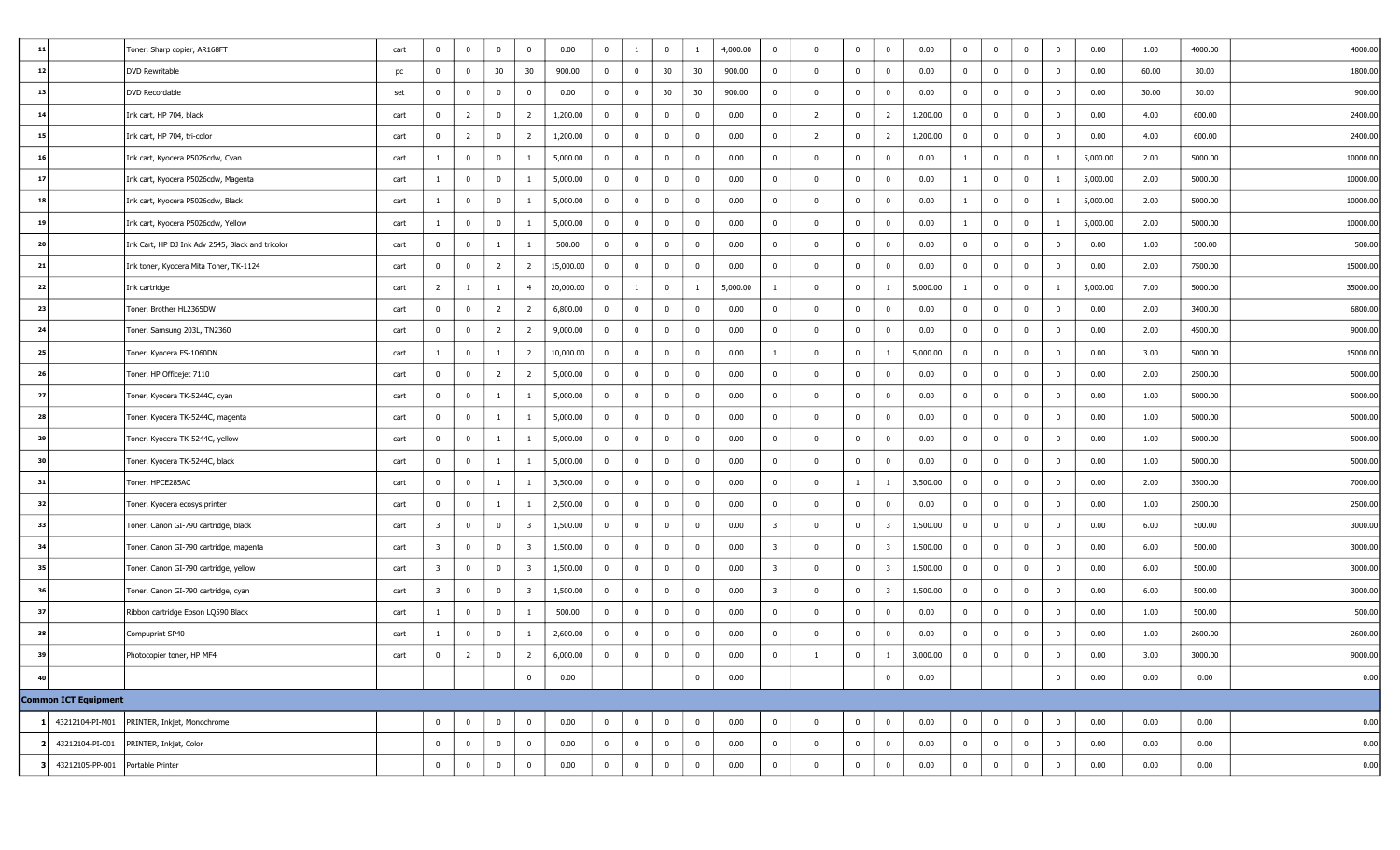|    | 43211509-AT-001       | Android Tablet                                             | $\overline{0}$          | $\overline{\mathbf{0}}$ | $\bf{0}$                | $\mathbf 0$             | 0.00       | $\mathbf{0}$   | $\mathbf 0$    | $\bf{0}$       | $\bf{0}$    | 0.00       | $\overline{0}$ | $\Omega$     | $\bf{0}$       | $\overline{0}$ | 0.00       | $\bf{0}$       | $\overline{0}$          | $\overline{0}$ | $\bf{0}$       | 0.00       | 0.00  | 0.00      | 0.00      |
|----|-----------------------|------------------------------------------------------------|-------------------------|-------------------------|-------------------------|-------------------------|------------|----------------|----------------|----------------|-------------|------------|----------------|--------------|----------------|----------------|------------|----------------|-------------------------|----------------|----------------|------------|-------|-----------|-----------|
|    | 43222610-HS-001       | Hub/Switches                                               | $\overline{0}$          | $\mathbf 0$             | $\bf{0}$                | 0                       | 0.00       | $\bf{0}$       | $\mathbf 0$    | $\bf{0}$       | $\bf{0}$    | 0.00       | $\overline{0}$ | $\Omega$     | $\bf{0}$       | $\bf{0}$       | 0.00       | $\bf{0}$       | $\overline{\mathbf{0}}$ | $\overline{0}$ | $\overline{0}$ | 0.00       | 0.00  | 0.00      | 0.00      |
|    | 43222609-NR-001       | Network Routers                                            | $\overline{0}$          | 1                       | $\bf{0}$                | -1                      | 3,000.00   | $\bf{0}$       | $\bf{0}$       | $\bf{0}$       | $\bf{0}$    | 0.00       | $\overline{0}$ | $\Omega$     | $\mathbf 0$    | $\bf{0}$       | 0.00       | $\bf{0}$       | $\bf{0}$                | $\bf{0}$       | $\bf{0}$       | 0.00       | 1.00  | 3000.00   | 3000.00   |
|    |                       | 43222640-WA-P01 Wireless Access Point                      | $\overline{0}$          | $\overline{0}$          | $\overline{0}$          | $\overline{0}$          | 0.00       | $\bf{0}$       | $\overline{0}$ | $\bf{0}$       | $\bf{0}$    | 0.00       | $\overline{0}$ | $\Omega$     | $\mathbf 0$    | $\bf{0}$       | 0.00       | $\bf{0}$       | $\overline{\mathbf{0}}$ | $\bf{0}$       | $\mathbf 0$    | 0.00       | 0.00  | 0.00      | 0.00      |
|    | 43211711-SF-001       | Scanner, Flatbed                                           | $\overline{0}$          | $\mathbf 0$             | $\overline{0}$          | $^{\circ}$              | 0.00       | $\bf{0}$       | $\mathbf 0$    | $\bf{0}$       | $\bf{0}$    | 0.00       | $\overline{0}$ | $\Omega$     | $\mathbf 0$    | $\mathbf{0}$   | 0.00       | $\bf{0}$       | $\overline{\mathbf{0}}$ | $\overline{0}$ | $\mathbf 0$    | 0.00       | 0.00  | 0.00      | 0.00      |
|    | 45111601-WP-P01       | Wireless Pointing Device / Laser Pointer                   | $\overline{0}$          | $\overline{\mathbf{0}}$ | $\overline{0}$          | $\mathbf 0$             | 0.00       | $\bf{0}$       | $\bf{0}$       | $\bf{0}$       | $\bf{0}$    | 0.00       | $\mathbf 0$    | $\Omega$     | $\bf{0}$       | $\mathbf{0}$   | 0.00       | $\overline{0}$ | $\overline{0}$          | $\bf{0}$       | $\mathbf 0$    | 0.00       | 0.00  | 0.00      | 0.00      |
|    | 10 81112306-MF-P01    | Multi Function PRINTER                                     | $\overline{0}$          | $\overline{\mathbf{0}}$ | $\bf{0}$                | $\overline{0}$          | 0.00       | $\bf{0}$       | $\bf{0}$       | $\bf{0}$       | $\bf{0}$    | 0.00       | $\overline{0}$ | $\Omega$     | $\bf{0}$       | $\bf{0}$       | 0.00       | $\bf{0}$       | $\overline{\mathbf{0}}$ | $\bf{0}$       | $\bf{0}$       | 0.00       | 0.00  | 0.00      | 0.00      |
|    | 11 39121011-UP-S01    | UNINTERRUPTIBLE POWER SUPPLY (UPS)                         | $\bf{0}$                | $\overline{0}$          | $\bf{0}$                | $\overline{0}$          | 0.00       | $\bf{0}$       | $\mathbf 0$    | $\bf{0}$       | $\bf{0}$    | 0.00       | $\overline{0}$ | $\Omega$     | $\bf{0}$       | $\bf{0}$       | 0.00       | $\bf{0}$       | $\bf{0}$                | $\bf{0}$       | $\bf{0}$       | 0.00       | 0.00  | 0.00      | 0.00      |
|    | 12 43191501-MP-001    | Mobile Phone                                               | $\overline{0}$          | $\overline{0}$          | $\overline{0}$          | $\bf{0}$                | 0.00       | $\bf{0}$       | $\overline{0}$ | $\mathbf 0$    | $\bf{0}$    | 0.00       | $\bf{0}$       | $\Omega$     | $\bf{0}$       | $\bf{0}$       | 0.00       | $\bf{0}$       | $\overline{\mathbf{0}}$ | $\bf{0}$       | $\mathbf 0$    | 0.00       | 0.00  | 0.00      | 0.00      |
| 13 | 43211711-SC-D01       | Scanner, Colored, Double sided, feeder type                | $\overline{0}$          | $\overline{0}$          | $\overline{0}$          | $\mathbf 0$             | 0.00       | $\bf{0}$       | $\mathbf 0$    | $\mathbf 0$    | $\bf{0}$    | 0.00       | $\mathbf 0$    | $\Omega$     | $\mathbf 0$    | $\mathbf 0$    | 0.00       | $\overline{0}$ | $\overline{0}$          | $\overline{0}$ | $\overline{0}$ | 0.00       | 0.00  | 0.00      | 0.00      |
| 14 |                       | Repair and Maintenance of PC units<br>lot                  | $\overline{0}$          | $\overline{\mathbf{0}}$ | $\mathbf{1}$            | -1                      | 0.00       | $\bf{0}$       | $\overline{0}$ | $\bf{0}$       | $\bf{0}$    | 0.00       | $\overline{0}$ | $\mathbf{0}$ | $\bf{0}$       | $\bf{0}$       | 0.00       | $\bf{0}$       | $\overline{0}$          | $\bf{0}$       | $\bf{0}$       | 0.00       | 1.00  | 0.00      | 0.00      |
| 15 |                       | <b>Wireless Mouse</b><br>unit                              | $\overline{0}$          | $\overline{\mathbf{0}}$ | $\overline{\mathbf{3}}$ | $\overline{\mathbf{3}}$ | 1,350.00   | $\bf{0}$       | $\bf{0}$       | $\bf{0}$       | $\bf{0}$    | 0.00       | $\overline{0}$ | $\Omega$     | $\mathbf 0$    | $\bf{0}$       | 0.00       | $\bf{0}$       | $\overline{0}$          | $\bf{0}$       | $\overline{0}$ | 0.00       | 3.00  | 450.00    | 1350.00   |
| 16 |                       | Wireless Keyboard<br>unit                                  | $\overline{0}$          | $\overline{\mathbf{0}}$ | $\overline{\mathbf{3}}$ | $\overline{\mathbf{3}}$ | 2,250.00   | $\bf{0}$       | $\bf{0}$       | $\mathbf 0$    | $\mathbf 0$ | 0.00       | $\bf{0}$       | $\Omega$     | $\bf{0}$       | $\bf{0}$       | 0.00       | $\bf{0}$       | $\mathbf 0$             | $\Omega$       | $\mathbf 0$    | 0.00       | 3.00  | 750.00    | 2250.00   |
| 17 |                       | Repair and Maintenance - ICT Equipment<br>lot              | -1                      | $\overline{\mathbf{0}}$ | $\bf{0}$                | -1                      | 50,000.00  | $\mathbf{1}$   | $\bf{0}$       | $\bf{0}$       | 1           | 50,000.00  | -1             | $\Omega$     | $\bf{0}$       | -1             | 50,000.00  | $\mathbf{1}$   | $\overline{\mathbf{0}}$ | $\bf{0}$       | -1             | 50,000.00  | 4.00  | 50000.00  | 200000.00 |
| 18 |                       | Desktop Computer<br>unit                                   | 20                      | $\overline{\mathbf{0}}$ | $\mathbf 0$             | 20                      | 800,000.00 | $\bf{0}$       | $\bf{0}$       | $\bf{0}$       | $\bf{0}$    | 0.00       | $\bf{0}$       |              | $\bf{0}$       | $\bf{0}$       | 0.00       | $\bf{0}$       | $\overline{\mathbf{0}}$ | $\bf{0}$       | $\overline{0}$ | 0.00       | 20.00 | 40000.00  | 800000.00 |
| 19 |                       | Laptop Computer<br>unit                                    | 15                      | $\overline{\mathbf{0}}$ | $\bf{0}$                | 15                      | 600,000.00 | $\bf{0}$       | $\bf{0}$       | $\bf{0}$       | $\bf{0}$    | 0.00       | $\overline{0}$ | $\Omega$     | $\overline{0}$ | $\bf{0}$       | 0.00       | $\bf{0}$       | $\overline{0}$          | $\overline{0}$ | $\bf{0}$       | 0.00       | 15.00 | 40000.00  | 600000.00 |
| 20 |                       | <b>LED Monitor</b><br>unit                                 | 5 <sup>5</sup>          | $\overline{\mathbf{0}}$ | $\bf{0}$                | 5                       | 100,000.00 | $\bf{0}$       | $\bf{0}$       | $\bf{0}$       | $\bf{0}$    | 0.00       | $\overline{0}$ | $^{\circ}$   | $\bf{0}$       | $\bf{0}$       | 0.00       | $\bf{0}$       | $\overline{\mathbf{0}}$ | $\bf{0}$       | $\bf{0}$       | 0.00       | 5.00  | 20000.00  | 100000.00 |
| 21 |                       | Portable Projector<br>unit                                 | $\overline{2}$          | $\overline{\mathbf{0}}$ | $\bf{0}$                | $\overline{2}$          | 30,000.00  | $\bf{0}$       | $\bf{0}$       | $\bf{0}$       | $\bf{0}$    | 0.00       | $\bf{0}$       | $\Omega$     | $\bf{0}$       | $\bf{0}$       | 0.00       | $\bf{0}$       | $\overline{\mathbf{0}}$ | $\overline{0}$ | $\mathbf 0$    | 0.00       | 2.00  | 15000.00  | 30000.00  |
| 22 |                       | Smart Interactive Projector<br>unit                        | $\overline{2}$          | $\overline{\mathbf{0}}$ | $\bf{0}$                | 2                       | 200,000.00 | $\bf{0}$       | $\bf{0}$       | $\bf{0}$       | $\bf{0}$    | 0.00       | $\overline{0}$ | $\mathbf 0$  | $\bf{0}$       | $\mathbf{0}$   | 0.00       | $\overline{0}$ | $\overline{0}$          | $\bf{0}$       | $\mathbf 0$    | 0.00       | 2.00  | 100000.00 | 200000.00 |
| 23 |                       | Scanner<br>unit                                            | 7                       | $\overline{\mathbf{0}}$ | $\bf{0}$                | $\overline{7}$          | 105,000.00 | $\bf{0}$       | $\overline{0}$ | $\bf{0}$       | $\bf{0}$    | 0.00       | $\bf{0}$       | $\Omega$     | $\bf{0}$       | $\bf{0}$       | 0.00       | $\bf{0}$       | $\overline{\mathbf{0}}$ | $\bf{0}$       | $\mathbf 0$    | 0.00       | 7.00  | 15000.00  | 105000.00 |
| 24 |                       | Copying Machine<br>unit                                    | 6                       | $\overline{\mathbf{0}}$ | $\bf{0}$                | 6                       | 120,000.00 | $\bf{0}$       | $\bf{0}$       | $\bf{0}$       | $\bf{0}$    | 0.00       | $\overline{0}$ | $\Omega$     | $\bf{0}$       | $\bf{0}$       | 0.00       | $\bf{0}$       | $\mathbf 0$             | $\bf{0}$       | $\bf{0}$       | 0.00       | 6.00  | 20000.00  | 120000.00 |
| 25 |                       | Printing Equipment<br>lot                                  | 1                       | $\overline{\mathbf{0}}$ | $\mathbf 0$             | 1                       | 290,000.00 | $\bf{0}$       | $\overline{0}$ | $\mathbf 0$    | $\bf{0}$    | 0.00       | $\bf{0}$       | $\Omega$     | $\mathbf 0$    | $\mathbf{0}$   | 0.00       | $\bf{0}$       | $\overline{\mathbf{0}}$ | $\overline{0}$ | $\overline{0}$ | 0.00       | 1.00  | 290000.00 | 290000.00 |
| 26 |                       | Network Switches (unmanaged)<br>unit                       | $\overline{\mathbf{3}}$ | $\overline{\mathbf{0}}$ | $\overline{0}$          | $\overline{\mathbf{3}}$ | 90,000.00  | $\bf{0}$       | $\overline{0}$ | $\bf{0}$       | $\bf{0}$    | 0.00       | $\overline{0}$ | $\Omega$     | $\mathbf 0$    | $\mathbf 0$    | 0.00       | $\bf{0}$       | $\mathbf{0}$            | $\overline{0}$ | $\mathbf 0$    | 0.00       | 3.00  | 30000.00  | 90000.00  |
| 27 |                       |                                                            |                         |                         |                         | $\bf{0}$                | 0.00       |                |                |                | $\bf{0}$    | 0.00       |                |              |                | $\mathbf{0}$   | 0.00       |                |                         |                | $\mathbf 0$    | 0.00       | 0.00  | 0.00      | 0.00      |
| 28 |                       |                                                            |                         |                         |                         | $\mathbf 0$             | 0.00       |                |                |                | $\bf{0}$    | 0.00       |                |              |                | $\mathbf 0$    | 0.00       |                |                         |                | $\overline{0}$ | 0.00       | 0.00  | 0.00      | 0.00      |
| 29 |                       |                                                            |                         |                         |                         | $\bf{0}$                | 0.00       |                |                |                | $\bf{0}$    | 0.00       |                |              |                | $\mathbf 0$    | 0.00       |                |                         |                | $\mathbf 0$    | 0.00       | 0.00  | 0.00      | 0.00      |
|    | <b>OTHER SOFTWARE</b> |                                                            |                         |                         |                         |                         |            |                |                |                |             |            |                |              |                |                |            |                |                         |                |                |            |       |           |           |
|    |                       | Rent ICT Software Subscription<br>lot                      |                         | $\bf{0}$                | $\bf{0}$                |                         | 187,500.00 | 1              | $\bf{0}$       | $\bf{0}$       | -1          | 187,500.00 | -1             | $\Omega$     | $\overline{0}$ | -1             | 187,500.00 | $\mathbf{1}$   | $\bf{0}$                | $\bf{0}$       |                | 187,500.00 | 4.00  | 187500.00 | 750000.00 |
|    |                       | ICT Software (MS Office, Adobe photoshop, indesign)<br>lot | $\mathbf{1}$            | $\overline{0}$          | $\overline{0}$          | $\mathbf{1}$            | 760,000.00 | $\overline{0}$ | $\bf{0}$       | $\overline{0}$ | $\mathbf 0$ | 0.00       | $\overline{0}$ | $\mathbf 0$  | $\overline{0}$ | $\overline{0}$ | 0.00       | $\overline{0}$ | $\overline{0}$          | $\bf{0}$       | $\mathbf 0$    | 0.00       | 1.00  | 760000.00 | 760000.00 |
|    |                       |                                                            |                         |                         |                         | 0                       | 0.00       |                |                |                | $\mathbf 0$ | 0.00       |                |              |                | $\mathbf{0}$   | 0.00       |                |                         |                | $\bf{0}$       | 0.00       | 0.00  | 0.00      | 0.00      |
|    |                       |                                                            |                         |                         |                         | $\mathbf 0$             | 0.00       |                |                |                | $\bf{0}$    | 0.00       |                |              |                | $\mathbf{0}$   | 0.00       |                |                         |                | $\mathbf 0$    | 0.00       | 0.00  | 0.00      | 0.00      |
|    |                       |                                                            |                         |                         |                         | 0                       | 0.00       |                |                |                | $\mathbf 0$ | 0.00       |                |              |                | $\bf{0}$       | 0.00       |                |                         |                | $\bf{0}$       | 0.00       | 0.00  | 0.00      | 0.00      |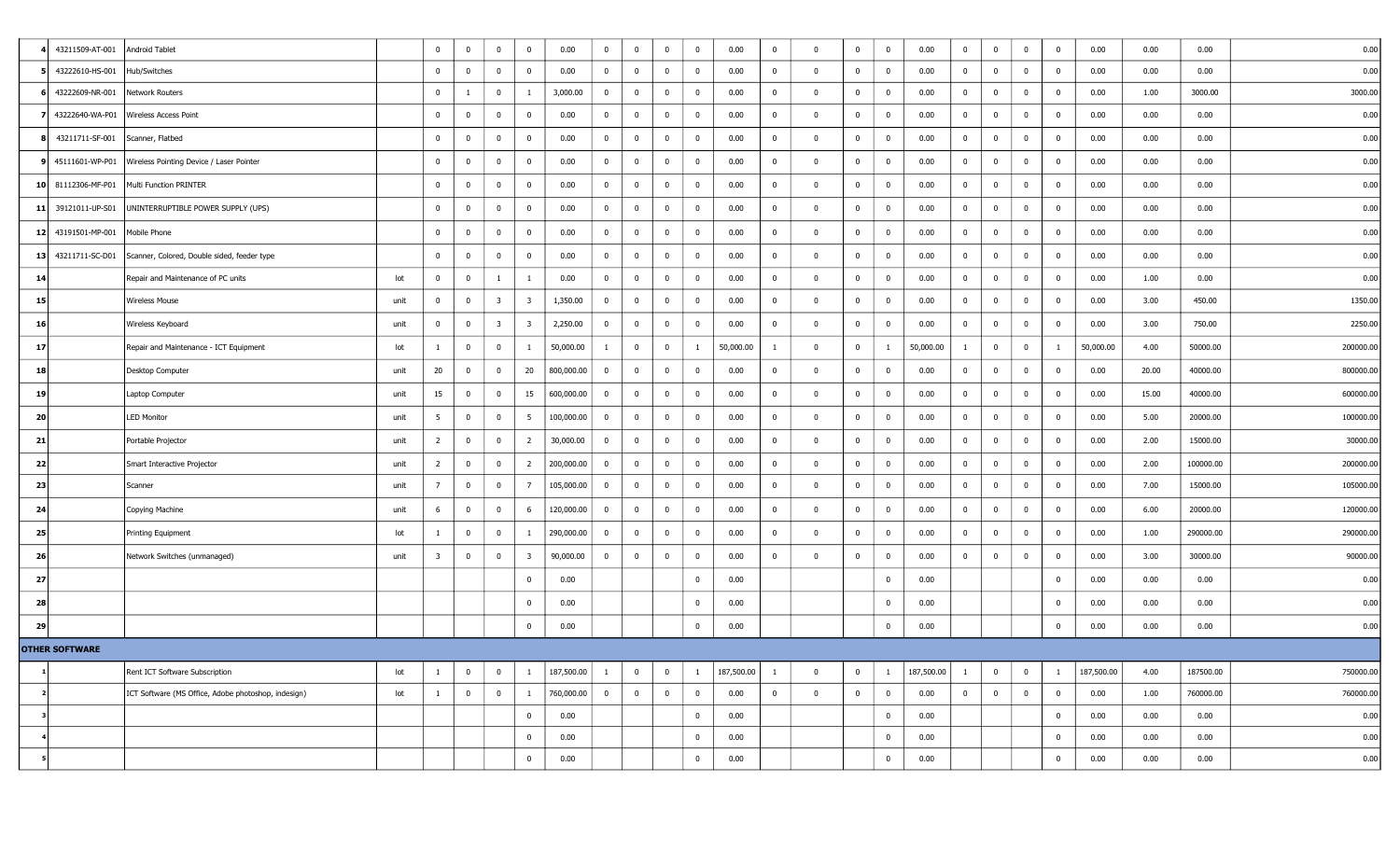|                         |                                               |        |                         |                |                         | $\mathbf{0}$   | 0.00      |                         |                |                         | $\bf{0}$                | 0.00      |                         |                         |                         | $\bf{0}$                | 0.00      |                         |                         |                         | $\bf{0}$                | 0.00      | 0.00   | 0.00    | 0.00     |
|-------------------------|-----------------------------------------------|--------|-------------------------|----------------|-------------------------|----------------|-----------|-------------------------|----------------|-------------------------|-------------------------|-----------|-------------------------|-------------------------|-------------------------|-------------------------|-----------|-------------------------|-------------------------|-------------------------|-------------------------|-----------|--------|---------|----------|
|                         |                                               |        |                         |                |                         | $\mathbf 0$    | 0.00      |                         |                |                         | $\mathbf{0}$            | 0.00      |                         |                         |                         | $\mathbf 0$             | 0.00      |                         |                         |                         | $\mathbf 0$             | 0.00      | 0.00   | 0.00    | 0.00     |
|                         |                                               |        |                         |                |                         | $\mathbf{0}$   | 0.00      |                         |                |                         | $\mathbf{0}$            | 0.00      |                         |                         |                         | $\bf{0}$                | 0.00      |                         |                         |                         | $\mathbf 0$             | 0.00      | 0.00   | 0.00    | 0.00     |
|                         |                                               |        |                         |                |                         | $\mathbf 0$    | 0.00      |                         |                |                         | $\overline{0}$          | 0.00      |                         |                         |                         | $\overline{0}$          | 0.00      |                         |                         |                         | $\bf{0}$                | 0.00      | 0.00   | 0.00    | 0.00     |
| 10                      |                                               |        |                         |                |                         | $\mathbf{0}$   | 0.00      |                         |                |                         | $\mathbf 0$             | 0.00      |                         |                         |                         | $\bf{0}$                | 0.00      |                         |                         |                         | $\mathbf 0$             | 0.00      | 0.00   | 0.00    | 0.00     |
| 11                      |                                               |        |                         |                |                         | $\mathbf 0$    | 0.00      |                         |                |                         | $\bf{0}$                | 0.00      |                         |                         |                         | $\bf{0}$                | 0.00      |                         |                         |                         | $\bf{0}$                | 0.00      | 0.00   | 0.00    | 0.00     |
| 12                      |                                               |        |                         |                |                         | $\overline{0}$ | 0.00      |                         |                |                         | $\bf{0}$                | 0.00      |                         |                         |                         | $\overline{0}$          | 0.00      |                         |                         |                         | $\mathbf 0$             | 0.00      | 0.00   | 0.00    | 0.00     |
| <b>Consumables</b>      |                                               |        |                         |                |                         |                |           |                         |                |                         |                         |           |                         |                         |                         |                         |           |                         |                         |                         |                         |           |        |         |          |
|                         | N95 Mask                                      | box    | $\overline{0}$          | $\bf{0}$       | $\bf{0}$                | $\overline{0}$ | 0.00      | $\bf{0}$                | $\bf{0}$       | $5\overline{5}$         | 5                       | 19,000.00 | $\bf{0}$                | $\overline{0}$          | 5 <sup>5</sup>          | 5                       | 19,000.00 | $\overline{0}$          | $\overline{0}$          | $\bf{0}$                | $\bf{0}$                | 0.00      | 10.00  | 3800.00 | 38000.00 |
| $\overline{\mathbf{2}}$ | Laboratory dishwashing solution               | bottle | $\overline{0}$          | $\mathbf{0}$   | $\bf{0}$                | $\mathbf{0}$   | 0.00      | $\bf{0}$                | $\bf{0}$       | $\overline{\mathbf{3}}$ | $\overline{\mathbf{3}}$ | 600.00    | $\overline{0}$          | $\overline{\mathbf{0}}$ | 5 <sup>5</sup>          | 5                       | 1,000.00  | $\overline{0}$          | $\overline{0}$          | $\overline{0}$          | $\bf{0}$                | 0.00      | 8.00   | 200.00  | 1600.00  |
|                         | Alkaline Chemical, AR                         | bottle | $\mathbf{0}$            | $\overline{0}$ | $\bf{0}$                | $\mathbf 0$    | 0.00      | $\bf{0}$                | $\overline{0}$ | $\overline{\mathbf{3}}$ | $\overline{\mathbf{3}}$ | 4,500.00  | $\bf{0}$                | $\bf{0}$                | $\overline{\mathbf{3}}$ | $\overline{\mathbf{3}}$ | 4,500.00  | $\overline{0}$          | $\overline{0}$          | $\overline{0}$          | $\bf{0}$                | 0.00      | 6.00   | 1500.00 | 9000.00  |
|                         | Acid Chemical, AR                             | bottle | $\overline{0}$          | $\bf{0}$       | $\overline{\mathbf{0}}$ | $\mathbf 0$    | 0.00      | $\bf{0}$                | $\overline{0}$ | $\overline{\mathbf{3}}$ | $\overline{\mathbf{3}}$ | 3,000.00  | $\mathbf 0$             | $\bf{0}$                | $\overline{\mathbf{3}}$ | $\overline{\mathbf{3}}$ | 3,000.00  | $\overline{0}$          | $\overline{0}$          | $\overline{0}$          | $\bf{0}$                | 0.00      | 6.00   | 1000.00 | 6000.00  |
|                         | Chemical Salt, AR                             | bottle | $\overline{0}$          | $\mathbf 0$    | $\bf{0}$                | $\mathbf 0$    | 0.00      | $\bf{0}$                | $\bf{0}$       | $\overline{\mathbf{3}}$ | $\overline{\mathbf{3}}$ | 4,500.00  | $\overline{0}$          | $\overline{0}$          | $\overline{\mathbf{3}}$ | $\overline{\mathbf{3}}$ | 4,500.00  | $\overline{0}$          | $\overline{\mathbf{0}}$ | $\overline{0}$          | $\bf{0}$                | 0.00      | 6.00   | 1500.00 | 9000.00  |
|                         | Raw Silk Yarn                                 | kg     | $\mathbf{0}$            | $\bf{0}$       | $\overline{\mathbf{0}}$ | $\mathbf{0}$   | 0.00      | 8                       | $\bf{0}$       | $\overline{0}$          | 8                       | 24,000.00 | 10                      | $\Omega$                | $\bf{0}$                | 10                      | 30,000.00 | 8                       | $\bf{0}$                | $\bf{0}$                | 8                       | 24,000.00 | 26.00  | 3000.00 | 78000.00 |
|                         | Aluminum Foil                                 | roll   | $\mathbf 0$             | $\bf{0}$       | 48                      | 48             | 9,600.00  | $\overline{0}$          | $\mathbf 0$    | $\overline{0}$          | $\mathbf{0}$            | 0.00      | $^{\circ}$              | $\Omega$                | $\bf{0}$                | $\bf{0}$                | 0.00      | $\overline{0}$          | $\bf{0}$                | $\bf{0}$                | $\bf{0}$                | 0.00      | 48.00  | 200.00  | 9600.00  |
|                         | Resealable Plastic Bags                       | pack   | $\overline{0}$          | $\bf{0}$       | 24                      | 24             | 4,800.00  | $\bf{0}$                | $\bf{0}$       | $\overline{\mathbf{0}}$ | $\bf{0}$                | 0.00      | $\overline{0}$          | $\overline{0}$          | $\bf{0}$                | $\overline{0}$          | 0.00      | $\overline{0}$          | $\overline{\mathbf{0}}$ | $\bf{0}$                | $\mathbf 0$             | 0.00      | 24.00  | 200.00  | 4800.00  |
|                         | Dessicator Sealant                            | pc     | $\mathbf{0}$            | $\bf{0}$       | $\overline{\mathbf{0}}$ | $\mathbf{0}$   | 0.00      | $\bf{0}$                | $\overline{0}$ | -1                      | 1                       | 250.00    | -1                      | $\Omega$                | $\overline{0}$          | 1                       | 250.00    |                         | $\overline{\mathbf{0}}$ | $\bf{0}$                | 1                       | 250.00    | 3.00   | 250.00  | 750.00   |
| 10                      | Natural Dye Source                            | kg     | $\mathbf 0$             | 0              | $\overline{1}$          | $\mathbf{1}$   | 3,940.00  | $\bf{0}$                | $\mathbf 0$    | $\overline{0}$          | $\mathbf 0$             | 0.00      | $\mathbf 0$             | $\Omega$                | $\bf{0}$                | $\mathbf 0$             | 0.00      | $\overline{0}$          | $\overline{\mathbf{0}}$ | $\overline{0}$          | $\bf{0}$                | 0.00      | 1.00   | 3940.00 | 3940.00  |
| 11                      | Fabric                                        | m      | 100                     | $\mathbf 0$    | $\bf{0}$                | 100            | 30,000.00 | $\bf{0}$                | $\bf{0}$       | $\overline{0}$          | $\mathbf{0}$            | 0.00      | $\mathbf{0}$            | $\overline{0}$          | $\bf{0}$                | $\bf{0}$                | 0.00      | $\overline{0}$          | $\overline{\mathbf{0}}$ | $\bf{0}$                | $\bf{0}$                | 0.00      | 100.00 | 300.00  | 30000.00 |
| 12                      | Thread (60y/cone)                             | cone   | 15                      | $\bf{0}$       | $\bf{0}$                | 15             | 4,500.00  | 15                      | $\overline{0}$ | $\overline{0}$          | 15                      | 4,500.00  | 15                      | $\bf{0}$                | $\bf{0}$                | 15                      | 4,500.00  | 15                      | $\overline{\mathbf{0}}$ | $\bf{0}$                | 15                      | 4,500.00  | 60.00  | 300.00  | 18000.00 |
| 13                      | Needle (200/box)                              | box    | $\overline{\mathbf{3}}$ | $\bf{0}$       | $\bf{0}$                | $\overline{3}$ | 780.00    | $\overline{\mathbf{3}}$ | $\bf{0}$       | $\overline{0}$          | $\overline{\mathbf{3}}$ | 780.00    | $\overline{\mathbf{3}}$ | $\overline{\mathbf{0}}$ | $\bf{0}$                | $\overline{\mathbf{3}}$ | 780.00    | $\overline{\mathbf{3}}$ | $\overline{\mathbf{0}}$ | $\bf{0}$                | $\overline{\mathbf{3}}$ | 780.00    | 12.00  | 260.00  | 3120.00  |
| 14                      | Glacial acetic acid, AR                       | lot    | $\mathbf{0}$            | $\overline{0}$ | $\bf{0}$                | $\mathbf{0}$   | 0.00      | $\bf{0}$                | $\overline{0}$ | $\overline{\mathbf{3}}$ | $\overline{\mathbf{3}}$ | 10,500.00 | $\mathbf 0$             | $\bf{0}$                | 3 <sup>7</sup>          | $\overline{\mathbf{3}}$ | 10,500.00 | $\overline{0}$          | $\overline{0}$          | $\bf{0}$                | $\bf{0}$                | 0.00      | 6.00   | 3500.00 | 21000.00 |
| 15                      | Acetic anhydride, AR                          | lot    | $\overline{0}$          | $\mathbf{0}$   | $\bf{0}$                | $\mathbf 0$    | 0.00      | $\overline{0}$          | $\bf{0}$       | $\overline{\mathbf{3}}$ | $\overline{\mathbf{3}}$ | 10,500.00 | $\mathbf 0$             | $\bf{0}$                | $\overline{\mathbf{3}}$ | $\overline{\mathbf{3}}$ | 10,500.00 | $\overline{0}$          | $\mathbf{0}$            | $\overline{\mathbf{0}}$ | $\bf{0}$                | 0.00      | 6.00   | 3500.00 | 21000.00 |
| 16                      | Sodium hydroxide, AR                          | lot    | $\mathbf 0$             | $\mathbf 0$    | $\bf{0}$                | $\Omega$       | 0.00      | $\bf{0}$                | $\mathbf 0$    | $\overline{\mathbf{3}}$ | 3                       | 3,000.00  | $\mathbf 0$             | $\Omega$                | $\overline{\mathbf{3}}$ | $\overline{\mathbf{3}}$ | 3,000.00  | $\overline{0}$          | $\mathbf 0$             | $\bf{0}$                | $\mathbf 0$             | 0.00      | 6.00   | 1000.00 | 6000.00  |
| 17                      | Sulfuric acid, AR                             | lot    | $\mathbf 0$             | $\bf{0}$       | $\bf{0}$                | $\mathbf 0$    | 0.00      | $\bf{0}$                | $\overline{0}$ | $\overline{\mathbf{3}}$ | $\overline{\mathbf{3}}$ | 4,500.00  | $\bf{0}$                | $\bf{0}$                | $\overline{\mathbf{3}}$ | $\overline{\mathbf{3}}$ | 4,500.00  | $\overline{0}$          | $\overline{0}$          | $\bf{0}$                | $\bf{0}$                | 0.00      | 6.00   | 1500.00 | 9000.00  |
| 18                      | Hydrochloric acid, AR                         | lot    | $\overline{0}$          | $\overline{0}$ | $\bf{0}$                | $\mathbf 0$    | 0.00      | $\mathbf{0}$            | $\bf{0}$       | $\overline{\mathbf{3}}$ | $\overline{\mathbf{3}}$ | 3,000.00  | $\bf{0}$                | $\overline{\mathbf{0}}$ | $\overline{\mathbf{3}}$ | $\overline{\mathbf{3}}$ | 3,000.00  | $\overline{0}$          | $\overline{\mathbf{0}}$ | $\bf{0}$                | $\bf{0}$                | 0.00      | 6.00   | 1000.00 | 6000.00  |
| 19                      | Plant Fiber                                   | lot    | $\mathbf{0}$            | $\overline{0}$ | $\bf{0}$                | $\mathbf{0}$   | 0.00      | 250                     | $\bf{0}$       | $\overline{0}$          | 250                     | 30,000.00 | $\bf{0}$                | $\bf{0}$                | $\bf{0}$                | $\bf{0}$                | 0.00      | $\overline{0}$          | $\overline{\mathbf{0}}$ | $\bf{0}$                | $\mathbf 0$             | 0.00      | 250.00 | 120.00  | 30000.00 |
| 20                      | Folded kitchen towels                         | lot    | $\overline{0}$          | 0              | 25                      | 25             | 625.00    | $\bf{0}$                | $\mathbf 0$    | 12                      | 12                      | 300.00    | $^{\circ}$              | $\Omega$                | $\bf{0}$                | $\bf{0}$                | 0.00      | $\bf{0}$                | $\mathbf{0}$            | $\overline{0}$          | $\bf{0}$                | 0.00      | 37.00  | 25.00   | 925.00   |
| 21                      | Safe-lock microcentrifuge tubes, 0.5ml volume | pack   | $\mathbf 0$             | $\bf{0}$       | $\overline{3}$          |                | 4,200.00  | $\mathbf{0}$            | $\mathbf 0$    | $\overline{0}$          | $\mathbf 0$             | 0.00      | $\mathbf 0$             | $\Omega$                | $\overline{3}$          | $\mathbf{3}$            | 4,200.00  | $\mathbf{0}$            | $\mathbf 0$             | $\mathbf 0$             | $\mathbf 0$             | 0.00      | 6.00   | 1400.00 | 8400.00  |
| 22                      | Safe-lock microcentrifuge tubes, 1.5ml volume | pack   | $\overline{0}$          | $\overline{0}$ | 6                       | 6              | 8,400.00  | $\overline{0}$          | $\overline{0}$ | $\overline{0}$          | $\bf{0}$                | 0.00      | $\overline{0}$          | $\bf{0}$                | 6                       | 6                       | 8,400.00  | $\overline{0}$          | $\overline{0}$          | $\bf{0}$                | $\overline{0}$          | 0.00      | 12.00  | 1400.00 | 16800.00 |
| 23                      | Safe-lock microcentrifuge tubes, 2.0ml volume | pack   | $\overline{0}$          | $\overline{0}$ | $\overline{4}$          | $\overline{4}$ | 5,600.00  | $\bf{0}$                | $\overline{0}$ | $\overline{0}$          | $\overline{0}$          | 0.00      | $\bf{0}$                | $\bf{0}$                | 4                       | $\overline{4}$          | 5,600.00  | $\overline{0}$          | $\overline{0}$          | $\overline{0}$          | $\bf{0}$                | 0.00      | 8.00   | 1400.00 | 11200.00 |
| 24                      | Cleaner Blade                                 | lot    | 1                       | $\overline{0}$ | $\overline{0}$          | $\mathbf{1}$   | 620.00    | $\overline{0}$          | $\overline{0}$ | $\overline{0}$          | $\bf{0}$                | 0.00      | $\bf{0}$                | $\bf{0}$                | $\overline{0}$          | $\bf{0}$                | 0.00      | $\overline{0}$          | $\overline{0}$          | $\bf{0}$                | $\overline{0}$          | 0.00      | 1.00   | 620.00  | 620.00   |
| 25                      | DV Seal                                       | lot    | $\mathbf{1}$            | $\bf{0}$       | $\bf{0}$                | $\mathbf{1}$   | 390.00    | $\bf{0}$                | $\bf{0}$       | $\bf{0}$                | $\bf{0}$                | 0.00      | $\overline{0}$          | $\bf{0}$                | $\bf{0}$                | $\mathbf{0}$            | 0.00      | $\overline{0}$          | $\overline{0}$          | $\bf{0}$                | $\overline{0}$          | 0.00      | 1.00   | 390.00  | 390.00   |
| 26                      | Fertilizer, Inorganic, complete               | sack   | $\overline{0}$          | $\bf{0}$       | 15                      | 15             | 18,000.00 | $\overline{0}$          | $\bf{0}$       | $\overline{0}$          | $\overline{0}$          | 0.00      | $\bf{0}$                | 15                      | $\overline{0}$          | 15                      | 18,000.00 | $\overline{0}$          | $\overline{0}$          | $\mathbf 0$             | $\mathbf 0$             | 0.00      | 30.00  | 1200.00 | 36000.00 |
|                         |                                               |        |                         |                |                         |                |           |                         |                |                         |                         |           |                         |                         |                         |                         |           |                         |                         |                         |                         |           |        |         |          |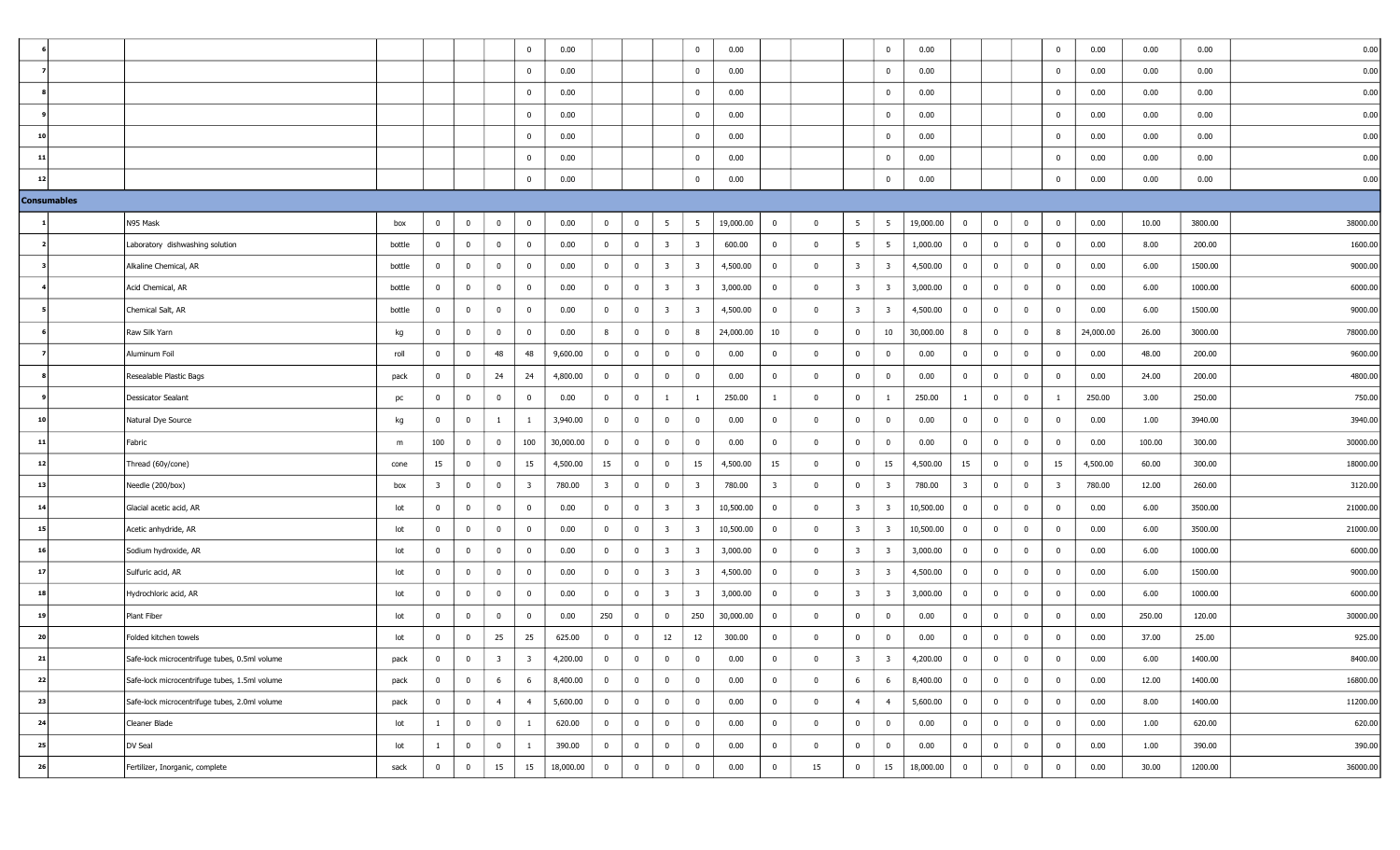| 27 |    | Fertilizer, Inorganic, urea        | sack | 20             | $\overline{\mathbf{0}}$ | $\bf{0}$                | 20             | 24,000.00 | $\bf{0}$       | $\mathbf 0$             | $\overline{0}$          | $\mathbf{0}$            | 0.00      | $\bf{0}$       | 20                      | $\overline{0}$          | 20                      | 24,000.00 | $\overline{0}$ | $\overline{\mathbf{0}}$ | $\bf{0}$       | $\overline{0}$          | 0.00      | 40.00     | 1200.00  | 48000.00 |
|----|----|------------------------------------|------|----------------|-------------------------|-------------------------|----------------|-----------|----------------|-------------------------|-------------------------|-------------------------|-----------|----------------|-------------------------|-------------------------|-------------------------|-----------|----------------|-------------------------|----------------|-------------------------|-----------|-----------|----------|----------|
| 28 |    | Vermi cast, dried                  | sack | 20             | $\overline{\mathbf{0}}$ | $\bf{0}$                | 20             | 4,000.00  | $\bf{0}$       | $\mathbf 0$             | $\overline{0}$          | $\mathbf{0}$            | 0.00      | $^{\circ}$     | 20                      | $\mathbf{0}$            | 20                      | 4,000.00  | $\overline{0}$ | $\overline{0}$          | $\bf{0}$       | $\overline{0}$          | 0.00      | 40.00     | 200.00   | 8000.00  |
| 29 |    | Burnt Lime                         | sack | 20             | $\bf{0}$                | $\bf{0}$                | 20             | 2,000.00  | $\overline{0}$ | $\overline{0}$          | $\overline{0}$          | $\overline{0}$          | 0.00      | $\bf{0}$       | 20                      | $\overline{0}$          | 20                      | 2,000.00  | $\overline{0}$ | $\overline{\mathbf{0}}$ | $\bf{0}$       | $\overline{0}$          | 0.00      | 40.00     | 100.00   | 4000.00  |
| 30 |    | Pruning shears, heavy duty         | pc   | 5              | $\overline{0}$          | $\bf{0}$                | 5              | 4,000.00  | $\bf{0}$       | $\mathbf 0$             | $\overline{0}$          | $\mathbf{0}$            | 0.00      | 5              | $\mathbf 0$             | 5 <sup>5</sup>          | 10                      | 8,000.00  | $\mathbf{0}$   | $\overline{\mathbf{0}}$ | $\mathbf 0$    | $\overline{0}$          | 0.00      | 15.00     | 800.00   | 12000.00 |
| 31 |    | Raincoats, poncho                  | pc   | 10             | $\mathbf 0$             | $\bf{0}$                | 10             | 2,500.00  | $\overline{0}$ | $\mathbf 0$             | $\overline{0}$          | $\overline{0}$          | 0.00      | $\overline{0}$ | $\Omega$                | $\bf{0}$                | 0                       | 0.00      | $\overline{0}$ | $\overline{\mathbf{0}}$ | $\bf{0}$       | $\overline{0}$          | 0.00      | 10.00     | 250.00   | 2500.00  |
| 32 |    | Sodium hydrosulfite                | kg   | $\mathbf{0}$   | $\overline{\mathbf{0}}$ | $\bf{0}$                | $\mathbf 0$    | 0.00      | $\overline{0}$ | $\overline{0}$          | 15                      | 15                      | 4,500.00  | $\bf{0}$       | $\Omega$                | $\overline{0}$          | $\bf{0}$                | 0.00      | $\overline{0}$ | $\overline{\mathbf{0}}$ | $\bf{0}$       | $\overline{0}$          | 0.00      | 15.00     | 300.00   | 4500.00  |
| 33 |    | Sodium Carbonate                   | kg   | $\mathbf 0$    | $\mathbf 0$             | $\bf{0}$                | $\mathbf 0$    | 0.00      | $\overline{0}$ | $\mathbf 0$             | 15                      | 15                      | 4,500.00  | $\mathbf 0$    | $\Omega$                | $\bf{0}$                | $\overline{0}$          | 0.00      | $\overline{0}$ | $\overline{0}$          | $\bf{0}$       | $\overline{0}$          | 0.00      | 15.00     | 300.00   | 4500.00  |
| 34 |    | Pineapple Fiber                    | kg   | $\bf{0}$       | $\mathbf 0$             | $\bf{0}$                | $\mathbf 0$    | 0.00      | $\overline{0}$ | $\overline{\mathbf{0}}$ | 40                      | 40                      | 800.00    | $\overline{0}$ | $\Omega$                | $\bf{0}$                | $\bf{0}$                | 0.00      | $\overline{0}$ | $\overline{0}$          | $\bf{0}$       | $\overline{0}$          | 0.00      | 40.00     | 20.00    | 800.00   |
|    | 35 | Farm Implements                    | lot  | $\mathbf 0$    | $\overline{0}$          | 6                       | -6             | 4,500.00  | $\bf{0}$       | 0                       | 6                       | 6                       | 4,500.00  | $^{\circ}$     | $\Omega$                | $\bf{0}$                | $^{\circ}$              | 0.00      | $\mathbf{0}$   | $\overline{\mathbf{0}}$ | $\mathbf 0$    | $\overline{0}$          | 0.00      | 12.00     | 750.00   | 9000.00  |
| 36 |    | Mulberry cuttings                  | pc   | $\bf{0}$       | 0                       |                         | $\mathbf{0}$   | 0.00      | $\bf{0}$       | $\bf{0}$                | 30000                   | 30000                   | 45,000.00 | $\bf{0}$       | $\bf{0}$                |                         | 30000 30000             | 45,000.00 | $\overline{0}$ | $\overline{\mathbf{0}}$ | $\overline{0}$ | $\overline{0}$          | 0.00      | 60,000.00 | 1.50     | 90000.00 |
| 37 |    | Stainless pot                      | pc   | $\mathbf{0}$   | $\overline{0}$          | $\overline{4}$          | $\overline{4}$ | 8,000.00  | $\bf{0}$       | $\mathbf 0$             | $\overline{0}$          | $\mathbf{0}$            | 0.00      | $\bf{0}$       | $\Omega$                | $\overline{0}$          | $\bf{0}$                | 0.00      | $\overline{0}$ | $\overline{\mathbf{0}}$ | $\mathbf 0$    | $\overline{0}$          | 0.00      | 4.00      | 2000.00  | 8000.00  |
|    | 38 | Lyocell Fiber                      | kg   | $\mathbf 0$    | $\overline{\mathbf{0}}$ | 180                     | 180            | 85,500.00 | $\bf{0}$       | $\mathbf 0$             | $\overline{0}$          | $\mathbf{0}$            | 0.00      | $\mathbf 0$    | $\Omega$                | $\bf{0}$                | $\mathbf 0$             | 0.00      | $\mathbf{0}$   | $\overline{\mathbf{0}}$ | $\bf{0}$       | $\overline{0}$          | 0.00      | 180.00    | 475.00   | 85500.00 |
| 39 |    | Disposable gloves                  | box  | $\overline{0}$ | $\bf{0}$                | $5\overline{5}$         | 5              | 1,250.00  | $\bf{0}$       | $\overline{0}$          | $\overline{0}$          | $\overline{0}$          | 0.00      | $\overline{0}$ | $\Omega$                | $\overline{0}$          | $\overline{0}$          | 0.00      | $\overline{0}$ | $\overline{\mathbf{0}}$ | $\bf{0}$       | $\overline{0}$          | 0.00      | 5.00      | 250.00   | 1250.00  |
| 40 |    | Wire gauze                         | pc   | $\mathbf 0$    | $\overline{0}$          | $5\overline{5}$         | 5              | 750.00    | $\bf{0}$       | $\overline{0}$          | $\overline{0}$          | $\mathbf 0$             | 0.00      | $^{\circ}$     | $\bf{0}$                | $\bf{0}$                | $\bf{0}$                | 0.00      | $\overline{0}$ | $\overline{\mathbf{0}}$ | $\bf{0}$       | $\overline{0}$          | 0.00      | 5.00      | 150.00   | 750.00   |
|    | 41 | White polyester thread             | pc   | $\bf{0}$       | 0                       | $\bf{0}$                | $^{\circ}$     | 0.00      | $\overline{0}$ | $\mathbf 0$             | $\overline{0}$          | $\mathbf{0}$            | 0.00      | $\overline{0}$ | $\Omega$                | $\overline{\mathbf{3}}$ | $\overline{\mathbf{3}}$ | 300.00    | $\overline{0}$ | $\overline{\mathbf{0}}$ | $\bf{0}$       | $\overline{0}$          | 0.00      | 3.00      | 100.00   | 300.00   |
|    | 42 | Sodium hydroxide, TG               | pack | $\overline{0}$ | $\overline{\mathbf{0}}$ | $\bf{0}$                | $\mathbf 0$    | 0.00      | 10             | $\overline{\mathbf{0}}$ | $\overline{0}$          | 10                      | 1,500.00  | $\overline{0}$ | $\overline{0}$          | $\bf{0}$                | $\bf{0}$                | 0.00      | $\overline{0}$ | $\overline{\mathbf{0}}$ | $\bf{0}$       | $\overline{0}$          | 0.00      | 10.00     | 150.00   | 1500.00  |
|    | 43 | Cotton Fiber                       | kg   | $\mathbf 0$    | $\mathbf 0$             | 500                     | 500            | 65,000.00 | $\bf{0}$       | $\mathbf 0$             | $\overline{0}$          | $\mathbf{0}$            | 0.00      | $\mathbf 0$    | $\Omega$                | $\bf{0}$                | $\bf{0}$                | 0.00      | $\mathbf{0}$   | $\overline{\mathbf{0}}$ | $\bf{0}$       | $\overline{0}$          | 0.00      | 500.00    | 130.00   | 65000.00 |
| 44 |    | Finishing agent (assorted items)   | kg   | $\overline{0}$ | $\overline{0}$          | 12                      | 12             | 9,000.00  | $\bf{0}$       | $\overline{0}$          | $\overline{0}$          | $\mathbf 0$             | 0.00      | $\bf{0}$       | $\Omega$                | $\bf{0}$                | $\bf{0}$                | 0.00      | $\overline{0}$ | $\overline{0}$          | $\bf{0}$       | $\overline{0}$          | 0.00      | 12.00     | 750.00   | 9000.00  |
|    | 45 | Dye stuff (basic and reactive dye) | kg   | $\mathbf 0$    | $\overline{0}$          | 16                      | 16             | 9,600.00  | $\bf{0}$       | $\overline{0}$          | $\overline{0}$          | $\mathbf 0$             | 0.00      | $^{\circ}$     | $\Omega$                | $\bf{0}$                | $\mathbf 0$             | 0.00      | $\overline{0}$ | $\overline{\mathbf{0}}$ | $\bf{0}$       | $\overline{0}$          | 0.00      | 16.00     | 600.00   | 9600.00  |
| 46 |    | Cooking gas                        | tank | $\overline{0}$ | $\mathbf 0$             | $\overline{\mathbf{3}}$ | 3              | 15,000.00 | $\overline{0}$ | $\overline{\mathbf{3}}$ | $\overline{\mathbf{0}}$ | $\overline{\mathbf{3}}$ | 15,000.00 | $\bf{0}$       | $\overline{\mathbf{3}}$ | $\bf{0}$                | $\overline{\mathbf{3}}$ | 15,000.00 | $\overline{0}$ | $\overline{\mathbf{3}}$ | $\bf{0}$       | $\overline{\mathbf{3}}$ | 15,000.00 | 12.00     | 5000.00  | 60000.00 |
| 47 |    | Europium (III) oxide               | lot  | $\overline{0}$ | $\mathbf 0$             | -1                      | -1             | 8,000.00  | $\bf{0}$       | $\mathbf 0$             | $\overline{0}$          | $\mathbf{0}$            | 0.00      | $\overline{0}$ | $\mathbf{0}$            | $\overline{0}$          | $\bf{0}$                | 0.00      | $\overline{0}$ | $\overline{\mathbf{0}}$ | $\bf{0}$       | $\overline{0}$          | 0.00      | 1.00      | 8000.00  | 8000.00  |
|    | 48 | Cerium (IV) oxide                  | lot  | $\mathbf 0$    | 0                       | $\mathbf{1}$            | -1             | 8,000.00  | $\bf{0}$       | $\mathbf 0$             | $\overline{0}$          | $\mathbf{0}$            | 0.00      | $\mathbf 0$    | $\Omega$                | $\bf{0}$                | $\mathbf 0$             | 0.00      | $\mathbf{0}$   | $\overline{\mathbf{0}}$ | $\bf{0}$       | $\overline{0}$          | 0.00      | 1.00      | 8000.00  | 8000.00  |
| 49 |    | SrCO <sub>2</sub>                  | lot  | $\mathbf 0$    | $\bf{0}$                | $\mathbf{1}$            | -1             | 6,000.00  | $\bf{0}$       | $\overline{0}$          | $\overline{0}$          | $\mathbf{0}$            | 0.00      | $\bf{0}$       | $\Omega$                | $\overline{0}$          | $\mathbf{0}$            | 0.00      | $\overline{0}$ | $\overline{0}$          | $\bf{0}$       | $\overline{0}$          | 0.00      | 1.00      | 6000.00  | 6000.00  |
|    | 50 | CaCO3                              | lot  | $\mathbf 0$    | $\overline{0}$          | $\mathbf{1}$            | -1             | 3,000.00  | $\bf{0}$       | $\mathbf 0$             | $\overline{0}$          | $\mathbf 0$             | 0.00      | $^{\circ}$     | $\mathbf{0}$            | $\bf{0}$                | $\bf{0}$                | 0.00      | $\overline{0}$ | $\overline{\mathbf{0}}$ | $\bf{0}$       | $\overline{0}$          | 0.00      | 1.00      | 3000.00  | 3000.00  |
|    | 51 | BaCo <sub>2</sub>                  | lot  | $\bf{0}$       | $\overline{0}$          | $\mathbf{1}$            | -1             | 3,000.00  | $\bf{0}$       | $\overline{0}$          | $\overline{0}$          | $\mathbf 0$             | 0.00      | $\bf{0}$       | $\Omega$                | $\bf{0}$                | $\mathbf 0$             | 0.00      | $\overline{0}$ | $\overline{\mathbf{0}}$ | $\bf{0}$       | $\overline{0}$          | 0.00      | 1.00      | 3000.00  | 3000.00  |
|    | 52 | LiO                                | lot  | $\overline{0}$ | $\overline{0}$          | -1                      | -1             | 3,000.00  | $\bf{0}$       | $\mathbf 0$             | $\overline{0}$          | $\mathbf 0$             | 0.00      | $\overline{0}$ | $\Omega$                | $\overline{0}$          | $\bf{0}$                | 0.00      | $\overline{0}$ | $\overline{\mathbf{0}}$ | $\bf{0}$       | $\overline{0}$          | 0.00      | 1.00      | 3000.00  | 3000.00  |
|    | 53 | Alpha-Si3N4                        | lot  | $\overline{0}$ | $\overline{\mathbf{0}}$ | $\mathbf{1}$            | -1             | 3,000.00  | $\bf{0}$       | $\bf{0}$                | $\overline{0}$          | $\mathbf 0$             | 0.00      | $\overline{0}$ | $\overline{\mathbf{0}}$ | $\bf{0}$                | $\bf{0}$                | 0.00      | $\overline{0}$ | $\overline{\mathbf{0}}$ | $\bf{0}$       | $\overline{0}$          | 0.00      | 1.00      | 3000.00  | 3000.00  |
|    | 54 | SiO <sub>2</sub>                   | lot  | $\mathbf 0$    | $\overline{\mathbf{0}}$ | $\mathbf{1}$            | -1             | 3,000.00  | $\overline{0}$ | $\mathbf 0$             | $\overline{0}$          | $\mathbf{0}$            | 0.00      | $\mathbf 0$    | $\Omega$                | $\bf{0}$                | $\mathbf 0$             | 0.00      | $\mathbf{0}$   | $\overline{\mathbf{0}}$ | $\bf{0}$       | $\overline{0}$          | 0.00      | 1.00      | 3000.00  | 3000.00  |
|    | 55 | MgO                                | lot  | $^{\circ}$     | $\mathbf 0$             | $\mathbf{1}$            | -1             | 6,000.00  | $\mathbf{0}$   | $\mathbf 0$             | $\overline{0}$          | $\mathbf{0}$            | 0.00      | $\mathbf 0$    | $\Omega$                | $\mathbf 0$             | $^{\circ}$              | 0.00      | $^{\circ}$     | $\overline{0}$          | $\bf{0}$       | $\mathbf 0$             | 0.00      | 1.00      | 6000.00  | 6000.00  |
|    | 56 | Al2O3                              | lot  | $\overline{0}$ | $\overline{0}$          | $\mathbf{1}$            | $\mathbf{1}$   | 6,000.00  | $\bf{0}$       | $\bf{0}$                | $\overline{0}$          | $\bf{0}$                | 0.00      | $\bf{0}$       | $\overline{0}$          | $\overline{0}$          | $\mathbf{0}$            | 0.00      | $\overline{0}$ | $\overline{\mathbf{0}}$ | $\overline{0}$ | $\overline{0}$          | 0.00      | 1.00      | 6000.00  | 6000.00  |
|    | 57 | Crucible (Alumina, BN)             | lot  | $\overline{0}$ | $\bf{0}$                | $\mathbf{1}$            | $\mathbf{1}$   | 5,000.00  | $\overline{0}$ | $\overline{0}$          | $\mathbf{0}$            | $\bf{0}$                | 0.00      | $\overline{0}$ | $\bf{0}$                | $\overline{0}$          | $\mathbf{0}$            | 0.00      | $\bf{0}$       | $\overline{0}$          | $\overline{0}$ | $\overline{0}$          | 0.00      | 1.00      | 5000.00  | 5000.00  |
|    | 58 | Cellulose Nanocrystal              | lot  | $\mathbf{0}$   | $\bf{0}$                | $\mathbf{1}$            | $\mathbf{1}$   | 6,000.00  | $\bf{0}$       | $\overline{0}$          | $\overline{0}$          | $\bf{0}$                | 0.00      | $\overline{0}$ | $\overline{\mathbf{0}}$ | $\bf{0}$                | $\mathbf{0}$            | 0.00      | $\overline{0}$ | $\overline{0}$          | $\bf{0}$       | $\overline{0}$          | 0.00      | 1.00      | 6000.00  | 6000.00  |
|    | 59 | Fluorescent dye                    | lot  | $\overline{0}$ | $\overline{\mathbf{0}}$ | $\mathbf{1}$            | $\mathbf{1}$   | 15,000.00 | $\overline{0}$ | $\overline{0}$          | $\overline{0}$          | $\bf{0}$                | 0.00      | $\bf{0}$       | $\mathbf{0}$            | $\overline{0}$          | $\mathbf{0}$            | 0.00      | $\overline{0}$ | $\overline{0}$          | $\bf{0}$       | $\overline{0}$          | 0.00      | 1.00      | 15000.00 | 15000.00 |
|    | 60 | H <sub>2</sub> O <sub>2</sub>      | lot  | $\mathbf{0}$   | $\mathbf 0$             | $\mathbf{1}$            | $\mathbf{1}$   | 3,000.00  | $\bf{0}$       | $\bf{0}$                | $\overline{0}$          | $\bf{0}$                | 0.00      | $\overline{0}$ | $\mathbf{0}$            | $\overline{0}$          | $\overline{0}$          | 0.00      | $\overline{0}$ | $\overline{0}$          | $\mathbf 0$    | $\overline{0}$          | 0.00      | 1.00      | 3000.00  | 3000.00  |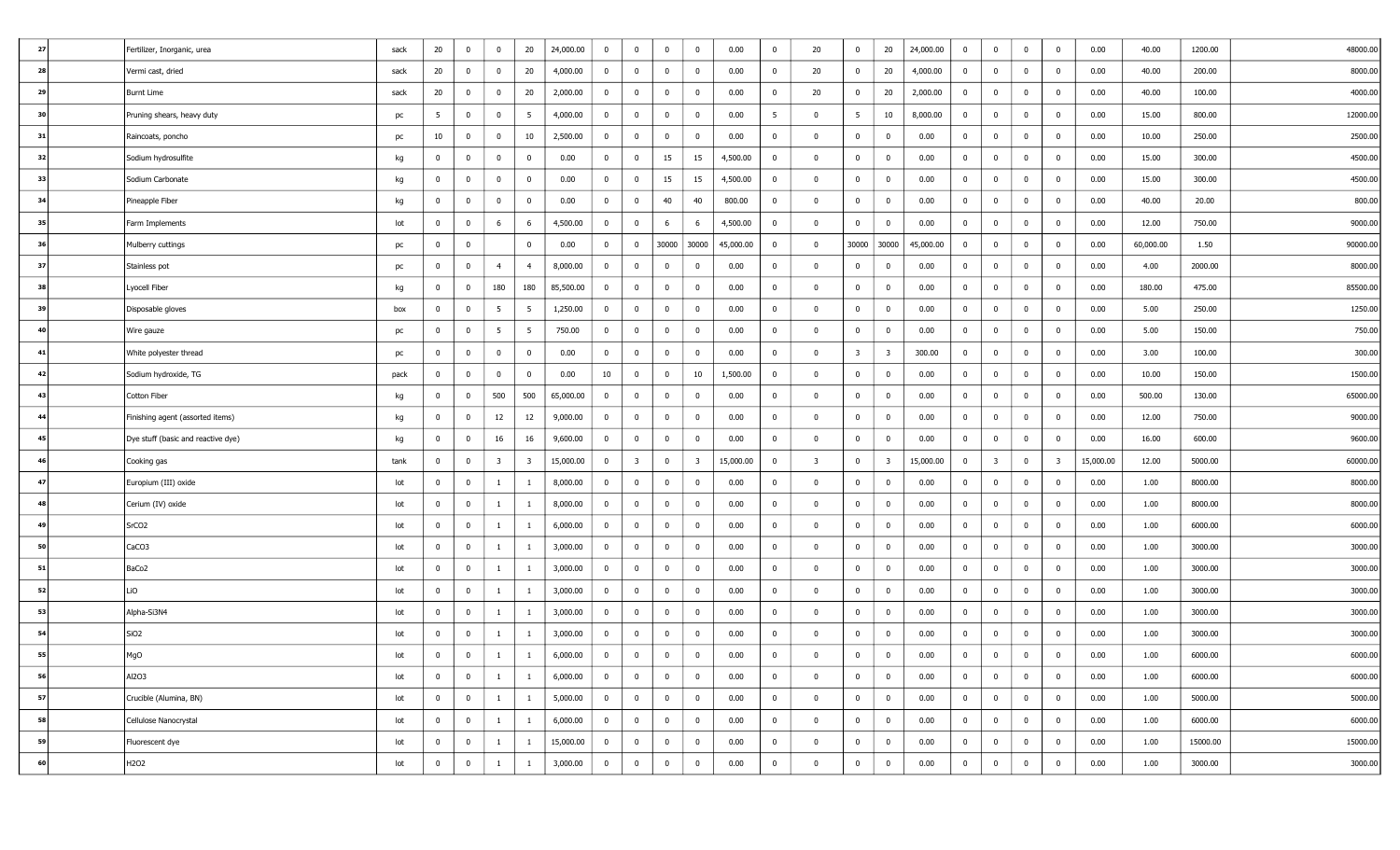| 61 |                               | KMnO4                                                          | lot  | $\overline{0}$ | $\bf{0}$                | $\mathbf{1}$    | $\mathbf{1}$   | 3,000.00  | $\bf{0}$        | $\bf{0}$       | $\mathbf 0$    | $\bf{0}$        | 0.00     | $\overline{0}$ | $\Omega$     | $\bf{0}$       | $\overline{0}$  | 0.00     | $\overline{0}$ | $\overline{0}$          | $\mathbf{0}$   | $\bf{0}$        | 0.00     | 1.00   | 3000.00  | 3000.00  |
|----|-------------------------------|----------------------------------------------------------------|------|----------------|-------------------------|-----------------|----------------|-----------|-----------------|----------------|----------------|-----------------|----------|----------------|--------------|----------------|-----------------|----------|----------------|-------------------------|----------------|-----------------|----------|--------|----------|----------|
| 62 |                               | Polydimethylsiloxane                                           | lot  | $\overline{0}$ | $\overline{\mathbf{0}}$ | $\mathbf{1}$    | $\mathbf{1}$   | 3,000.00  | $\overline{0}$  | $\bf{0}$       | $\overline{0}$ | $\bf{0}$        | 0.00     | $\bf{0}$       | $^{\circ}$   | $\bf{0}$       | $\overline{0}$  | 0.00     | $\overline{0}$ | $\overline{\mathbf{0}}$ | $\mathbf{0}$   | $\bf{0}$        | 0.00     | 1.00   | 3000.00  | 3000.00  |
| 63 |                               | Glycerol                                                       | lot  | $\mathbf{0}$   | $\mathbf 0$             | $\mathbf{1}$    | $\mathbf{1}$   | 3,000.00  | $\overline{0}$  | $\overline{0}$ | $\overline{0}$ | $\bf{0}$        | 0.00     | $\overline{0}$ | $\mathbf 0$  | $\mathbf 0$    | $\overline{0}$  | 0.00     | $\overline{0}$ | $\overline{0}$          | $\overline{0}$ | $\bf{0}$        | 0.00     | 1.00   | 3000.00  | 3000.00  |
| 64 |                               | Polyethyleneglycol                                             | lot  | $\overline{0}$ | $\bf{0}$                | $\mathbf{1}$    | -1             | 3,000.00  | $\overline{0}$  | $\overline{0}$ | $\overline{0}$ | $\bf{0}$        | 0.00     | $\overline{0}$ | $\mathbf 0$  | $\overline{0}$ | $\overline{0}$  | 0.00     | $\overline{0}$ | $\overline{0}$          | $\overline{0}$ | $\bf{0}$        | 0.00     | 1.00   | 3000.00  | 3000.00  |
| 65 |                               | Oxalic acid                                                    | lot  | $\overline{0}$ | $\overline{\mathbf{0}}$ | -1              | -1             | 6,000.00  | $\bf{0}$        | $\bf{0}$       | $\overline{0}$ | $\bf{0}$        | 0.00     | $\bf{0}$       | $\Omega$     | $\bf{0}$       | $\overline{0}$  | 0.00     | $\overline{0}$ | $\mathbf{0}$            | $\overline{0}$ | $\bf{0}$        | 0.00     | 1.00   | 6000.00  | 6000.00  |
| 66 |                               | Poly baf, 2"x3"x6", black, 100pcs                              | pack | 5              | $\overline{0}$          | $\overline{0}$  | 5              | 85.00     | $5\overline{5}$ | $\overline{0}$ | $\mathbf 0$    | $5\overline{5}$ | 85.00    | $5^{\circ}$    | $\Omega$     | $\bf{0}$       | $5\overline{5}$ | 85.00    | $5^{\circ}$    | $\overline{0}$          | $\mathbf{0}$   | $5\overline{5}$ | 85.00    | 20.00  | 17.00    | 340.00   |
| 67 |                               | Industrial gloves, medium                                      | pair | 10             | 0                       | $\overline{0}$  | 10             | 450.00    | 10              | $\bf{0}$       | $\mathbf 0$    | 10              | 450.00   | 10             | $\Omega$     | $\overline{0}$ | 10              | 450.00   | 10             | $\overline{\mathbf{0}}$ | $\overline{0}$ | 10              | 450.00   | 40.00  | 45.00    | 1800.00  |
| 68 |                               | Fertilizer, complete                                           | sack | 5              | $\overline{\mathbf{0}}$ | $\bf{0}$        | 5              | 6,000.00  | $5\overline{5}$ | $\bf{0}$       | $\mathbf 0$    | 5               | 6,000.00 | 5              | $^{\circ}$   | $\mathbf 0$    | 5               | 6,000.00 | 5              | $\overline{0}$          | $\mathbf{0}$   | 5               | 6,000.00 | 20.00  | 1200.00  | 24000.00 |
| 69 |                               | Fertilizer, urea                                               | sack | 5 <sup>5</sup> | $\overline{\mathbf{0}}$ | $\bf{0}$        | 5              | 6,000.00  | $5\overline{5}$ | $\overline{0}$ | $\mathbf 0$    | 5               | 6,000.00 | 5 <sup>5</sup> | $\Omega$     | $\bf{0}$       | 5               | 6,000.00 | 5 <sup>5</sup> | $\overline{0}$          | $\bf{0}$       | 5               | 6,000.00 | 20.00  | 1200.00  | 24000.00 |
| 70 |                               | Agricultural lime, 25k/sack                                    | sack | 100            | $\overline{\mathbf{0}}$ | $\overline{0}$  | 100            | 5,000.00  | 100             | $\overline{0}$ | $\overline{0}$ | 100             | 5,000.00 | 100            | $^{\circ}$   | $\overline{0}$ | 100             | 5,000.00 | 100            | $\overline{0}$          | $\overline{0}$ | 100             | 5,000.00 | 400.00 | 50.00    | 20000.00 |
| 71 |                               | Motor belt                                                     | lot  | $\overline{0}$ | $\bf{0}$                | -1              | 1              | 10,000.00 | $\bf{0}$        | $\bf{0}$       | $\mathbf 0$    | $\bf{0}$        | 0.00     | $\mathbf 0$    | $\Omega$     | $\bf{0}$       | $\overline{0}$  | 0.00     | $\overline{0}$ | $\mathbf{0}$            | $\bf{0}$       | $\bf{0}$        | 0.00     | 1.00   | 10000.00 | 10000.00 |
| 72 |                               | Gate valve and fittings (assorted)                             | lot  | $\overline{0}$ | $\mathbf 0$             | -1              | -1             | 8,000.00  | $\bf{0}$        | $\bf{0}$       | $\mathbf 0$    | $\bf{0}$        | 0.00     | $\bf{0}$       | $\Omega$     | $\bf{0}$       | $\overline{0}$  | 0.00     | $\overline{0}$ | $\bf{0}$                | $\overline{0}$ | $\bf{0}$        | 0.00     | 1.00   | 8000.00  | 8000.00  |
| 73 |                               | Labotatory apron                                               | pc   | $\bf{0}$       | $\mathbf 0$             | -1              | -1             | 5,000.00  | $\bf{0}$        | $\bf{0}$       | $\overline{0}$ | $\bf{0}$        | 0.00     | $\overline{0}$ | $\Omega$     | $\mathbf 0$    | $\overline{0}$  | 0.00     | $\overline{0}$ | $\bf{0}$                | $\bf{0}$       | $\bf{0}$        | 0.00     | 1.00   | 5000.00  | 5000.00  |
| 74 |                               | Rubber boots                                                   | pair | $\overline{0}$ | $\overline{\mathbf{0}}$ | $5\overline{5}$ | 5              | 1,000.00  | $\overline{0}$  | $\bf{0}$       | $\mathbf 0$    | $\bf{0}$        | 0.00     | $\overline{0}$ | $\Omega$     | $\bf{0}$       | $\overline{0}$  | 0.00     | $\bf{0}$       | $\overline{\mathbf{0}}$ | $\bf{0}$       | $\mathbf 0$     | 0.00     | 5.00   | 200.00   | 1000.00  |
| 75 |                               | Paper cones (assorted sizes)                                   | pc   | $\overline{0}$ | $\mathbf 0$             | 300             | 300            | 15,000.00 | $\bf{0}$        | $\bf{0}$       | $\bf{0}$       | $\bf{0}$        | 0.00     | $\overline{0}$ | $\Omega$     | $\bf{0}$       | $\overline{0}$  | 0.00     | $\overline{0}$ | $\overline{0}$          | $\bf{0}$       | $\bf{0}$        | 0.00     | 300.00 | 50.00    | 15000.00 |
| 76 |                               | Assorted threads (polyester and cotton)                        | cone | $\overline{0}$ | $\mathbf 0$             | 50              | 50             | 12,500.00 | $\mathbf{0}$    | $\bf{0}$       | $\mathbf 0$    | $\overline{0}$  | 0.00     | $\bf{0}$       | $\Omega$     | $\bf{0}$       | $\overline{0}$  | 0.00     | $\overline{0}$ | $\overline{\mathbf{0}}$ | $\bf{0}$       | $\bf{0}$        | 0.00     | 50.00  | 250.00   | 12500.00 |
| 77 |                               |                                                                |      |                |                         |                 | $\bf{0}$       | 0.00      |                 |                |                | $\bf{0}$        | 0.00     |                |              |                | $\mathbf{0}$    | 0.00     |                |                         |                | $\bf{0}$        | 0.00     | 0.00   | 0.00     | 0.00     |
| 78 |                               |                                                                |      |                |                         |                 | $\bf{0}$       | 0.00      |                 |                |                | $\bf{0}$        | 0.00     |                |              |                | $\mathbf{0}$    | 0.00     |                |                         |                | $\mathbf 0$     | 0.00     | 0.00   | 0.00     | 0.00     |
| 79 |                               |                                                                |      |                |                         |                 | $\mathbf{0}$   | 0.00      |                 |                |                | $\mathbf 0$     | 0.00     |                |              |                | $\mathbf 0$     | 0.00     |                |                         |                | $\mathbf 0$     | 0.00     | 0.00   | 0.00     | 0.00     |
| 80 |                               |                                                                |      |                |                         |                 | $\overline{0}$ | 0.00      |                 |                |                | $\bf{0}$        | 0.00     |                |              |                | $\overline{0}$  | 0.00     |                |                         |                | $\bf{0}$        | 0.00     | 0.00   | 0.00     | 0.00     |
| 81 |                               |                                                                |      |                |                         |                 | $\overline{0}$ | 0.00      |                 |                |                | $\bf{0}$        | 0.00     |                |              |                | $\mathbf{0}$    | 0.00     |                |                         |                | $\mathbf 0$     | 0.00     | 0.00   | 0.00     | 0.00     |
| 82 |                               |                                                                |      |                |                         |                 | $\overline{0}$ | 0.00      |                 |                |                | $\overline{0}$  | 0.00     |                |              |                | $\mathbf{0}$    | 0.00     |                |                         |                | $\bf{0}$        | 0.00     | 0.00   | 0.00     | 0.00     |
| 83 |                               |                                                                |      |                |                         |                 | $\overline{0}$ | 0.00      |                 |                |                | $\bf{0}$        | 0.00     |                |              |                | $\bf{0}$        | 0.00     |                |                         |                | $\bf{0}$        | 0.00     | 0.00   | 0.00     | 0.00     |
| 84 |                               |                                                                |      |                |                         |                 | $\overline{0}$ | 0.00      |                 |                |                | $\mathbf 0$     | 0.00     |                |              |                | $\mathbf{0}$    | 0.00     |                |                         |                | $\mathbf 0$     | 0.00     | 0.00   | 0.00     | 0.00     |
| 85 |                               |                                                                |      |                |                         |                 | $\overline{0}$ | 0.00      |                 |                |                | $\bf{0}$        | 0.00     |                |              |                | $\bf{0}$        | 0.00     |                |                         |                | $\bf{0}$        | 0.00     | 0.00   | 0.00     | 0.00     |
| 86 |                               |                                                                |      |                |                         |                 | $\mathbf 0$    | 0.00      |                 |                |                | $\bf{0}$        | 0.00     |                |              |                | $\mathbf 0$     | 0.00     |                |                         |                | $\mathbf 0$     | 0.00     | 0.00   | 0.00     | 0.00     |
| 87 |                               |                                                                |      |                |                         |                 | $\overline{0}$ | 0.00      |                 |                |                | $\bf{0}$        | 0.00     |                |              |                | $\mathbf{0}$    | 0.00     |                |                         |                | $\mathbf 0$     | 0.00     | 0.00   | 0.00     | 0.00     |
|    |                               |                                                                |      |                |                         |                 | $\mathbf{0}$   | 0.00      |                 |                |                | $\bf{0}$        | 0.00     |                |              |                | $\mathbf 0$     | 0.00     |                |                         |                | $\mathbf 0$     | 0.00     | 0.00   | 0.00     | 0.00     |
| 89 |                               |                                                                |      |                |                         |                 | $\mathbf 0$    | 0.00      |                 |                |                | $\mathbf 0$     | 0.00     |                |              |                | $\mathbf 0$     | 0.00     |                |                         |                | $\overline{0}$  | 0.00     | 0.00   | 0.00     | 0.00     |
| 90 |                               |                                                                |      |                |                         |                 | $\overline{0}$ | 0.00      |                 |                |                | $\overline{0}$  | 0.00     |                |              |                | $\bf{0}$        | 0.00     |                |                         |                | $\bf{0}$        | 0.00     | 0.00   | 0.00     | 0.00     |
| 91 |                               |                                                                |      |                |                         |                 | $\overline{0}$ | 0.00      |                 |                |                | $\overline{0}$  | 0.00     |                |              |                | $\bf{0}$        | 0.00     |                |                         |                | $\overline{0}$  | 0.00     | 0.00   | 0.00     | 0.00     |
|    | <b>Other Categories</b>       |                                                                |      |                |                         |                 |                |           |                 |                |                |                 |          |                |              |                |                 |          |                |                         |                |                 |          |        |          |          |
|    |                               | 53121601-GB-001 GO BAG, for disaster relief, rescue operations |      | $\overline{0}$ | $\bf{0}$                | $\bf{0}$        | $\overline{0}$ | 0.00      | $\bf{0}$        | $\overline{0}$ | $\overline{0}$ | $\bf{0}$        | 0.00     | $\bf{0}$       | $\mathbf{0}$ | $\overline{0}$ | $\bf{0}$        | 0.00     | $\bf{0}$       | $\overline{0}$          | $\bf{0}$       | $\overline{0}$  | 0.00     | 0.00   | 0.00     | 0.00     |
|    | 2 60104701-SP-001 Solar Panel |                                                                |      | $\overline{0}$ | $\bf{0}$                | $\bf{0}$        | $\overline{0}$ | 0.00      | $\bf{0}$        | $\bf{0}$       | $\overline{0}$ | $\bf{0}$        | 0.00     | $\overline{0}$ | $^{\circ}$   | $\overline{0}$ | $\overline{0}$  | 0.00     | $\bf{0}$       | $\bf{0}$                | $\bf{0}$       | $\overline{0}$  | 0.00     | 0.00   | 0.00     | 0.00     |
|    |                               |                                                                |      |                |                         |                 |                |           |                 |                |                |                 |          |                |              |                |                 |          |                |                         |                |                 |          |        |          |          |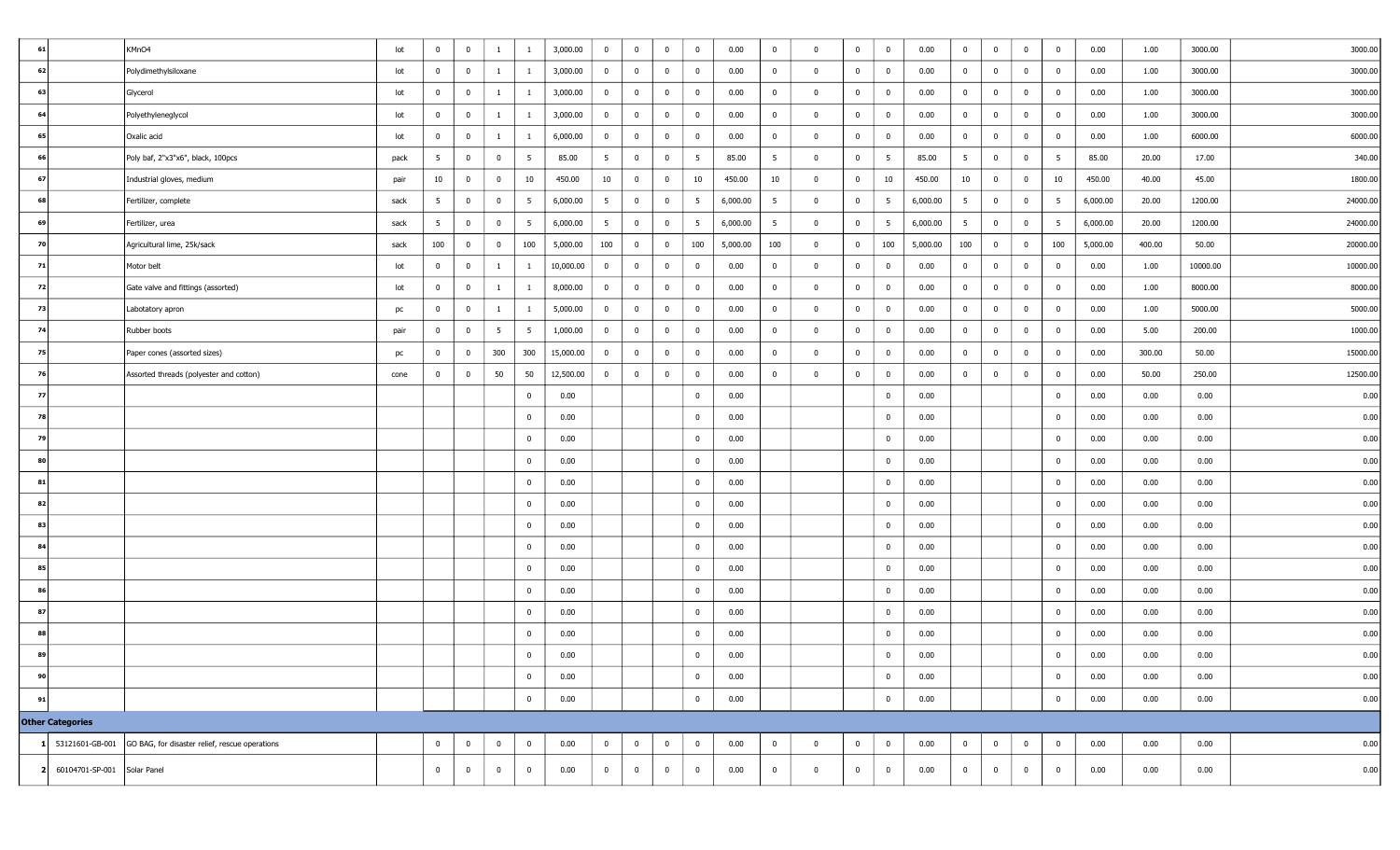|    | 46161604-LV-L01                   | Life Vest / Life Jacket<br>(for emergency purposes / emergency preparedness / for disaster relief /<br>rescue operations) |        | $\overline{0}$ | $\mathbf 0$             | $\overline{0}$          | $\mathbf{0}$            | 0.00      | $\overline{0}$ | $\bf{0}$                | $\mathbf 0$    | $\bf{0}$                | 0.00     | $\bf{0}$       | $\Omega$    | $\mathbf{0}$ | $\bf{0}$       | 0.00      | $\bf{0}$       | $\overline{0}$          | $\overline{0}$ | $\mathbf 0$    | 0.00 | 0.00  | 0.00     | 0.00     |
|----|-----------------------------------|---------------------------------------------------------------------------------------------------------------------------|--------|----------------|-------------------------|-------------------------|-------------------------|-----------|----------------|-------------------------|----------------|-------------------------|----------|----------------|-------------|--------------|----------------|-----------|----------------|-------------------------|----------------|----------------|------|-------|----------|----------|
|    | 26111607-CC-S01                   | Charge Controller and DC Inverter for Solar Panel                                                                         |        | $\overline{0}$ | $\mathbf 0$             | $\overline{0}$          | $\mathbf{0}$            | 0.00      | $\overline{0}$ | $\overline{0}$          | $\overline{0}$ | $\bf{0}$                | 0.00     | $\bf{0}$       | $\mathbf 0$ | $\mathbf{0}$ | $\bf{0}$       | 0.00      | $\bf{0}$       | $\overline{0}$          | $\overline{0}$ | $\overline{0}$ | 0.00 | 0.00  | 0.00     | 0.00     |
|    | 46181502-BF-V01 Bullet proof vest |                                                                                                                           |        | $\mathbf{0}$   | $\mathbf 0$             | $\mathbf 0$             | $\mathbf{0}$            | 0.00      | $\overline{0}$ | $\overline{0}$          | $\mathbf 0$    | $\bf{0}$                | 0.00     | $\bf{0}$       | $\Omega$    | $\mathbf{0}$ | $\mathbf 0$    | 0.00      | $\overline{0}$ | $\overline{0}$          | $\mathbf 0$    | $\overline{0}$ | 0.00 | 0.00  | 0.00     | 0.00     |
|    |                                   | 6 25172502-WW-001 Wheels, _____ (type of vehicle)                                                                         |        | $\mathbf{0}$   | $\mathbf 0$             | $\overline{0}$          | $\mathbf{0}$            | 0.00      | $\overline{0}$ | $\overline{0}$          | $\overline{0}$ | $\mathbf 0$             | 0.00     | $\bf{0}$       | $\Omega$    | $\mathbf{0}$ | $\bf{0}$       | 0.00      | $\bf{0}$       | $\overline{\mathbf{0}}$ | $\overline{0}$ | $\mathbf 0$    | 0.00 | 0.00  | 0.00     | 0.00     |
|    | 40161513-FF-001                   | Fuel Filters                                                                                                              |        | $\mathbf{0}$   | $\mathbf 0$             | $\overline{0}$          | $\mathbf{0}$            | 0.00      | $\overline{0}$ | $\bf{0}$                | $\overline{0}$ | $\bf{0}$                | 0.00     | $\bf{0}$       | $\Omega$    | $\mathbf{0}$ | $\bf{0}$       | 0.00      | $\bf{0}$       | $\overline{0}$          | $\overline{0}$ | $\mathbf 0$    | 0.00 | 0.00  | 0.00     | 0.00     |
|    |                                   | 48101710-DW-F01 Drinking Water/ Fountain                                                                                  |        | $\mathbf{0}$   | $\mathbf{0}$            | $\mathbf 0$             | $\mathbf{0}$            | 0.00      | $\overline{0}$ | $\mathbf 0$             | $\overline{0}$ | $\mathbf 0$             | 0.00     | $\mathbf 0$    | $\Omega$    | $\mathbf 0$  | $\bf{0}$       | 0.00      | $\bf{0}$       | $\overline{0}$          | $\mathbf{0}$   | $\mathbf 0$    | 0.00 | 0.00  | 0.00     | 0.00     |
|    | 26111729-AB-001                   | Auto Battery                                                                                                              |        | $\mathbf{0}$   | $\overline{0}$          | $\overline{0}$          | $\mathbf{0}$            | 0.00      | $\overline{0}$ | $\bf{0}$                | $\overline{0}$ | $\mathbf 0$             | 0.00     | $\bf{0}$       | $\Omega$    | $\mathbf{0}$ | $\bf{0}$       | 0.00      | $\bf{0}$       | $\overline{0}$          | $\mathbf 0$    | $\mathbf{0}$   | 0.00 | 0.00  | 0.00     | 0.00     |
| 10 |                                   | <b>Other Supplies</b>                                                                                                     |        | $\mathbf{0}$   | $\overline{0}$          | <sup>1</sup>            | $\mathbf{1}$            | 25,000.00 | $\overline{0}$ | $\bf{0}$                | $\mathbf{0}$   | $\mathbf 0$             | 0.00     | $\bf{0}$       | $\Omega$    | $\mathbf{1}$ | 1              | 25,000.00 | $\bf{0}$       | $\overline{0}$          | $\mathbf{0}$   | $\overline{0}$ | 0.00 | 2.00  | 25000.00 | 50000.00 |
| 11 |                                   | <b>Vynil Gloves</b>                                                                                                       | box    | $\overline{0}$ | $\overline{0}$          | 15                      | 15                      | 3,450.00  | $\bf{0}$       | $\bf{0}$                | 10             | 10                      | 2,300.00 | $\bf{0}$       | $^{\circ}$  | $\bf{0}$     | $\bf{0}$       | 0.00      | $\overline{0}$ | $\overline{0}$          | $\overline{0}$ | $\mathbf 0$    | 0.00 | 25.00 | 230.00   | 5750.00  |
| 12 |                                   | Goggles                                                                                                                   | box    | $\mathbf{0}$   | $\overline{0}$          | 27                      | 27                      | 4,050.00  | $\overline{0}$ | $\bf{0}$                | 15             | 15                      | 2,250.00 | $\bf{0}$       | $\Omega$    | $\mathbf{0}$ | $\bf{0}$       | 0.00      | $\bf{0}$       | $\overline{0}$          | $\overline{0}$ | $\mathbf 0$    | 0.00 | 42.00 | 150.00   | 6300.00  |
| 13 |                                   | Laboratory gown                                                                                                           | pc     | $\overline{0}$ | $\mathbf 0$             | 6                       | 6                       | 2,400.00  | $\overline{0}$ | $\bf{0}$                | $\mathbf 0$    | $\bf{0}$                | 0.00     | $\bf{0}$       | $\Omega$    | $\mathbf{0}$ | $\bf{0}$       | 0.00      | $\overline{0}$ | $\overline{0}$          | $\overline{0}$ | $\overline{0}$ | 0.00 | 6.00  | 400.00   | 2400.00  |
| 14 |                                   | <b>Stainless Steel Strainer</b>                                                                                           | pc     | $\overline{0}$ | $\overline{0}$          | 6                       | 6                       | 4,020.00  | $\overline{0}$ | $\bf{0}$                | $\mathbf 0$    | $\mathbf 0$             | 0.00     | $\bf{0}$       | $\Omega$    | $\mathbf{0}$ | $\mathbf 0$    | 0.00      | $\bf{0}$       | $\overline{0}$          | $\overline{0}$ | $\mathbf 0$    | 0.00 | 6.00  | 670.00   | 4020.00  |
| 15 |                                   | Stainless Steel Basin                                                                                                     | pc     | $\overline{0}$ | $\mathbf 0$             | $\overline{0}$          | $\overline{0}$          | 0.00      | $\overline{0}$ | $\overline{2}$          |                | $\overline{\mathbf{3}}$ | 960.00   | $\bf{0}$       | $\Omega$    | $\mathbf 0$  | $\mathbf 0$    | 0.00      | $\bf{0}$       | $\overline{0}$          | $\overline{0}$ | $\bf{0}$       | 0.00 | 3.00  | 320.00   | 960.00   |
| 16 |                                   | Gloves, nitrile, powder-free, small                                                                                       | box    | $\mathbf{0}$   | $\mathbf 0$             | 6                       | 6                       | 1,500.00  | $\mathbf 0$    | $\mathbf 0$             | $\overline{0}$ | $\mathbf 0$             | 0.00     | $\bf{0}$       | $\Omega$    | $\mathbf 0$  | $\mathbf 0$    | 0.00      | $\bf{0}$       | $\overline{0}$          | $\mathbf{0}$   | $\bf{0}$       | 0.00 | 6.00  | 250.00   | 1500.00  |
| 17 |                                   | Gloves, nitrile, powder-free, medium                                                                                      | box    | $\mathbf{0}$   | $\overline{\mathbf{0}}$ | 6                       | 6                       | 1,500.00  | $\overline{0}$ | $\bf{0}$                | $\bf{0}$       | $\mathbf 0$             | 0.00     | $\bf{0}$       | $\mathbf 0$ | $\bf{0}$     | $\bf{0}$       | 0.00      | $\overline{0}$ | $\overline{0}$          | $\overline{0}$ | $\overline{0}$ | 0.00 | 6.00  | 250.00   | 1500.00  |
| 18 |                                   | <b>Metal Plate</b>                                                                                                        | pc     | $\mathbf{0}$   | $\overline{\mathbf{0}}$ | $\overline{0}$          | $\mathbf{0}$            | 0.00      | 5 <sup>5</sup> | $\bf{0}$                | $\bf{0}$       | $5\overline{)}$         | 5,000.00 | $\bf{0}$       | $\Omega$    | $\bf{0}$     | $\bf{0}$       | 0.00      | $\overline{0}$ | $\overline{0}$          | $\overline{0}$ | $\mathbf{0}$   | 0.00 | 5.00  | 1000.00  | 5000.00  |
| 19 |                                   | <b>Extraction thimble</b>                                                                                                 | pack   | $\overline{0}$ | $\overline{\mathbf{0}}$ | $\overline{\mathbf{3}}$ | $\overline{\mathbf{3}}$ | 4,500.00  | $\mathbf 0$    | $\bf{0}$                | $\Omega$       | $\bf{0}$                | 0.00     | $\bf{0}$       | $\Omega$    | $\mathbf{0}$ | $\mathbf 0$    | 0.00      | $\bf{0}$       | $\overline{\mathbf{0}}$ | $\mathbf 0$    | $\bf{0}$       | 0.00 | 3.00  | 1500.00  | 4500.00  |
| 20 |                                   | Tailor scissors                                                                                                           | pc     | $\mathbf 0$    | $\mathbf 0$             | $\bf{0}$                | $\overline{0}$          | 0.00      | 6              | $\bf{0}$                | $\overline{0}$ | 6                       | 6,000.00 | $\bf{0}$       | $\Omega$    | $\mathbf{0}$ | $\bf{0}$       | 0.00      | $\bf{0}$       | $\mathbf 0$             | $\overline{0}$ | $\mathbf{0}$   | 0.00 | 6.00  | 1000.00  | 6000.00  |
| 21 |                                   | Vacuum pump oil                                                                                                           | bottle | $\overline{0}$ | $\overline{\mathbf{0}}$ | $\overline{0}$          | $\overline{0}$          | 0.00      | 5 <sup>5</sup> | $\bf{0}$                | $\mathbf 0$    | $5\overline{5}$         | 3,500.00 | $\bf{0}$       | $^{\circ}$  | $\mathbf{0}$ | $\bf{0}$       | 0.00      | $\overline{0}$ | $\overline{0}$          | $\overline{0}$ | $\bf{0}$       | 0.00 | 5.00  | 700.00   | 3500.00  |
| 22 |                                   | First aid kit supplies                                                                                                    | lot    | $\mathbf 0$    | $\overline{\mathbf{0}}$ | $\overline{1}$          | -1                      | 1,400.00  | $\bf{0}$       | $\overline{\mathbf{0}}$ | $\mathbf 0$    | $\mathbf{0}$            | 0.00     | $\bf{0}$       | $\Omega$    | $\mathbf 0$  | $\mathbf 0$    | 0.00      | $\bf{0}$       | $\overline{0}$          | $\mathbf 0$    | $\overline{0}$ | 0.00 | 1.00  | 1400.00  | 1400.00  |
| 23 |                                   | Test tube brush                                                                                                           | pc     | $\mathbf{0}$   | $\overline{\mathbf{0}}$ | $\overline{\mathbf{3}}$ | $\overline{\mathbf{3}}$ | 210.00    | $\overline{0}$ | $\bf{0}$                | $\mathbf 0$    | $\bf{0}$                | 0.00     | $\bf{0}$       | $\mathbf 0$ | $\bf{0}$     | $\bf{0}$       | 0.00      | $\bf{0}$       | $\overline{0}$          | $\overline{0}$ | $\bf{0}$       | 0.00 | 3.00  | 70.00    | 210.00   |
| 24 |                                   | Laboratory glassware                                                                                                      | lot    | $\overline{0}$ | $\overline{0}$          | -1                      | 1                       | 1,500.00  | $\overline{0}$ | $\bf{0}$                | $\overline{0}$ | $\bf{0}$                | 0.00     | $\bf{0}$       | $\Omega$    | $\mathbf{0}$ | $\bf{0}$       | 0.00      | $\bf{0}$       | $\overline{0}$          | $\Omega$       | $\mathbf{0}$   | 0.00 | 1.00  | 1500.00  | 1500.00  |
| 25 |                                   | Rubber gloves                                                                                                             | pair   | $\overline{0}$ | $\mathbf 0$             | 40                      | 40                      | 4,800.00  | $\bf{0}$       | $\bf{0}$                | $\mathbf 0$    | $\bf{0}$                | 0.00     | $\overline{0}$ | $\Omega$    | $\mathbf 0$  | $\mathbf 0$    | 0.00      | $\bf{0}$       | $\overline{0}$          | $\overline{0}$ | $\mathbf 0$    | 0.00 | 40.00 | 120.00   | 4800.00  |
| 26 |                                   | Dress form                                                                                                                | lot    | -1             | $\bf{0}$                |                         | $\mathbf{1}$            | 384.00    | $\bf{0}$       | $\overline{\mathbf{0}}$ | $\bf{0}$       | $\bf{0}$                | 0.00     | $\bf{0}$       | $\Omega$    | $\mathbf{0}$ | $\overline{0}$ | 0.00      | $\bf{0}$       | $\overline{0}$          | $\overline{0}$ | $\overline{0}$ | 0.00 | 1.00  | 384.00   | 384.00   |
| 27 |                                   | Micropipette tips, volume range: 1uL to 10 uL                                                                             | pack   | $\overline{0}$ | $\bf{0}$                | $\overline{2}$          | $\overline{2}$          | 2,000.00  | $\overline{0}$ | $\overline{0}$          | $\overline{0}$ | $\overline{0}$          | 0.00     | $\bf{0}$       | $\bf{0}$    | $\mathbf{0}$ | $\bf{0}$       | 0.00      | $\overline{0}$ | $\overline{0}$          | $\overline{0}$ | $\overline{0}$ | 0.00 | 2.00  | 1000.00  | 2000.00  |
| 28 |                                   | Micropipette tips, volume range: 2uL to 200 uL                                                                            | pack   | $\overline{0}$ | $\bf{0}$                | $\overline{4}$          | $\overline{4}$          | 4,000.00  | $\overline{0}$ | $\overline{0}$          | $\bf{0}$       | $\overline{0}$          | 0.00     | $\bf{0}$       | $\bf{0}$    | $\mathbf{0}$ | $\bf{0}$       | 0.00      | $\overline{0}$ | $\overline{0}$          | $\overline{0}$ | $\overline{0}$ | 0.00 | 4.00  | 1000.00  | 4000.00  |
| 29 |                                   | Micropipette tips, volume range: 100uL to 1000 uL                                                                         | pack   | $\mathbf{0}$   | $\overline{\mathbf{0}}$ | $\overline{2}$          | $\overline{2}$          | 2,000.00  | $\overline{0}$ | $\pmb{0}$               | $\mathbf 0$    | $\mathbf 0$             | 0.00     | $\bf{0}$       | $\Omega$    | $\bf{0}$     | $\bf{0}$       | 0.00      | $\bf{0}$       | $\overline{0}$          | $\overline{0}$ | $\mathbf 0$    | 0.00 | 2.00  | 1000.00  | 2000.00  |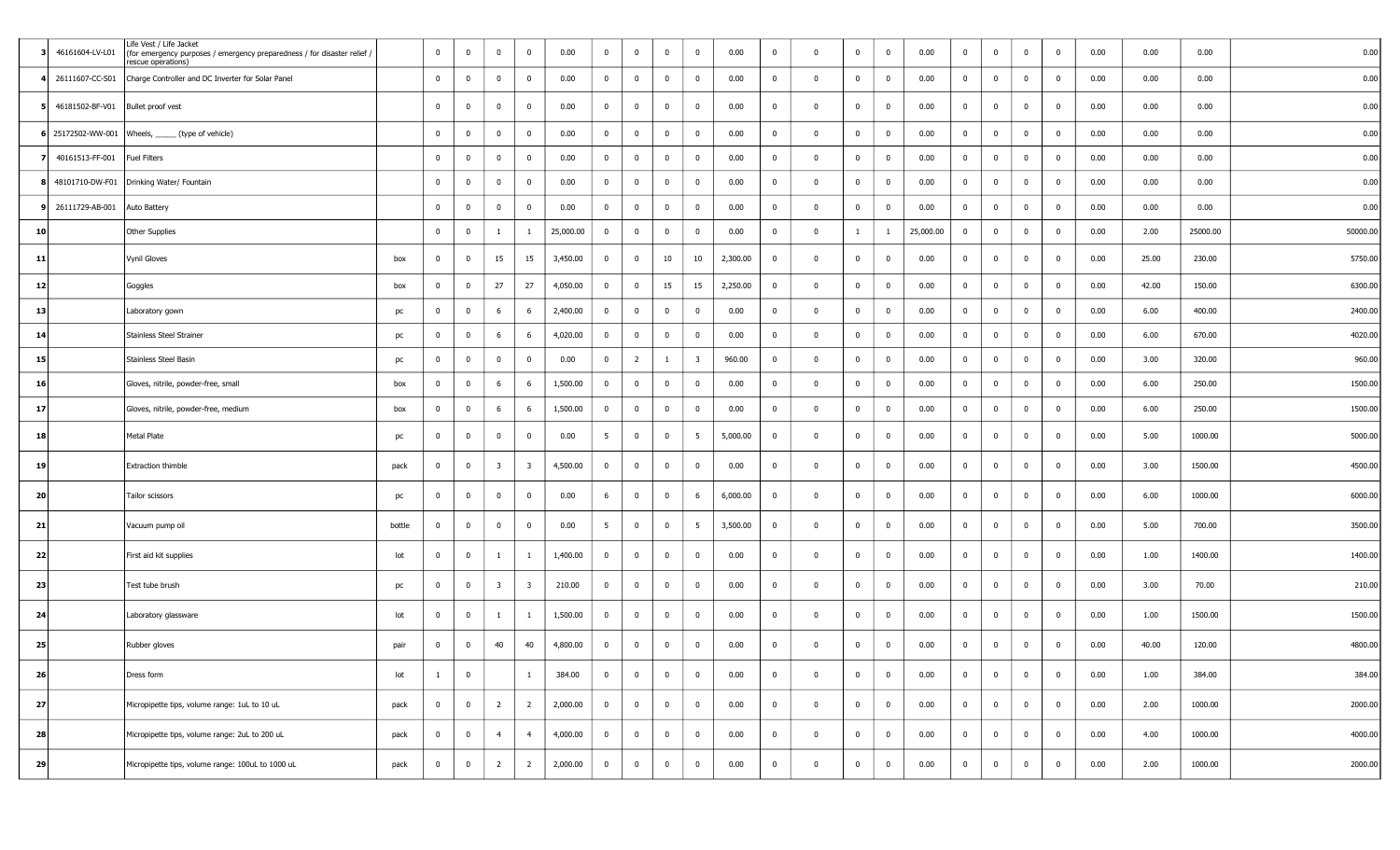| 30 | PCR tubes, thin-walled, transparent, 200 uL   | pack   | $\overline{0}$ | $\overline{0}$          | $\overline{4}$ | $\overline{4}$          | 6,000.00  | $\overline{0}$ | $\overline{0}$ | $\overline{0}$ | $\overline{0}$ | 0.00      | $\overline{0}$ | $\mathbf 0$    | $\overline{0}$ | $\overline{0}$          | 0.00     | $\overline{0}$ | $\overline{0}$ | $\overline{0}$ | $\overline{0}$ | 0.00     | 4.00   | 1500.00  | 6000.00  |
|----|-----------------------------------------------|--------|----------------|-------------------------|----------------|-------------------------|-----------|----------------|----------------|----------------|----------------|-----------|----------------|----------------|----------------|-------------------------|----------|----------------|----------------|----------------|----------------|----------|--------|----------|----------|
| 31 | Centrifuge tubes, 50mL self standing, corning | pack   | $\overline{0}$ | $\bf{0}$                | 6              | 6                       | 6,000.00  | $\bf{0}$       | $\overline{0}$ | $\mathbf 0$    | $\bf{0}$       | 0.00      | $\bf{0}$       | $\Omega$       | $\mathbf{0}$   | $\bf{0}$                | 0.00     | $\bf{0}$       | $\overline{0}$ | $\overline{0}$ | $\bf{0}$       | 0.00     | 6.00   | 1000.00  | 6000.00  |
| 32 | Parafilm                                      | roll   | $\mathbf{0}$   | $\overline{\mathbf{0}}$ | $\mathbf{1}$   | -1                      | 1,000.00  | $\overline{0}$ | $\overline{0}$ | $\overline{0}$ | $\bf{0}$       | 0.00      | $\bf{0}$       | $\mathbf{0}$   | $\bf{0}$       | $\bf{0}$                | 0.00     | $\bf{0}$       | $\overline{0}$ | $\overline{0}$ | $\bf{0}$       | 0.00     | 1.00   | 1000.00  | 1000.00  |
| 33 | <b>PCR Kit</b>                                | kit    | $\overline{0}$ | $\mathbf 0$             | $\overline{2}$ | $\overline{2}$          | 40,000.00 | $\bf{0}$       | $\overline{0}$ | $\mathbf 0$    | $\mathbf 0$    | 0.00      | $\bf{0}$       | $\Omega$       | $\mathbf{0}$   | $\bf{0}$                | 0.00     | $\bf{0}$       | $\overline{0}$ | $\overline{0}$ | $\bf{0}$       | 0.00     | 2.00   | 20000.00 | 40000.00 |
| 34 | <b>DNA Extraction Kit</b>                     | kit    | $\overline{0}$ | $\overline{\mathbf{0}}$ | $\overline{2}$ | $\overline{2}$          | 50,000.00 | $\overline{0}$ | $\mathbf 0$    | $\mathbf 0$    | $\mathbf 0$    | 0.00      | $\bf{0}$       | $\Omega$       | $\mathbf{0}$   | $\bf{0}$                | 0.00     | $\overline{0}$ | $\overline{0}$ | $\mathbf{0}$   | $\mathbf 0$    | 0.00     | 2.00   | 25000.00 | 50000.00 |
| 35 | <b>DNA Purification kit</b>                   | kit    | $\overline{0}$ | $\bf{0}$                | $\overline{2}$ | $\overline{2}$          | 18,000.00 | $\overline{0}$ | $\overline{0}$ | $\overline{0}$ | $\overline{0}$ | 0.00      | $\bf{0}$       | $\bf{0}$       | $\bf{0}$       | $\bf{0}$                | 0.00     | $\overline{0}$ | $\overline{0}$ | $\overline{0}$ | $\overline{0}$ | 0.00     | 2.00   | 9000.00  | 18000.00 |
| 36 | DNA Ladder, 1Kb                               | vial   | $\mathbf{0}$   | $\bf{0}$                | $\mathbf{1}$   | $\mathbf{1}$            | 20,000.00 | $\overline{0}$ | $\bf{0}$       | $\mathbf 0$    | $\mathbf 0$    | 0.00      | $\bf{0}$       | $\Omega$       | $\bf{0}$       | $\bf{0}$                | 0.00     | $\bf{0}$       | $\overline{0}$ | $\mathbf{0}$   | $\mathbf 0$    | 0.00     | 1.00   | 20000.00 | 20000.00 |
| 37 | DNA Ladder, 100bp                             | kit    |                | $\overline{\mathbf{0}}$ | $\overline{0}$ | -1                      | 14,000.00 | $\bf{0}$       | $\mathbf 0$    | $\mathbf 0$    | $\overline{0}$ | 0.00      | $\bf{0}$       | $\Omega$       | $\mathbf 0$    | $\bf{0}$                | 0.00     | $\mathbf 0$    | $\overline{0}$ | $\overline{0}$ | $\mathbf 0$    | 0.00     | 1.00   | 14000.00 | 14000.00 |
| 38 | RNA Extraction Kit                            | kit    | $\overline{2}$ | $\mathbf 0$             | $\overline{0}$ | $\overline{2}$          | 40,000.00 | $\bf{0}$       | $\bf{0}$       | $\Omega$       | $\bf{0}$       | 0.00      | $\bf{0}$       | $\Omega$       | $\mathbf{0}$   | $\bf{0}$                | 0.00     | $\bf{0}$       | $\overline{0}$ | $\mathbf 0$    | $\bf{0}$       | 0.00     | 2.00   | 20000.00 | 40000.00 |
| 39 | RNA Purification Kit                          | kit    | $\overline{2}$ | $\overline{\mathbf{0}}$ | $\overline{0}$ | $\overline{2}$          | 40,000.00 | $\overline{0}$ | $\bf{0}$       | $\mathbf 0$    | $\mathbf{0}$   | 0.00      | $\bf{0}$       | $\mathbf{0}$   | $\bf{0}$       | $\bf{0}$                | 0.00     | $\bf{0}$       | $\overline{0}$ | $\overline{0}$ | $\overline{0}$ | 0.00     | 2.00   | 20000.00 | 40000.00 |
| 40 | Nucleic Acid stain, gel red                   | vial   | $\mathbf{1}$   | $\bf{0}$                | $\overline{0}$ | $\mathbf{1}$            | 800.00    | $\overline{0}$ | $\overline{0}$ | $\bf{0}$       | $\bf{0}$       | 0.00      | $\overline{0}$ | $\bf{0}$       | $\bf{0}$       | $\bf{0}$                | 0.00     | $\overline{0}$ | $\overline{0}$ | $\overline{0}$ | $\overline{0}$ | 0.00     | 1.00   | 800.00   | 800.00   |
| 41 | Ethanol, 96-100% purity, A.R.                 | bottle | $\overline{2}$ | $\overline{\mathbf{0}}$ | $\mathbf 0$    | $\overline{2}$          | 5,000.00  | $\overline{0}$ | $\bf{0}$       | $\mathbf 0$    | $\mathbf 0$    | 0.00      | $\bf{0}$       | $\Omega$       | $\overline{0}$ | $\mathbf 0$             | 0.00     | $\overline{0}$ | $\overline{0}$ | $\mathbf 0$    | $\overline{0}$ | 0.00     | 2.00   | 2500.00  | 5000.00  |
| 42 | Tris-EDTA Buffer                              | bottle | 1              | $\overline{\mathbf{0}}$ | $\overline{0}$ | -1                      | 15,000.00 | $\overline{0}$ | $\bf{0}$       | $\overline{0}$ | $\overline{0}$ | 0.00      | $\bf{0}$       | $\Omega$       | $\mathbf{0}$   | $\bf{0}$                | 0.00     | $\overline{0}$ | $\overline{0}$ | $\overline{0}$ | $\overline{0}$ | 0.00     | 1.00   | 15000.00 | 15000.00 |
| 43 | Agarose, powder                               | bottle | -1             | $\overline{0}$          | $\mathbf 0$    | $\mathbf{1}$            | 20,000.00 | $\bf{0}$       | $\overline{0}$ | $\mathbf 0$    | $\bf{0}$       | 0.00      | $\bf{0}$       | $\mathbf{0}$   | $\mathbf{0}$   | $\bf{0}$                | 0.00     | $\overline{0}$ | $\overline{0}$ | $\mathbf{0}$   | $\overline{0}$ | 0.00     | 1.00   | 20000.00 | 20000.00 |
| 44 | Steel tape, 6m, Heavy duty                    | pc     | -1             | $\overline{0}$          | $\overline{0}$ | $\mathbf{1}$            | 465.00    | $\overline{0}$ | $\overline{0}$ | $\mathbf 0$    | $\bf{0}$       | 0.00      | $\mathbf{1}$   | $\Omega$       | $\mathbf 0$    | $\overline{1}$          | 465.00   | $\bf{0}$       | $\overline{0}$ | $\overline{0}$ | $\mathbf 0$    | 0.00     | 2.00   | 465.00   | 930.00   |
| 45 | Weedicide, clear-out                          | gal    | 1              | $\bf{0}$                | $\overline{0}$ | $\mathbf{1}$            | 1,200.00  | $\bf{0}$       | $\overline{0}$ | $\mathbf 0$    | $\bf{0}$       | 0.00      | $\mathbf{1}$   | $\Omega$       | $\bf{0}$       | 1                       | 1,200.00 | $\bf{0}$       | $\overline{0}$ | $\overline{0}$ | $\bf{0}$       | 0.00     | 2.00   | 1200.00  | 2400.00  |
| 46 | Sharpening stone, carborandum                 | pc     |                | $\overline{\mathbf{0}}$ | $\overline{0}$ | 1                       | 25.00     | $\overline{0}$ | $\mathbf 0$    | $\mathbf 0$    | $\mathbf 0$    | 0.00      | -1             | $\mathbf{0}$   | $\mathbf{0}$   | 1                       | 25.00    | $\bf{0}$       | $\overline{0}$ | $\overline{0}$ | $\bf{0}$       | 0.00     | 2.00   | 25.00    | 50.00    |
| 47 | Grasscutter, nylon                            | kg     | $\mathbf{1}$   | $\overline{\mathbf{0}}$ | $\overline{0}$ | $\mathbf{1}$            | 56.00     | $\overline{0}$ | $\bf{0}$       | $\overline{0}$ | $\overline{0}$ | 0.00      | $\bf{0}$       | $\bf{0}$       | $\bf{0}$       | $\bf{0}$                | 0.00     | $\overline{0}$ | $\overline{0}$ | $\overline{0}$ | $\overline{0}$ | 0.00     | 1.00   | 56.00    | 56.00    |
| 48 | Chicken dung, dried                           | sack   | 30             | $\bf{0}$                | $\overline{0}$ | 30                      | 3,600.00  | 30             | $\overline{0}$ | $\overline{0}$ | 30             | 3,600.00  | 30             | $\mathbf{0}$   | $\bf{0}$       | 30                      | 3,600.00 | 30             | $\overline{0}$ | $\overline{0}$ | 30             | 3,600.00 | 120.00 | 120.00   | 14400.00 |
| 49 | Gloves, large, non-sterile, latex             | box    | 1              | $\overline{\mathbf{0}}$ | $\overline{0}$ | 1                       | 250.00    | $\overline{0}$ | $\bf{0}$       | $\bf{0}$       | $\overline{0}$ | 0.00      | $\bf{0}$       | $\overline{0}$ | $\overline{0}$ | $\bf{0}$                | 0.00     | $\overline{0}$ | $\overline{0}$ | $\overline{0}$ | $\overline{0}$ | 0.00     | 1.00   | 250.00   | 250.00   |
| 50 | Blow torch, heavy duty                        | unit   | 3              | $\bf{0}$                | $\overline{0}$ | $\overline{\mathbf{3}}$ | 7,500.00  | $\overline{0}$ | $\overline{0}$ | $\bf{0}$       | $\mathbf 0$    | 0.00      | $\bf{0}$       | $\Omega$       | $\mathbf 0$    | $\bf{0}$                | 0.00     | $\bf{0}$       | $\overline{0}$ | $\mathbf{0}$   | $\bf{0}$       | 0.00     | 3.00   | 2500.00  | 7500.00  |
| 51 | Acid Hygrometer                               | unit   | $\overline{0}$ | $\bf{0}$                | $\overline{0}$ | $\overline{0}$          | 0.00      | $\overline{0}$ | $\overline{0}$ | $\overline{4}$ | $\overline{4}$ | 20,000.00 | $\overline{0}$ | $\mathbf{0}$   | $\overline{0}$ | $\overline{\mathbf{0}}$ | 0.00     | $\overline{0}$ | $\bf{0}$       | $\overline{0}$ | $\overline{0}$ | 0.00     | 4.00   | 5000.00  | 20000.00 |
| 52 | Beaker                                        | pc     | $\overline{0}$ | $\bf{0}$                | 6              | 6                       | 21,000.00 | $\overline{0}$ | $\overline{0}$ | $\overline{0}$ | $\overline{0}$ | 0.00      | $\overline{0}$ | $\mathbf 0$    | $\mathbf{0}$   | $\overline{\mathbf{0}}$ | 0.00     | $\overline{0}$ | $\overline{0}$ | $\overline{0}$ | $\overline{0}$ | 0.00     | 6.00   | 3500.00  | 21000.00 |
| 53 | Acid thermometer                              | unit   | $\bf{0}$       | $\overline{0}$          |                | $\mathbf{0}$            | 0.00      | $\mathbf{0}$   | $\overline{0}$ | $\overline{4}$ | $\overline{4}$ | 20,000.00 | $\overline{0}$ | $\mathbf 0$    | $\overline{0}$ | $\overline{0}$          | 0.00     | $\overline{0}$ | $\mathbf{0}$   | $\overline{0}$ | $\overline{0}$ | 0.00     | 4.00   | 5000.00  | 20000.00 |
| 54 | Gas Mask                                      | unit   | $\overline{0}$ | $\bf{0}$                |                | $\overline{0}$          | 0.00      | $\bf{0}$       | $\bf{0}$       | $\overline{4}$ | $\overline{4}$ | 10,000.00 | $\bf{0}$       | $\bf{0}$       | $\bf{0}$       | $\bf{0}$                | 0.00     | $\overline{0}$ | $\bf{0}$       | $\overline{0}$ | $\mathbf{0}$   | 0.00     | 4.00   | 2500.00  | 10000.00 |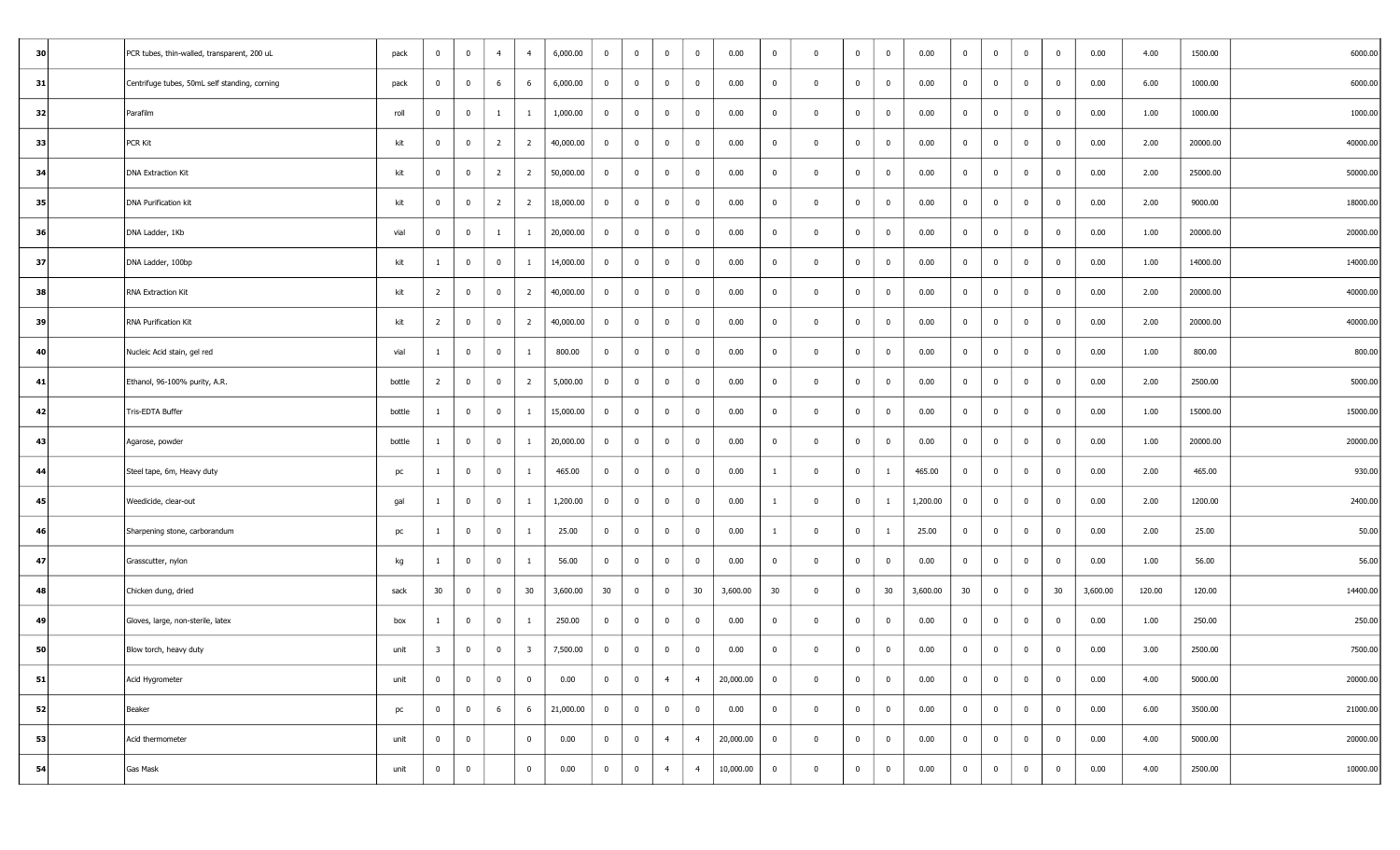| 55 | Shuttles                                                    | pc  | 0              | $\bf{0}$       | 12             | 12                      | 14,400.00    | $\overline{0}$ | $\bf{0}$       | $\mathbf{0}$   | $\bf{0}$                | 0.00        | $\bf{0}$                | $\overline{0}$ | $\mathbf{0}$   | $\bf{0}$                | 0.00         | $\bf{0}$       | $\overline{0}$          | $\mathbf{0}$ | $\overline{0}$          | 0.00        | 12.00 | 1200.00   | 14400.00   |
|----|-------------------------------------------------------------|-----|----------------|----------------|----------------|-------------------------|--------------|----------------|----------------|----------------|-------------------------|-------------|-------------------------|----------------|----------------|-------------------------|--------------|----------------|-------------------------|--------------|-------------------------|-------------|-------|-----------|------------|
| 56 | Travel-Local                                                | lot | $\mathbf{0}$   | $\bf{0}$       | $\mathbf{1}$   | -1                      | 89,750.00    | $\bf{0}$       | $\bf{0}$       | 1              | 1                       | 89,750.00   | $\mathbf 0$             | $\Omega$       | $\mathbf{1}$   | -1                      | 89,750.00    |                | $\overline{0}$          | $\mathbf{0}$ | -1                      | 89,750.00   | 4.00  | 89750.00  | 359000.00  |
| 57 | Training and Scholarship                                    | lot | 0              | $\bf{0}$       | $\mathbf{1}$   |                         | 24,250.00    | $\overline{0}$ | $\overline{1}$ | $\mathbf 0$    | 1                       | 24,250.00   |                         | $\bf{0}$       | $\overline{0}$ | -1                      | 24,250.00    |                | $\overline{0}$          | $\mathbf{0}$ | -1                      | 24,250.00   | 4.00  | 24250.00  | 97000.00   |
| 58 | Accountable Form                                            | lot | 0              | $\bf{0}$       | -1             | 1                       | 7,500.00     | 1              | $\overline{0}$ | $\mathbf{0}$   | 1                       | 7,500.00    | -1                      | $\overline{0}$ | $\mathbf{0}$   |                         | 7,500.00     |                | $\overline{0}$          | $\mathbf{0}$ | -1                      | 7,500.00    | 4.00  | 7500.00   | 30000.00   |
| 59 | Fuel, Oil and Lubricants                                    | lot |                | -1             | $\mathbf{1}$   | -3                      | 193,250.00   | 1              | -1             | -1             | $\overline{\mathbf{3}}$ | 193,250.00  | -1                      | $\overline{1}$ | $\mathbf{1}$   | - 3                     | 193,250.00   |                | -1                      | 1            | $\overline{\mathbf{3}}$ | 193,250.00  | 12.00 | 64416.67  | 773000.00  |
| 60 | Utilities- Water                                            | lot | -1             | $\overline{1}$ | $\mathbf{1}$   | $\overline{\mathbf{3}}$ | 133,750.00   | <sup>1</sup>   | $\mathbf{1}$   | $\mathbf{1}$   | $\overline{\mathbf{3}}$ | 133,750.00  | -1                      | 1              | $\mathbf{1}$   | $\overline{\mathbf{3}}$ | 133,750.00   | -1             | <sup>1</sup>            | $\mathbf{1}$ | $\overline{\mathbf{3}}$ | 133,750.00  | 12.00 | 44583.33  | 535000.00  |
| 61 | Utilities- Electricity                                      | lot |                | 1              | $\mathbf{1}$   | $\overline{\mathbf{3}}$ | 1,488,000.00 | 1              | -1             | 1              | $\overline{\mathbf{3}}$ | ,488,000.00 | -1                      | - 1            | $\mathbf{1}$   | $\overline{\mathbf{3}}$ | 1,488,000.00 |                | <sup>1</sup>            | 1            | $\overline{\mathbf{3}}$ | ,488,000.00 | 12.00 | 496000.00 | 5952000.00 |
| 62 | Utilities-Gas/Heating                                       | lot |                | 1              | $\mathbf{1}$   | - 3                     | 10,000.00    | $\mathbf{1}$   | -1             | -1             | $\overline{\mathbf{3}}$ | 10,000.00   |                         | -1             | $\mathbf{1}$   | $\overline{\mathbf{3}}$ | 10,000.00    |                | -1                      | 1            | 3                       | 10,000.00   | 12.00 | 3333.33   | 40000.00   |
| 63 | Communication Expense - Postage and Courier                 | lot |                | -1             | $\mathbf{1}$   | -3                      | 12,750.00    | 1              | $\mathbf{1}$   | -1             | $\overline{\mathbf{3}}$ | 12,750.00   |                         |                | $\mathbf{1}$   | $\overline{3}$          | 12,750.00    |                | 1                       | 1            | 3                       | 12,750.00   | 12.00 | 4250.00   | 51000.00   |
| 64 | Communication Expense - Telephone- Mobile                   | lot |                | $\overline{1}$ | $\mathbf{1}$   | 3                       | 11,250.00    | 1              | -1             | -1             | $\overline{\mathbf{3}}$ | 11,250.00   | -1                      | $\overline{1}$ | $\mathbf{1}$   | $\overline{\mathbf{3}}$ | 11,250.00    |                | 1                       | $\mathbf{1}$ | $\overline{\mathbf{3}}$ | 11,250.00   | 12.00 | 3750.00   | 45000.00   |
| 65 | Communication Expense - Telephone- Landline                 | lot | -1             | $\overline{1}$ | $\mathbf{1}$   | $\overline{\mathbf{3}}$ | 79,000.00    | 1              | $\mathbf{1}$   | $\mathbf{1}$   | $\overline{\mathbf{3}}$ | 79,000.00   | $\mathbf{1}$            | -1             | 1              | $\overline{\mathbf{3}}$ | 79,000.00    | $\mathbf{1}$   | 1                       | $\mathbf{1}$ | $\overline{\mathbf{3}}$ | 79,000.00   | 12.00 | 26333.33  | 316000.00  |
| 66 | Communication Expense - Internet Subscription               | lot |                | 1              | $\mathbf{1}$   | - 3                     | 14,500.00    | 1              | <sup>1</sup>   | 1              | $\overline{\mathbf{3}}$ | 14,500.00   | -1                      | $\overline{1}$ | $\mathbf{1}$   | $\overline{\mathbf{3}}$ | 14,500.00    |                | 1                       | 1            | 3                       | 14,500.00   | 12.00 | 4833.33   | 58000.00   |
| 67 | Awards/Rewards Expense                                      | lot | -1             | $\bf{0}$       | $\bf{0}$       | -1                      | 13,750.00    | 1              | $\overline{0}$ | $\mathbf 0$    | $\mathbf{1}$            | 13,750.00   | $\mathbf{1}$            | $\bf{0}$       | $\mathbf{0}$   | -1                      | 13,750.00    | -1             | $\overline{0}$          | $\bf{0}$     | -1                      | 13,750.00   | 4.00  | 13750.00  | 55000.00   |
| 68 | Prizes                                                      | lot | -1             | $\bf{0}$       | $\bf{0}$       | -1                      | 9,000.00     | 1              | $\overline{0}$ | $\mathbf{0}$   | 1                       | 9,000.00    | <sup>1</sup>            | $\overline{0}$ | $\mathbf{0}$   | -1                      | 9,000.00     | -1             | $\overline{\mathbf{0}}$ | $\bf{0}$     | -1                      | 9,000.00    | 4.00  | 9000.00   | 36000.00   |
| 69 | Extraordinary and Miscellaneous Expense                     | lot |                | 1              | $\mathbf{1}$   | -3                      | 34,000.00    | $\mathbf{1}$   | $\mathbf{1}$   | 1              | $\overline{\mathbf{3}}$ | 34,000.00   | -1                      |                | $\mathbf{1}$   | $\overline{\mathbf{3}}$ | 34,000.00    |                | <sup>1</sup>            | $\mathbf{1}$ | 3                       | 34,000.00   | 12.00 | 11333.33  | 136000.00  |
| 70 | Professional Services- Legal                                | lot |                | $\mathbf 0$    | $\bf{0}$       |                         | 15,750.00    | $\mathbf{1}$   | $\overline{0}$ | $\Omega$       | 1                       | 15,750.00   | $\mathbf{1}$            | $\overline{0}$ | $\mathbf{0}$   | 1                       | 15,750.00    |                | $\overline{0}$          | $\mathbf 0$  |                         | 15,750.00   | 4.00  | 15750.00  | 63000.00   |
| 71 | Professional Services- Auditing                             | lot | $\mathbf 0$    | $\mathbf 0$    | $\bf{0}$       | $\mathbf 0$             | 0.00         | $\overline{0}$ | $\bf{0}$       | $\Omega$       | $\mathbf 0$             | 0.00        | 1                       | $^{\circ}$     | $\mathbf{0}$   | $\overline{1}$          | 10,000.00    |                | $\overline{0}$          | $\mathbf 0$  |                         | 10,000.00   | 2.00  | 10000.00  | 20000.00   |
| 72 | Professional Services- ICT Consultancy                      | lot |                | 1              | $\mathbf{1}$   | $\overline{\mathbf{3}}$ | 223,500.00   | 1              | -1             | 1              | $\overline{\mathbf{3}}$ | 223,500.00  | -1                      | $\overline{1}$ | $\mathbf{1}$   | $\overline{\mathbf{3}}$ | 223,500.00   |                | -1                      | 1            | $\overline{\mathbf{3}}$ | 223,500.00  | 12.00 | 74500.00  | 894000.00  |
| 73 | Other Professional Services                                 | lot |                | 1              | $\mathbf{1}$   | - 3                     | 807,000.00   | 1              | -1             | -1             | $\overline{\mathbf{3}}$ | 807,000.00  | -1                      | $\overline{1}$ | $\mathbf{1}$   | - 3                     | 807,000.00   |                | <sup>1</sup>            | 1            | $\overline{\mathbf{3}}$ | 807,000.00  | 12.00 | 269000.00 | 3228000.00 |
| 74 | Janitorial Services                                         | lot |                | -1             | $\mathbf{1}$   | - 3                     | 436,000.00   | 1              | -1             | -1             | $\overline{\mathbf{3}}$ | 436,000.00  | -1                      | $\overline{1}$ | $\mathbf{1}$   | $\overline{\mathbf{3}}$ | 436,000.00   |                | -1                      | 1            | $\overline{\mathbf{3}}$ | 436,000.00  | 12.00 | 145333.33 | 1744000.00 |
| 75 | <b>Security Services</b>                                    | lot |                | -1             | <sup>1</sup>   | 3                       | 672,250.00   | $\mathbf{1}$   | 1              | -1             | $\overline{3}$          | 672,250.00  | -1                      | $\overline{1}$ | $\mathbf{1}$   | - 3                     | 672,250.00   |                | -1                      | -1           | $\overline{\mathbf{3}}$ | 672,250.00  | 12.00 | 224083.33 | 2689000.00 |
| 76 | Other General Services                                      | lot | 1              | $\overline{1}$ | $\mathbf{1}$   | 3                       | 7,000.00     | 1              | $\mathbf{1}$   | -1             | $\overline{\mathbf{3}}$ | 7,000.00    | -1                      | -1             | $\mathbf{1}$   | $\overline{\mathbf{3}}$ | 7,000.00     | -1             | $\mathbf{1}$            | 1            | $\overline{\mathbf{3}}$ | 7,000.00    | 12.00 | 2333.33   | 28000.00   |
| 77 | Repair and Maintenance - Building                           | lot |                | $\bf{0}$       | $\bf{0}$       |                         | 8,750.00     | 1              | $\bf{0}$       | $\mathbf{0}$   | 1                       | 8,750.00    | -1                      | $\Omega$       | $\bf{0}$       | -1                      | 8,750.00     |                | $\overline{0}$          | $\mathbf{0}$ | -1                      | 8,750.00    | 4.00  | 8750.00   | 35000.00   |
| 78 | Repair and Maintenance - Other Structures                   | ιοτ |                | $\mathbf 0$    |                |                         | 12,500.00    |                |                |                |                         | 12,500.00   |                         |                |                |                         | 12,500.00    |                | $\pmb{0}$               |              |                         | 12,500.00   | 4.00  | 12500.00  | 50000.00   |
| 79 | Repair and Maintenance - Technical and Scientific Equipment | lot | -1             | $\overline{0}$ | $\overline{0}$ | 1                       | 95,666.67    | $\mathbf{1}$   | $\overline{0}$ | $\overline{0}$ | $\overline{1}$          | 95,666.67   | $\overline{1}$          | 1              | $\overline{0}$ | $\overline{2}$          | 191,333.33   | $\mathbf{1}$   | $\mathbf{1}$            | $\bf{0}$     | $\overline{2}$          | 191,333.33  | 6.00  | 95666.67  | 574000.00  |
| 80 | Repair and Maintenance - Motor Vehicle                      | lot | $\overline{0}$ | $\overline{1}$ | $\mathbf{1}$   | $\overline{2}$          | 30,000.00    | $\overline{0}$ | $\mathbf{1}$   | $\mathbf{1}$   | $\overline{2}$          | 30,000.00   | $\overline{\mathbf{0}}$ | 1              | $\mathbf{1}$   | $\overline{2}$          | 30,000.00    | $\mathbf{0}$   | $\mathbf{1}$            | $\mathbf{1}$ | $\overline{2}$          | 30,000.00   | 8.00  | 15000.00  | 120000.00  |
| 81 | Repair and Maintenance - Furniture and Fixtures             | lot | $\overline{0}$ | $\mathbf{1}$   | $\mathbf{1}$   | $\overline{2}$          | 18,500.00    | $\overline{0}$ | $\mathbf{1}$   | $\mathbf{1}$   | $\overline{2}$          | 18,500.00   | $\overline{\mathbf{0}}$ | 1              | $\mathbf{1}$   | $\overline{2}$          | 18,500.00    | $\overline{0}$ | $\overline{1}$          | $\mathbf{1}$ | $\overline{2}$          | 18,500.00   | 8.00  | 9250.00   | 74000.00   |
| 82 | Repair and Maintenance - Leased Assets Improvement (Land)   | lot | $\mathbf 0$    | $\overline{1}$ | $\mathbf{1}$   | $\overline{2}$          | 20,000.00    | $\overline{0}$ | -1             | $\mathbf{1}$   | $\overline{2}$          | 20,000.00   | $\bf{0}$                | $\overline{1}$ | $\mathbf{1}$   | $\overline{2}$          | 20,000.00    | $\bf{0}$       | 1                       | $\mathbf{1}$ | $\overline{2}$          | 20,000.00   | 8.00  | 10000.00  | 80000.00   |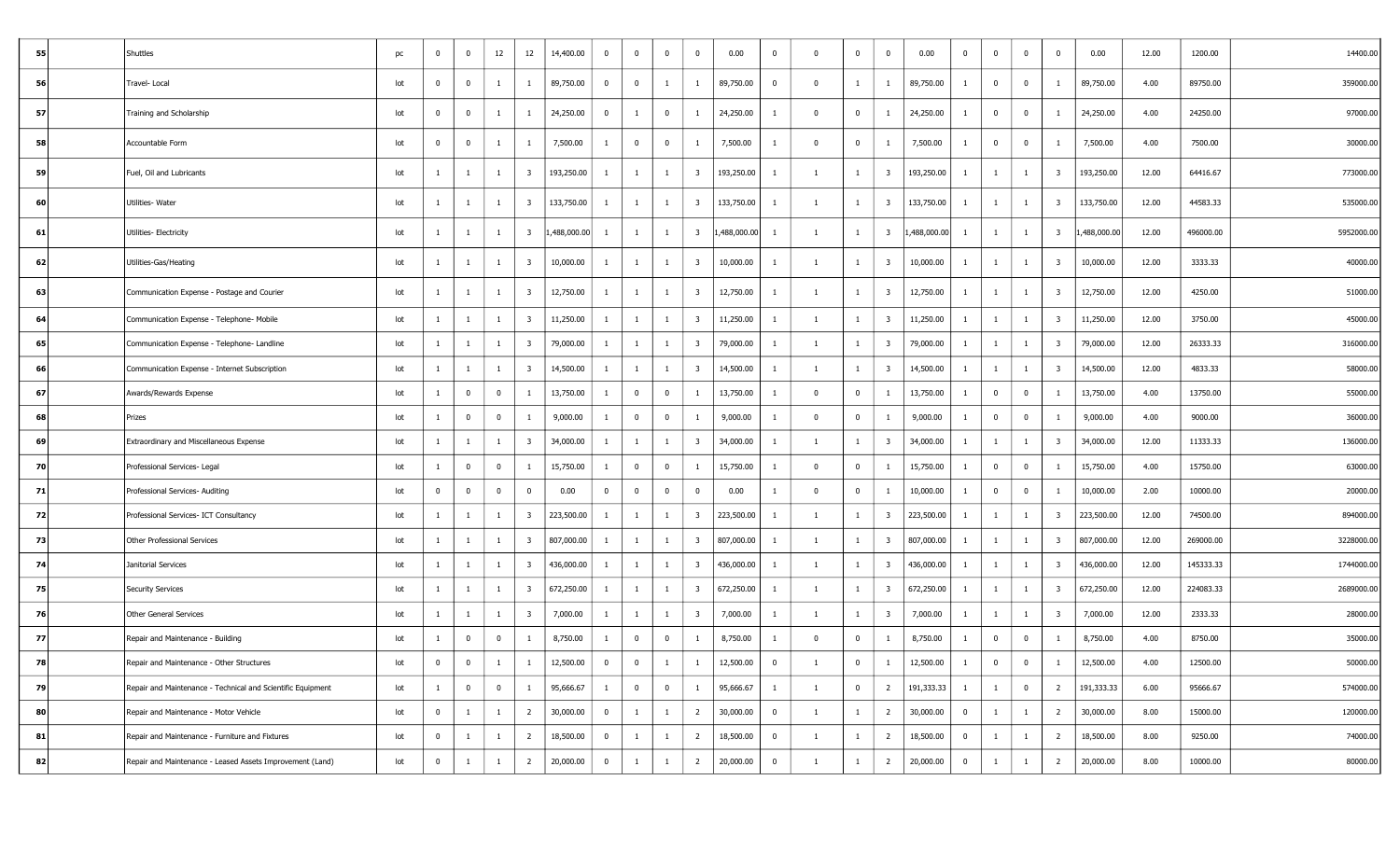| 83                                  | Taxes, duties, and Licenses                                 | lot | $\mathbf{1}$ | 1            | $\mathbf{1}$   | $\overline{\mathbf{3}}$ | 28,250.00  | $\mathbf{1}$ | -1             | $\mathbf{1}$   | $\overline{\mathbf{3}}$ | 28,250.00  | 1            | $\overline{1}$ | $\mathbf{1}$   | $\overline{\mathbf{3}}$ | 28,250.00  | -1           | $\mathbf{1}$   | $\mathbf{1}$ | 3                       | 28,250.00  | 12.00         | 9416.67             | 113000.00     |  |  |  |
|-------------------------------------|-------------------------------------------------------------|-----|--------------|--------------|----------------|-------------------------|------------|--------------|----------------|----------------|-------------------------|------------|--------------|----------------|----------------|-------------------------|------------|--------------|----------------|--------------|-------------------------|------------|---------------|---------------------|---------------|--|--|--|
| 84                                  | <b>Fidelity Bond Premium</b>                                | lot | $\mathbf{1}$ | $\mathbf{1}$ | $\mathbf{1}$   | $\overline{\mathbf{3}}$ | 68,500.00  | $\mathbf{1}$ | $\mathbf{1}$   | $\overline{1}$ | $\overline{\mathbf{3}}$ | 68,500.00  | $\mathbf{1}$ | <sup>1</sup>   | $\mathbf{1}$   | $\overline{\mathbf{3}}$ | 68,500.00  | 1            | $\overline{1}$ | $\mathbf{1}$ | $\overline{\mathbf{3}}$ | 68,500.00  | 12.00         | 22833.33            | 274000.00     |  |  |  |
| 85                                  | <b>Insurance Expenses</b>                                   | lot | $\mathbf{1}$ | 1            | $\mathbf{1}$   | $\overline{\mathbf{3}}$ | 285,250.00 | $\mathbf{1}$ | $\mathbf{1}$   | $\mathbf{1}$   | $\overline{\mathbf{3}}$ | 285,250.00 | 1            | $\overline{1}$ | $\mathbf{1}$   | $\overline{\mathbf{3}}$ | 285,250.00 |              | 1              | $\mathbf{1}$ | $\overline{\mathbf{3}}$ | 285,250.00 | 12.00         | 95083.33            | 1141000.00    |  |  |  |
| 86                                  | Advertising Expense                                         | lot | $\mathbf{1}$ | $\mathbf{1}$ | $\overline{1}$ | $\overline{\mathbf{3}}$ | 6,000.00   | $\mathbf{1}$ | $\mathbf{1}$   | $\mathbf{1}$   | $\overline{\mathbf{3}}$ | 6,000.00   | $\mathbf{1}$ | $\mathbf{1}$   | $\mathbf{1}$   | $\overline{\mathbf{3}}$ | 6,000.00   | $\mathbf{1}$ | $\overline{1}$ | $\mathbf{1}$ | $\overline{\mathbf{3}}$ | 6,000.00   | 12.00         | 2000.00             | 24000.00      |  |  |  |
| 87                                  | Printing and Publication                                    | lot | $\mathbf{1}$ | 1            | $\mathbf{1}$   | $\overline{\mathbf{3}}$ | 22,250.00  | $\mathbf{1}$ | -1             | $\mathbf{1}$   | $\overline{\mathbf{3}}$ | 22,250.00  | $\mathbf{1}$ | $\overline{1}$ | $\mathbf{1}$   | $\overline{\mathbf{3}}$ | 22,250.00  | -1           | $\mathbf{1}$   | $\mathbf{1}$ | $\overline{\mathbf{3}}$ | 22,250.00  | 12.00         | 7416.67             | 89000.00      |  |  |  |
| 88                                  | Representation Expense                                      | lot | $\mathbf{1}$ | 1            | $\mathbf{1}$   | $\overline{\mathbf{3}}$ | 24,000.00  | $\mathbf{1}$ | $\mathbf{1}$   | $\mathbf{1}$   | $\overline{\mathbf{3}}$ | 24,000.00  | $\mathbf{1}$ | 1              | $\mathbf{1}$   | $\overline{\mathbf{3}}$ | 24,000.00  | 1            | $\overline{1}$ | $\mathbf{1}$ | $\overline{\mathbf{3}}$ | 24,000.00  | 12.00         | 8000.00             | 96000.00      |  |  |  |
| 89                                  | Transportation and Delivery                                 | lot | $\mathbf{1}$ | <sup>1</sup> | $\mathbf{1}$   | $\overline{\mathbf{3}}$ | 29,000.00  | $\mathbf{1}$ | $\mathbf{1}$   | $\mathbf{1}$   | $\overline{\mathbf{3}}$ | 29,000.00  | 1            | $\mathbf{1}$   | 1              | $\overline{\mathbf{3}}$ | 29,000.00  | 1            | $\mathbf{1}$   | $\mathbf{1}$ | $\overline{\mathbf{3}}$ | 29,000.00  | 12.00         | 9666.67             | 116000.00     |  |  |  |
| 90                                  | Rent/Lease-Land                                             | lot | $\mathbf{1}$ | 1            | $\mathbf{1}$   | $\overline{\mathbf{3}}$ | 4,500.00   | $\mathbf{1}$ | $\mathbf{1}$   | 1              | $\overline{\mathbf{3}}$ | 4,500.00   | 1            | 1              | $\mathbf{1}$   | $\overline{\mathbf{3}}$ | 4,500.00   | -1           | <sup>1</sup>   | $\mathbf{1}$ | $\overline{\mathbf{3}}$ | 4,500.00   | 12.00         | 1500.00             | 18000.00      |  |  |  |
| 91                                  | Rent/Lease - Other Subscription                             | lot | $\mathbf{1}$ | $\mathbf{1}$ | $\mathbf{1}$   | $\overline{\mathbf{3}}$ | 11,750.00  | $\mathbf{1}$ | $\mathbf{1}$   | $\mathbf{1}$   | $\overline{\mathbf{3}}$ | 11,750.00  | -1           | $\mathbf{1}$   | $\mathbf{1}$   | $\overline{\mathbf{3}}$ | 11,750.00  | 1            | $\overline{1}$ | $\mathbf{1}$ | $\overline{\mathbf{3}}$ | 11,750.00  | 12.00         | 3916.67             | 47000.00      |  |  |  |
| -92                                 | Other MOOE                                                  | lot | $\mathbf{1}$ | $\bf{0}$     | $\overline{0}$ | $\mathbf{1}$            | 2,750.00   | $\mathbf{1}$ | $\overline{0}$ | $\mathbf 0$    | 1                       | 2,750.00   | $\mathbf{1}$ | $\Omega$       | $\overline{0}$ | 1                       | 2,750.00   | -1           | $\mathbf 0$    | $\bf{0}$     | $\mathbf{1}$            | 2,750.00   | 4.00          | 2750.00             | 11000.00      |  |  |  |
| 93                                  |                                                             |     |              |              |                | $\mathbf 0$             | 0.00       |              |                |                | $\mathbf 0$             | 0.00       |              |                |                | $\overline{0}$          | 0.00       |              |                |              | $\Omega$                | 0.00       | 0.00          | 0.00                | 0.00          |  |  |  |
| 94                                  |                                                             |     |              |              |                | $\mathbf{0}$            | 0.00       |              |                |                | $\overline{0}$          | 0.00       |              |                |                | $\overline{0}$          | 0.00       |              |                |              | $\mathbf{0}$            | 0.00       | 0.00          | 0.00                | 0.00          |  |  |  |
| 95                                  |                                                             |     |              |              |                | $\mathbf 0$             | 0.00       |              |                |                | $\bf{0}$                | 0.00       |              |                |                | $\overline{\mathbf{0}}$ | 0.00       |              |                |              | $^{\circ}$              | 0.00       | 0.00          | 0.00                | 0.00          |  |  |  |
| 96                                  |                                                             |     |              |              |                | $\mathbf{0}$            | 0.00       |              |                |                | $\mathbf 0$             | 0.00       |              |                |                | $\overline{0}$          | 0.00       |              |                |              | $^{\circ}$              | 0.00       | 0.00          | 0.00                | 0.00          |  |  |  |
| 97                                  |                                                             |     |              |              |                | $\mathbf{0}$            | 0.00       |              |                |                | $\overline{0}$          | 0.00       |              |                |                | $\overline{0}$          | 0.00       |              |                |              | $\bf{0}$                | 0.00       | 0.00          | 0.00                | 0.00          |  |  |  |
| 98                                  |                                                             |     |              |              |                | $\mathbf 0$             | 0.00       |              |                |                | $\mathbf 0$             | 0.00       |              |                |                | $\mathbf 0$             | 0.00       |              |                |              | $\overline{0}$          | 0.00       | 0.00          | 0.00                | 0.00          |  |  |  |
| 99                                  |                                                             |     |              |              |                | $\bf{0}$                | 0.00       |              |                |                | $\mathbf 0$             | 0.00       |              |                |                | $\mathbf{0}$            | 0.00       |              |                |              | $\bf{0}$                | 0.00       | 0.00          | 0.00                | 0.00          |  |  |  |
|                                     |                                                             |     |              |              |                |                         |            |              |                |                |                         |            |              |                |                |                         |            |              |                |              |                         |            |               |                     |               |  |  |  |
| A. TOTAL                            |                                                             |     |              |              |                |                         |            |              |                |                |                         |            |              |                |                |                         |            |              |                |              |                         |            |               |                     | 27,161,998.47 |  |  |  |
|                                     | <b>B. ADDITIONAL PROVISION FOR INFLATION (10% of TOTAL)</b> |     |              |              |                |                         |            |              |                |                |                         |            |              |                |                |                         |            |              |                |              |                         |            | 2,716,199.85  |                     |               |  |  |  |
| Applicable)                         | C. ADDITIONAL PROVISION FOR TRANSPORT AND FREIGHT COST (If  |     |              |              |                |                         |            |              |                |                |                         |            |              |                |                |                         |            |              |                |              |                         |            | . н.          |                     |               |  |  |  |
| D. GRAND TOTAL $(A + B + C)$        |                                                             |     |              |              |                |                         |            |              |                |                |                         |            |              |                |                |                         |            |              |                |              |                         |            | 29,878,198.32 |                     |               |  |  |  |
| In Figures and Words:               | <b>E. APPROVED BUDGET BY THE AGENCY HEAD</b>                |     |              |              |                |                         |            |              |                |                |                         |            |              |                |                |                         |            |              |                |              |                         |            |               |                     |               |  |  |  |
| <b>F. MONTHLY CASH REQUIREMENTS</b> |                                                             |     |              |              |                |                         |            |              |                |                |                         |            |              |                |                |                         |            |              |                |              |                         |            |               | $\bullet$<br>$\sim$ |               |  |  |  |

| G.1 Available at Procurement Service Stores                                   | 451,451.28   | 238,511.41   | 185,569.83   | 96,950.95   f    | 972,483.47    |
|-------------------------------------------------------------------------------|--------------|--------------|--------------|------------------|---------------|
| G.2 Other Items not available at PS but regulary purchased from other sources | 9,528,281.67 | 5,609,856.67 | 5,637,713.33 | 5,413,663.33   F | 26,189,515.00 |
| TOTAL MONTHLY CASH REQUIREMENTS                                               | 9,979,732.95 | 5,848,368.08 | 5,823,283.16 | 5,510,614.28 f   | 27,161,998.47 |

\*Agency must put the monthly requirement for air tickets both local and international.